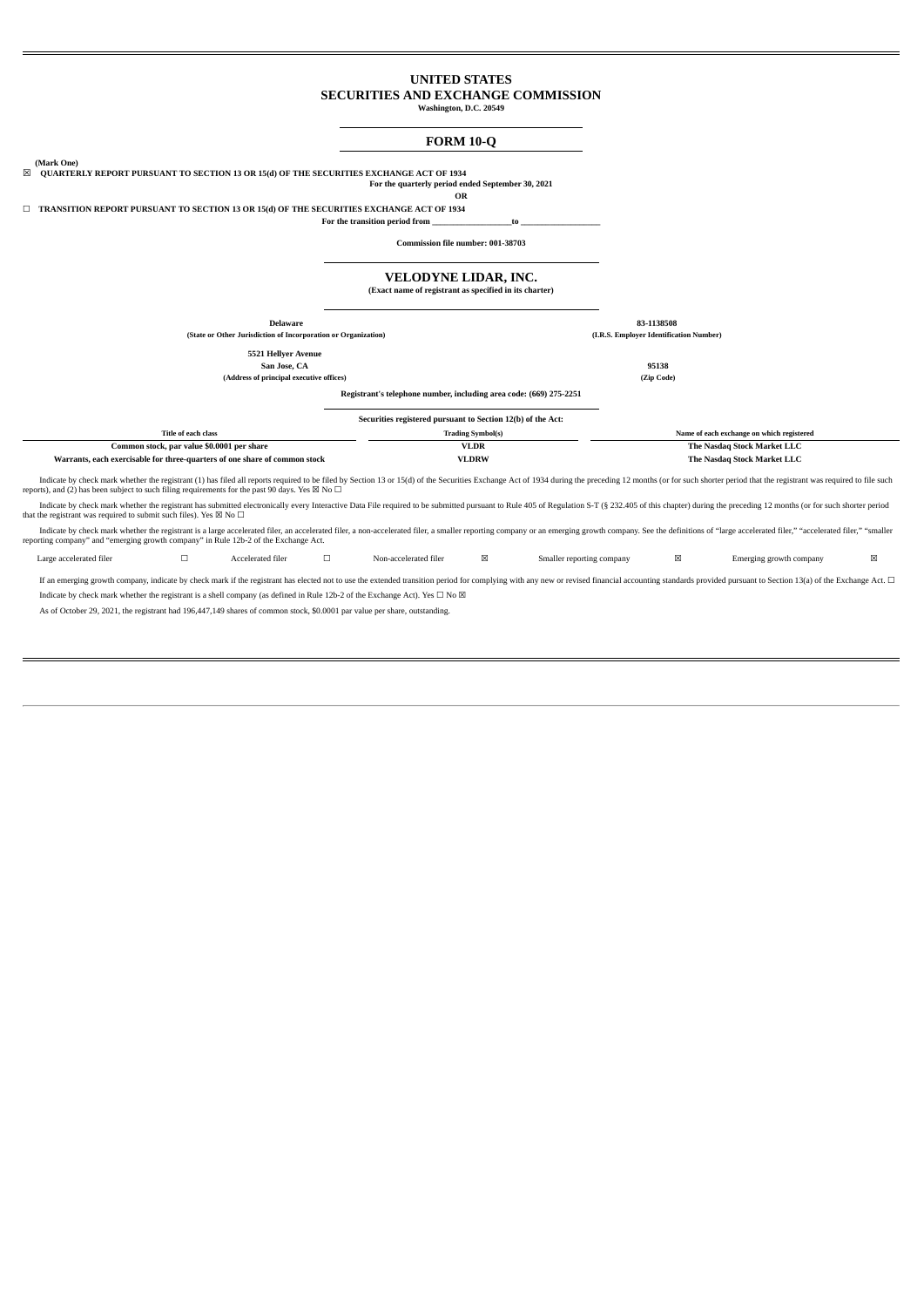# **Table of Contents**

<span id="page-1-0"></span>

|          |                                                                                       | Page |
|----------|---------------------------------------------------------------------------------------|------|
|          | <b>PART I. Financial Information</b>                                                  |      |
| Item 1.  | <b>Condensed Consolidated Financial Statements</b>                                    | 3    |
|          | <b>Condensed Consolidated Balance Sheets</b>                                          | 3    |
|          | Condensed Consolidated Statements of Operations                                       |      |
|          | Condensed Consolidated Statements of Comprehensive Loss                               |      |
|          | Condensed Consolidated Statements of Stockholders' Equity                             | 6    |
|          | Condensed Consolidated Statements of Cash Flows                                       | 8    |
|          | Notes to Unaudited Condensed Consolidated Financial Statements                        | 10   |
| Item 2.  | Management's Discussion and Analysis of Financial Condition and Results of Operations | 33   |
| Item 3.  | Quantitative and Qualitative Disclosures about Market Risk                            | 46   |
| Item 4.  | Controls and Procedures                                                               | 47   |
|          | <b>PART II. Other Information</b>                                                     |      |
| Item 1.  | <b>Legal Proceedings</b>                                                              | 48   |
| Item 1A. | <b>Risk Factors</b>                                                                   | 48   |
| Item 2.  | Unregistered Sales of Equity Securities and Use of Proceeds                           | 75   |
| Item 3.  | Default Upon Senior Securities                                                        | 75   |
| Item 4.  | Mine Safety Disclosures                                                               | 75   |
| Item 5.  | Other Information                                                                     | 75   |
| Item 6.  | Exhibits                                                                              | 75   |
|          | Signatures                                                                            | 76   |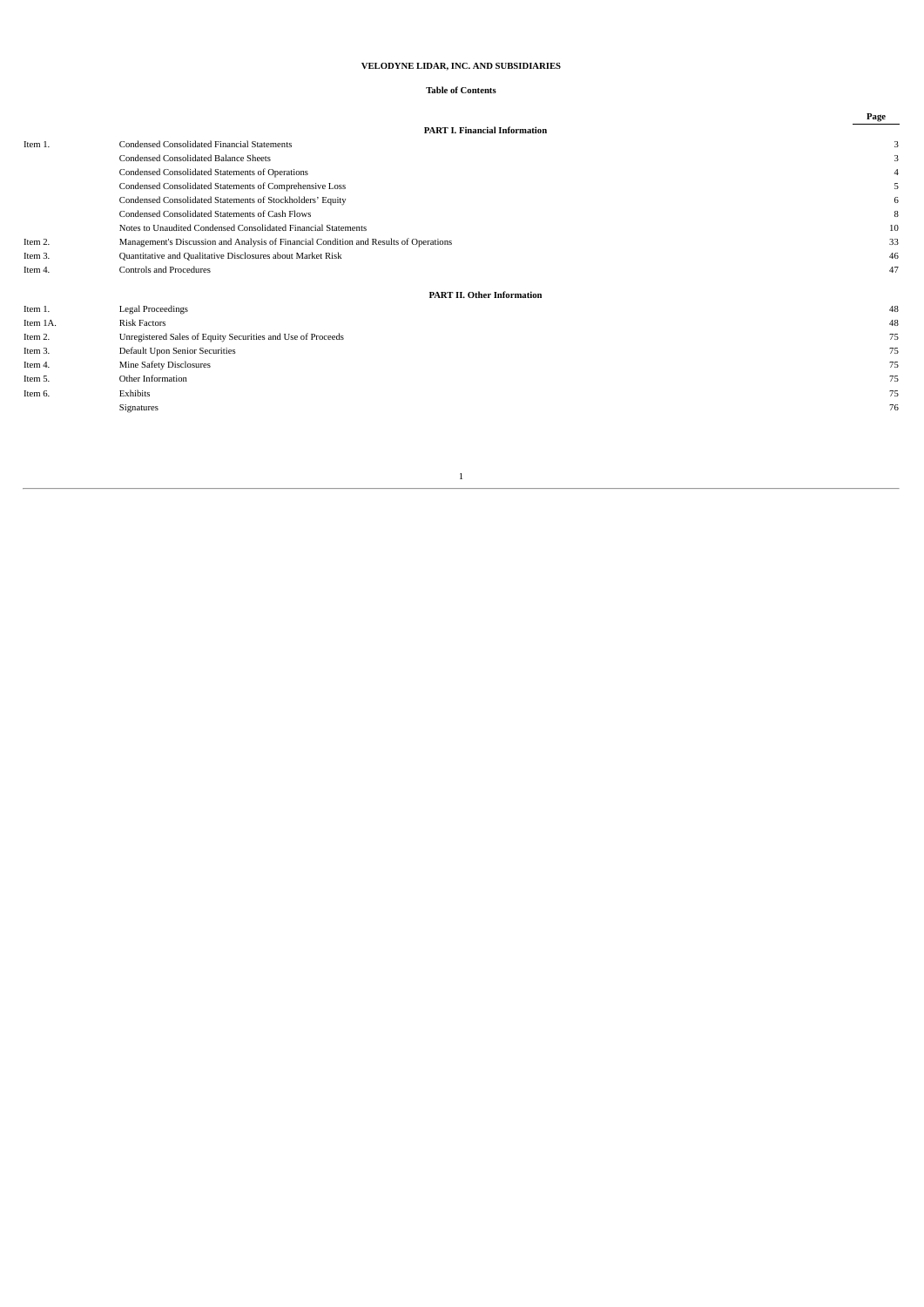# **CAUTIONARY NOTE REGARDING FORWARD-LOOKING STATEMENTS**

This Quarterly Report on Form 10-Q contains forward-looking statements within the meaning of the federal securities laws and particularly in Item 2: "Management's Discussion and Analysis of Financial Condition and Results future developments, and are subject to a number of factors and uncertainties that could cause actual results to differ materially from forward-looking statements. These forward-looking statements include statements about performance. Forward-looking statements may contain words such as "will be," "will," "expect," "anticipate," "continue," "project," "believe," "plan," "could," "estimate," "forecast," "guidance," "intend," "may," "possible," "potential," "predict," "pursue," "should," "target," "likely" or similar expressions, and include the assumptions that underlie such statements.

The following factors, among others, could cause actual results to differ materially from forward-looking statements:

- Velodyne's future performance, including Velodyne's revenue, costs of revenue, gross profit or gross margin, and operating expenses;
- the sufficiency of Velodyne's cash and cash equivalents to meet its operating requirements;
- Velodyne's ability to sell its products to new customers;
- the success of Velodyne's customers in developing and commercializing products using Velodyne's solutions, and the market acceptance of those products;
- the amount and timing of future sales;
- Velodyne's ability to meet technical and quality specifications;
- Velodyne's future market share;
- competition from existing or future businesses and technologies;
- the impact of the COVID-19 pandemic on Velodyne's business and the business of its customers;
- the market for and adoption of lidar and related technology;
- Velodyne's ability to effectively manage its growth and future expenses;
- Velodyne's ability to compete in a market that is rapidly evolving and subject to technological developments;
- Velodyne's ability to maintain, protect, and enhance its intellectual property;
- Velodyne's ability to comply with modified or new laws and regulations applying to its business;
- the attraction and retention of qualified employees and key personnel;
- Velodyne's ability to introduce new products that meet its customers' requirements and to continue successfully transitioning the manufacturing of its products to third-party manufacturers;
- Velodyne's anticipated investments in and results from sales and marketing and research and development; and
- the increased expenses associated with Velodyne being a public company

The foregoing review of important factors should not be construed as exhaustive and should be read in conjunction with the other risk factors herein discussed under Item 1A: "Risk Factors." Forward-looking statements refle current views about Velodyne's plans, strategies and prospects, which are based on information available as of the date of this Quarterly Report on Form 10-Q. Except to the extent required by applicable law, Velodyne under

Forward-looking statements are subject to risks and uncertainties, many of which are outside our control, which could cause actual results to differ materially from these statements. Therefore, you should not place undue r

 $\overline{2}$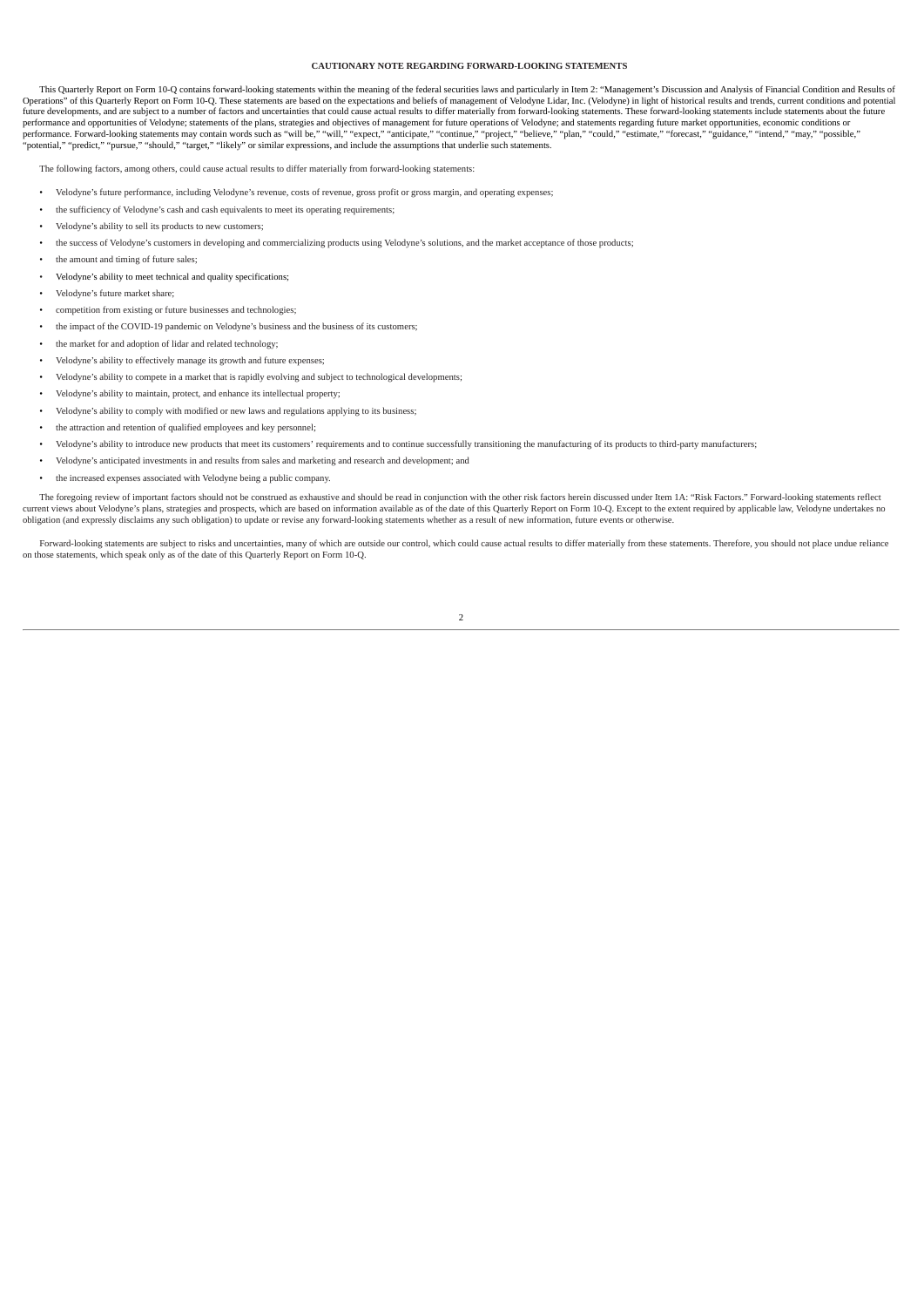<span id="page-3-1"></span><span id="page-3-0"></span>**Item 1. Condensed Consolidated Financial Statements**

# **VELODYNE LIDAR, INC. AND SUBSIDIARIES**

# **CONDENSED CONSOLIDATED BALANCE SHEETS (In thousands)**

|                                               | September 30,<br>2021 | December 31,<br>2020  |
|-----------------------------------------------|-----------------------|-----------------------|
|                                               | (Unaudited)           |                       |
| <b>Assets</b>                                 |                       |                       |
| Current assets:                               |                       |                       |
| Cash and cash equivalents                     | $\mathbb{S}$          | 57,144 \$<br>204,648  |
| Short-term investments                        | 267,395               | 145,636               |
| Accounts receivable, net                      | 9,576                 | 13,979                |
| Inventories, net                              | 11,860                | 18,132                |
| Prepaid and other current assets              | 10,862                | 22,319                |
| Total current assets                          | 356,837               | 404,714               |
| Property, plant and equipment, net            | 14,088                | 16,805                |
| Goodwill                                      | 1,189                 | 1,189                 |
| Intangible assets, net                        |                       | 338<br>627            |
| Contract assets                               | 10,148                | 8,440                 |
| Other assets                                  | 19,274                | 937                   |
| Total assets                                  | S                     | 401,874 \$<br>432,712 |
| <b>Liabilities and Stockholders' Equity</b>   |                       |                       |
| Current liabilities:                          |                       |                       |
| Accounts payable                              | $\mathbb{S}$          | $4,325$ \$<br>7,721   |
| Accrued expense and other current liabilities | 32,793                | 50,349                |
| <b>Contract liabilities</b>                   | 7,609                 | 7,323                 |
| Total current liabilities                     | 44,727                | 65,393                |
| Long-term tax liabilities                     |                       | 563<br>569            |
| Other long-term liabilities                   | 28,950                | 25,927                |
| <b>Total liabilities</b>                      | 74,240                | 91,889                |
| Commitments and contingencies (Note 15)       |                       |                       |
| Stockholders' equity:                         |                       |                       |
| Preferred stock                               |                       |                       |
| Common stock                                  |                       | 20<br>18              |
| Additional paid-in capital                    | 816,710               | 656,717               |
| Accumulated other comprehensive loss          |                       | (233)<br>(230)        |
| Accumulated deficit                           | (488, 863)            | (315, 682)            |
| Total stockholders' equity                    | 327,634               | 340,823               |
| Total liabilities and stockholders' equity    | \$                    | 401,874 \$<br>432,712 |

<span id="page-3-2"></span>See accompanying notes to unaudited condensed consolidated financial statements.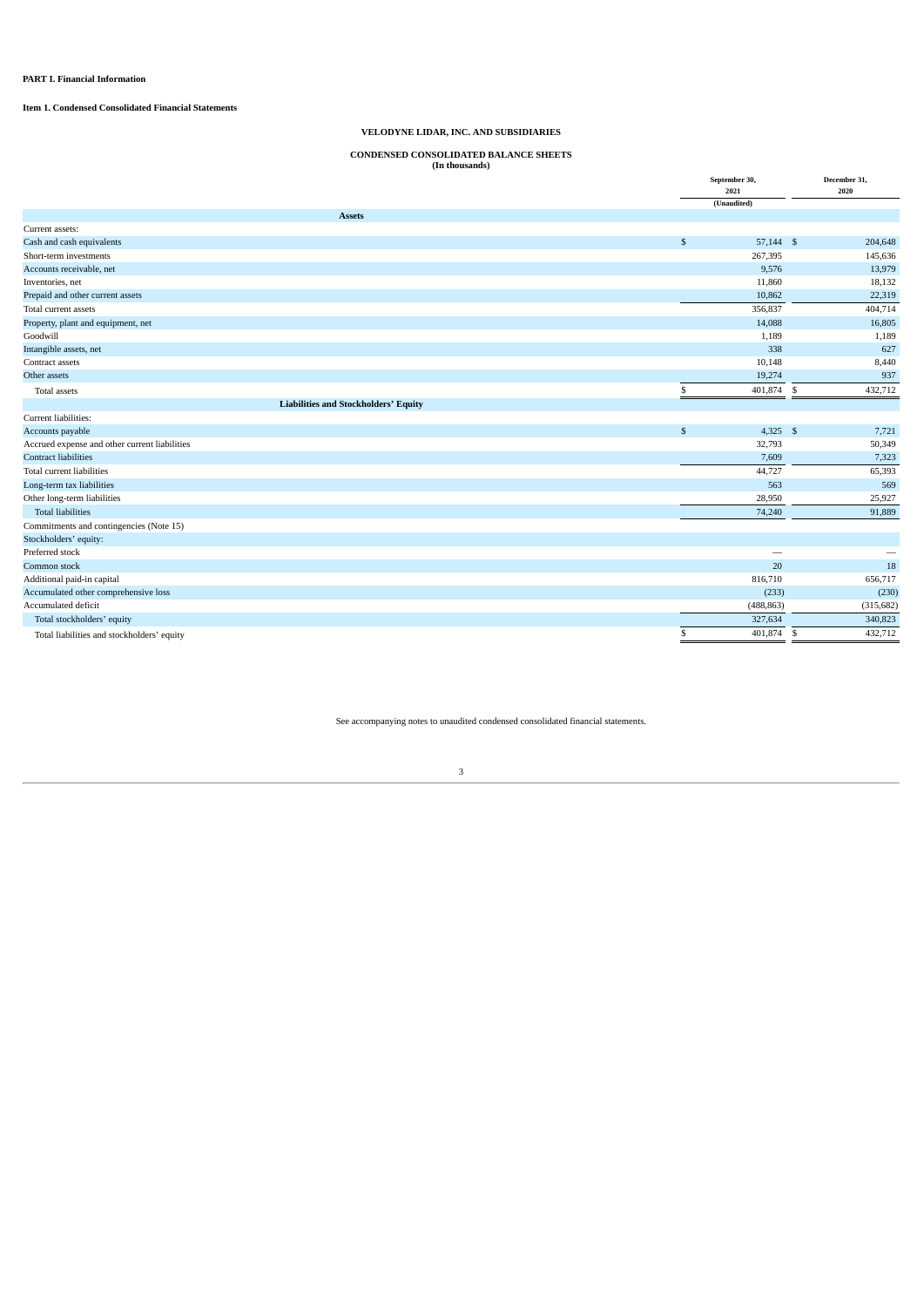# **CONDENSED CONSOLIDATED STATEMENTS OF OPERATIONS (In thousands, except share and per share data) (Unaudited)**

|                                                               | <b>Three Months Ended</b><br>September 30, |                   |      | <b>Nine Months Ended</b><br>September 30, |                 |              |             |
|---------------------------------------------------------------|--------------------------------------------|-------------------|------|-------------------------------------------|-----------------|--------------|-------------|
|                                                               |                                            | 2021              | 2020 |                                           | 2021            |              | 2020        |
| Revenue:                                                      |                                            |                   |      |                                           |                 |              |             |
| Product                                                       | \$                                         | 11,782 \$         |      | 26,099 \$                                 | 34,345 \$       |              | 53,948      |
| License and services                                          |                                            | 1,278             |      | 6,000                                     | 10,037          |              | 23,568      |
| Total revenue                                                 |                                            | 13,060            |      | 32,099                                    | 44,382          |              | 77,516      |
| Cost of revenue:                                              |                                            |                   |      |                                           |                 |              |             |
| Product                                                       |                                            | 17,716            |      | 16,482                                    | 52,555          |              | 46,027      |
| License and services                                          |                                            | 84                |      | 648                                       | 433             |              | 1,032       |
| Total cost of revenue                                         |                                            | 17,800            |      | 17,130                                    | 52,988          |              | 47,059      |
| Gross profit (loss)                                           |                                            | (4,740)           |      | 14,969                                    | (8,606)         |              | 30,457      |
| Operating expenses:                                           |                                            |                   |      |                                           |                 |              |             |
| Research and development                                      |                                            | 20,221            |      | 10,535                                    | 55,608          |              | 39,653      |
| Sales and marketing                                           |                                            | 6,547             |      | 4,126                                     | 60,798          |              | 12,798      |
| General and administrative                                    |                                            | 23,271            |      | 10,579                                    | 59,440          |              | 26,942      |
| Gain on sale of assets held-for-sale                          |                                            |                   |      | (7,529)                                   |                 |              | (7,529)     |
| Restructuring                                                 |                                            | $\qquad \qquad -$ |      | $\qquad \qquad$                           | $\qquad \qquad$ |              | 1,043       |
| Total operating expenses                                      |                                            | 50,039            |      | 17,711                                    | 175,846         |              | 72,907      |
| <b>Operating loss</b>                                         |                                            | (54, 779)         |      | (2,742)                                   | (184, 452)      |              | (42, 450)   |
| Interest income                                               |                                            | 109               |      | 2                                         | 321             |              | 119         |
| Interest expense                                              |                                            | (6)               |      | (31)                                      | (83)            |              | (69)        |
| Other income (expense), net                                   |                                            | (22)              |      | 38                                        | 10,097          |              | (105)       |
| Loss before income taxes                                      |                                            | (54, 698)         |      | (2,733)                                   | (174, 117)      |              | (42, 505)   |
| Provision for (benefit from) income taxes                     |                                            | 14                |      | 2,562                                     | 649             |              | (4,098)     |
| Net loss                                                      | \$                                         | $(54,712)$ \$     |      | $(5,295)$ \$                              | $(174, 766)$ \$ |              | (38, 407)   |
| Net loss per share:                                           |                                            |                   |      |                                           |                 |              |             |
| Basic and diluted                                             | \$                                         | $(0.28)$ \$       |      | $(0.04)$ \$                               | (0.91)          | $\mathbf{s}$ | (0.28)      |
| Weighted-average shares used in computing net loss per share: |                                            |                   |      |                                           |                 |              |             |
| Basic and diluted                                             |                                            | 196,204,671       |      | 140,490,370                               | 192,835,674     |              | 139,425,745 |

<span id="page-4-0"></span>See accompanying notes to unaudited condensed consolidated financial statements.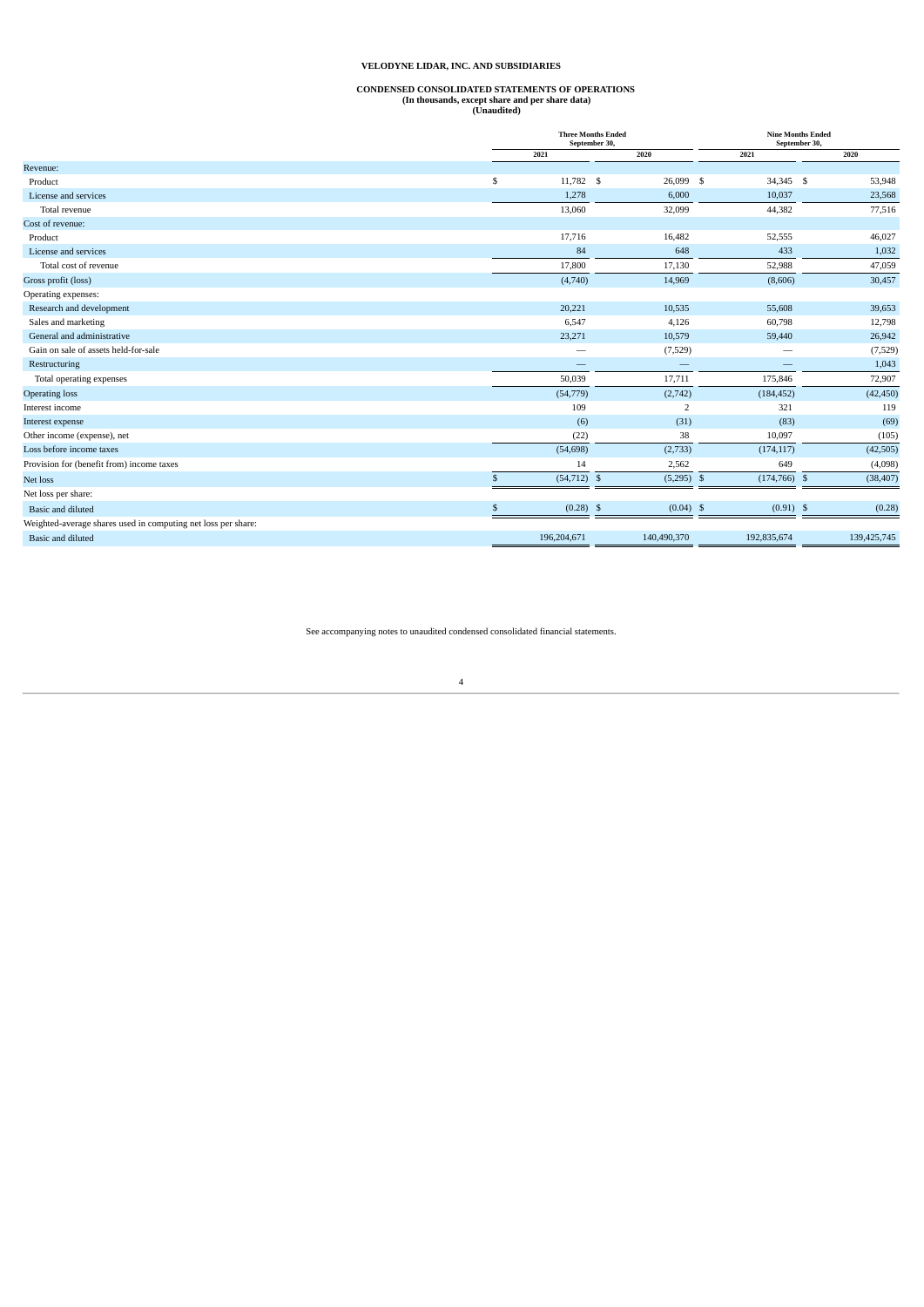# **CONDENSED CONSOLIDATED STATEMENTS OF COMPREHENSIVE LOSS (In thousands) (Unaudited)**

|                                                             |              | <b>Three Months Ended</b><br>September 30, |                          | <b>Nine Months Ended</b><br>September 30, |           |  |
|-------------------------------------------------------------|--------------|--------------------------------------------|--------------------------|-------------------------------------------|-----------|--|
|                                                             | 2021<br>2020 |                                            |                          | 2021                                      | 2020      |  |
| Net loss                                                    |              | $(54,712)$ \$                              | $(5,295)$ \$             | $(174, 766)$ \$                           | (38, 407) |  |
| Other comprehensive income (loss), net of tax:              |              |                                            |                          |                                           |           |  |
| Changes in unrealized gain on available for sale securities |              | (5)                                        | $\overline{\phantom{a}}$ |                                           |           |  |
| Foreign currency translation adjustments                    |              | (12)                                       | 39                       | (9)                                       |           |  |
| Total other comprehensive income (loss), net of tax         |              | (17)                                       | 39                       | (3)                                       |           |  |
| Comprehensive loss                                          |              | (54, 729)                                  | (5,256)                  | $(174, 769)$ \$                           | (38, 402) |  |

<span id="page-5-0"></span>See accompanying notes to unaudited condensed consolidated financial statements.

| ٦ |
|---|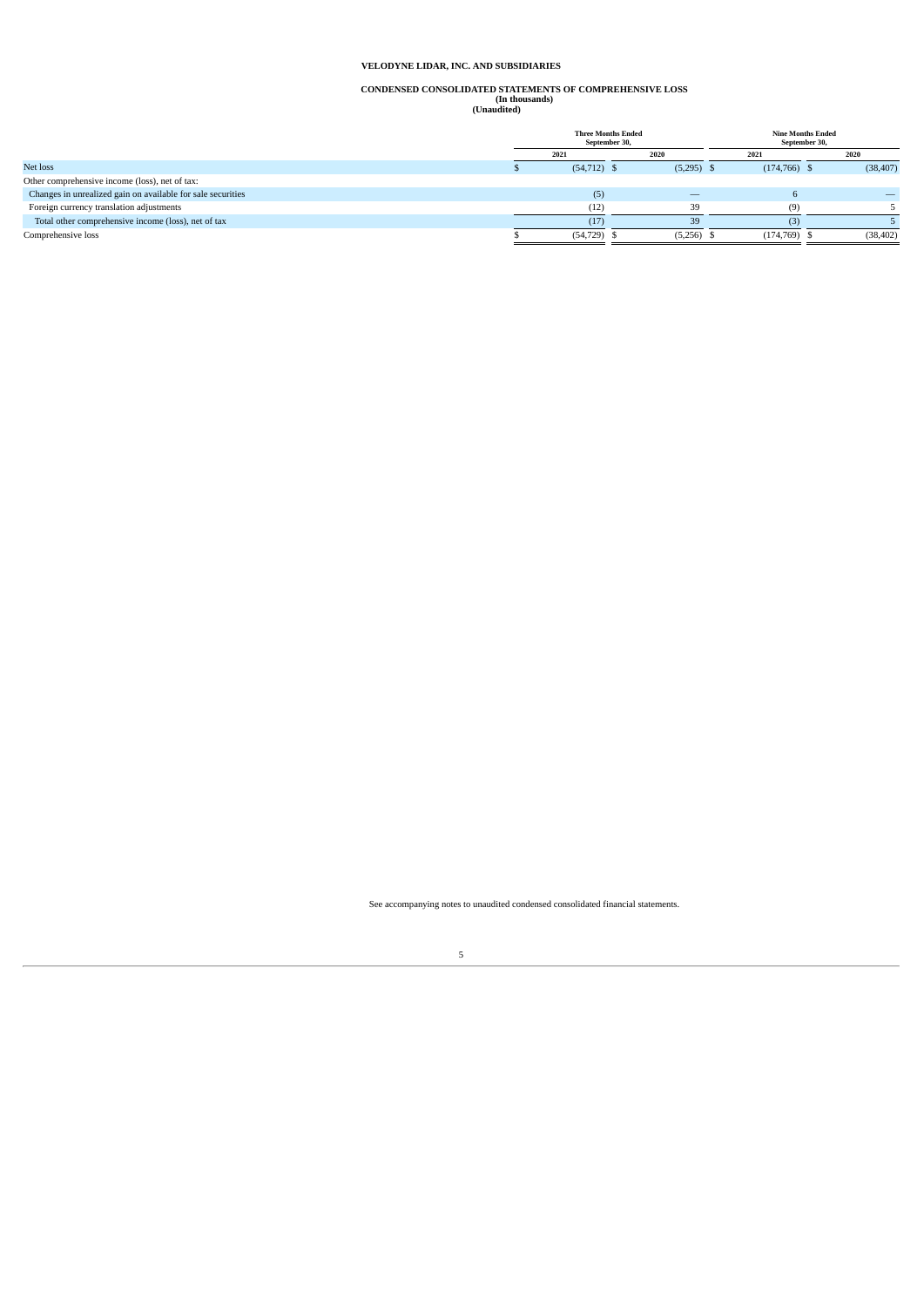# **CONDENSED CONSOLIDATED STATEMENTS OF STOCKHOLDERS' EQUITY (In thousands, except share and per share data) (Unaudited)**

|                                                                         |                |               | (Pre-Combination) | <b>Series A Convertible Prefs</b> |
|-------------------------------------------------------------------------|----------------|---------------|-------------------|-----------------------------------|
|                                                                         |                | <b>Shares</b> |                   |                                   |
| at December 31, 2020                                                    | <b>Balance</b> |               |                   | $\mathbb{S}$                      |
| of common stock under warrant exercises                                 | Issuance       |               |                   |                                   |
| Issuance of common stock under employee stock award plans, net of taxes |                |               |                   |                                   |
| based compensation                                                      | Share-         |               |                   |                                   |
| comprehensive loss, net of tax                                          | Other          |               |                   |                                   |
| Adjustment for previously issued warrants (Note 9)                      |                |               |                   |                                   |
|                                                                         | Net loss       |               |                   |                                   |
| at March 31, 2021                                                       | <b>Balance</b> |               |                   |                                   |
| of common stock under warrant exercises                                 | Issuance       |               |                   |                                   |
| Issuance of common stock under employee stock award plans, net of taxes |                | -             |                   |                                   |
| based compensation                                                      | Share-         |               |                   |                                   |
| comprehensive income, net of tax                                        | Other          | -             |                   |                                   |
|                                                                         | Net loss       |               |                   |                                   |
| at June 30, 2021                                                        | Balance        | -             |                   | s                                 |
| of common stock under warrant exercises                                 | Issuance       |               |                   |                                   |
| Issuance of common stock under employee stock award plans, net of taxes |                | -             |                   |                                   |
| based compensation                                                      | Share-         |               |                   |                                   |
| comprehensive loss, net of tax                                          | Other          | -             |                   |                                   |
|                                                                         | Net loss       |               |                   |                                   |
| at September 30, 2021                                                   | <b>Balance</b> |               |                   | s                                 |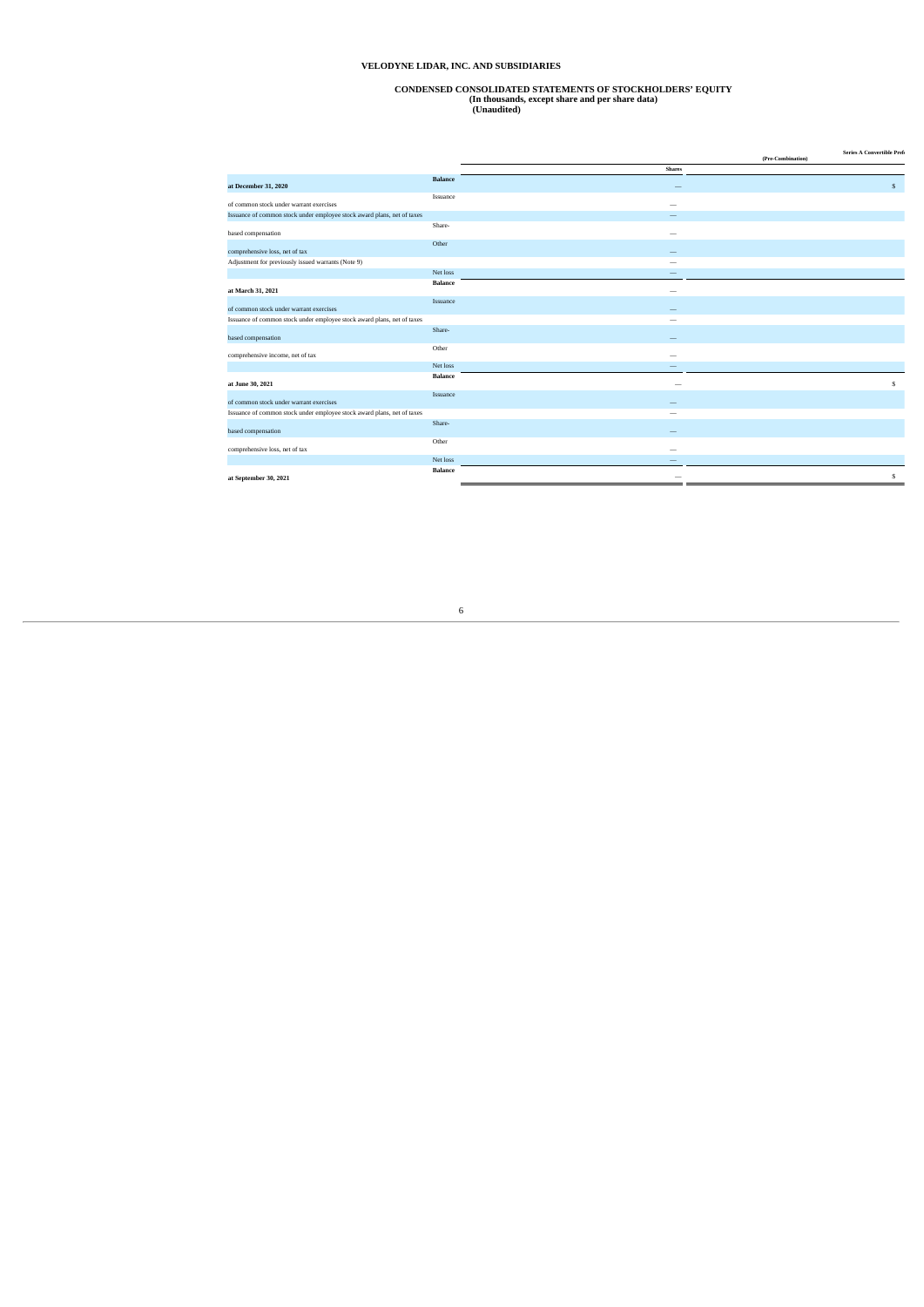|                                                                                                                           |                   |                                 | (Pre-Combination) | <b>Series A Conv</b> |
|---------------------------------------------------------------------------------------------------------------------------|-------------------|---------------------------------|-------------------|----------------------|
|                                                                                                                           |                   | <b>Shares</b>                   |                   |                      |
| Balance at December 31, 2019, as previously reported                                                                      |                   | 8,772,852                       |                   |                      |
| application of the recapitalization                                                                                       | Retroactive       | (8,772,852)                     |                   |                      |
| December 31, 2019, as adjusted                                                                                            | <b>Balance</b> at |                                 |                   |                      |
| compensation                                                                                                              | Share-based       | $\overline{\phantom{a}}$        |                   |                      |
| comprehensive loss, net of tax                                                                                            | Other             |                                 |                   |                      |
|                                                                                                                           | Net loss          | $\hspace{0.1mm}-\hspace{0.1mm}$ |                   |                      |
| <b>March 31, 2020</b>                                                                                                     | <b>Balance</b> at |                                 |                   |                      |
| Issuance of Series B-1 convertible preferred stock at \$10.25 per share on April 1, 2020, net of<br>issuance cost of \$81 |                   | $\overline{\phantom{0}}$        |                   |                      |
| compensation                                                                                                              | Share-based       |                                 |                   |                      |
| comprehensive loss, net of tax                                                                                            | Other             | $\overline{\phantom{0}}$        |                   |                      |
|                                                                                                                           | Net loss          |                                 |                   |                      |
| June 30, 2020                                                                                                             | <b>Balance</b> at | $\overline{\phantom{a}}$        |                   |                      |
| transaction, net of transaction cost of \$21,902                                                                          | Recapitalization  |                                 |                   |                      |
| common stock                                                                                                              | Repurchase of     | $\overline{\phantom{0}}$        |                   |                      |
| compensation                                                                                                              | Share-based       |                                 |                   |                      |
| comprehensive income, net of tax                                                                                          | Other             | $\overline{\phantom{0}}$        |                   |                      |
|                                                                                                                           | Net loss          | -                               |                   |                      |
| September 30, 2020                                                                                                        | <b>Balance</b> at | $\hspace{0.1mm}-\hspace{0.1mm}$ |                   |                      |

**Series A Conv**

<span id="page-7-0"></span>See accompanying notes to unaudited condensed consolidated financial statements.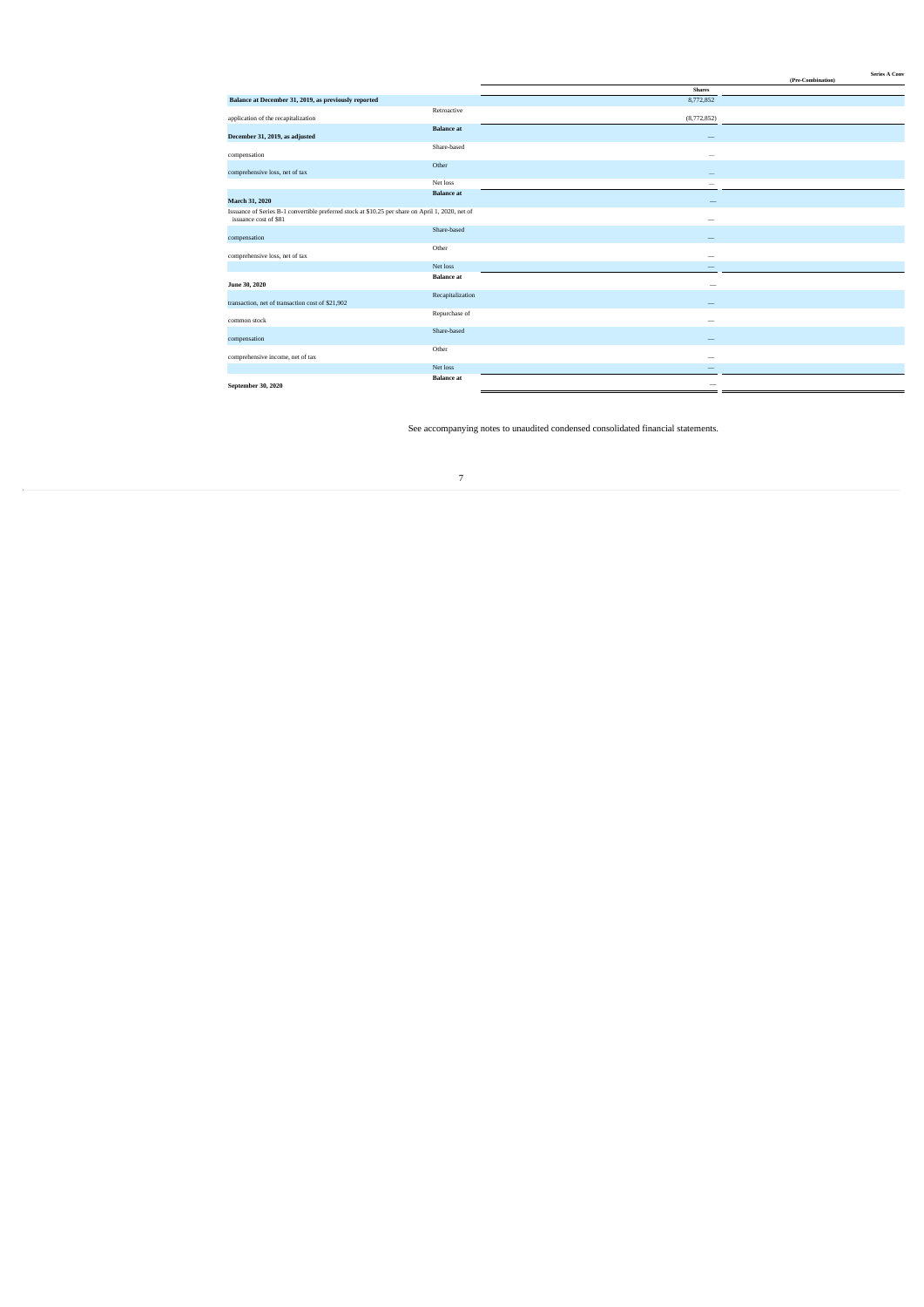# **VELODYNE LIDAR, INC. AND SUBSIDIARIES CONDENSED CONSOLIDATED STATEMENTS OF CASH FLOWS (In thousands) (Unaudited)**

|                                                                         |                          | Nine Months Ended September 30, |
|-------------------------------------------------------------------------|--------------------------|---------------------------------|
|                                                                         | 2021                     | 2020                            |
| <b>Cash flows from operating activities:</b>                            |                          |                                 |
| Net loss                                                                | \$<br>(174, 766)         | (38, 407)<br>-\$                |
| Adjustments to reconcile net loss to cash used in operating activities: |                          |                                 |
| Depreciation and amortization                                           | 6,208                    | 6,342                           |
| Reduction in carrying amount of ROU assets                              | 2.288                    |                                 |
| Write-off of deferred IPO costs                                         |                          | 3,548                           |
| Stock-based compensation                                                | 81,370                   | 241                             |
| Gain on sale of assets held-for-sale                                    | $\overline{\phantom{a}}$ | (7,529)                         |
| Provision for doubtful accounts                                         | 2,070                    | 525                             |
| Gain from forgiveness of PPP loan                                       | (10, 124)                |                                 |
| Accretion on short-term investments                                     | 1,075                    | $\qquad \qquad -$               |
| Other                                                                   | (27)                     | 74                              |
| Changes in operating assets and liabilities:                            |                          |                                 |
| Accounts receivable, net                                                | 2,072                    | (8,067)                         |
| Inventories, net                                                        | 6,273                    | 3,329                           |
| Prepaid and other current assets                                        | 2,882                    | 2,510                           |
| Contract assets                                                         | (2,209)                  | (8, 439)                        |
| Other assets                                                            | 67                       | 358                             |
| Accounts payable                                                        | (3, 352)                 | 3,188                           |
| Accrued expenses and other liabilities                                  | (2, 323)                 | (9, 812)                        |
| <b>Contract liabilities</b>                                             | (1,740)                  | 2,512                           |
| Net cash used in operating activities                                   | (90, 236)                | (49, 627)                       |
| <b>Cash flows from investing activities:</b>                            |                          |                                 |
| Purchase of property, plant and equipment                               | (3,213)                  | (2, 197)                        |
| Proceeds from sale of assets held-for-sale                              |                          | 12,275                          |
| Proceeds from sales of short-term investments                           | 12,207                   |                                 |
| Proceeds from maturities of short-term investments                      | 115,223                  | 2,200                           |
| Purchase of short-term investments                                      | (249, 957)               |                                 |
| Investment in notes receivable                                          | (750)                    |                                 |
| Net cash provided by (used in) investing activities                     | (126, 490)               | 12,278                          |
| <b>Cash flows from financing activities:</b>                            |                          |                                 |
| Proceeds from issuance of preferred stock, net of issuance costs        | $\overline{\phantom{0}}$ | 19,919                          |
| Payment of transaction costs related to Business Combination            | (20,005)                 | 248,303                         |
| Repurchase of common stock                                              |                          | (1,801)                         |
| Proceeds from warrant exercises, net of issuance costs of \$52          | 89,270                   |                                 |
| Tax withholding payment for vested equity awards                        | (37)                     |                                 |
| Cash paid for IPO costs                                                 |                          | (1, 144)                        |
| Proceeds from notes payable                                             |                          | 10,000                          |
| Net cash provided by financing activities                               | 69,228                   | 275,277                         |
| Effect of exchange rate fluctuations on cash and cash equivalents       | (6)                      | (79)                            |
| Net increase (decrease) in cash and cash equivalents                    | (147, 504)               | 237,849                         |
| Beginning cash and cash equivalents                                     | 204,648                  | 60,004                          |
| <b>Ending cash and cash equivalents</b>                                 | 57,144<br>\$             | 297,853<br>$\mathfrak{s}$       |
|                                                                         |                          |                                 |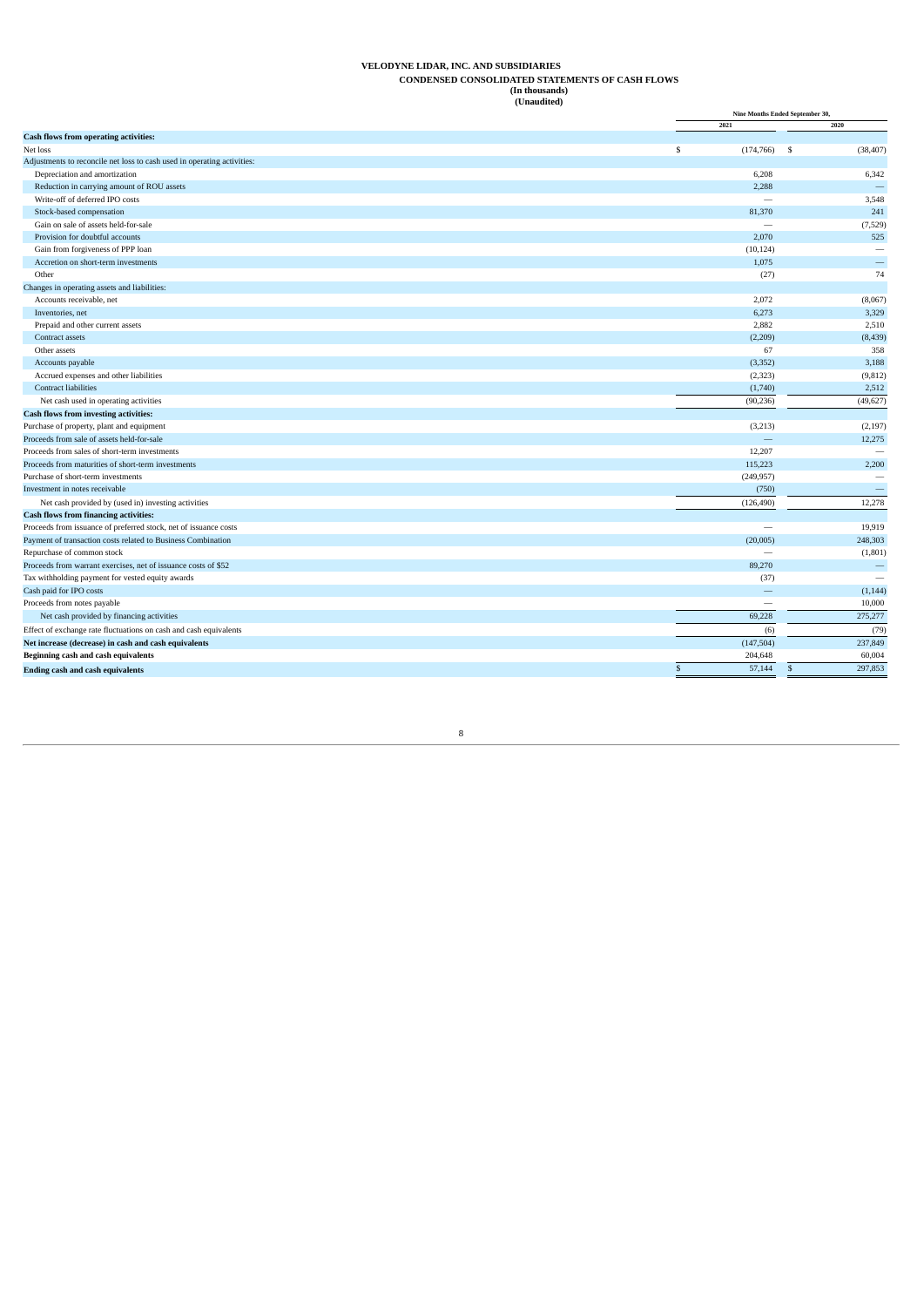<span id="page-9-0"></span>

|                                                                               |       | Nine Months Ended September 30, |         |  |
|-------------------------------------------------------------------------------|-------|---------------------------------|---------|--|
|                                                                               | 2021  |                                 | 2020    |  |
| Supplemental disclosures of cash flow information:                            |       |                                 |         |  |
| Cash paid for interest                                                        | 83    |                                 | 69      |  |
| Cash paid for (received from) income taxes, net                               | 721   |                                 | (7,806) |  |
| Cash paid for operating leases                                                | 3,382 |                                 |         |  |
| Supplemental disclosure of noncash investing and financing activities:        |       |                                 |         |  |
| Changes in accrued purchases of property, plant and equipment                 |       |                                 | 237     |  |
| ROU assets obtained in exchange for new operating lease liabilities           | 498   |                                 |         |  |
| Transaction costs included in accounts payable                                |       |                                 | 339     |  |
| Transaction costs included in accrued liabilities                             | 5,000 |                                 | 18.733  |  |
| Receipt of equity shares from customer in satisfaction of accounts receivable | 297   |                                 | –       |  |

See accompanying notes to unaudited condensed consolidated financial statements.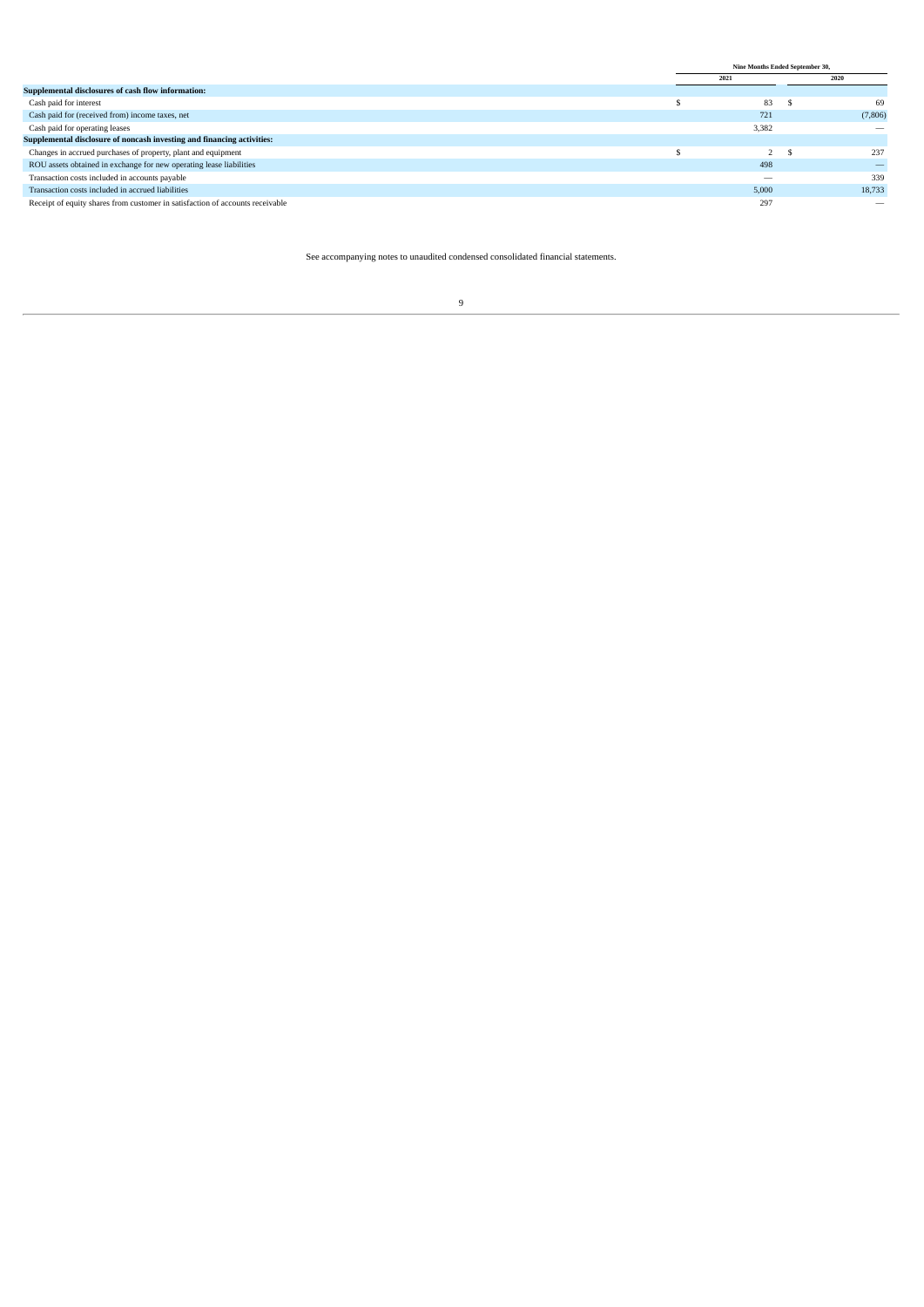#### **Notes to Condensed Consolidated Financial Statements (Unaudited)**

# **Note 1. Description of Business and Summary of Significant Accounting Policies**

#### *Description of Business, Background and Nature of Operations*

Velodyne Lidar, Inc. (the Company, Velodyne or Velodyne Lidar) provides smart vision solutions that are advancing the development of safe automated systems throughout the world. The Company's technology, which is used in various automotive and non- automotive applications, is empowering the autonomous revolution by allowing machines to see their surroundings in real-time and in 3D.

Graf Industrial Corp. (Graf), the Company's predecessor, was originally incorporated in Delaware as a special purpose acquisition company (SPAC). On September 29, 2020 (the Closing Date), Graf consummated a business combin

On September 30, 2020, Velodyne Lidar's common stock and warrants began trading on the Nasdaq Global Select Market under the symbol "VLDR" and "VLDRW," respectively. Unless the context otherwise requires, "we," "us," "our, Combination.

The Company has evaluated how it is organized and managed and has identified only one operating segment.

#### *Basis of Presentation*

The accompanying condensed consolidated financial statements include the accounts of the Company's wholly-owned subsidiaries, and have been prepared in accordance with generally accepted accounting principles in the United States (GAAP) for interim financial information. All intercompany transactions and balances have been eliminated in consolidation. The financial information included herein is unaudited, and reflects all adjustments which presented, but are not necessarily indicative of the results of operations to be anticipated for any future annual or interim period. These unaudited interim consolidated financial statements should be read in conjunction

The Business Combination is accounted for as a reverse recapitalization as the pre-combination Velodyne was determined to be the accounting acquirer under Financial Accounting Standards Board (FASB)'s Accounting Standards Codification Topic 805, Business Combinations (ASC 805). In connection with the Business Combination, outstanding capital stock of the pre-combination Velodyne was converted into common stock of the Company, par value SO.0 common stockholders, prior to the Business Combination, have been retroactively restated as shares reflecting the exchange ratio established in the Merger Agreement. The number of shares of preferred stock was also retroac restated in shares reflecting the exchange ratio, and the carrying amounts of preferred stock are based on the fair value of its redemption amount on each reporting date. All preferred stock was converted into shares of th

*Liquidity*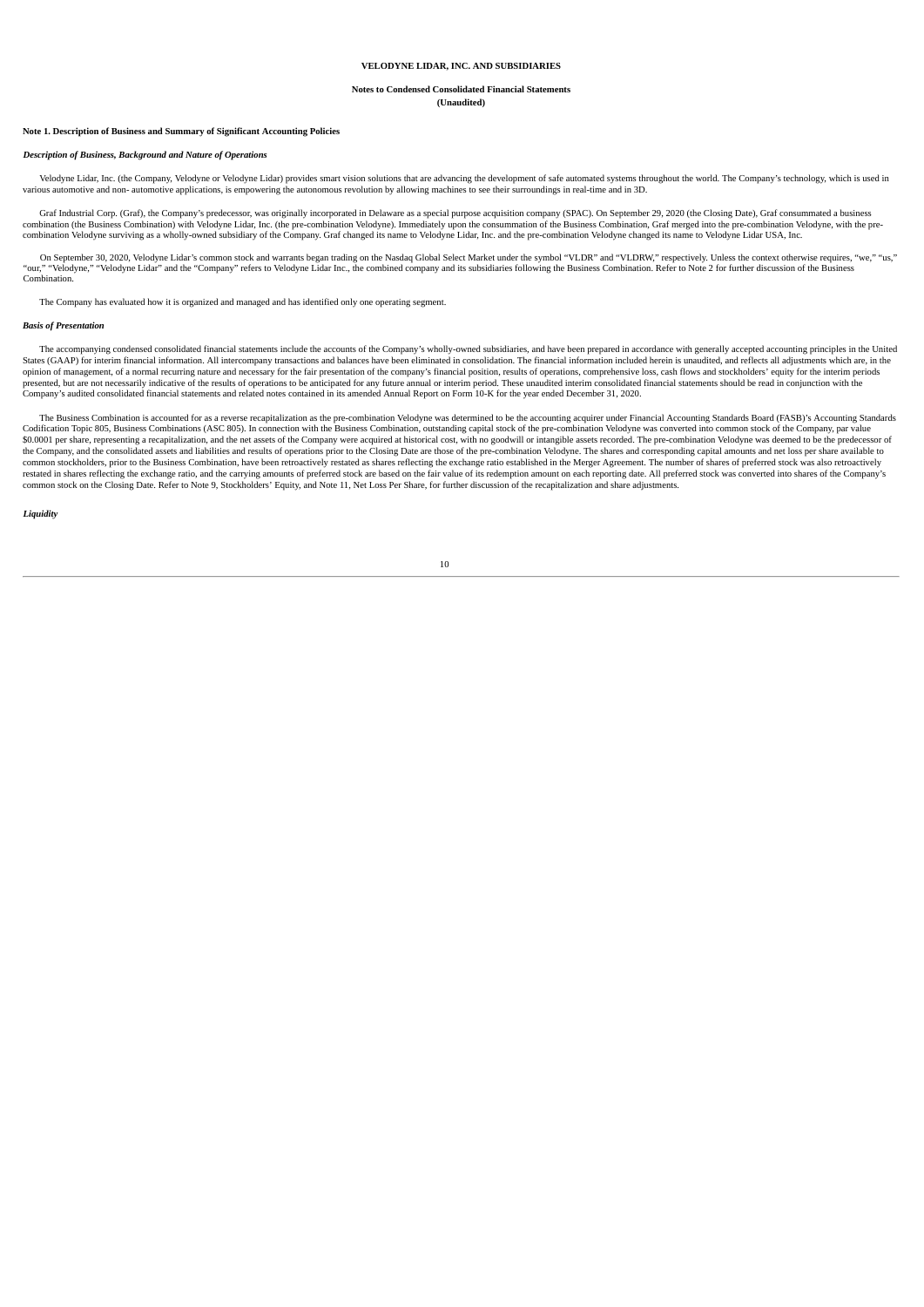The Company has funded its operations primarily through the Business Combination, PIPE offering, private placements of the pre-combination Velodyne convertible preferred stock and sales to customers. As of September 30, 2021, the Company's existing sources of liquidity included cash, cash equivalents and short-term investments of \$324.5 million and available borrowing capacity of \$25.0 million under a revolving credit facility. The Compan

#### *Emerging Growth Company*

As of December 31, 2020, the Company is an "emerging growth company," as defined in Section 2(a) of the Securities Act of 1933, as amended (the Securities Act), as modified by the Jumpstart Our Business Startups Act of 2012 (the JOBS Act), and it may take advantage of certain exemptions from various reporting requirements that are applicable to other public companies that are not emerging growth companies including, but not limited to, not be exemptions from the requirements of holding a nonbinding advisory vote on executive compensation and shareholder approval of any golden parachute payments not previously approved.

Further, Section 102(b)(1) of the JOBS Act exempts emerging growth companies from being required to comply with new or revised financial accounting standards until private companies are required to comply with the new or revised financial accounting standards. The JOBS Act provides that an emerging growth company can elect to opt out of the extended transition period and comply with the requirements that apply to non-emerging growth compan different application dates for public or private companies, the Company, as an emerging growth company, can adopt the new or revised standard at the time private companies adopt the new or revised standard. This may make<br> impossible because of the potential differences in accounting standards used.

Based on the Company's aggregate worldwide market value of voting and non-voting common equity held by non-affiliates as of June 30, 2021, the Company will become a "large accelerated filer" and lose its emerging growth co

#### *Concentration of Risk*

Financial instruments that subject the Company to concentrations of credit risk consist primarily of cash and cash equivalents, short-term investments, and accounts receivable. The Company maintains its cash and cash equiv

The Company's accounts receivable are derived from customers located both inside and outside the U.S. The Company mitigates its credit risks by performing ongoing credit evaluations of its customers' financial conditions and requires customer advance payments in certain circumstances. The Company does not require collateral.

The Company's concentration of risk related to accounts receivable and accounts payable was as follows:

|                                                                      | September 30, | December 31, |
|----------------------------------------------------------------------|---------------|--------------|
|                                                                      | 2021          | 2020         |
| Number of customers accounted for 10% or more of accounts receivable |               |              |
| Number of vendors accounted for 10% or more of accounts payable      |               |              |

Two customers accounted for 44% of the Company's accounts receivable as of September 30, 2021. Two customers accounted for a total of 47% of the Company's accounts receivable as of December 31, 2020. One vendor accounted f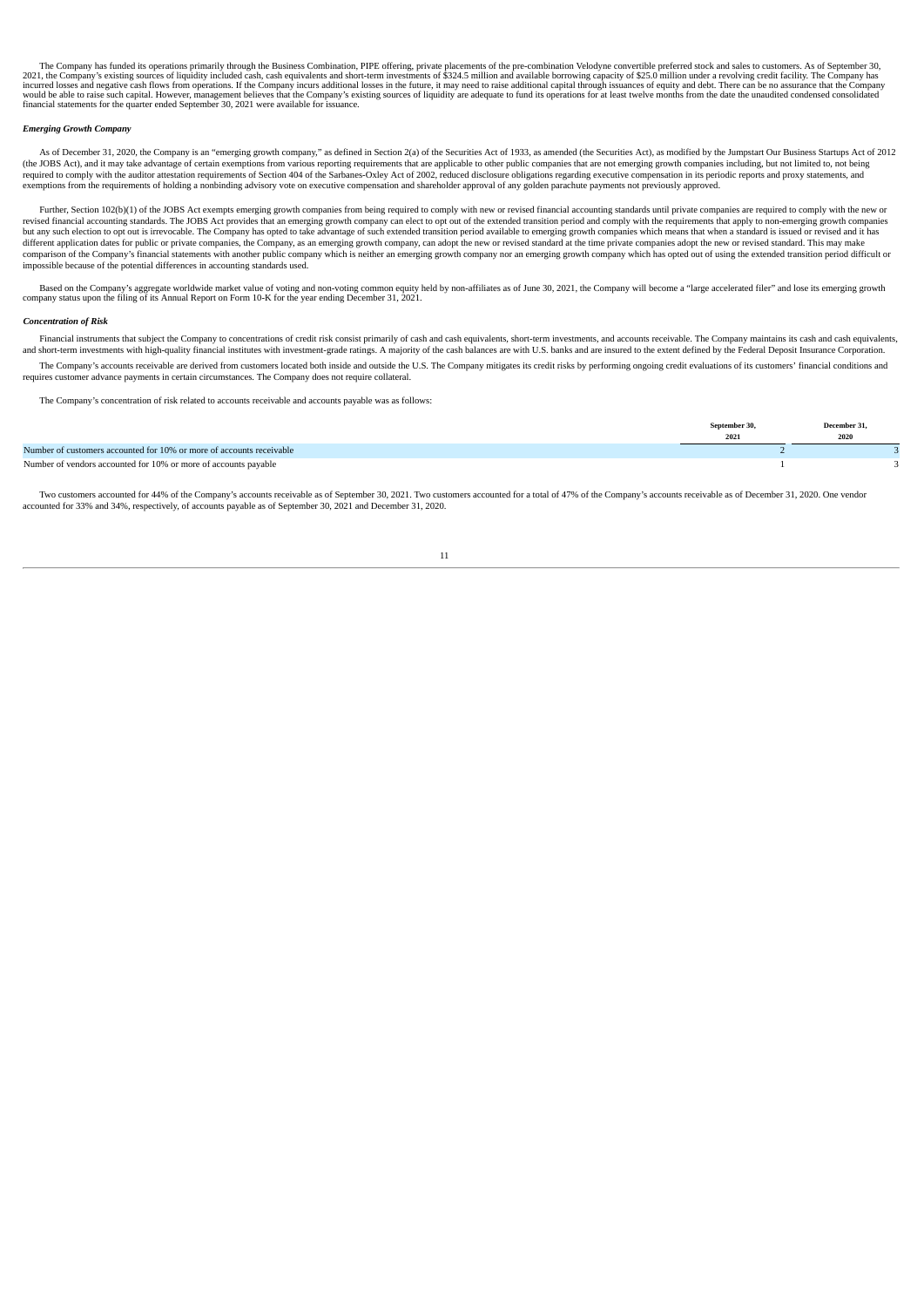# *Use of Estimates*

The preparation of consolidated financial statements in conformity with GAAP requires management to make estimates and assumptions that affect the reported amounts of assets and liabilities and disclosure of contingent ass and liabilities at the date of the consolidated financial statements and the reported amounts of revenues and expenses during the reporting period. Significant items subject to such estimates and assumptions include standa of performance obligation in certain services arrangements, allowances for doubtful accounts, inventory reserves, warranty reserves, valuation allowance for deferred tax assets, stock-based compensation, useful lives of pr from those estimates, and such differences could be material to the Company's consolidated financial condition and results of operations.

#### *Significant Accounting Policies*

Except for the change in certain policies upon adoption of the accounting standards described below, there have been no material changes to the Company's significant accounting policies, compared to the accounting policies described in Note 1, Description of Business and Summary of Significant Accounting Policies, in Notes to Consolidated Financial Statements in Item 8 of Part II of the Annual Report on Form 10-K for the year ended December 2020.

#### *Allowance for Doubtful Accounts*

The Company's allowance for doubtful accounts includes estimated losses that result from uncollectible accounts receivable. The Company determines the allowance by considering a number of factors, including the length of t recorded in general and administrative expense at the end of each reporting period.

## *Recently Adopted Accounting Pronouncements*

In February 2016, the FASB issued Accounting Standards Update (ASU) 2016-02, Leases (Topic 842), which supersedes FASB Accounting Standards Codification Topic 840, Leases (Topic 840), and provides principles for the recognition, measurement, presentation and disclosure of leases for both lessees and lessors. Among its provisions, this standard requires lessees to recognize right-of-use (ROU) assets and lease liabilities on the balance the Company applies Topic 842 to existing and new leases as of January 1, 2021, but prior periods are not restated and continue to be reported under Topic 840 guidance in effect during those periods. Upon adoption, the Com recorded net ROU assets of \$19.4 million and lease liabilities of \$20.4 million and there were no cumulative effect adjustments as of January 1, 2021. The standard did not have a material effect on the Company's condensed<br>

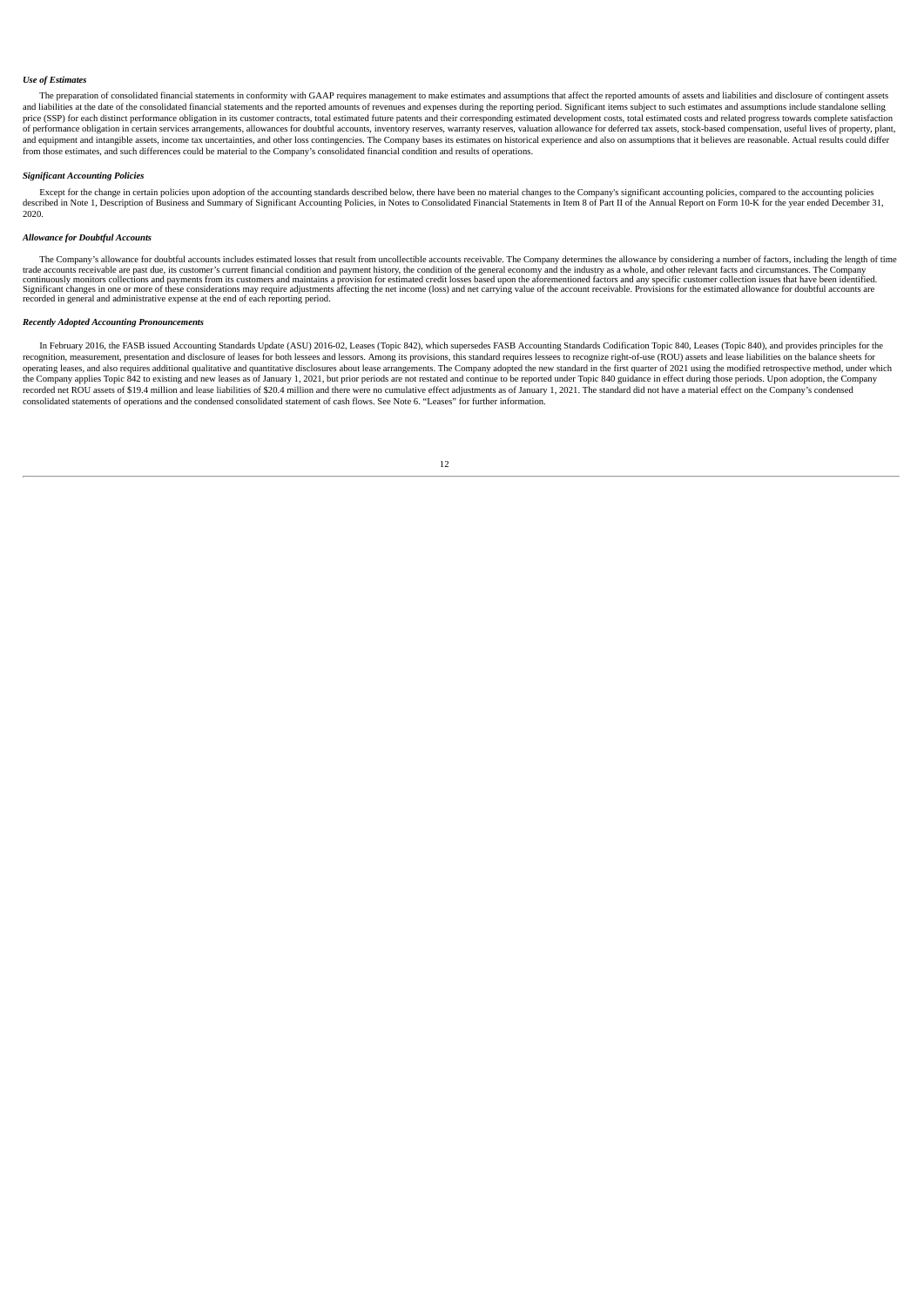In December 2019, the FASB issued ASU 2019-12, Income Taxes (Topic 740): Simplifying the Accounting for Income Taxes. This standard simplifies the accounting for income taxes by, among other things, eliminating certain exceptions related to the approach for intra-period tax allocation, the methodology for calculating income taxes in an interim period and the recognition of deferred tax liabilities for outside basis differences. ASU 2019aspects are applied on a modified retrospective basis through a cumulative-effect adjustment to retained earnings as of the beginning of the fiscal vear of adoption. The Company adopted the new standard on January 1, 2021. adoption of this new standard did not have a significant effect on our consolidated financial statements.

#### *Leases*

The Company determines if an arrangement is a lease at inception. The Company evaluates classification of leases at commencement and, as necessary, at modification. As of September 30, 2021, all leases are classified as operating leases except for certain immaterial equipment finance leases. Operating leases, consisting primarily office leases, are included in other assets, other current liabilities, and other long-term liabilities on the condensed consolidated balance sheets. ROU assets represent the Company's right to use an underlying asset for the lease term and lease liabilities represent its obligation to make lease payments arising from the lease.

Operating lease ROU assets and liabilities are recognized on the commencement date based on the present value of lease payments over the lease term. The operating lease ROU asset also includes any lease payments made prior to lease commencement and excludes lease incentives. Variable lease payments not dependent on an index or a rate, are expensed as incurred and are not included within the ROU asset and lease liability calculation. Variable payments primarily include reimbursements of costs incurred by lessors for common area maintenance and utilities. The Company's lease terms are the noncancelable period, including any rent-free periods provided by the less include options to extend or terminate the lease when it is reasonably certain that it will exercise that option. At lease inception, and in subsequent periods as necessary, the Company estimates the lease term based on it commencement date in determining the present value of lease payments over the lease term. The incremental borrowing rate is a hypothetical rate based on the Company's understanding of what its credit rating would be for a borrowing where the lease was executed. Lease costs are recognized on a straight-line basis over the lease term.

The Company does not recognize ROU assets and lease liabilities for short-term leases, which have a lease term of twelve months or less and do not include an option to purchase the underlying asset that the Company is reasonably certain to exercise.

#### **Note 2. Business Combination and Related Transactions**

On September 29, 2020, the Company consummated a business combination with the pre-combination Velodyne. Pursuant to ASC 805, for financial accounting and reporting purposes, the pre-combination Velodyne was deemed the accounting acquirer and the Company was treated as the accounting acquiree, and the Business Combination was accounted for as a reverse recapitalization. Accordingly, the Business Combination was treated as the equival the pre-combination Velodyne issuing stock for the net assets of Graf, accompanied by a recapitalization. Under this method of accounting, the consolidated financial statements of the Company are the historical financial s the pre-combination Velodyne. The net assets of Graf were stated at historical costs, with no goodwill or other intangible assets recorded, and are consolidated with the pre-combination Velodyne's financial statements on t date. The shares and net loss per share for periods prior to the Business Combination have been retroactively restated as shares reflecting the exchange ratio established in the Merger Agreement.

In connection with the Business Combination, Graf entered into subscription agreements with certain investors (the PIPE Investors), whereby it issued 15,000,000 shares of common stock at \$10.00 per share (the Private Place

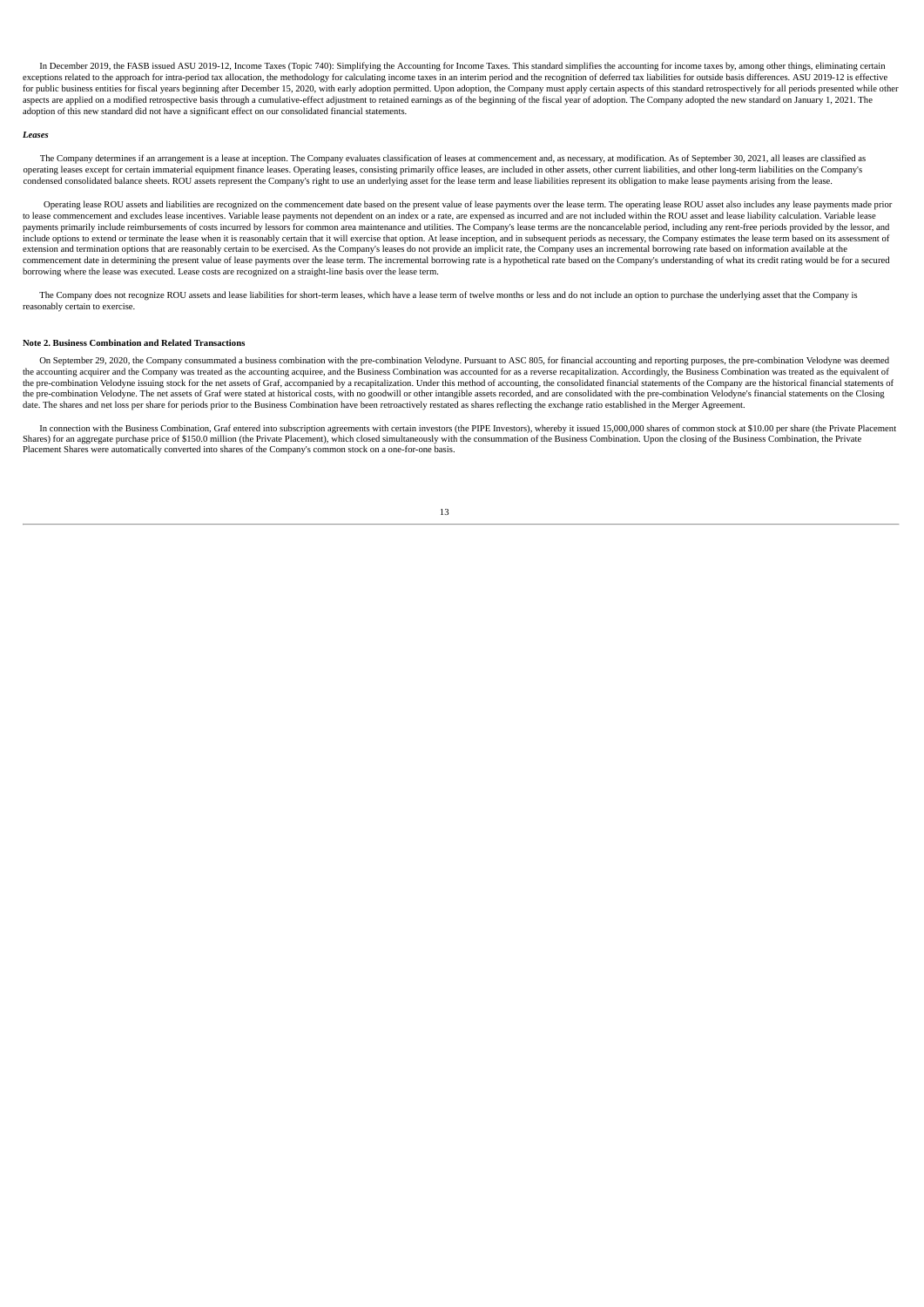The aggregate consideration for the Business Combination and proceeds from the Private Placement was approximately \$1.8 billion, consisting of (i) \$222.1 million in cash at the closing of the Business Combination, net of<br>t Earnout RSUs, which are subject to a six-month service condition and are not legally issued and outstanding shares of Company common stock at Closing, plus (3) 4,702,304 shares of Company common stock that were issued to<br>V The Company used \$1.8 million of the proceeds to repurchase and retire 175,744 shares of Company common stock from certain stockholders in the Pre-Closing Tender Offer.

In connection with the Business Combination, the Company incurred direct and incremental costs of approximately \$29.1 million related to the equity issuance, consisting primarily of investment banking, legal, accounting an

#### **Note 3. Revenue**

## *Disaggregation of Revenues*

The Company disaggregates its revenue from contracts with customers by geographic region based on the shipping location of the customer, type of good or service and timing of transfer of goods or services to customers (poi time or over time), as it believes it best depicts how the nature, amount, timing and uncertainty of its revenue and cash flows are affected by economic factors.

Total revenue based on the disaggregation criteria described above is as follows (dollar in thousands):

|                                          |          | Three Months Ended September 30, |              |  |         |              | Nine Months Ended September 30, |        |              |      |         |              |
|------------------------------------------|----------|----------------------------------|--------------|--|---------|--------------|---------------------------------|--------|--------------|------|---------|--------------|
|                                          |          | 2021                             |              |  | 2020    |              | 2021                            |        |              | 2020 |         |              |
|                                          |          | Revenue                          | % of Revenue |  | Revenue | % of Revenue | Revenue                         |        | % of Revenue |      | Revenue | % of Revenue |
| Revenue by geography:                    |          |                                  |              |  |         |              |                                 |        |              |      |         |              |
| North America                            |          | 5,526                            | 43 % \$      |  | 22,081  | 69 % \$      |                                 | 15,841 | $36\%$ \$    |      | 35,984  | 46 %         |
| Asia Pacific                             |          | 3,813                            | 29 %         |  | 4,907   | 15 %         |                                 | 18,574 | 42 %         |      | 30,681  | 40 %         |
| Europe, Middle East and Africa           |          | 3,721                            | 28 %         |  | 5,111   | 16 %         |                                 | 9,967  | 22 %         |      | 10,851  | 14 %         |
| Total                                    |          | 13,060                           | 100 % \$     |  | 32,099  | 100 % \$     |                                 | 44,382 | 100 %        |      | 77,516  | 100 %        |
| Revenue by products and services:        |          |                                  |              |  |         |              |                                 |        |              |      |         |              |
| Products                                 | <b>D</b> | 11,782                           | 90 % \$      |  | 26,099  | 81 % \$      |                                 | 34,345 | 77 % \$      |      | 53,948  | 70 %         |
| License and services                     |          | 1,278                            | 10 %         |  | 6,000   | 19 %         |                                 | 10,037 | 23 %         |      | 23,568  | 30 %         |
| Total                                    |          | 13,060                           | 100 % \$     |  | 32,099  | 100 %        |                                 | 44,382 | 100 %        |      | 77,516  | 100 %        |
| Revenue by timing of recognition:        |          |                                  |              |  |         |              |                                 |        |              |      |         |              |
| Goods transferred at a point in time     |          | 11,738                           | $90\%$ \$    |  | 31,024  | $97\%$ \$    |                                 | 40,680 | $92\%$ \$    |      | 75,946  | 98 %         |
| Goods and services transferred over time |          | 1,322                            | 10%          |  | 1,075   | 3 %          |                                 | 3,702  | 8 %          |      | 1,570   | 2 %          |
| Total                                    |          | 13,060                           | 100 %        |  | 32,099  | 100 %        |                                 | 44,382 | 100 %        |      | 77,516  | 100 %        |
|                                          |          |                                  |              |  |         |              |                                 |        |              |      |         |              |

In June 2020, the Company entered into a patent cross-license agreement related to its litigation settlement with a customer in Asia Pacific. Under the terms of the arrangement, the customer agreed to make a one-time licen payment upon settlement, will make annual fixed royalty payments through 2023, and thereafter, will make product sales royalty payments through February 2030. In September 2020, Velodyne entered into another patent cross-l agreement related to its litigation with a different customer in Asia Pacific. The Company recorded license revenue of \$0.7 million and \$8.0 million, respectively, related to these patent cross-license agreements for the t in long-term deferred revenue associated with the rights granted as part of these patent cross-license agreements to receive future patents as they represent stand ready obligations. As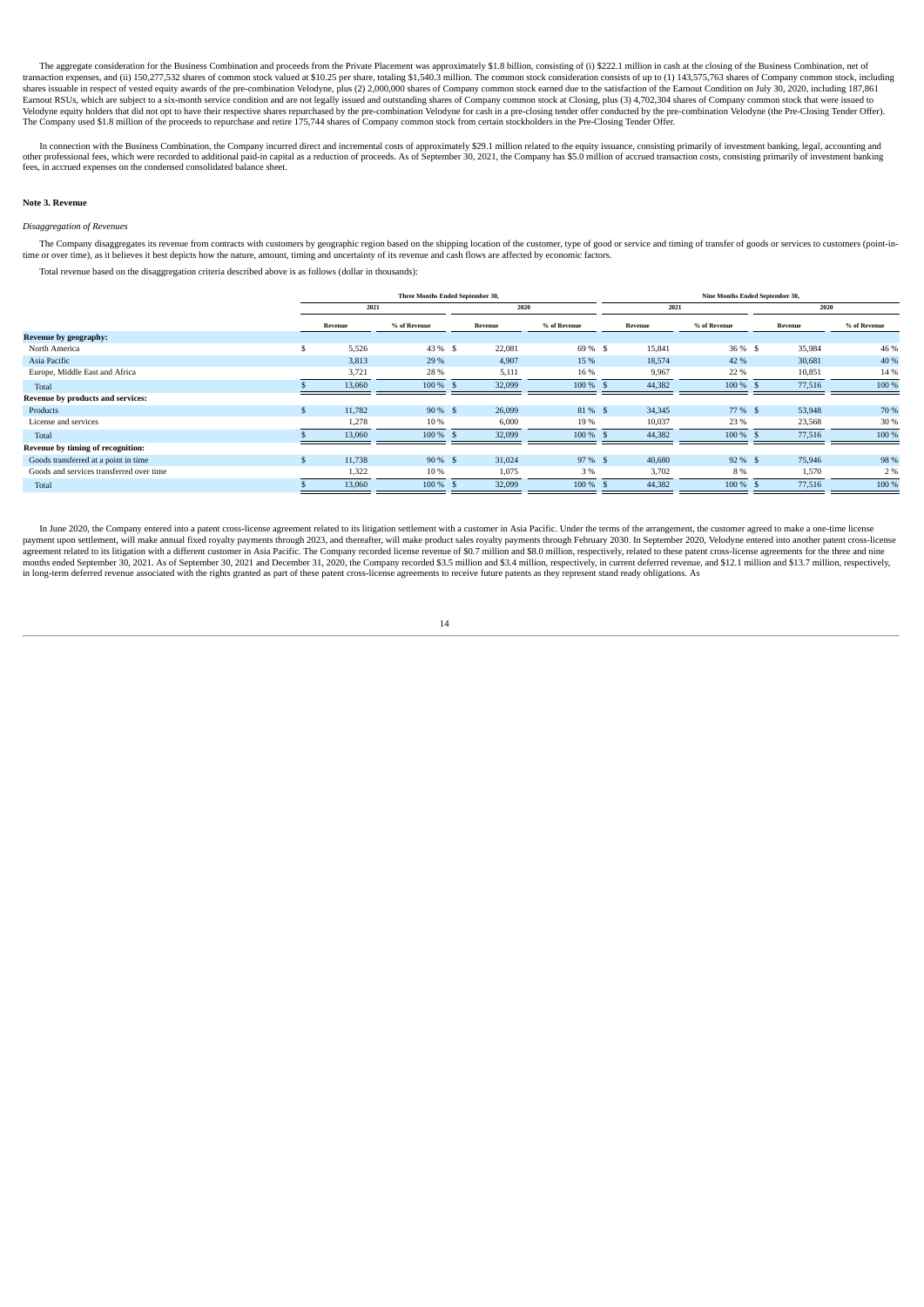of September 30, 2021 and December 31, 2020, the Company also recorded \$13.5 million and \$11.3 million, respectively, of contract assets related to these patent cross-license agreements.

## *Contract Assets and Contract Liabilities*

Contract assets primarily relates to unbilled accounts receivable. Unbilled amounts arise when the timing of billing differs from the timing of revenue recognized, such as when revenue recognized on the guaranteed minimums

Contract liabilities consist of deferred revenue, customer advanced payments and customer deposits. Deferred revenue includes billings in excess of revenue recognized related to product sales, licenses, extended warranty a can be applied to future product or service purchases, or refunded.

Contract assets and contract liabilities consisted of the following as of September 30, 2021 and December 31, 2020 (in thousands):

|                                        |     | September 30,<br>2021 |  |        |  |  |  | December 31,<br>2020 |
|----------------------------------------|-----|-----------------------|--|--------|--|--|--|----------------------|
| <b>Contract assets, current</b>        |     |                       |  |        |  |  |  |                      |
| Unbilled accounts receivable           | S   | $3,313$ \$            |  | 2,813  |  |  |  |                      |
| <b>Contract assets, long-term</b>      |     |                       |  |        |  |  |  |                      |
| Unbilled accounts receivable           |     | 10,148                |  | 8,440  |  |  |  |                      |
| <b>Total contract assets</b>           |     | 13,461                |  | 11,253 |  |  |  |                      |
|                                        |     |                       |  |        |  |  |  |                      |
| <b>Contract liabilities, current</b>   |     |                       |  |        |  |  |  |                      |
| Deferred revenue, current              | \$. | $7,283$ \$            |  | 7,143  |  |  |  |                      |
| Customer advance payment               |     | 326                   |  | 180    |  |  |  |                      |
| Total                                  |     | 7,609                 |  | 7,323  |  |  |  |                      |
| <b>Contract liabilities, long-term</b> |     |                       |  |        |  |  |  |                      |
| Deferred revenue, long-term            |     | 12,706                |  | 14,732 |  |  |  |                      |
| <b>Total contract liabilities</b>      |     | 20,315                |  | 22,055 |  |  |  |                      |

The following table shows the significant changes in contract assets and contract liabilities balances (in thousands):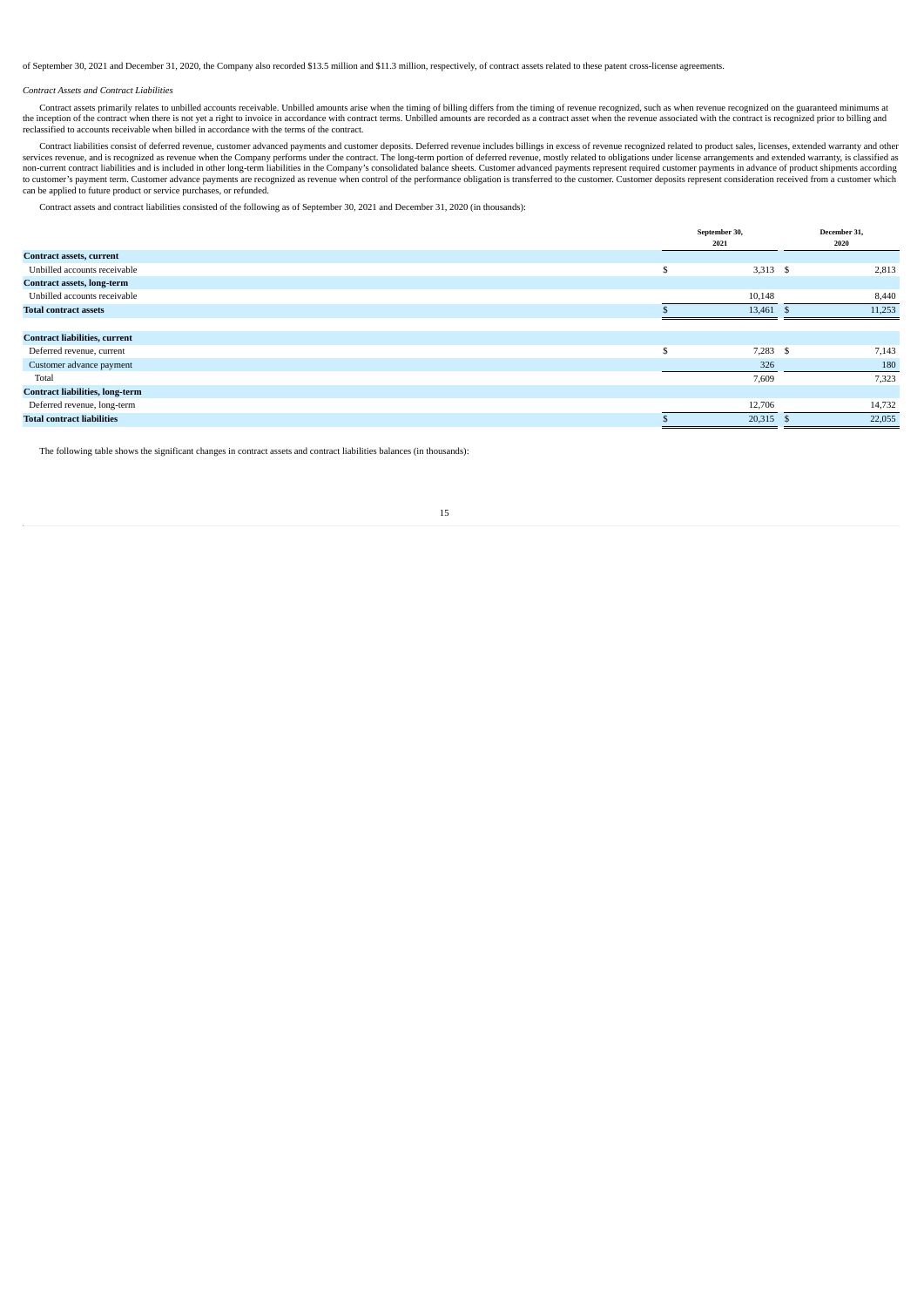|                                                                                                                                       | Nine Months Ended September 30, |             |  |          |
|---------------------------------------------------------------------------------------------------------------------------------------|---------------------------------|-------------|--|----------|
|                                                                                                                                       |                                 | 2021        |  | 2020     |
| <b>Contract assets:</b>                                                                                                               |                                 |             |  |          |
| Beginning balance                                                                                                                     |                                 | $11,253$ \$ |  |          |
| Transferred to receivables from contract assets recognized at the beginning of the period                                             |                                 | (2,813)     |  |          |
| Increase due to unbilled and recognized as revenue in excess of billings during the period, net of amounts transferred to receivables |                                 | 5,021       |  | 8,439    |
| <b>Ending balance</b>                                                                                                                 |                                 | 13.461      |  | 8,439    |
| <b>Contract liabilities:</b>                                                                                                          |                                 |             |  |          |
| <b>Beginning balance</b>                                                                                                              |                                 | $22,055$ \$ |  | 19,164   |
| Revenue recognized that was included in the contract liabilities beginning balance                                                    |                                 | (9,729)     |  | (12,016) |
| Increase due to cash received and not recognized as revenue and billings in excess of revenue recognized during the period            |                                 | 7,989       |  | 20,611   |
| Customer deposits reclassified to refund liabilities                                                                                  |                                 |             |  | (6,083)  |
| <b>Ending balance</b>                                                                                                                 |                                 | 20.315 \$   |  | 21,676   |

During the nine months ended September 30, 2020, the Company reclassified customer deposit of \$6.1 million to refund liabilities and refunded the entire amount to a customer.

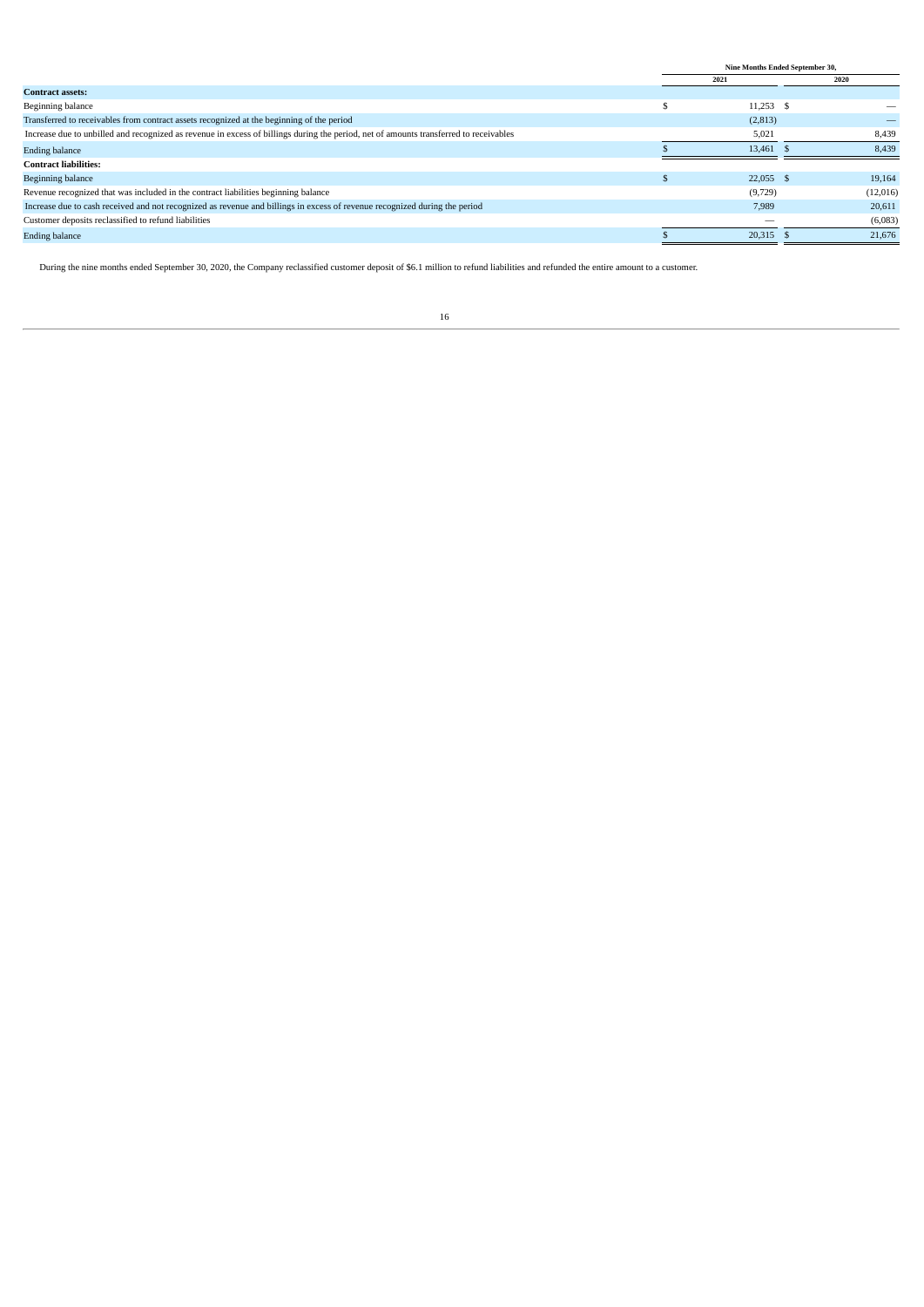# **Note 4. Fair Value Measurement**

The Company categorizes assets and liabilities recorded at fair value on the consolidated balance sheet based on the level of judgment associated with inputs used to measure their fair value. For assets and liabilities mea value, fair value is the price that would be received from selling an asset or paid to transfer a liability in an orderly transaction between market participants at the measurement date. When determining fair value, the Co

The three levels of inputs that may be used to measure fair value are:

- Level 1 Quoted prices in active markets for identical assets or liabilities.
- · Level 2 Observable inputs other than Level 1 prices, such as quoted prices for similar assets and liabilities in active markets or quoted prices in less active market. All significant inputs used in the valuations are can be directly or indirectly through market corroboration, for substantially the full term of the assets or liabilities.
- Level 3 Unobservable inputs are based on assumptions used to measure assets and liabilities at fair value. The inputs require significant management judgment or estimation. The Company monitors and review the inputs to ensure the fair value measurements are reasonable and consistent with market experience in similar asset classes.

The following table summarize the Company's assets measured at fair value on a recurring basis, by level, within the fair value hierarchy (in thousands):

| The following those summarize the Company 3 assets inclusively at this value on a recurring ousis, by rever, writing the function meratery (in thousands). |                           |                                            |                                 |    |                |  |  |
|------------------------------------------------------------------------------------------------------------------------------------------------------------|---------------------------|--------------------------------------------|---------------------------------|----|----------------|--|--|
|                                                                                                                                                            | <b>September 30, 2021</b> |                                            |                                 |    |                |  |  |
|                                                                                                                                                            | Level 1                   | <b>Level 2</b>                             | Level 3                         |    | <b>Total</b>   |  |  |
| <b>Cash equivalents:</b>                                                                                                                                   |                           |                                            |                                 |    |                |  |  |
| Money market fund                                                                                                                                          | 41,311 \$                 | $\overline{\phantom{a}}$                   | $\overline{\phantom{a}}$        | D. | 41,311         |  |  |
| Total cash equivalents                                                                                                                                     | 41,311                    | $\qquad \qquad \overline{\qquad \qquad }%$ | $\overline{\phantom{a}}$        |    | 41,311         |  |  |
| <b>Short-term investments:</b>                                                                                                                             |                           |                                            |                                 |    |                |  |  |
| Money market fund                                                                                                                                          |                           | $\qquad \qquad -$                          | $\overline{\phantom{a}}$        |    | 7 <sup>7</sup> |  |  |
| Commercial paper                                                                                                                                           | _                         | 139,181                                    | $\hspace{0.1mm}-\hspace{0.1mm}$ |    | 139,181        |  |  |
| Corporate debt securities                                                                                                                                  |                           | 128,113                                    | $\overline{\phantom{a}}$        |    | 128,113        |  |  |
| Asset-back securities                                                                                                                                      | 94                        | $\hspace{0.05cm}$                          |                                 |    | 94             |  |  |
| Total short-term investments                                                                                                                               | 101                       | 267,294                                    |                                 |    | 267,395        |  |  |
| Total assets measured at fair value                                                                                                                        | 41,412 \$                 | 267,294 \$                                 |                                 |    | 308,706        |  |  |

|                                                         | December 31, 2020 |                          |  |                          |                   |  |              |
|---------------------------------------------------------|-------------------|--------------------------|--|--------------------------|-------------------|--|--------------|
|                                                         |                   | Level 1                  |  | Level 2                  | Level 3           |  | <b>Total</b> |
| <b>Cash equivalents:</b>                                |                   |                          |  |                          |                   |  |              |
| Money market fund                                       | S.                | 74,107 \$                |  | $\overline{\phantom{0}}$ |                   |  | 74,107       |
| Treasury bill and U.S. government and agency securities |                   | 19,999                   |  | $\overline{\phantom{a}}$ |                   |  | 19,999       |
| Corporate debt securities                               |                   | $\overline{\phantom{a}}$ |  | 2,003                    | -                 |  | 2,003        |
| Commercial paper                                        |                   |                          |  | 33,295                   |                   |  | 33,295       |
| Total cash equivalents                                  |                   | 94,106                   |  | 35,298                   |                   |  | 129,404      |
| <b>Short-term investments:</b>                          |                   |                          |  |                          |                   |  |              |
| Commercial paper                                        |                   | $\qquad \qquad$          |  | 122,265                  |                   |  | 122,265      |
| Corporate debt securities                               |                   | _                        |  | 23,371                   |                   |  | 23,371       |
| Total short-term investments                            |                   |                          |  | 145,636                  |                   |  | 145,636      |
| Total assets measured at fair value                     |                   | 94,106 \$                |  | 180,934 \$               | $\qquad \qquad -$ |  | 275,040      |

Cash equivalents consist primarily of money market funds with original maturities of three months or less at the time of purchase, and the carrying amount is a reasonable estimate of fair value. Short-term investments repr considers all marketable securities to be available for current operations.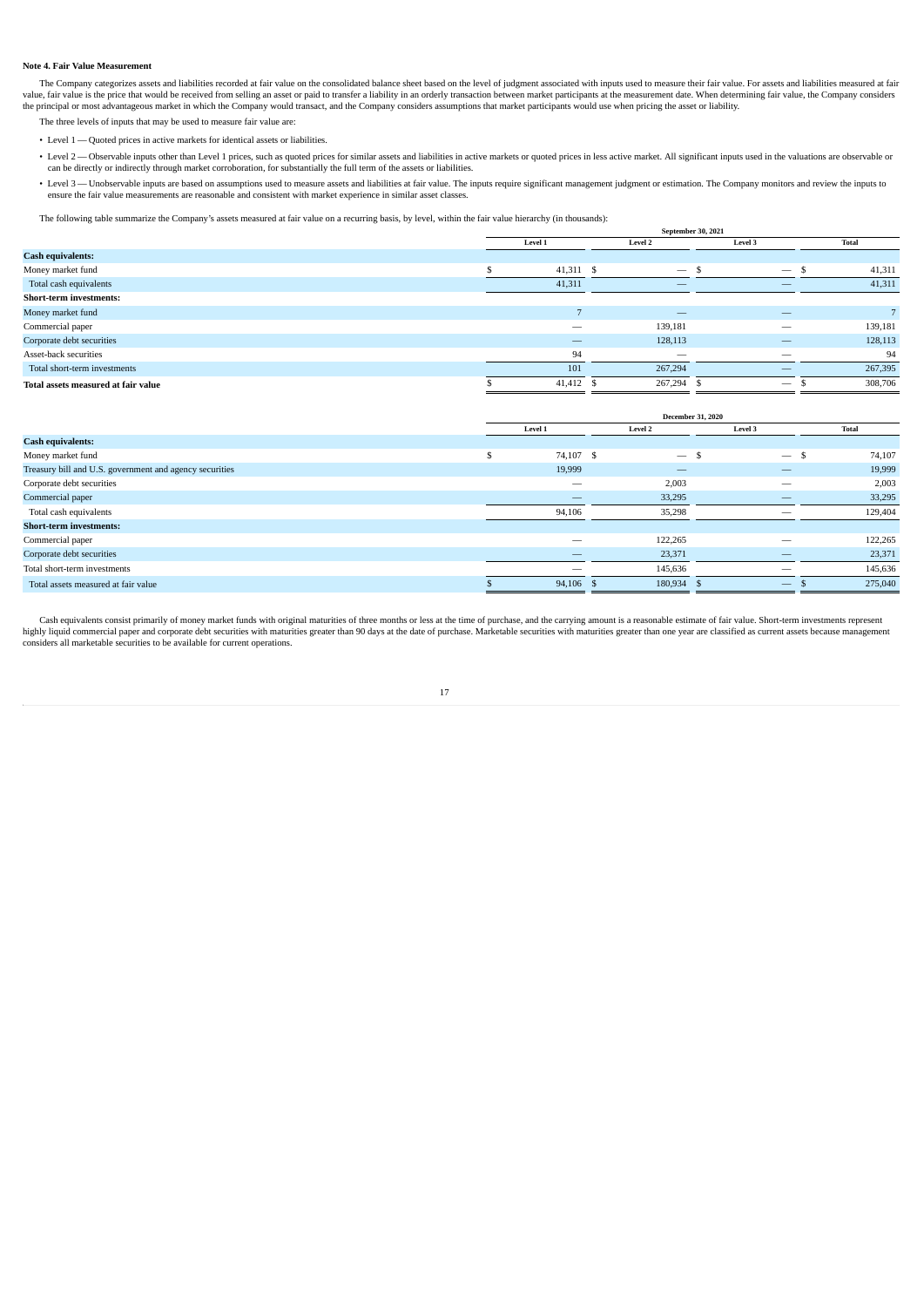# **Note 5. Balance Sheet Components**

# *Accounts Receivables, Net*

Accounts receivables, net consist of the following (in thousands):

|                                 | September 30, |         | December 31, |
|---------------------------------|---------------|---------|--------------|
|                                 | 2021          |         | 2020         |
| Accounts receivable             |               | 12,783  | 14,855       |
| Allowance for doubtful accounts |               | (3,207) | (876)        |
| Accounts receivable, net        |               | 9,576   | 13,979       |
|                                 |               |         |              |

*Inventories, Net*

Inventories, net of reserve, consist of the following (in thousands):

|                   | September 30, |           | December 31, |
|-------------------|---------------|-----------|--------------|
|                   | 2021          |           | 2020         |
| Raw materials     |               | 5,849 \$  | 6,876        |
| Work-in-process   |               | 3,976     | 4,347        |
| Finished goods    | 2,035         |           | 6,909        |
| Total inventories |               | 11,860 \$ | 18,132       |

# *Prepaid and Other Current Assets*

Prepaid and other current assets consist of the following (in thousands):

|                                             | September 30, |                          | December 31, |        |
|---------------------------------------------|---------------|--------------------------|--------------|--------|
|                                             |               | 2021                     |              | 2020   |
| Prepaid expenses and deposits               |               | $4,113$ \$               |              | 5,698  |
| Due from contract manufacturers and vendors |               | 1,272                    |              | 2,944  |
| Prepaid taxes                               |               | 384                      |              | 1,612  |
| Contract assets                             |               | 3,313                    |              | 2,813  |
| Receivable from warrant exercises           |               | $\qquad \qquad - \qquad$ |              | 9,074  |
| Other                                       |               | 1,780                    |              | 178    |
| Total prepaid and other current assets      |               | 10,862 \$                |              | 22,319 |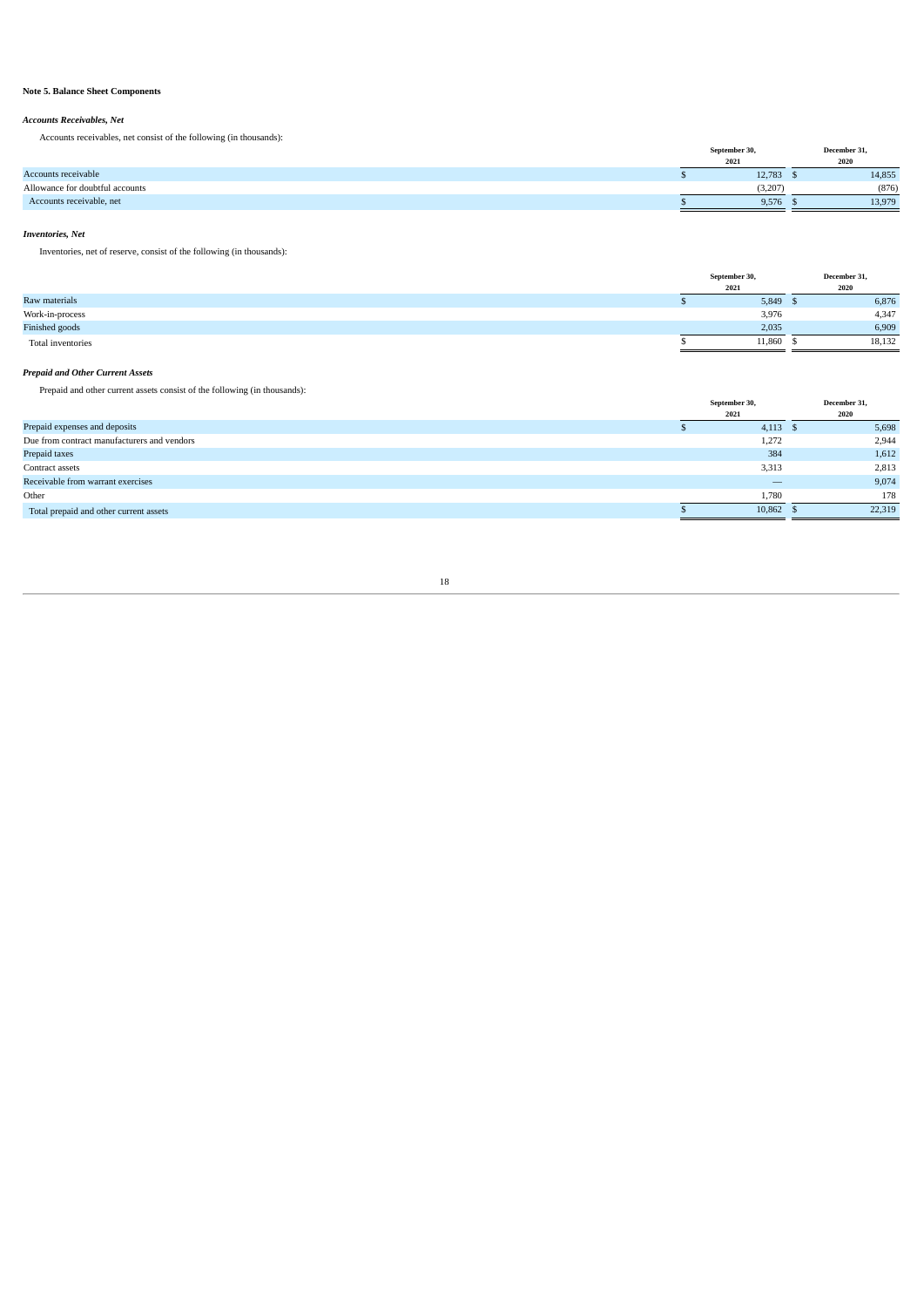# *Property, Plant and Equipment, Net*

Property, plant and equipment, at cost, consist of the following (in thousands):

|                                                               | September 30, |           | December 31, |
|---------------------------------------------------------------|---------------|-----------|--------------|
|                                                               | 2021          |           | 2020         |
| Machinery and equipment                                       |               | 34,703 \$ | 32,688       |
| Leasehold improvements                                        | 6,117         |           | 5,905        |
| <b>Furniture and fixtures</b>                                 | 1,486         |           | 1,479        |
| Vehicles                                                      | 360           |           | 360          |
| Software                                                      | 1,375         |           | 1,357        |
| Assets under construction                                     | 1,369         |           | 641          |
|                                                               | 45,410        |           | 42,430       |
| Less: accumulated depreciation and amortization               | (31, 322)     |           | (25, 625)    |
| Property, plant and equipment, net                            | 14,088        |           | 16,805       |
|                                                               |               |           |              |
| Finance lease equipment (included in machinery and equipment) | $\mathbb{S}$  | 888 \$    | 888          |
| Less: accumulated depreciation                                | (514)         |           | (381)        |
| Finance lease equipment, net                                  |               | 374 \$    | 507          |
|                                                               |               |           |              |

The aggregate depreciation and amortization related to property, plant and equipment was as follows (in thousands):

| <b>Three Months Ended</b><br>September 30, |       |    |                                     |                                     |                                                      |                       |                                                                   |  |
|--------------------------------------------|-------|----|-------------------------------------|-------------------------------------|------------------------------------------------------|-----------------------|-------------------------------------------------------------------|--|
|                                            | 2021  |    |                                     | 2021                                |                                                      | 2020                  |                                                                   |  |
| S.                                         | 1,998 | -S |                                     |                                     |                                                      |                       | 6,053                                                             |  |
|                                            | 44    |    | 44                                  |                                     | 133                                                  |                       | 133                                                               |  |
|                                            |       |    |                                     |                                     |                                                      |                       |                                                                   |  |
|                                            |       |    |                                     |                                     |                                                      |                       |                                                                   |  |
|                                            |       |    |                                     |                                     |                                                      | <b>Net Book Value</b> |                                                                   |  |
|                                            |       |    |                                     |                                     |                                                      |                       |                                                                   |  |
|                                            | \$    |    | -S                                  |                                     | - \$                                                 |                       | 338                                                               |  |
|                                            |       |    |                                     |                                     |                                                      |                       |                                                                   |  |
|                                            | \$    |    |                                     |                                     | - \$                                                 |                       | 627                                                               |  |
|                                            |       |    |                                     |                                     |                                                      |                       |                                                                   |  |
| <b>Three Months Ended</b><br>September 30, |       |    |                                     |                                     | <b>Nine Months Ended</b><br>September 30,            |                       |                                                                   |  |
|                                            | 2021  |    |                                     | 2021                                |                                                      | 2020                  |                                                                   |  |
|                                            |       |    |                                     |                                     |                                                      |                       | 289                                                               |  |
|                                            |       |    |                                     |                                     |                                                      |                       |                                                                   |  |
|                                            |       |    | <b>Gross Carrying Amount</b><br>96S | 2020<br>1,200<br>$1,200$ \$<br>2020 | $1,994$ \$<br><b>Accumulated Amortization</b><br>96S | 862<br>573            | <b>Nine Months Ended</b><br>September 30,<br>$5,919$ \$<br>289 \$ |  |

# *Other Assets*

Other assets, non-current, consist of the following (in thousands):

|                            | September 30, | December 31,                          |
|----------------------------|---------------|---------------------------------------|
|                            | 2021          | 2020                                  |
| Operating lease ROU assets | 17,654        | D.<br>$\hspace{0.1mm}-\hspace{0.1mm}$ |
| Notes receivable           | 750           | $\hspace{0.1mm}-\hspace{0.1mm}$       |
| Other                      | 870           | 937                                   |
| Total other assets         | 19,274        | 937                                   |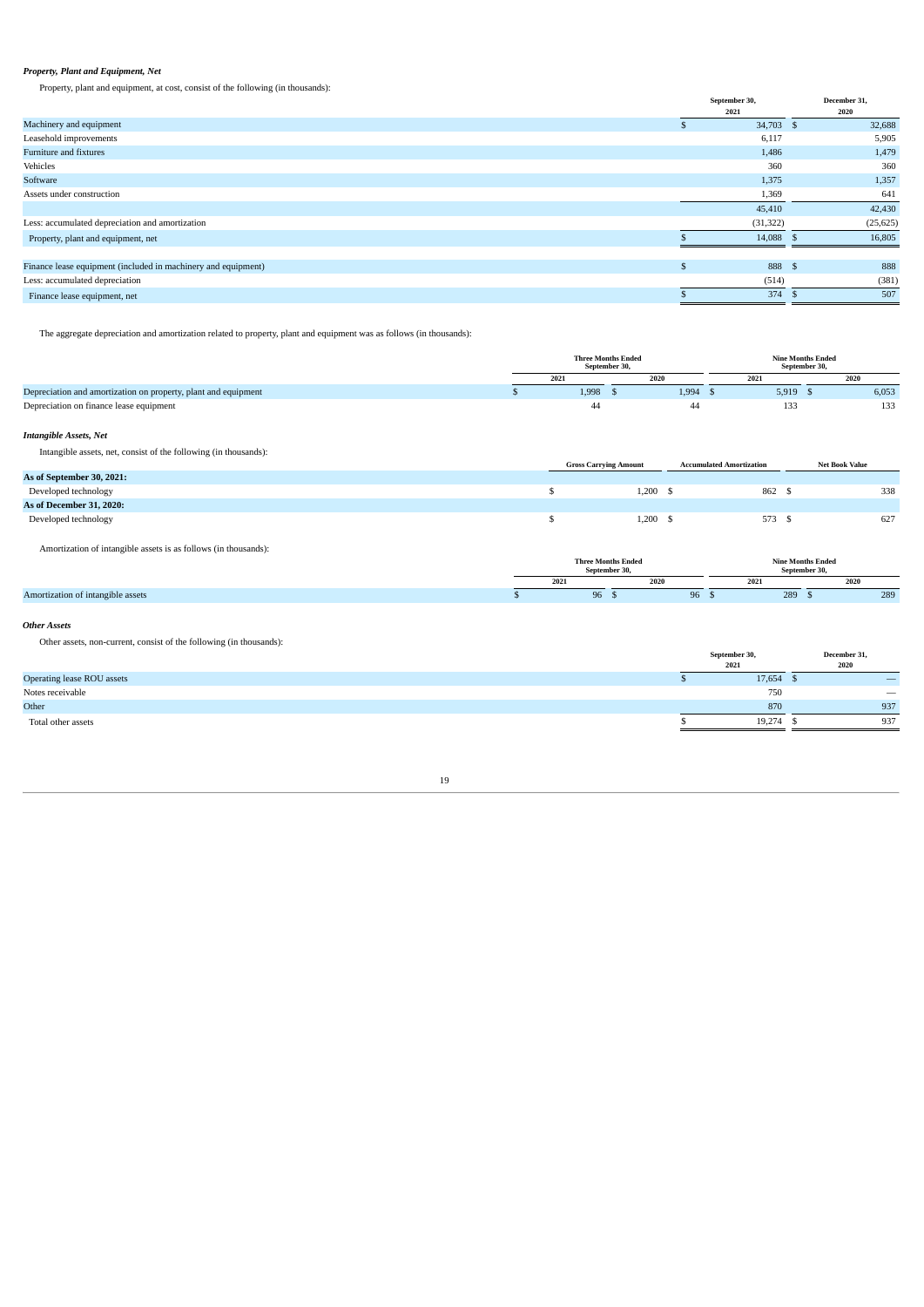In May 2021, the Company entered into a convertible note receivable agreement (the Note) with a borrower wherein Velodyne agreed to lend \$750,000 at an interest rate of 0% per annum as a nonrecourse investment. The Note is

# *Accrued Expenses and Other Current Liabilities*

Accrued expenses and other current liabilities consisted of the following (in thousands):

| recrucu expenses and other current nabinetes consisted or the ronowing (in dioustinus). |                       |                      |        |
|-----------------------------------------------------------------------------------------|-----------------------|----------------------|--------|
|                                                                                         | September 30,<br>2021 | December 31,<br>2020 |        |
| Accrued payroll expenses                                                                | $12,051$ \$           |                      | 11,877 |
| Accrued manufacturing costs                                                             | 5,292                 |                      | 8,003  |
| Accrued transaction costs                                                               | 5,000                 |                      | 25,057 |
| Accrued professional and consulting fees                                                | 2,833                 |                      | 965    |
| Accrued warranty costs                                                                  | 1,514                 |                      | 2,204  |
| Accrued taxes                                                                           | 992                   |                      | 1,074  |
| Lease liabilities                                                                       | 2,774                 |                      |        |
| Legal proceedings accrual                                                               | 1,075                 |                      | 75     |
| Other                                                                                   | 1,262                 |                      | 1,094  |
| Total accrued expense and other current liabilities                                     | 32,793 \$             |                      | 50,349 |
|                                                                                         |                       |                      |        |

# *Long-Term Liabilities*

Long-term liabilities consisted of the following (in thousands):

|                                 | September 30, |      | December 31, |
|---------------------------------|---------------|------|--------------|
| 2021                            |               | 2020 |              |
| PPP loan                        |               |      | 10,000       |
| Contract liabilities, long-term | 12,706        |      | 14,732       |
| Lease liabilities, long-term    | 15,823        |      | $-$          |
| Other                           | 421           |      | 1,195        |
| Total long-term liabilities     | 28,950        |      | 25,927       |

# **Note 6. Leases**

The Company leases real estate, equipment and automobiles in the U.S. and internationally. The Company leases office facilities under non-cancelable operating leases that expire on various dates through December 2027, incl

Lease cost, which consisted primarily of operating lease cost, was \$1.1 million and \$3.2 million, respectively, for the three and nine months ended September 30, 2021. Under ASC 840, the previous lease standard, total rent

Other information related to leases were as follows (in thousands, except years and percentages):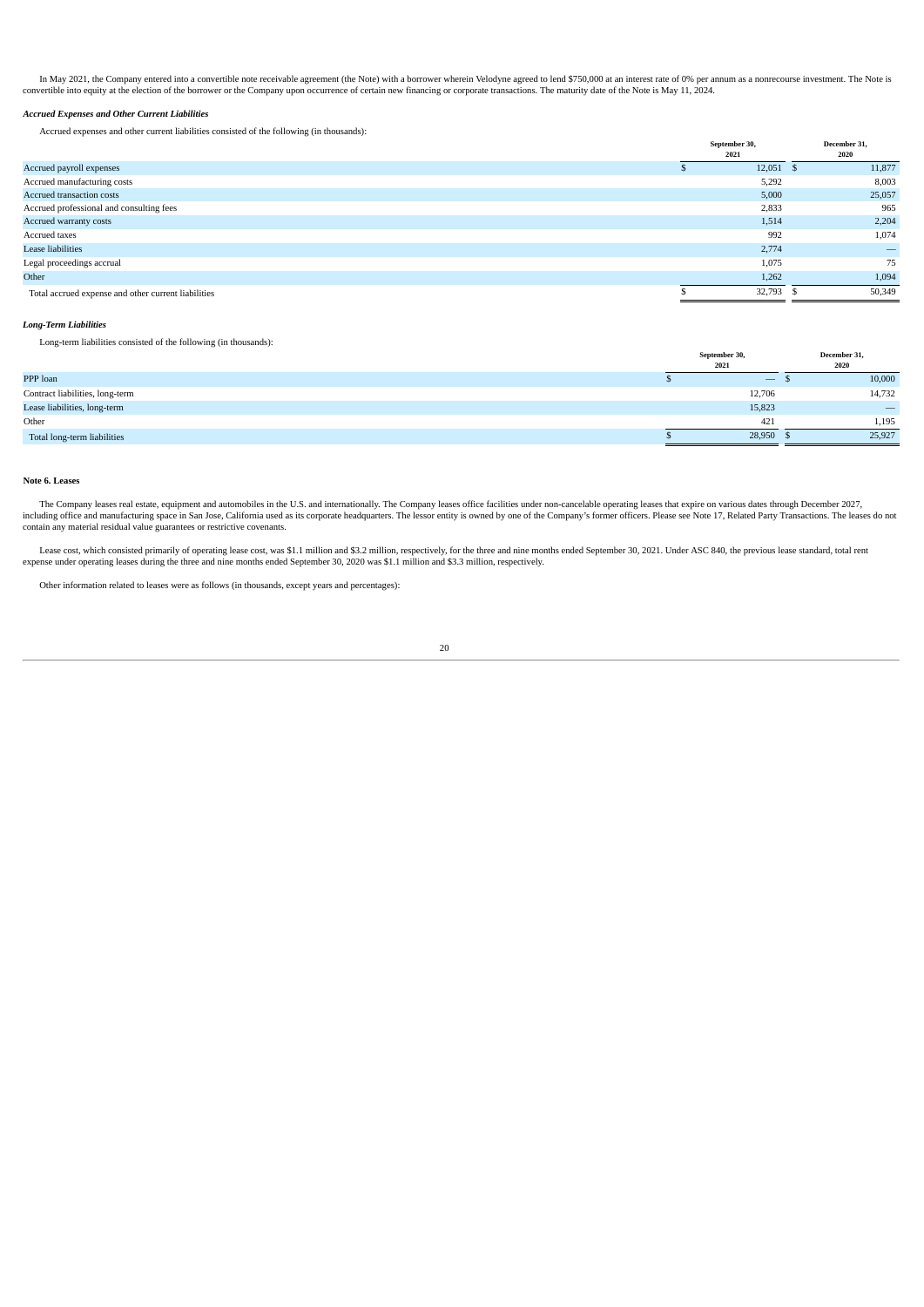|                                                                     |    | September 30, 2021 |
|---------------------------------------------------------------------|----|--------------------|
| <b>Supplemental cash flow information:</b>                          |    |                    |
| Cash paid for operating leases included in operating cash flows     |    | 3,382              |
| ROU assets obtained in exchange for new operating lease liabilities |    | 498                |
|                                                                     |    |                    |
|                                                                     |    | September 30, 2021 |
| Supplemental balance sheet information:                             |    |                    |
| Other assets                                                        |    | 17,654             |
| Total operating ROU assets                                          |    | 17,654             |
|                                                                     |    |                    |
| Other current liabilities                                           | \$ | 2,774              |
| Other long-term liabilities                                         |    | 15,823             |
| Total lease liabilities                                             |    | 18,597             |
|                                                                     |    |                    |
| Weighted average remaining lease term (years)                       |    | 6.08               |
| Weighted average discount rate                                      |    | 6.36 %             |

**Nine Months Ended**

As of September 30, 2021, maturities of lease liabilities were as follows:

| <b>Years Ending December 31,</b>   | <b>Finance Leases</b>    | <b>Operating Leases</b> |
|------------------------------------|--------------------------|-------------------------|
| 2021 (remaining three months)      | 33                       | 1,089                   |
| 2022                               | 14                       | 3,547                   |
| 2023                               | $\overline{\phantom{a}}$ | 3,399                   |
| 2024                               | $\overline{\phantom{a}}$ | 3,459                   |
| 2025                               | $\overline{\phantom{a}}$ | 3,563                   |
| Thereafter                         | $\overline{\phantom{a}}$ | 7,449                   |
| Total lease payments               | 47                       | 22,506                  |
| Less amount representing interest  | $\sqrt{1}$               | (3,909)                 |
| Present value of lease liabilities | 46                       | 18,597                  |

# <span id="page-21-0"></span>**Note 7. Accumulated Other Comprehensive Loss**

Accumulated other comprehensive loss was comprised of the following as of September 30, 2021 and December 31, 2020 (in thousands):

|                                            | September 30, |            | December 31, |       |
|--------------------------------------------|---------------|------------|--------------|-------|
|                                            | 2021          |            | 2020         |       |
| Foreign currency translation loss          |               | $(179)$ \$ |              | (170) |
| Unrealized loss on investments             |               | (54)       |              | (60)  |
| Total accumulated other comprehensive loss |               | (233)      |              | (230) |

During the three and nine months ended September 30, 2021 and September 30, 2020, there were no significant amounts related to foreign currency translation loss or realized gains or loss on investments reclassified to net from accumulated other comprehensive loss.

# <span id="page-21-1"></span>**Note 8. Credit Facilities and Notes Payable**

In January 2020, the Company entered into a loan and security agreement with a financial institution (the 2020 Revolving Line), as amended in September 2020, December 2020 and March 2021, which provides a revolving line of credit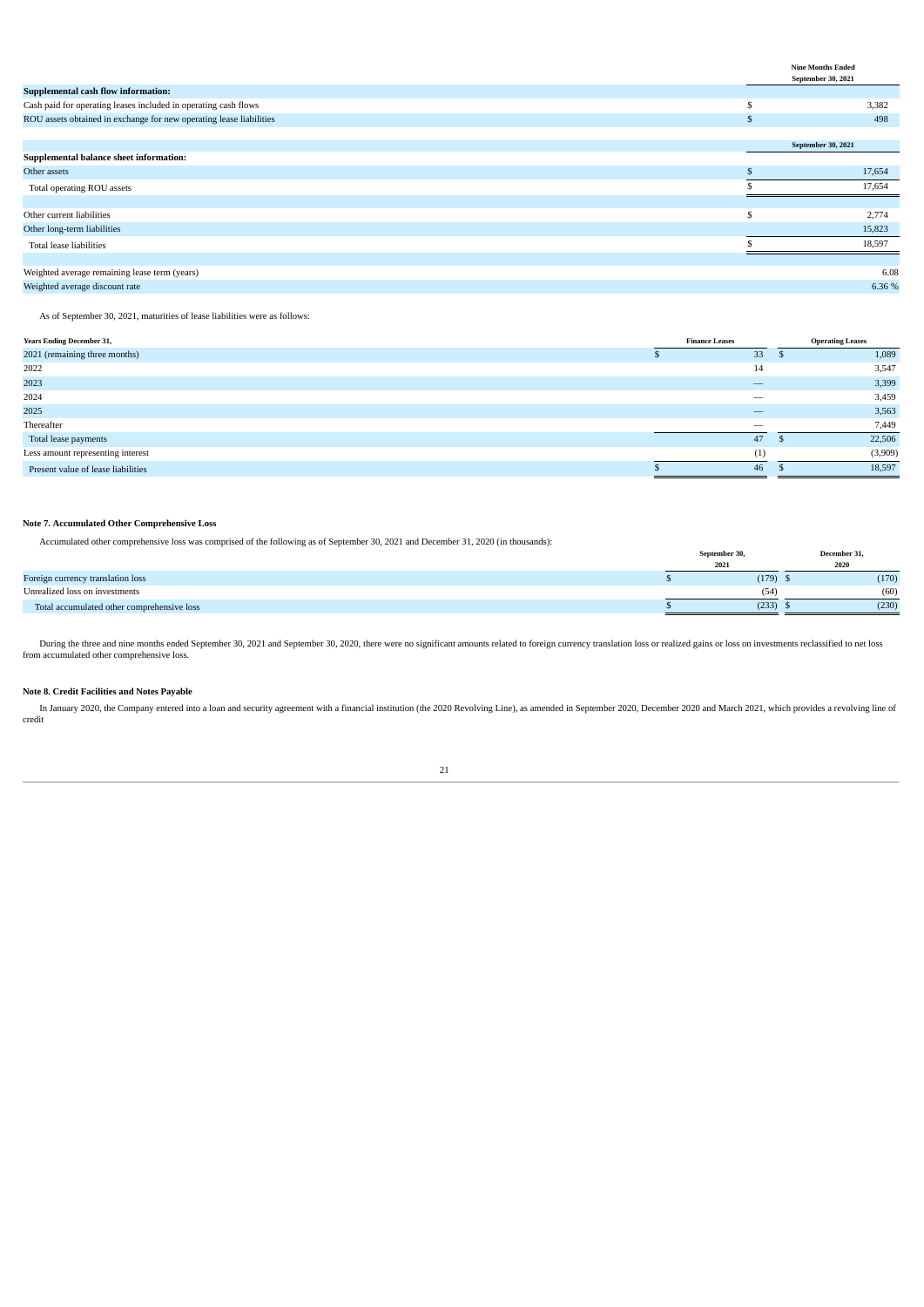of \$25.0 million, with an option to increase the credit limit up to additional \$15.0 million with the bank's approval. As part of the 2020 Revolving Line, there is a letters of credit sub-limit of \$5.0 million. The advance is 0.15% per annum of average unused portion of the 2020 Revolving Line. In addition, there is a \$50,000 non-refundable commitment fee if the Company exercises the Incremental Revolving Line option. The 2020 Revolving Line covenants associated with the facility as of September 30, 2021.

On April 8, 2020, the Company received loan proceeds of \$10.0 million under the Coronavirus Aid, Relief, and Economic Security Act (CARES Act) Paycheck Protection Program (PPP). The principal and accrued interest are<br>forgi entity. The unforgiven portion of the PPP loan is payable in two years at an interest rate of 1% per annum, with a deferral of interest payments for ten months after the expiration of the 24-week covered period. The Compan nine months ended September 30, 2021.

# <span id="page-22-0"></span>**Note 9. Stockholders' Equity**

#### *Common Stock*

On September 30, 2020, Velodyne Lidar's common stock and warrants began trading on the Nasdaq Global Select Market under the symbol "VLDR" and "VLDRW," respectively. As discussed in Note 2, Business Combination, the Company has retroactively adjusted the pre-combination common and preferred shares issued and outstanding prior to September 29, 2020 to give effect to the exchange ratio established in the Merger Agreement to determin

The Company is authorized to issue up to 2,250,000,000 shares of common stock, each with a par value of \$0,0001 per share. The following summarizes the Company's common stock outstanding as of September 30, 2021 and December 31, 2020:

|                                                                | September 30, | December 31, |
|----------------------------------------------------------------|---------------|--------------|
|                                                                | 2021          | 2020         |
| Converted pre-combination Velodyne common stock outstanding    | 85,561,252    | 101,849,2    |
| Converted pre-combination Velodyne preferred stock outstanding | 24,772,759    | 24,772,7     |
| <b>Graf Founder shares</b>                                     | 157,900       | 2,575,0      |
| Other stockholders                                             | 85,430,728    | 46,715,18    |
| Total common stock issued and outstanding                      | 195,922,639   | 175,912,1    |
|                                                                |               |              |

## *Preferred Stock*

The Company is authorized to issue up to 25,000,000 shares of preferred stock, each with a par value of \$0.0001 per share. As of September 30, 2021, no shares of preferred stock were issued and outstanding.

#### *Warrants*

Upon the closing of the Business Combination, there were 24,876,512 outstanding warrants to purchase shares of the Company's common stock that were issued by Graf prior to the Business Combination. Each whole warrant entitles the holder to purchase three-quarters of one share of the Company's common stock at a price of \$11.50 per share, subject to adjustments. The warrants are exercisable at any time commencing 30 days after the comple exercisable, provided that the last sale price of the Company's common stock equals or exceeds \$18.00 per share, subject to adjustments, for any 20-trading days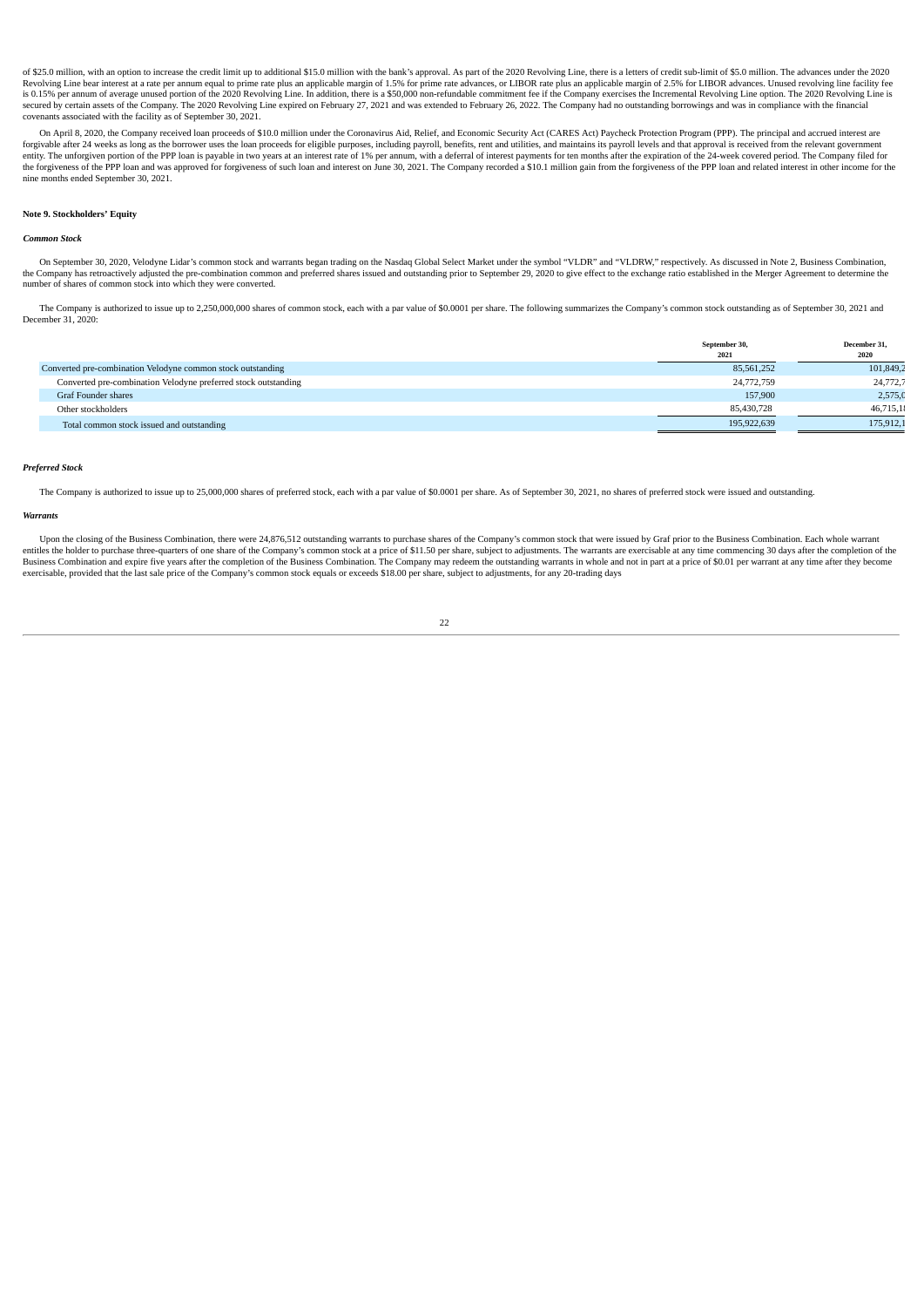within a 30-trading day period ending three business days prior to the date on which the Company sends the notice of redemption to the warrant holders.

In connection with the Business Combination, on October 19, 2020, the Company registered the issuance of an aggregate of up to 18,657,384 shares of its common stock that are issuable upon the exercise of its warrants, incl issuance related to the warrant exercises:

|                                                             | September 30, | December 31, |
|-------------------------------------------------------------|---------------|--------------|
|                                                             | 2021          | 2020         |
| Warrants outstanding upon Closing                           | 24,876,512    | 24,876,512   |
| Warrants exercised to date                                  | 18,902,642    | 9,598,538    |
| Warrants outstanding                                        | 5.973.870     | 15,277,974   |
|                                                             |               |              |
| Aggregated common shares issuable upon exercise of warrants | 18,657,384    | 18,657,384   |
| Common shares issued upon exercise of warrants              | 14,176,959    | 7,198,898    |
| Remaining common shares issuable upon exercise of warrants  | 4,480,425     | 11,458,486   |

On April 12, 2021, the Acting Director of the Division of Corporation Finance and Acting Chief Accountant of the Securities and Exchange Commission (the SEC) issued a statement regarding accounting and reporting considerations for warrants issued by SPACs. In light of the issues raised by the SEC, the Company re-evaluated its accounting position for the warrants and concluded that certain warrants should have been classified as a

Accounting for these warrants as a liability instead of equity would have reduced non-operating expense and net loss by \$1.6 million for the year ended December 31, 2020. Additionally, a corresponding \$1.6 million adjustment would have been made to reduce its accumulated deficit with an offsetting adjustment to additional paid in capital in its equity accounts at December 31, 2020. Accounting for these warrants as a liability instead of equity equity were immaterial to the previously issued financial statements. The Company has made an immaterial adjustment to its equity accounts for the effects of the accounting for the warrants in its condensed consolidated st

#### *Dividends*

The Company has not paid any cash dividends on the common stock to date. The Company may retain future earnings, if any, for future operations, expansion and debt repayment and has no current plans to pay cash dividends fo the foreseeable future. Any decision to declare and pay dividends in the future will be made at the discretion of the Board and will depend on, among other things, the Company's results of operations, financial condition, Company or its subsidiaries incur.

## **Note 10. Stock-Based Compensation**

# *2020 Equity Incentive Plans*

# *2020 Equity Plan*

In connection with the Business Combination, on September 29, 2020, the Company's stockholders approved the 2020 Equity Plan. The 2020 Equity Plan provides for the grant of stock options, stock appreciation rights, restric issuance of awards under the 2020 Equity Plan. The number of shares reserved and available for issuance under the plan will automatically increase each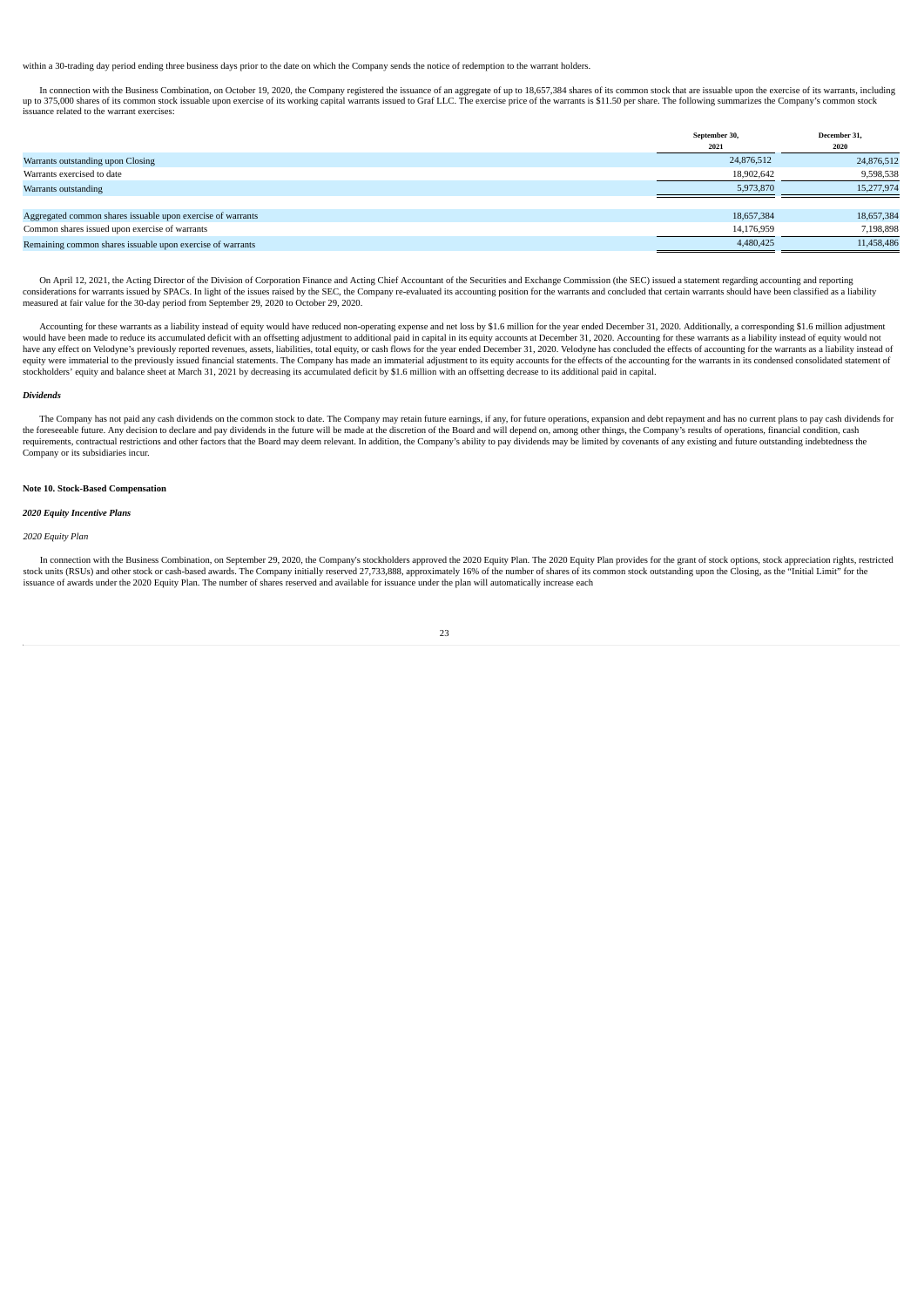January 1, beginning on January 1, 2021 and ending on (and including) January 1, 2030, by a number equal to the least of (a) 5% of the total number of Common Shares actually issued and outstanding on the last day of the pr fiscal year, (b) 10,000,000 Common Shares, or (c) a number of Common Shares determined by the Board. This limit is subject to adjustment in the event of a stock split, stock dividend or other change in the Company's capita

In January 2021, the Company adopted the sell-to-cover method as the tax withholding method for stock awards upon settlement, pursuant to which shares with a market value equivalent to the tax withholding obligation are sold on behalf of the holder of the awards to cover the tax withholding liability and the cash proceeds from such sales are remitted by the Company to taxing authorities.

## *2020 Employee Stock Purchase Plan*

In connection with the Business Combination, on September 29, 2020, the Company's stockholders approved the 2020 Employee Stock Purchase Plan (the 2020 ESPP). Under the 2020 ESPP, 3,492,097 authorized but unissued or reacq in an amount equal to the least of (i) 1% of the outstanding shares of our common stock on such date, (ii) 2,500,000 shares of our common stock or (iii) a lesser amount determined by the Compensation Committee or the Board.

The ESPP is implemented by overlapping, twelve-month offering periods and each offering period may contain up to two purchase periods of six months each. At any one time, there may be up to two offering periods under the ESPP. In general, a new twelve-month offering period commences on each June 1st and December 1st of a calendar year.

Common stock may be purchased under the ESPP at a price equal to 85% of the fair market value of the Company's common stock on either the date of purchase or the first day of an offering period, whichever is lower. Eligible employees may elect to withhold up to 15% of their compensation through payroll deductions during an offering period for the purchase of stock. The ESPP contains a reset provision whereby if the price of the Company's comm stock on the first day of a new offering period is less than the price on the first day of any preceding offering period, all participants in a preceding offering period with a higher first day price will be automatically offering periods and re-enrolled in the new offering period. The reset feature, when triggered, will be accounted for as a modification to the original offering period, resulting in incremental expense to be recognized ove month period of the new offering.

The ESPP limits the maximum number of shares that may be purchased by any one participant in an offering period to 3,000 shares. In addition, the Internal Revenue Code limits purchases under an ESPP to \$25,000 worth of sto in any one calendar year, valued as of the first day of an offering period. As of September 30, 2021, 5,293,055 shares of common stock were reserved and available for future purchase.

#### *2020 Phantom Stock Incentive Plan*

In March 2021, the Board adopted the 2020 Phantom Stock Incentive Plan, which provides for the granting of up to 7,635,000 phantom stock units to certain employees that settle, or are expected to settle, with cash payments vesting. Like equity-settled awards, phantom stock units are awarded with vesting conditions and are subject to certain forfeiture provisions prior to vesting. Phantom stock unit activity for the nine months ended Septembe was not significant.

# *Stock Incentive Awards*

As of September 30, 2021, the Company has certain equity incentive awards outstanding, which include stock options, RSAs, RSUs and phantom stock units under its stock incentive plans. In the nine months ended September 30, 2021, the Company granted RSUs to certain employees and directors pursuant to its 2020 Stock Plan. The RSUs are subject to time-based vesting criteria and vest on a quarterly basis over a four-year period, or 25% upon the anniversary date from initial vesting date, with the remainder vesting quarterly over the following three years.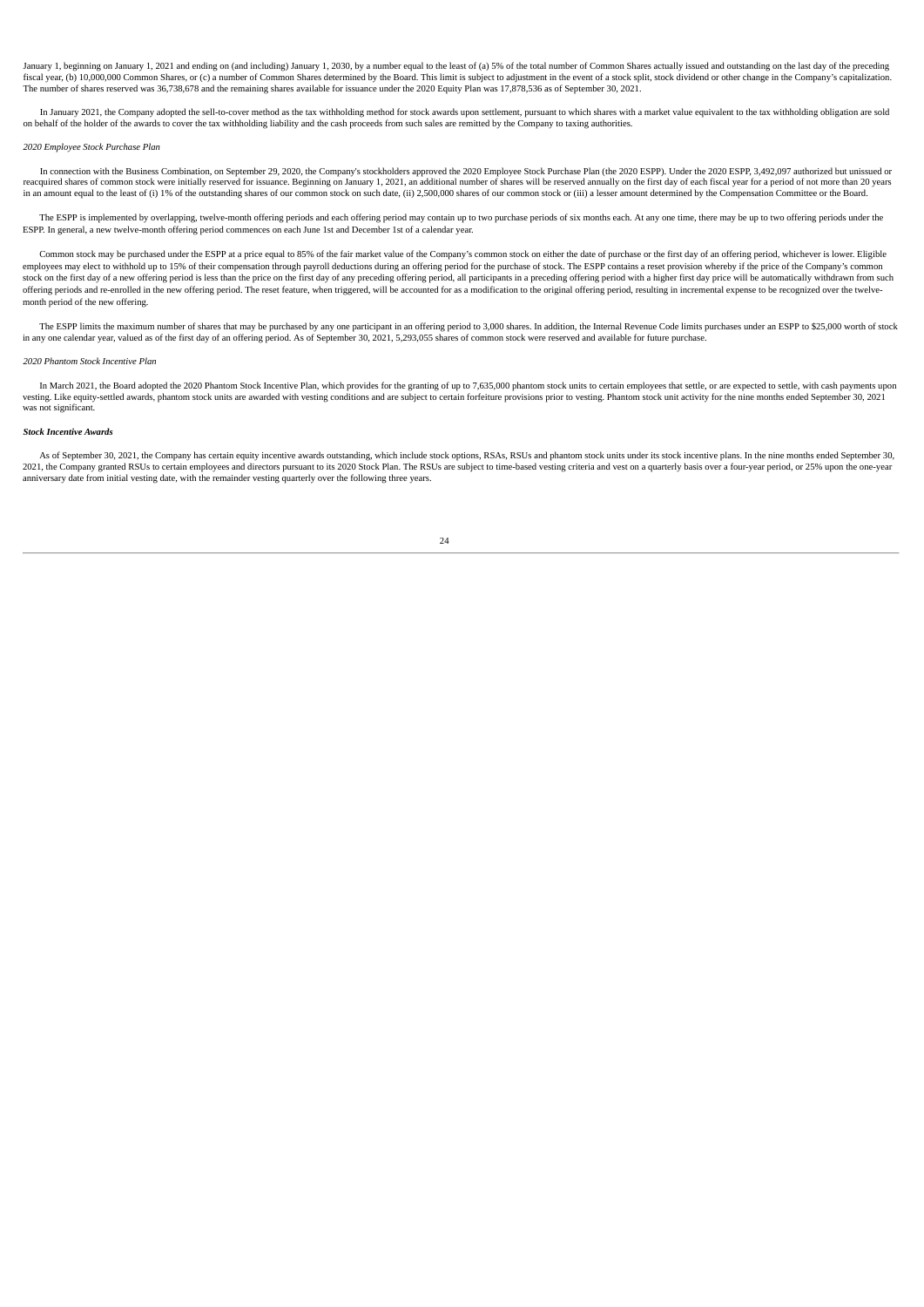# A summary of stock option activities is as follows:

| <b>Shares</b>            | <b>Weighted Average</b><br><b>Exercise Price</b> | <b>Remaining Contractual</b><br>Life | <b>Aggregate Intrinsic Value</b> |    |
|--------------------------|--------------------------------------------------|--------------------------------------|----------------------------------|----|
|                          |                                                  | (Years)                              | (In thousands)                   |    |
|                          |                                                  |                                      |                                  |    |
| 597,354                  | \$5.86                                           |                                      |                                  |    |
| $\overline{\phantom{a}}$ |                                                  |                                      |                                  |    |
| 597,354                  | \$5.86                                           | 6.55                                 |                                  | 83 |
| 597,354                  | \$5.86                                           | 6.55                                 |                                  | 83 |
| 597,354                  | \$5.86                                           | 6.55                                 |                                  | 83 |
|                          |                                                  |                                      | <b>Weighted Average</b>          |    |

## A summary of RSA and RSU activities is as follows:

| Troummy of Roll and Roo activities to as follows: |               |                                                     |
|---------------------------------------------------|---------------|-----------------------------------------------------|
|                                                   | <b>Shares</b> | Weighted Average Grant Date Fair Value<br>per Share |
| RSA:                                              |               |                                                     |
| RSAs outstanding as of December 31, 2020          | 4,183,624     | \$1.37                                              |
| Released                                          | (4, 183, 624) |                                                     |
| RSAs outstanding as of September 30, 2021         |               |                                                     |
|                                                   |               |                                                     |
| RSU:                                              |               |                                                     |
| RSUs outstanding as of December 31, 2020          | 11,983,636    | \$12.43                                             |
| Granted                                           | 3,287,904     | \$11.00                                             |
| Released                                          | (8,851,891)   | \$12.46                                             |
| Forfeited                                         | (1,519,749)   | \$11.68                                             |
| RSUs outstanding as of September 30, 2021         | 4,899,900     | \$11.64                                             |
|                                                   |               |                                                     |
| PRSU:                                             |               |                                                     |
| PRSUs outstanding as of December 31, 2020         | 1,101,683     | \$6.72                                              |
| Granted                                           | 9,141         | \$1.97                                              |
| Forfeited                                         | (780, 320)    | \$6.66                                              |
| PRSUs outstanding as of September 30, 2021        | 330,504       | \$6.72                                              |
|                                                   |               |                                                     |

The Company uses primarily the sell-to-cover method as the tax withholding method for stock awards upon settlement, pursuant to which shares with a market value equivalent to the tax withholding obligation are sold on beha

# *Stock-Based Compensation Expense*

Prior to the business combination, no compensation expense had been recognized for the RSAs granted under the pre-combination Velodyne's stock incentive plans because the liquidity event vesting condition was not probable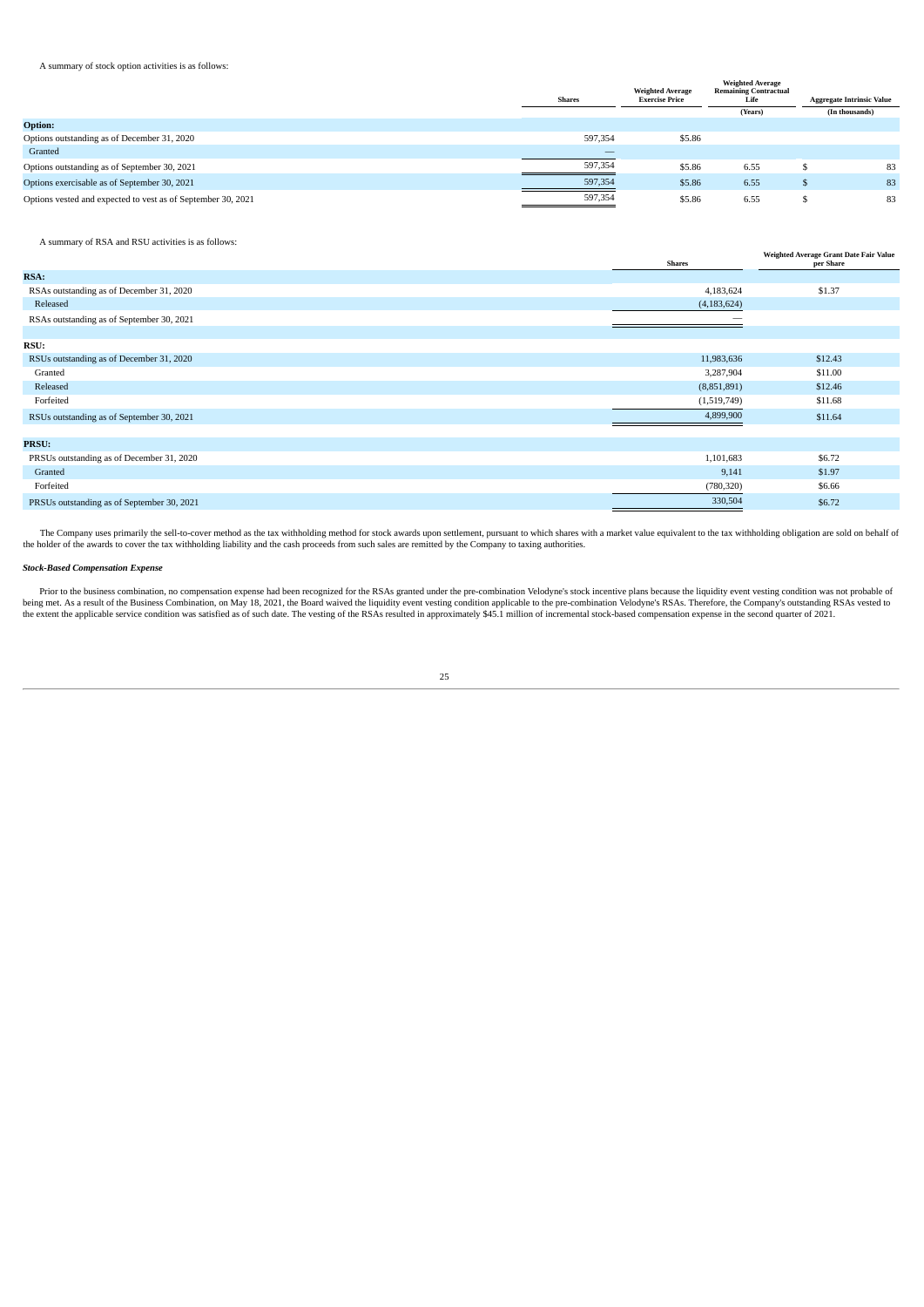The Company uses the Black-Scholes option pricing model to determine the fair value of purchase rights issued under the ESPP. The computation of the expected volatility assumption is based on a weighting of historical and implied volatilities. The risk-free interest rate for the period within the expected term is based on the U.S. Treasury yield curve for the comparable term in effect at the time of grant. The expected dividend yield used i average assumptions used in the model were as follows:

|                                                                             | Nine Months Ended<br>September 30, 2021 |
|-----------------------------------------------------------------------------|-----------------------------------------|
| Weighted average grant date fair value of purchase rights issued under ESPP | \$4.59                                  |
| Expected term, in years                                                     | 0.75                                    |
| <b>Expected volatility</b>                                                  | 97.90%                                  |
| Risk-free interest rate                                                     | 4%                                      |
| <b>Expected dividend vield</b>                                              | 0.00%                                   |

The following table presents stock-based compensation expense included in the Company's consolidated statements of operations (in thousands):

|                                        |        | <b>Three Months Ended</b><br>September 30, | <b>Nine Months Ended</b><br>September 30, |      |  |
|----------------------------------------|--------|--------------------------------------------|-------------------------------------------|------|--|
|                                        | 2021   | 2020                                       | 2021                                      | 2020 |  |
| Cost of revenue                        | 541    |                                            | $1,508$ \$                                |      |  |
| Research and development               | 2,794  | 11                                         | 10,458                                    | 32   |  |
| Sales and marketing                    | 1,177  |                                            | 44,779                                    |      |  |
| General and administrative             | 12,135 | 69                                         | 24,637                                    | 204  |  |
| Total stock-based compensation expense | 16,647 | 85                                         | 81,382                                    | 241  |  |

The Company recognizes forfeitures as they occur. During the three months ended September 30, 2021, the Company accelerated the vesting of 275,419 options, 442,209 RSUs and 330,504 PRSUs to fully vested. As of September 30, 2021, unrecognized compensation cost related to RSUs and ESPP was \$48.3 million and \$1.0 million, respectively, which was expected to be recognized over a weighted average period of 2.74 years and 0.42 years, respectively.

Phantom stock units are recorded as a liability at their current market value and are included in other current liabilities. These grants remain subject to vesting 25% upon the one-year anniversary date from initial vestin ransider vesting quarterly over the following three years. Based on the trading price of the Company's common stock, the amount of liability recorded related to phantom stock units was not significant at September 30, 2021

#### **Note 11. Net Loss Per Share**

Pursuant to the Amended and Restated Certificate of Incorporation and as a result of the Business Combination and reverse recapitalization, the Company has retrospectively adjusted the weighted average shares outstanding p to September 29, 2020 to give effect to the exchange ratio used to determine the number of shares of common stock into which the pre-combination Velodyne common and preferred stock converted.

Basic net income (loss) per share is computed based on the weighted average number of shares of common stock outstanding during the period. Diluted net income (loss) per share is computed based on the weighted average n and the common shares outstanding during the period using the teresury stock method. During the periods when there is a net loss, potentially dilutive common shares outstanding buring the period using the teresury stock equivalents have been excluded from the calculation of diluted net loss per share as their effect is anti-dilutive.

Warrants to purchase 24,876,512 shares of common stock at \$11.50 per share were issued during Graf's initial public offering. As of September 30, 2021, there were 18,902,642 warrants exercised and 14,176,959 shares of common stocks issued under warrant exercises. The 5,973,870 outstanding warrants were excluded from the basic and diluted net loss per share as they were anti-dilutive given the Company had a net loss for all periods prese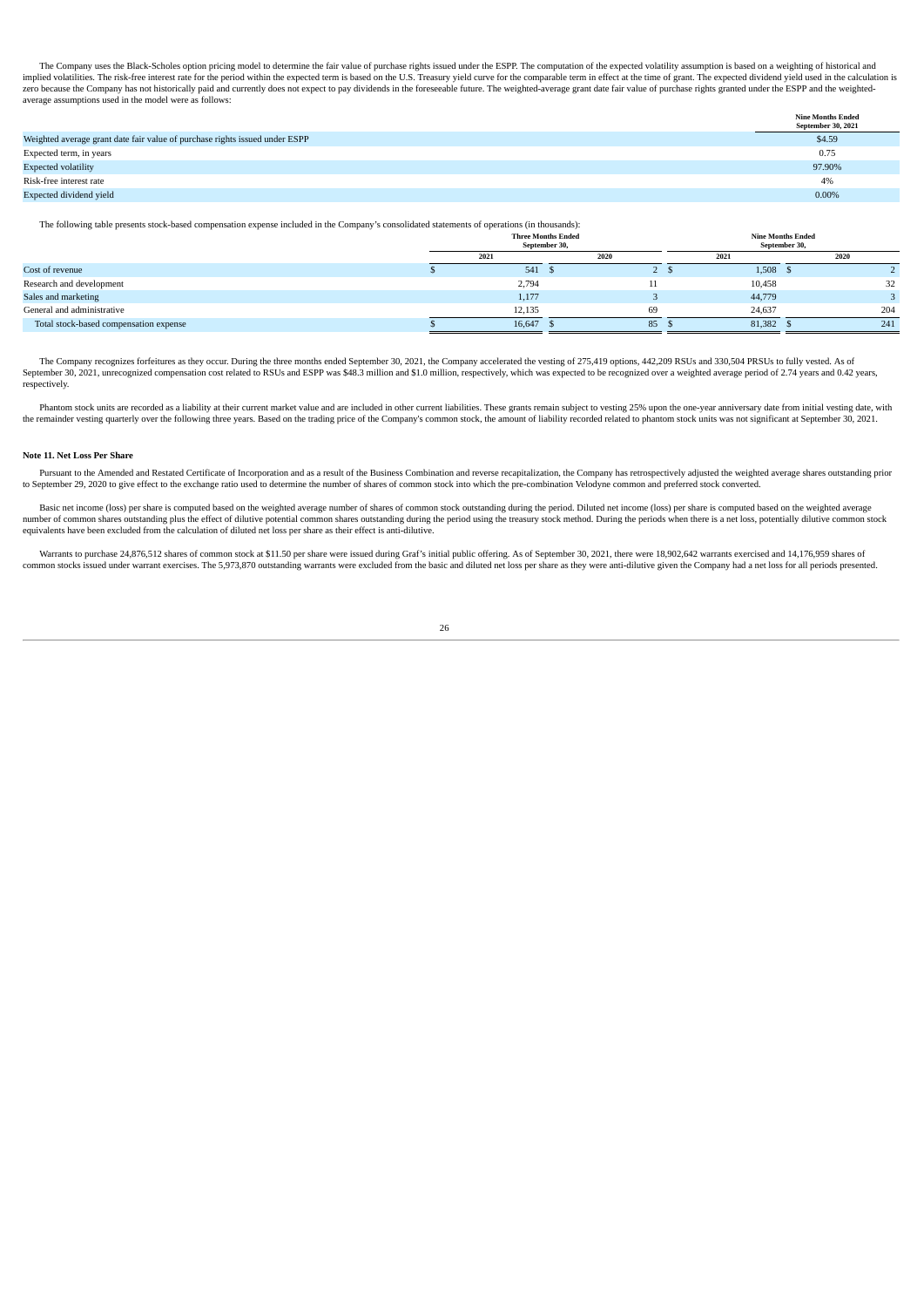The following common stock equivalents have also been excluded from the computation of diluted net loss per share for the periods presented because including them would have been antidilutive (in thousands):

|                   | Three and Nine Months Ended September 30, |        |  |
|-------------------|-------------------------------------------|--------|--|
|                   | 2021                                      | 2020   |  |
| Stock options     | 597                                       | 597    |  |
| <b>RSAs</b>       | $\overline{\phantom{a}}$                  | 4,184  |  |
| RSUs (non-vested) | 4.488                                     | 13,114 |  |
| Total             | 5,085                                     | 17,895 |  |
|                   |                                           |        |  |

# **Note 12. Retirement Plan**

The Company has a 401(k) savings and profit-sharing plan (the 401(k) Plan), which is intended to be a tax-qualified defined contribution plan that covers all eligible employees, as defined in the applicable plan documents. maximum amount determined by the Company. The Company's matching contributions vest 25% per year over the employee's first four-year period of service. The Company's matching contributions were \$0.2 million and<br>\$0.7 millio

## **Note 13. Restructuring**

In March 2020, the Company initiated a restructuring plan to downsize the manufacturing function and related engineering and administrative functions in its California locations, which was completed in 2020. The purposes o restructuring expenses incurred primarily related to employee termination costs. The Company incurred restructuring costs of \$1.0 million for the nine months ended September 30, 2020.

#### **Note 14. Income Taxes**

The following table summarizes the Company's loss before income taxes and provision for (benefit from) income taxes (in thousands):

|                                           | <b>Three Months Ended</b><br>September 30, |  |            | Nine Months Ended<br>September 30, |  |           |
|-------------------------------------------|--------------------------------------------|--|------------|------------------------------------|--|-----------|
|                                           | 2021                                       |  | 2020       | 2021                               |  | 2020      |
| Loss before income taxes                  | (54, 698)                                  |  | (2,733)    | (174, 117)                         |  | (42, 505) |
| Provision for (benefit from) income taxes |                                            |  | 2,562      | 649                                |  | (4,098)   |
| Effective tax rate                        | $-$ %                                      |  | $(93.7)\%$ | (0.4)%                             |  | 9.6 %     |

**Nine Months Ended**

The quarterly income tax provision reflects an estimate of the corresponding year's annual effective tax rate and includes, when applicable, adjustments for discrete items. The tax provision for the periods presented prima relates to income taxes of non-U.S. operations as the U.S. operations were in a loss position and the Company maintains a full valuation allowance against its U.S. deferred tax assets.

The Company is subject to income taxes in the United States, China, Germany and India. The Company's effective tax rate changed from 9.6% in the nine months ended September 30, 2020 to (0.4)% in the nine months ended<br>Septe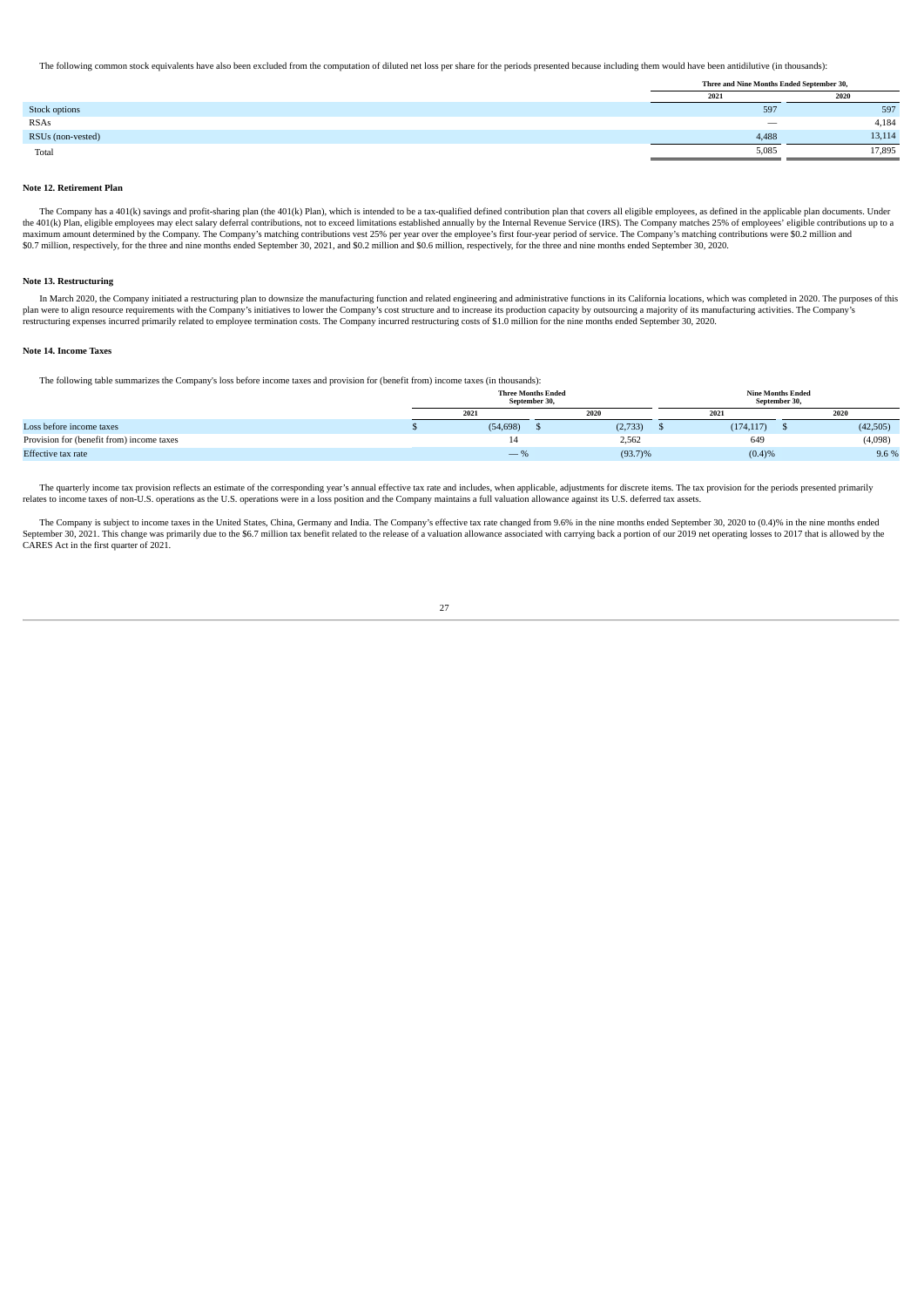Enacted on March 27, 2020, the CARES Act provides emergency assistance and health care response for businesses affected by the coronavirus pandemic. The CARES Act, among other things, permits net operating loss carryovers and carrybacks to offset 100% of taxable income for taxable years beginning before 2021. Additionally, the CARES Act allows net operating losses incurred in 2018, 2019 and 2020 to be carried back to each of the 31, 2020, the Company had \$173.5 million of U.S. federal and \$105.5 million of state net operating loss carryforwards available to reduce future taxable income, which will be carried forward indefinitely for U.S. federal t and will expire beginning in 2028 through 2040 for state tax purposes. Based on the Company's analysis, the relief provisions will not have additional material impact on its 2021 consolidated financial statements.

#### **Note 15. Commitments and Contingencies**

#### *Purchase and Other Commitments*

The Company had a total of \$41.9 million in purchase commitments as of September 30, 2021, Purchase commitments represent outstanding purchase orders or commitments for goods or services with contract manufacturers and per information and they use this information to acquire components and build products. Contract manufacturer commitments consist of obligations for on-hand inventories and non-cancelable purchase orders with contract manufact the Company cancels all or part of the orders, it may still be liable to the contract manufacturers for the cost of the materials and components purchased by the subcontractors to manufacture the Company s products. The Co obtains individual components for its products from a wide variety of individual suppliers. In addition, the Company had a total of \$0.4 million in other contractual obligations for goods or services associated with its or business as of September 30, 2021.

#### *Product Warranties*

The Company typically provides a one-year warranty on its products. Estimated future warranty costs are accrued and charged to cost of revenue in the period that the related revenue is recognized. These estimates are based its recorded warranty liabilities and adjusts the amounts as necessary.

Changes in the Company's accrued warranty liability, which is included as a component of other accrued expenses was as follows (in thousands):

|                                           | Nine Months Ended September 30, |          |  |  |
|-------------------------------------------|---------------------------------|----------|--|--|
|                                           | 2021                            | 2020     |  |  |
| Balance as of the beginning of the period | 2,204                           | 4,322    |  |  |
| Warranty provision                        | 1,448                           | 1,144    |  |  |
| Consumption                               | (1,689)                         | (1, 349) |  |  |
| Changes in provision estimates            | (449)                           | (899)    |  |  |
| Balance as of the end of the period       | $1.514$ \$                      | 3,218    |  |  |

#### *Legal Proceedings*

From time to time, the Company is involved in actions, claims, suits and other proceedings in the ordinary course of business, including assertions by third parties relating to intellectual property infringement, breaches below), the Company currently believes that none of these claims or proceedings are likely to have a material adverse effect on the Company's financial position.

*Arbitration Proceeding Against David Hall*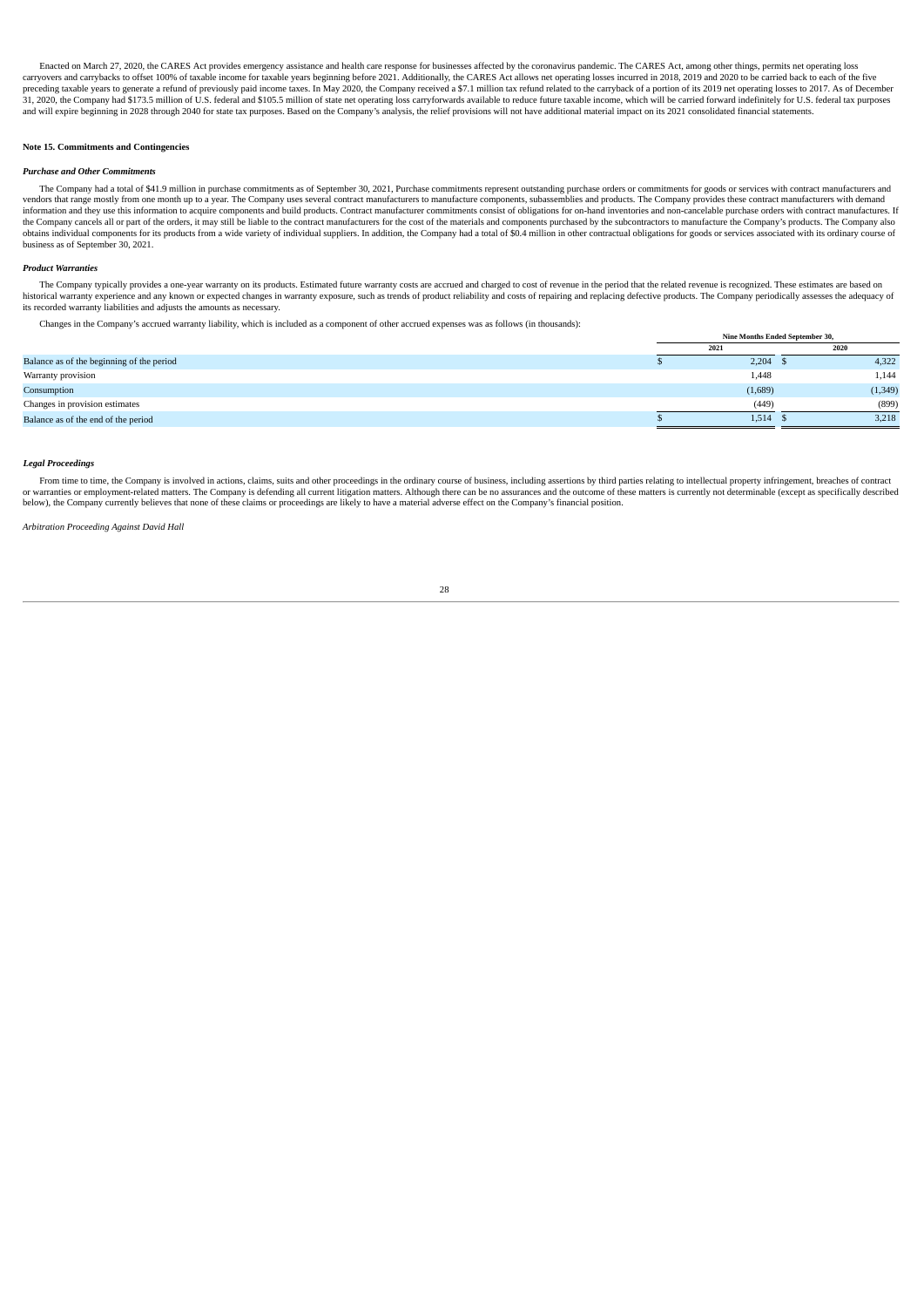On June 9, 2021, the Company initiated an arbitration proceeding against David Hall, alleging breach of contract and misappropriation of the Company's confidential, proprietary, and trade secret information. To protect its from any further copying, disclosure or use of the Company's intellectual property and to require him to return all such property to the Company.

On September 7, 2021, the arbitrator issued a preliminary injunction against Mr. Hall, ordering that: 1) Mr. Hall is enjoined from retrieving or accessing three devices to which he copied Velodyne materials and must transf devices to a discovery special master, who will review Mr. Hall's retention and usage of Velodyne information and prepare reports on such retention and use; 2) Mr. Hall must provide an under-path inventory of any and all o personal electronic devices in his possession or control upon which Velodyne information currently resides and, upon Velodyne's request, must provide Velodyne with access to those devices upon request to retrieve, destroy, relief granted under its breach of contract claim, Velodyne's requests for relief under the California Uniform Trade Secrets Act and for a deposition were denied at this juncture, but the arbitrator expressly held that Vel reinstate those demands following the special master's report on Mr. Hall's retention and usage of Velodyne's materials. Mr. Hall subsequently provided an under-oath inventory pursuant to that order, which identified seven personal devices that may contain Velodyne information. Because Mr. Hall did not consent to the special master conditionally appointed by the arbitrator, Velodyne and Mr. Hall are negotiating on protocol by which to prelim review and inspect those personal devices. On October 26, 2021, Mr. Hall filed a motion for a protective order seeking to require the Company to segregate and return his allegedly personal, private, privileged, and confide information from his Company-issued laptop. The Company's brief in opposition is due on November 9, 2021. The hearing on the protective order, along with a case management conference, are scheduled for November 19, 2021.

## *Discrimination Proceedings by Marta Hall*

On August 2, 2021, the Company received a Charge of Discrimination dated July 27, 2021 ("Charge"), indicating that former Chief Marketing Officer, Marta Hall, has filed a charge of employment discrimination under Title VII the Civil Rights Act, alleging sexual discrimination and retaliation. The Company provided a position statement to the Equal Employment Opportunity Commission (EEOC) on October 4, 2021, stating that it believes her claims without merit and that the EEOC should dismiss the claims. On September 27, 2021, the Occupational Safety and Health Administration (OSHA) informed the Company that it dismissed a complaint brought by Ms. Hall alleging retaliation in violation of the Sarbanes-Oxley Act (SOX). OSHA found that Ms. Hall failed to show that she engaged in a protected activity under SOX. On October 21, 2021, Ms. Hall submitted an objection to the findings and requested a hearing before an administrative law judge. The Company intends to defend the actions vigorously.

#### *Quanergy Litigation*

In September 2016, Quanergy Systems, Inc. (Quanergy) filed a complaint against the Company and one of its customers in the Northern District of California (the District Court litigation), seeking a declaratory judgment of infringement of one of the Company's patents, U.S. Patent No. 7,969,558 (the '558 patent) and asserting state and federal trade secret misappropriation claims against the Company and its customer and breach of contract and related claims of breach and constructive fraud. The amended complaint maintained only the declaratory judgment of non-infringement action against the Company. In December 2016, the Company filed an answer generally denyin accuracy of the all engines of the company's patent infringement counterclaims and requesting relief. The court held a claim construction hearing on September 13, 2017 and issued a claim construction and the Company's pate order on October 4, 2017, which adopted the majority of the Company's proposed constructions. In June 2018, the district court entered an order granting a joint stipulation to stay the litigation.

Quanergy filed two petitions for inter partes review with the U.S. Patent Office's Patent Trials and Appeal Board (PTAB) in November 2017, challenging all claims of the '558 patent that the Company asserted. The Company fi its Patent Owner Preliminary Response to Quanergy's petitions on March 7, 2018. The PTAB issued an institution decision on May 25, 2018, instituting review of all challenged claims. The Company subsequently filed its Patent Owner Response and a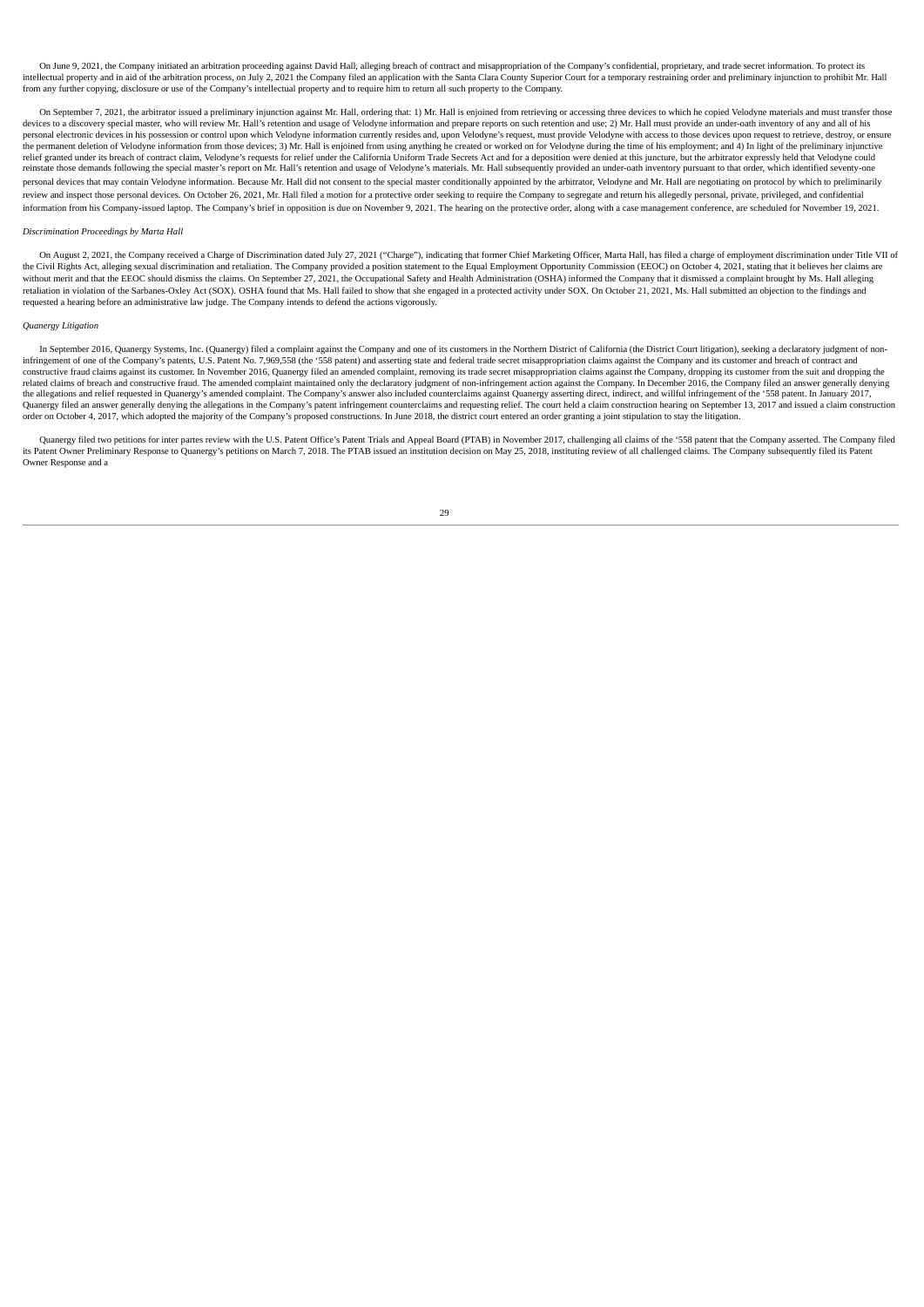Contingent Motion to amend the claims. The PTAB held oral argument on February 27, 2019. On May 23, 2019, the PTAB issued a Final Written Decision upholding the validity of all the challenged claims, finding that Quanergy not prove by a preponderance of the evidence that any of the challenged claims of the '558 patent were unpatentable, and denying the Company's contingent motion as moot. In June 2019, Quanergy filed a request for rehearing

## *Criterion ITC Litigation*

In July 2021, Criterion Technology, Inc. (Criterion) filed complaints against the Company and one of its suppliers in the International Trade Commission (ITC) and Northern District of California. The complaints allege clai

#### *Employment Matters*

On June 8, 2020, a former employee filed a class action lawsuit in the Santa Clara County Superior Court of the State of California. The complaint alleges that, among other things, the Company failed to pay minimum and ove parties reached a tentative settlement, subject to court approval, whereby the Company will pay \$0.8 million.

### *Securities Litigation Matters*

On March 3, 2021, a purported shareholder of Velodyne filed a complaint for a putative class action against Velodyne, Anand Gopalan and Andrew Hame in the United States District of California, entiled<br>Morachy diverse Distr

On March 12, 2021, a putative shareholder derivative lawsuit entitled D'Arcy v. Gonalan, et al., No. 1:21-cy-00369-MN, was filed in the United States District Court for the District of Delaware against current and former d and/or officers Anand Gopalan, Andrew Hamer, David S. Hall, Marta Thoma Hall, Joseph B. Culkin, Michael E. Dee, James A. Graf, Barbara Samardzich, and Christopher A. Thomas, and names the Company as a nominal defendant. The complaint asserts claims for breach of fiduciary duty, unjust enrichment, abuse of control, gross mismanagement, and waste of corporate assets

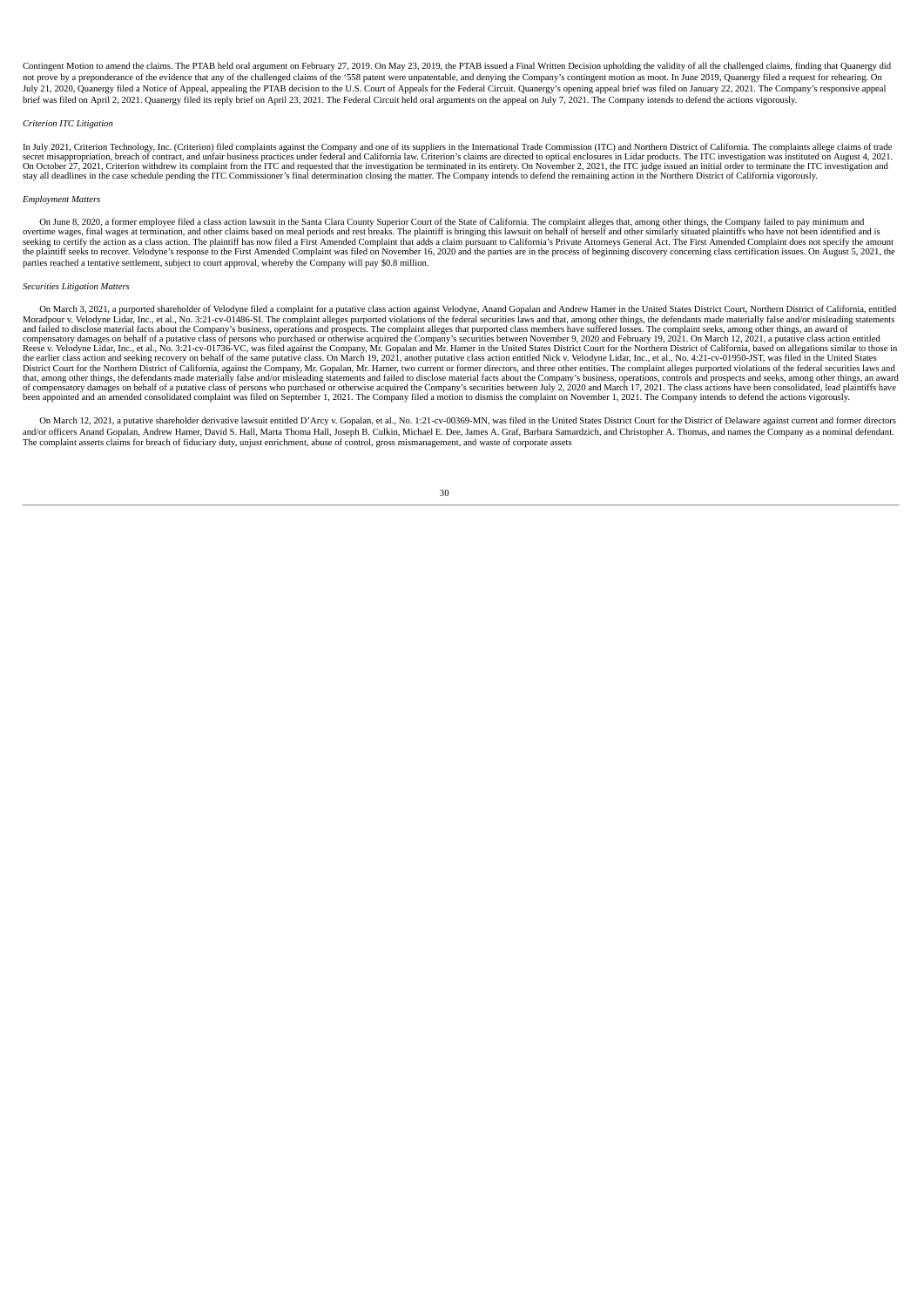against all of the individual defendants, and asserts a contribution claim under the federal securities laws against Mr. Gopalan and Mr. Hamer. On March 16, 2021, a second shareholder derivative lawsuit entitled Kondner, e

## *Contingency Assessment*

The Company records accruals for outstanding legal proceedings, investigations or claims when it is probable that a liability will be incurred and the amount of loss can be reasonably estimated. The Company evaluated<br>devel

# **Note 16. Segment, Geographic and Customer Concentration Information**

The Company conducts its business in one operating segment that develops and produces Lidar sensors for use in industrial, 3D mapping, drones and auto applications. The Company's Chief Executive Officer (CEO), or the Offic

The Company reports revenue by region and country based on the location where its customers accept delivery of its products and services. Revenue by region was as follows (dollar amount in thousands):

|                                |        | <b>Three Months Ended</b><br>September 30, | <b>Nine Months Ended</b><br>September 30, |        |  |  |
|--------------------------------|--------|--------------------------------------------|-------------------------------------------|--------|--|--|
|                                | 2021   | 2020                                       | 2021                                      | 2020   |  |  |
| <b>Revenue by region:</b>      |        |                                            |                                           |        |  |  |
| North America                  | 5,526  | 22,081<br>-S                               | 15,841<br>-S                              | 35,984 |  |  |
| Asia Pacific                   | 3,813  | 4,907                                      | 18,574                                    | 30,681 |  |  |
| Europe, Middle East and Africa | 3,721  | 5,111                                      | 9,967                                     | 10,851 |  |  |
| Total                          | 13,060 | 32,099                                     | 44,382                                    | 77,516 |  |  |
| % of Revenue by region:        |        |                                            |                                           |        |  |  |
| North America                  | 43 %   | 69 %                                       | 36 %                                      | 46 %   |  |  |
| Asia Pacific                   | 29 %   | 15 %                                       | 42 %                                      | 40 %   |  |  |
| Europe, Middle East and Africa | 28 %   | 16 %                                       | 22 %                                      | 14 %   |  |  |
| Total                          | 100 %  | 100 %                                      | 100 %                                     | 100 %  |  |  |
|                                |        |                                            |                                           |        |  |  |

Revenue by countries and customers accounted for more than 10% of revenue was as follows: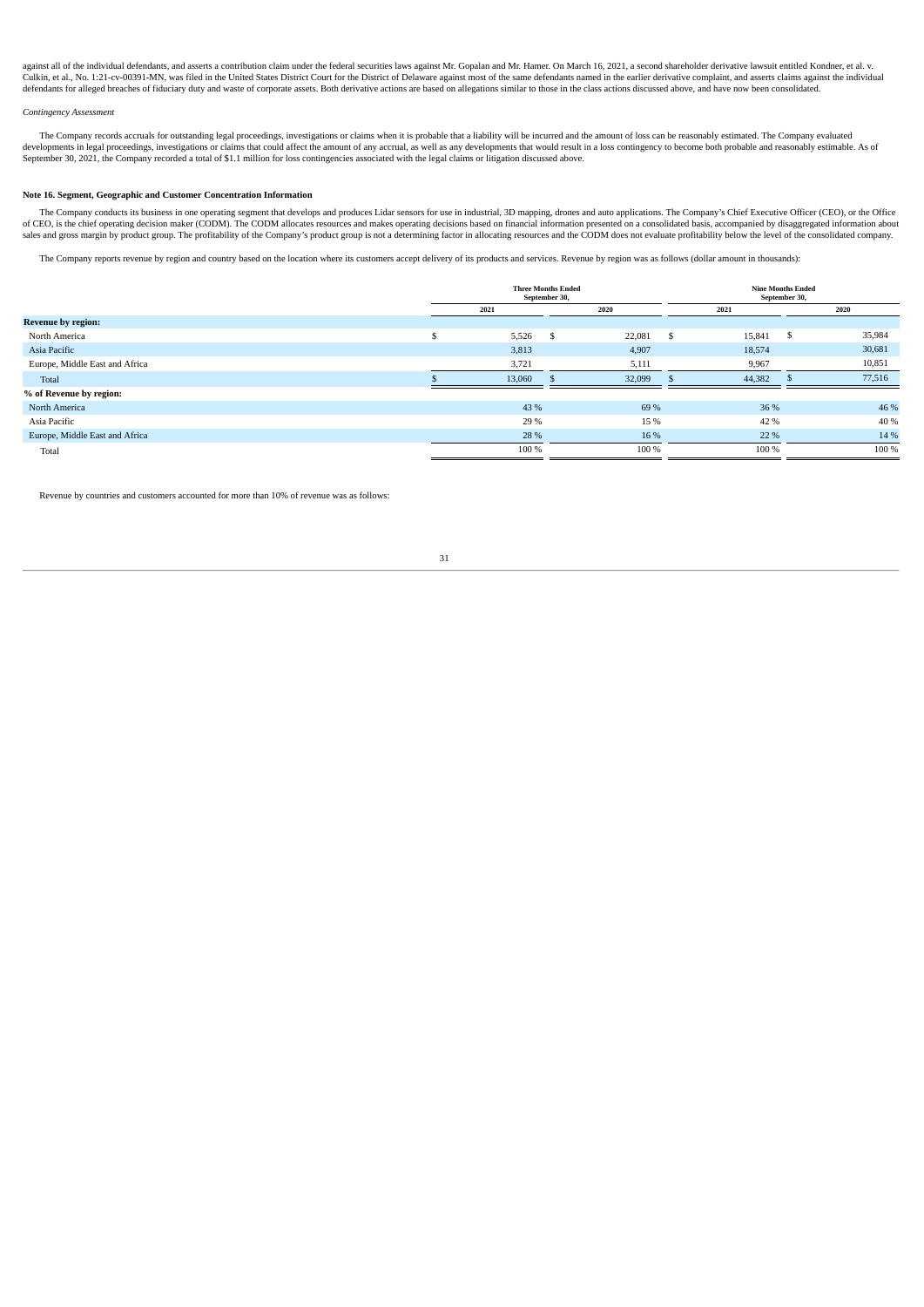|                                                          | <b>Three Months Ended</b><br>September 30, |      | <b>Nine Months Ended</b><br>September 30, |      |  |  |
|----------------------------------------------------------|--------------------------------------------|------|-------------------------------------------|------|--|--|
|                                                          | 2021                                       | 2020 | 2021                                      | 2020 |  |  |
| Countries over 10% of revenue:                           |                                            |      |                                           |      |  |  |
| U.S.                                                     | 39 %                                       | 58 % | 33 %                                      | 36 % |  |  |
| China                                                    | 17 %                                       |      | 30 %                                      | 31 % |  |  |
| Sweden                                                   | 16 %                                       | 13 % | 15 %                                      |      |  |  |
| Canada                                                   |                                            | 11 % |                                           | 10 % |  |  |
| Number of customers accounted for over 10% of revenue:** |                                            |      |                                           |      |  |  |

\* Less than 10%.

\*\* For the three months ended September 30, 2020, one customer accounted for 35% of revenue.

The Company's long-lived assets, consisting primarily of property, plant and equipment, were primarily located in the United States as of September 30, 2021 and December 31, 2020.

#### **Note 17. Related Party Transactions**

Certain holders of the pre-combination Velodyne's convertible preferred stock (which converted into common stock of the Company upon the Business Combination) purchased products and services, directly or through a third<br>pa

|                              | <b>Three Months Ended</b><br>September 30, |                          |  | <b>Nine Months Ended</b><br>September 30, |               |                                 |              |
|------------------------------|--------------------------------------------|--------------------------|--|-------------------------------------------|---------------|---------------------------------|--------------|
|                              |                                            | 2021                     |  | 2020                                      | 2021          |                                 | 2020         |
| <b>Revenue:</b>              |                                            |                          |  |                                           |               |                                 |              |
| Stockholder A                |                                            | 43S                      |  | 131S                                      |               | 126S                            | 408          |
| Stockholder B <sup>(1)</sup> |                                            | N/A                      |  | 3,354                                     |               | N/A                             | 6,898        |
| Stockholder C                |                                            | $\overline{\phantom{a}}$ |  | 278                                       |               | $\hspace{0.1mm}-\hspace{0.1mm}$ | 717          |
|                              |                                            |                          |  |                                           |               |                                 |              |
|                              |                                            |                          |  |                                           | September 30, |                                 | December 31, |
|                              |                                            |                          |  |                                           | 2021          |                                 | 2020         |
| <b>Accounts receivable:</b>  |                                            |                          |  |                                           |               |                                 |              |
| Stockholder $B^{(1)}$        |                                            |                          |  |                                           |               | $N/A$ \$                        | 3,085        |

(1) Stockholder B sold all its shares of the Company's common stock in the fourth quarter of 2020.

In April 2019, the Company entered into a manufacturing agreement with one of its Series B Preferred Stockholders (Stockholder D), and the Company has one product that is currently being manufactured by Stockholder D. As o included in other current assets as of September 30, 2021 and December 31, 2020. The Company also loaned to Stockholder D manufacturing equipment with a net book value of \$0.4 million and \$0.4 million, respectively, as of<br>

The Company rents its corporate headquarters facility in San Jose, California from a company owned by one of its former officers. In May 2021, the building was sold to a third-party but the lease terms remain unchanged. Th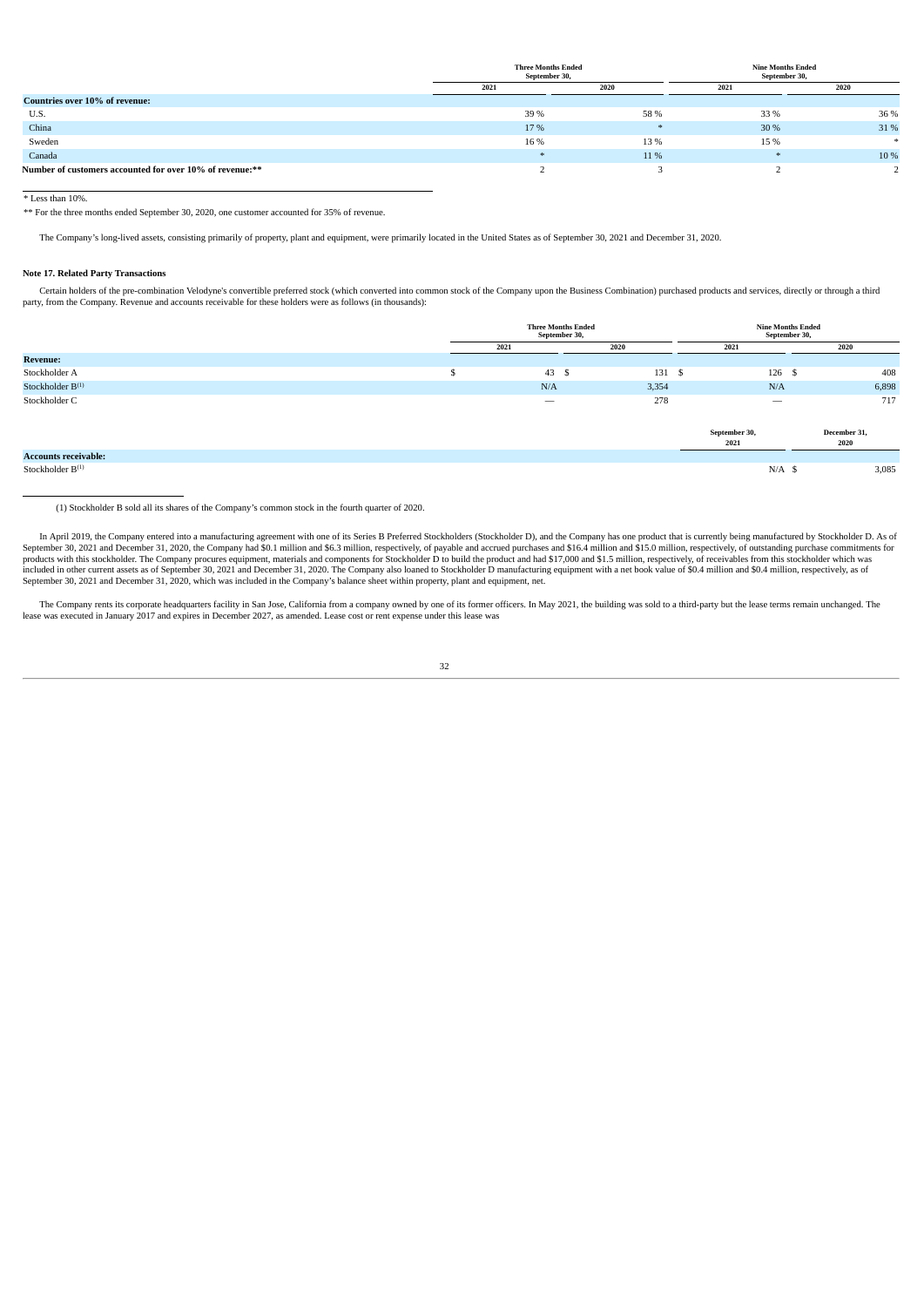\$1.4 million for the five months ended May 31, 2021, and \$0.8 million and \$2.5 million, respectively, for the three and nine months ended September 30, 2020.

## <span id="page-33-0"></span>**Item 2. Management's Discussion and Analysis of Financial Condition and Results of Operations**

The following discussion of Velodyne's results of onerations and financial condition should be read in conjunction with the information set forth in Velodyne's financial statements and the notes thereto included elsewhere and the proposal of the control of the control of the control of the control of the control of the control of the control of the control of the control of the control of the control of the control of the control of the con anticipated in these forward-looking statements due to, among other considerations, the matters discussed under "Cautionary Note Regarding Forward-Looking Statements" and Item 1A: "Risk Factors."

## **Overview**

Velodyne, the first pure-play lidar company, is a global leader in lidar technology providing real-time 3D vision for autonomous systems. Our lidar solutions are advancing the development of safe automated systems througho world, thereby empowering the autonomous revolution by allowing machines to see their surroundings. Our lidar-based smart vision solutions are also deployed in many non-automotive applications, including autonomous mobile robots, unmanned aerial vehicles (UAV), drones, last-mile delivery, precision agriculture, advanced security systems, and smart city initiatives.

We also license our technology and provide development services to customers and business partners. For the nine months ended September 30, 2021, we generated over half of our revenue from sales to customers deploying our smart vision solutions in non-automotive applications. In addition, we are transitioning from field programmable gate arrays to ASICs in order to further improve performance of our products, lower costs and reduce reliance suppliers.

#### **Impact of COVID-19**

The extensive impact of the pandemic caused by the novel coronavirus (COVID-19) has resulted and will likely continue to result in significant disruptions to the global economy, as well as businesses and capital markets ar the world.

The timing of customer orders and our ability to fulfill orders we received was impacted by various COVID-19 related government mandates across our worldwide operations. We witnessed certain current and prospective custome

The impact of COVID-19 and measures to prevent its spread have been impactful and continue to affect our business in several ways.

- Operations and supply chain. As a result of COVID-19, we experienced some production delays during the first nine months of 2021 due to travel restrictions to Thailand, the location of one of our key manufacturing partners The San Jose factory continued to produce the major lidar products to support customer demand, augmented by our contract manufacturing partners. The San Jose factory confirmed several cases of COVID-19 from external<br>exposu 19 has been minimal, however, the global supply of certain components, especially in the semiconductor space, requires ongoing vigilance as both lead times and prices reflect demand exceeding industry supply, and our plans to transition production from our San Jose factory to our contract manufacturing partners have experienced delays as a result of travel restrictions.
- Demand for our products. While we continue to engage with current and potential customers, we believe some customers may delay purchases from us because their development programs may also be delayed as a result of COVID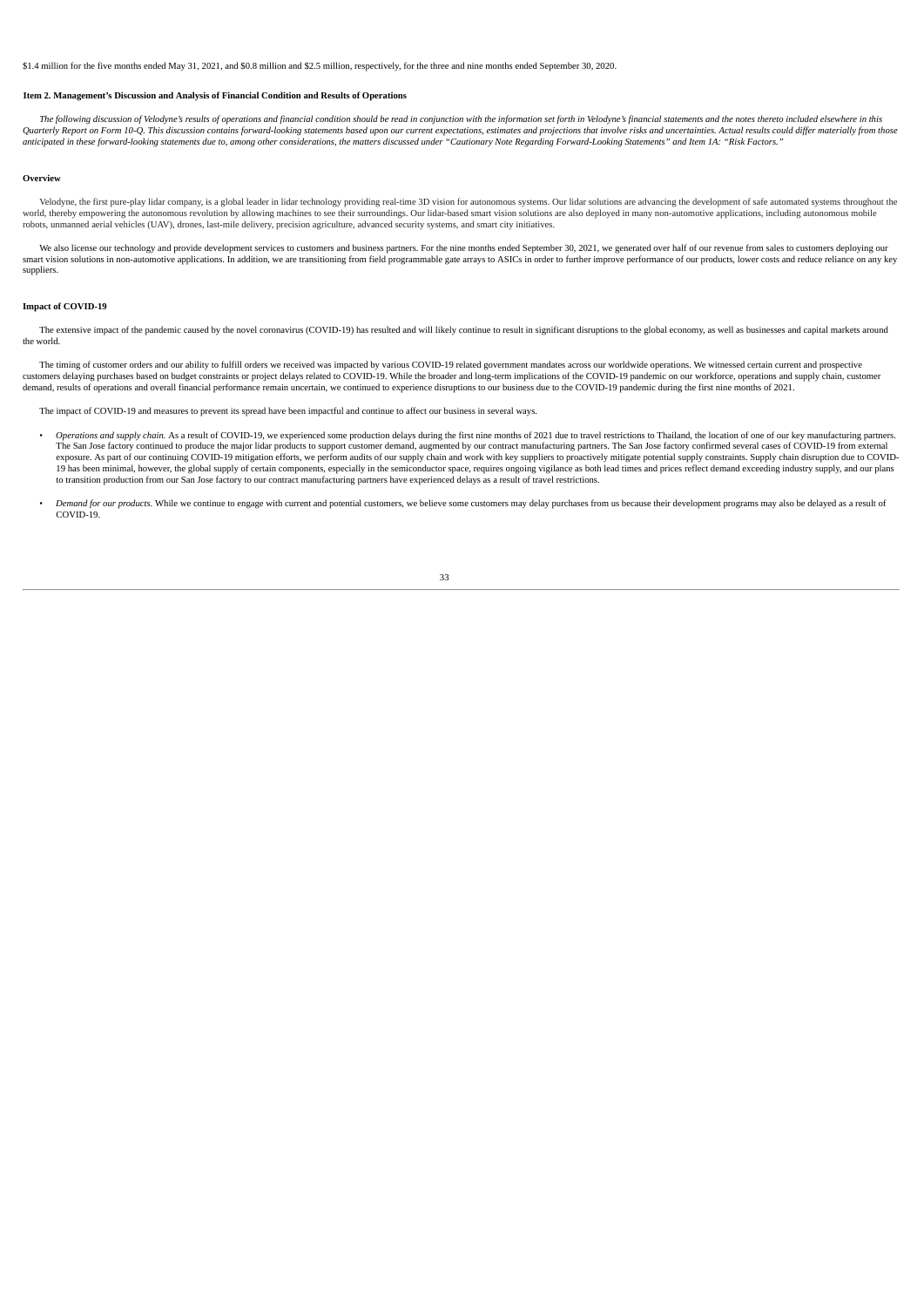- Positive customer trend in the nandemic. The global pandemic accelerated a few key robotic programs, which partially offset the impact of some of our customers' delayed purchasing decisions. The accelerated programs include robots that disinfect the air and surfaces, providing more sanitized environments, and touchless delivery robots for food and medical supplies.
- Liquidity, working capital, and the CARES Act. On March 27, 2020, the U.S. government enacted the CARES Act. On April 8, 2020, we received loan proceeds of \$10.0 million under the CARES Act's Paycheck Protection Program

See Item 1A: "*Risk Factors*" for further discussion of the possible impact of COVID-19 on our business.

#### **Factors Affecting Our Performance**

Design wins. We are developing our smart vision solutions as a key enabling technology for OEMs in automotive and other applications. Because our solutions must be integrated into a broader platform by the OEM, it is criti that we achieve design wins with these customers. The time necessary to achieve design wins varies based on the market and application. The design cycle in the automotive market tends to be substantially longer and more on than in other markets. Even within the automotive market, achieving a design win with an automotive OEM takes considerably longer than a design cycle for an aftermarket application. We consider design wins to be critical t future success, although the revenue generated by each design win and the time necessary to achieve such a win can vary significantly, making it difficult to predict our future financial performance.

Pricing, product cost and margins. Our pricing and margins will depend on the volumes and the features of the solutions we provide to our customers. To date, most of our revenue has been generated by selling our smart visi solutions that have cost less for us to manufacture and that incorporate new features. In general, solutions incorporated into development-phase products require more complex configurations, have higher prices and higher g margins. As our markets reach maturity and commercialization, we expect prices and margins will generally decrease. Our commercial-stage customers will require that our smart vision solutions be manufactured and sold at pe prices that enable mass market adoption. To meet the technological and pricing needs of customers reaching commercial scale, we are making significant investments in new solutions for both cost improvements and new feat ability to compete in key markets will depend on the success of these investments and our efforts to efficiently and reliably produce cost-effective smart vision solutions for our commercial-stage customers. We have custom

Commercialization of lidar-based applications. Our revenue has been subject to significant fluctuations. Our customers in pre-commercial development phase may have purchased their requirements of our products in earlier periods and we do not expect them begin purchasing again in volume unless and until they reach commercial deployments. As a number of our target markets reach commercialization, we expect there to be a shift towards higher matures, these fluctuations in our operating results may become less pronounced. However, in the near term, our revenue may not grow as we expect until more customers commercialize their products.

End market demand. We sell our products to customers in a number of end markets. We believe our entry into new markets will continue to facilitate revenue growth and customer diversification. While we will continue to expa uncertain and may develop differently in each case, with unique pricing, volume and cost dynamics. Additionally, as production scales in order to meet the demands of commercialization, pricing pressure increases and the am that pressure is expected to vary by market.

Sales volume. A typical design win can generate a wide range of sales volumes for our solutions, depending on the end market demand for our customers' products. This can depend on several factors, including the reputation end customer,

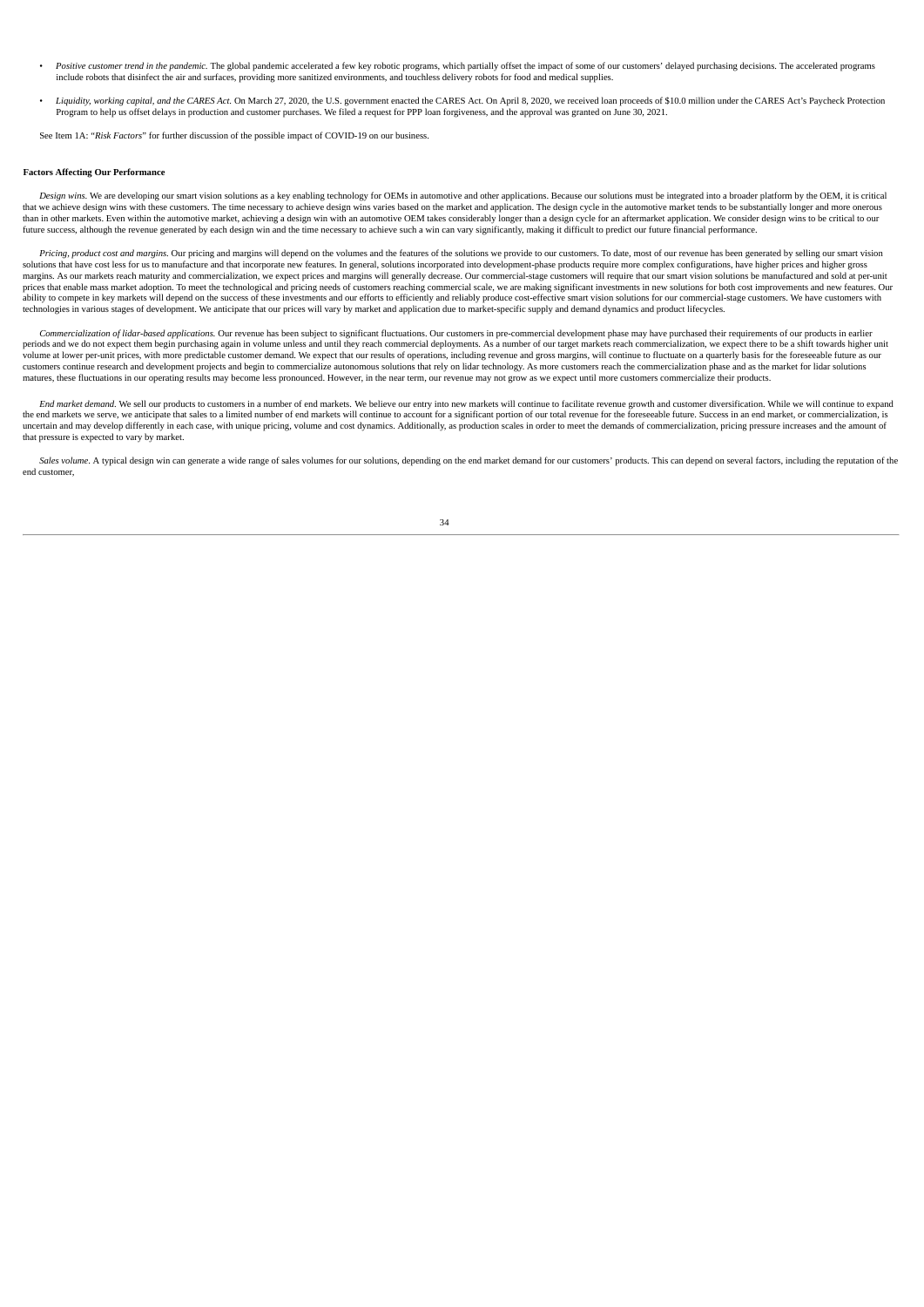market penetration, product capabilities, size of the end market that the product addresses and our end customers' ability to sell their products. In addition to end market demand, sales volumes also depend on whether our the development, commercialization or production phase. In certain cases, we may provide volume discounts on sales of our solutions, which may or may not be offset by lower manufacturing costs related to higher volumes.

Continued investment and innovation. We believe that we are the industry-leading lidar provider with proven designs, extensive product offerings and advanced manufacturing capabilities. Our financial performance is signifi dependent on our ability to maintain this leading position. This is further dependent on the investments we make in research and development. We must continually identify and respond to rapidly evolving customer requiremen our investments in that area will not be recovered.

### **Components of Results of Operations**

#### *Revenue*

The majority of our revenue comes from the sale of our lidar sensors directly to end users and through our network of U.S. and international distributors. Product revenue is recognized when control of the products is trans the customer, which is generally upon shipment. For custom products that require engineering and development based on customer requirements, revenue is recognized over time using an output method based on units of product shipped to date relative to total production units under the contract. We also generate a portion of our revenue from intellectual property licensing, royalties and the sale of services related to product development, vali expect royalty revenue to increase as a percentage of total revenue. Service revenue is recognized as the services are performed.

#### *Cost of Revenue*

Cost of revenue includes the manufacturing cost of our lidar sensors, which primarily consists of personnel-related costs directly associated with our manufacturing organization, and amounts paid to our third-party contrac manufacturers and vendors. Our cost of revenue also includes depreciation and amortization, cost of component inventory, product testing costs, costs of providing services, an allocated portion of overhead, facility and IT warranty costs, excess and obsolete inventory and shipping costs. We expect cost of revenue to increase in absolute dollars in future periods.

#### *Gross Profit and Gross Margin*

Our gross profit in future periods will depend on a variety of factors, including market conditions that may impact our pricing, including our desire to broaden customer adoption of lidar across multiple industries and mar our section of the contract of the contract of the contract of the contract of the contract of the contract of the contract of the contract of the contract of the contract of the contract of the contract of the contract of support obligations. Additionally, we believe our transition to an outsourced manufacturing model will favorably impact our gross profit over time. Our gross margin varies by product. In addition, our license revenue has l and therefore it contributes to higher gross margin. We expect our gross margins to fluctuate over time, depending on the factors described above.

#### *Operating Expenses*

## *Research and Development Expenses*

Research and development expenses consist primarily of personnel-related costs directly associated with our research and development organization, with the remainder being prototype expenses, third-party engineering and an Account on the control of facility and IT costs and depreciation. Our research and development efforts are focused on enhancing and developing additional functionality for our existing products and on new yroduct contracto development, including new releases and upgrades to our lidar sensors. We expense research and development costs as incurred. We expect our research and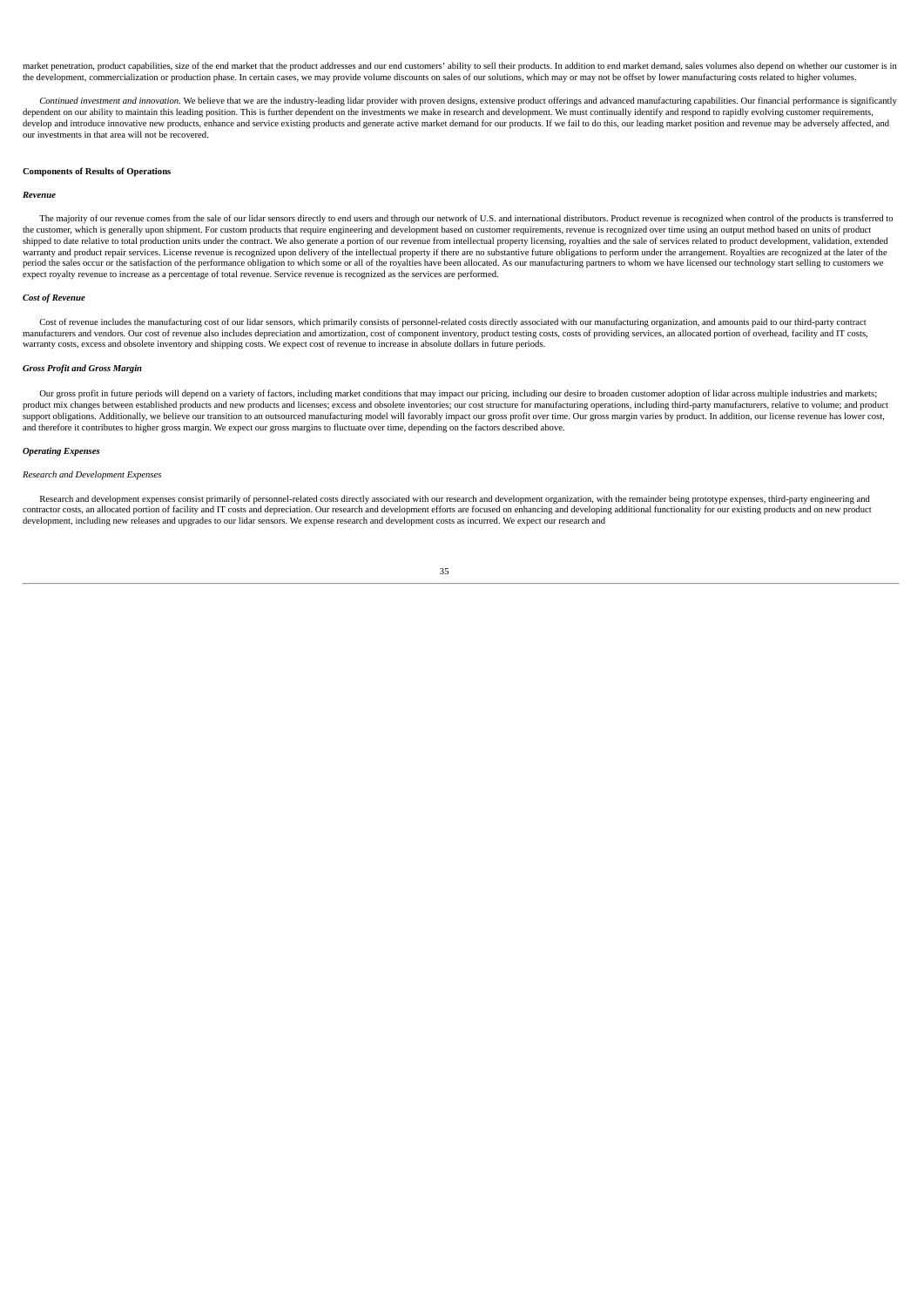development expenses to increase in absolute dollars as we increase our investment in software development to broaden the capabilities of our solutions and introduce new products and features.

## *Sales and Marketing Expenses*

Our sales and marketing expenses consist primarily of personnel-related costs directly associated with our sales and marketing activities. These include the cost of sales commissions, marketing programs, trade shows, consu services, promotional materials, demonstration equipment, an allocated portion of facility and IT costs and depreciation. We expect that our sales and marketing expenses will increase in absolute dollars over time as we hi sales and marketing personnel, increase our marketing activities, grow our domestic and international operations, and build brand awareness.

#### *General and Administrative Expenses*

General and administrative expenses primarily consist of personnel-related expenses associated with our general and administrative organization, professional fees for legal, accounting, and other consulting services, an al portion of facility and IT costs and depreciation. We expect to continue to incur additional general and administrative expenses as a result of operating as a public company, including expenses related to compliance with t regulations of the SEC and stock exchange listing standards, additional insurance expenses (including directors' and officers' insurance), investor relations activities and other administrative and professional services. W increase the size of our general and administrative function to support the growth of our business.

#### *Restructuring Expenses*

Restructuring expenses primarily consist of costs of employee termination benefits incurred in connection with our restructuring plan to downsize the manufacturing function and related engineering and administrative functi our California locations in March 2020. The purposes of this plan are to align resource requirements with our initiatives to lower our cost structure and to increase our production capacity by outsourcing a majority of man

#### *Stock-Based Compensation*

Stock-based compensation expense primarily related to our RSUs, RSAs, stock options and Employee Stock Purchase Plan (ESPP). Compensation expense related to RSUs and RSAs granted under the pre-combination Velodyne's stock incentive plans remained unrecognized until the liquidity event vesting condition, which is (i) an initial public offering, or (ii) a Company sale event, was satisfied. The liquidity-event vesting condition was not s such awards with the treatment that they would have received if the pre-combination Velodyne had completed an initial public offering. As a result of these determinations, our outstanding RSUs and RSAs vested to the extent the fourth quarter of 2020 and second quarter of 2021, respectively.

#### *Interest Income and Expense*

Interest income consists primarily of income earned on our cash equivalents and investments in marketable securities. These amounts will vary based on our cash, cash equivalents and short-term investment balances, and also market rates. Interest expense consists primarily of interest on our equipment financing leases and credit facility.

#### *Other Income (Expense), Net*

Other income (expense), net consists primarily of foreign currency transaction gains and losses related to the impact of transactions denominated in a foreign currency other than the U.S. Dollar. As we have expanded our international operations, our exposure to fluctuations in foreign currencies has increased, and we expect this to continue. For the nine months ended September 30, 2021, we recorded a \$10.1 million gain from forgiveness of loan and related interest in other income.

#### *Provision for Income Taxes*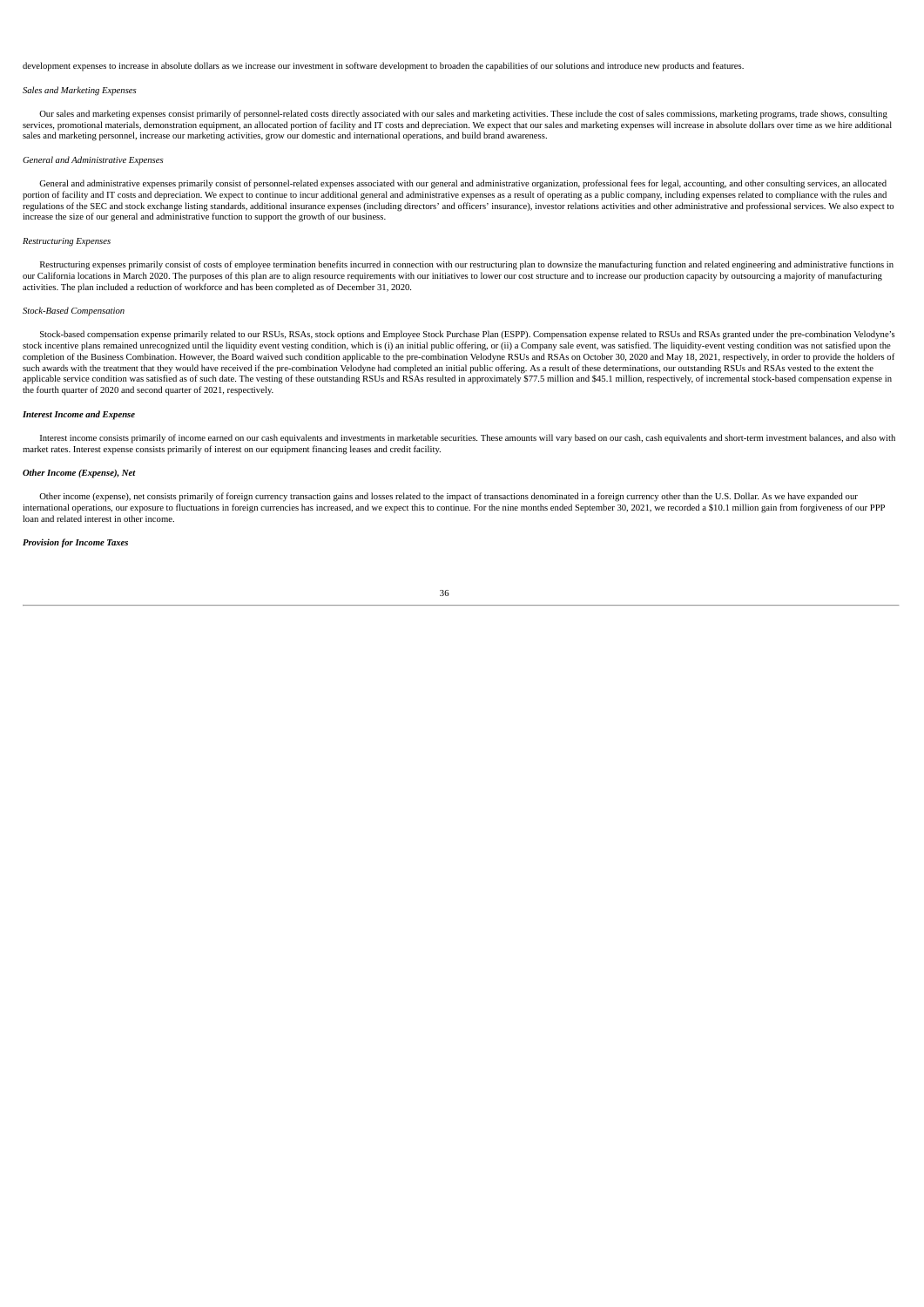Our provision for income taxes consists of federal, state and foreign current and deferred income taxes. As we expand the scale and scope of our international business activities, any changes in the United States and forei taxation of such activities may increase our overall provision for income taxes in the future.

We have a full valuation allowance for our net deferred tax assets, including federal and state net operating loss carryforwards and research and development credit carryforwards. We expect to maintain this valuation allow until it becomes more likely than not that the benefit of our federal and state deferred tax assets will be realized by way of expected future taxable income.

We believe that we have adequately reserved for our uncertain tax positions, although we can provide no assurance that the final outcome of these matters will not be materially different. To the extent that the final outco matters is different than the amounts recorded, such differences will affect the provision for income taxes in the period in which such determination is made and could have a material impact on our financial condition and operations.

## **Critical Accounting Policies and Estimates**

We prepare our consolidated financial statements in accordance with U.S. generally accepted accounting principles. The preparation of these consolidated financial statements requires us to make estimates, assumptions and judgments that can significantly impact the amounts we report as assets, liabilities, revenue, costs and expenses and the related disclosures. We base our estimates on historical experience and other assumptions that we be historical and future performance as these policies involve a greater degree of judgment and complexity.

During the nine months ended September 30, 2021, there were no significant changes in our critical accounting policies and estimates as compared to those previously disclosed in "Critical Accounting Estimates" in magement' "Management's Discussion and Analysis of Financial Condition and Results of Operations" included in our 2020 Annual Report on Form 10-K.

## **Recent Accounting Pronouncements**

In June 2016, the FASB issued ASU 2016-13, Measurement of Credit Losses on Financial Instruments, which has subsequently been amended by ASU No. 2018-19, ASU No. 2019-04, ASU No. 2019-05, ASU No. 2019-11, ASU 2020-02 and ASU 2020-03 to provide additional guidance on the credit losses standard. The objective of the guidance in ASU 2016-13 is to allow entities to recognize estimated credit losses in the period that the change in

In October 2020, the FASB issued ASU 2020-10, Codification Improvements, which updates various codification topics by clarifying or improving disclosure requirements to align with the SEC's regulations. ASU 2020-10 is effective for public companies, oner than smaller reporting companies, for fiscal years beginning after December 15, 2020. For all other entities, ASU 2020-10 is effective for fiscal years beginning after December 15, 2021 periods beginning after December 15, 2022. We are currently evaluating the impact of adoption of ASU 2020-10 on our consolidated financial statements and related footnote disclosures.

## **Results of Operations**

The results of operations presented below should be reviewed in conjunction with the consolidated financial statements and notes included elsewhere in this prospectus. The following table sets forth our consolidated result operations data for the periods presented: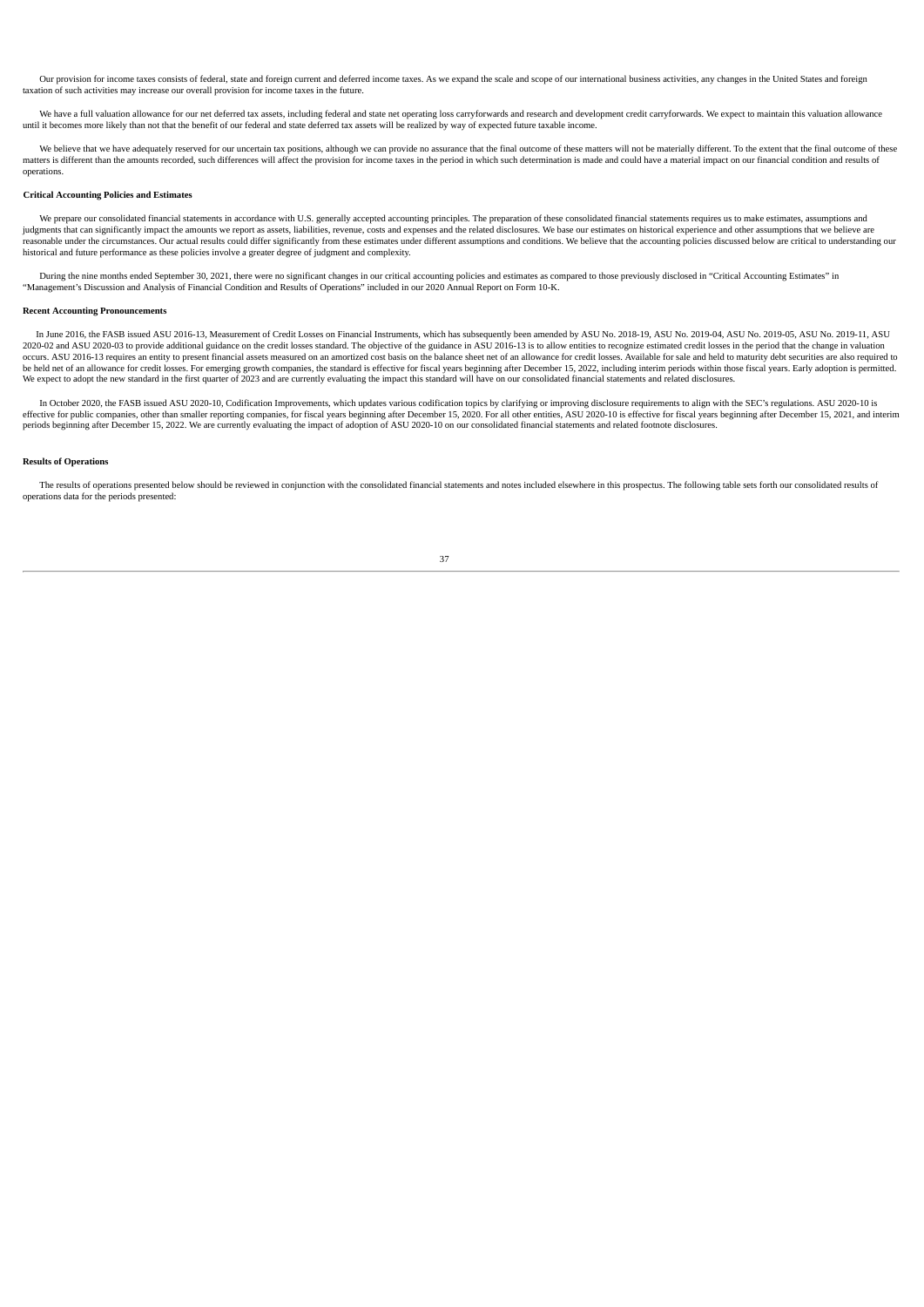|                                           |                 | <b>Three Months Ended</b><br>September 30, | <b>Nine Months Ended</b><br>September 30, |           |
|-------------------------------------------|-----------------|--------------------------------------------|-------------------------------------------|-----------|
|                                           | 2021            | 2020                                       | 2021                                      | 2020      |
|                                           |                 |                                            | (in thousands)                            |           |
| Revenue:                                  |                 |                                            |                                           |           |
| Product                                   | \$<br>11,782 \$ | 26,099 \$                                  | 34,345 \$                                 | 53,948    |
| License and services                      | 1,278           | 6,000                                      | 10,037                                    | 23,568    |
| Total revenue                             | 13,060          | 32,099                                     | 44,382                                    | 77,516    |
| Cost of revenue:                          |                 |                                            |                                           |           |
| Product <sup>(1)</sup>                    | 17,716          | 16,482                                     | 52,555                                    | 46,027    |
| License and services                      | 84              | 648                                        | 433                                       | 1,032     |
| Total cost of revenue $(1)$               | 17,800          | 17,130                                     | 52,988                                    | 47,059    |
| Gross profit (loss)                       | (4,740)         | 14,969                                     | (8,606)                                   | 30,457    |
| Operating expenses $(1)$ :                |                 |                                            |                                           |           |
| <b>Research and Development</b>           | 20,221          | 10,535                                     | 55,608                                    | 39,653    |
| Sales and Marketing                       | 6,547           | 4,126                                      | 60,798                                    | 12,798    |
| General and administrative                | 23,271          | 10,579                                     | 59,440                                    | 26,942    |
| Gain on sale of assets held-for-sale      |                 | (7,529)                                    |                                           | (7,529)   |
| Restructuring                             |                 |                                            |                                           | 1,043     |
| Total operating expense                   | 50,039          | 17,711                                     | 175,846                                   | 72,907    |
| <b>Operating loss</b>                     | (54, 779)       | (2,742)                                    | (184, 452)                                | (42, 450) |
| Interest income                           | 109             | 2                                          | 321                                       | 119       |
| Interest expenses                         | (6)             | (31)                                       | (83)                                      | (69)      |
| Other income (expense), net               | (22)            | 38                                         | 10,097                                    | (105)     |
| Loss before income taxes                  | (54, 698)       | (2,733)                                    | (174, 117)                                | (42, 505) |
| Provision for (benefit from) income taxes | 14              | 2,562                                      | 649                                       | (4,098)   |
| Net loss                                  | $(54,712)$ \$   | $(5,295)$ \$                               | $(174,766)$ \$                            | (38, 407) |

The following table sets forth the components of our consolidated statements of operations data as a percentage of revenue for the periods presented (the table may not foot due to rounding difference):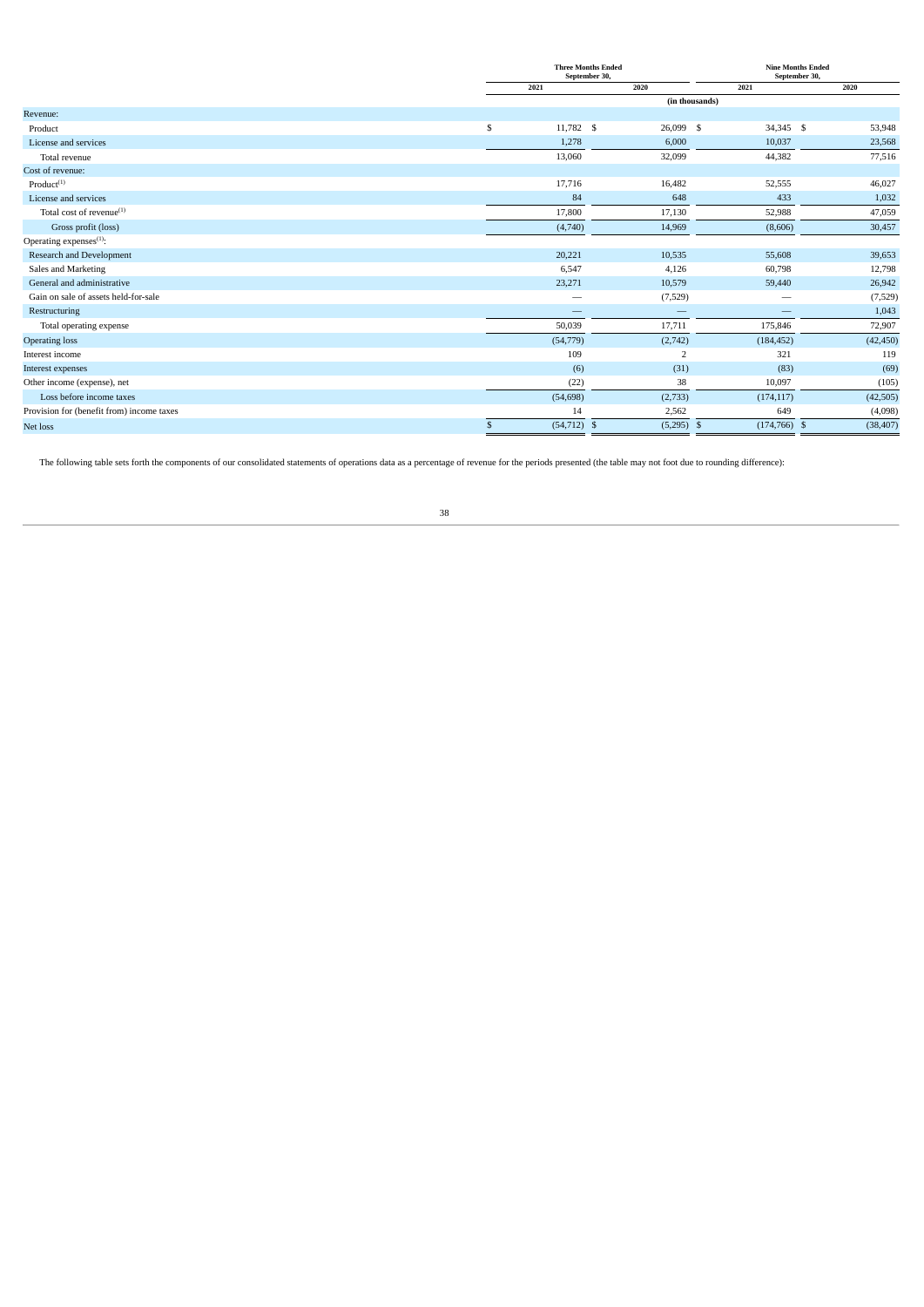|                                           |                          | <b>Three Months Ended</b><br>September 30, |                          | <b>Nine Months Ended</b><br>September 30, |  |
|-------------------------------------------|--------------------------|--------------------------------------------|--------------------------|-------------------------------------------|--|
|                                           | 2021                     | 2020                                       | 2021                     | 2020                                      |  |
| Revenue:                                  |                          |                                            |                          |                                           |  |
| Product                                   | 90 %                     | 81 %                                       | 77 %                     | 70 %                                      |  |
| License and services                      | 10                       | 19                                         | 23                       | 30 <sup>°</sup>                           |  |
| Total revenue                             | 100                      | 100                                        | 100                      | 100                                       |  |
| Cost of revenue:                          |                          |                                            |                          |                                           |  |
| Product                                   | 136                      | 51                                         | 118                      | 60                                        |  |
| License and services                      | $\mathbf{1}$             | $\overline{2}$                             | $\overline{1}$           |                                           |  |
| Total cost of revenue                     | 136                      | 53                                         | 119                      | 61                                        |  |
| Gross profit (loss)                       | (36)                     | 47                                         | (19)                     | 39                                        |  |
| Operating expenses:                       |                          |                                            |                          |                                           |  |
| Research and Development                  | 155                      | 33                                         | 125                      | 51                                        |  |
| Sales and Marketing                       | 50                       | 13                                         | 137                      | 17                                        |  |
| General and administrative                | 178                      | 33                                         | 134                      | 35                                        |  |
| Gain on sale of assets held-for-sale      |                          | (23)                                       | $\overline{\phantom{a}}$ | (10)                                      |  |
| Restructuring                             |                          | $\hspace{0.1mm}-\hspace{0.1mm}$            | _                        |                                           |  |
| Total operating expense                   | 383                      | 56                                         | 396                      | 94                                        |  |
| <b>Operating loss</b>                     | (419)                    | (9)                                        | (416)                    | (55)                                      |  |
| Interest income                           |                          | $\overline{\phantom{a}}$                   |                          |                                           |  |
| Interest expenses                         |                          | _                                          | _                        |                                           |  |
| Other income (expense), net               |                          | $\qquad \qquad$                            | 23                       |                                           |  |
| Loss before income taxes                  | (419)                    | (9)                                        | (392)                    | (55)                                      |  |
| Provision for (benefit from) income taxes | $\overline{\phantom{a}}$ | 8                                          |                          | (5)                                       |  |
| Net loss                                  | (419)%                   | (17)%                                      | $(393)$ %                | (50)%                                     |  |

(1) Includes stock-based compensation expense as follows:

|                                        | <b>Three Months Ended</b><br>September 30, |        |      | <b>Nine Months Ended</b><br>September 30, |                |        |     |      |
|----------------------------------------|--------------------------------------------|--------|------|-------------------------------------------|----------------|--------|-----|------|
|                                        |                                            | 2021   | 2020 |                                           |                | 2021   |     | 2020 |
|                                        |                                            |        |      |                                           | (in thousands) |        |     |      |
| Cost of revenue                        |                                            | 541S   |      | 2S                                        |                | 1,508  | . S |      |
| Research and Development               |                                            | 2,794  |      | $11\,$                                    |                | 10,458 |     | 32   |
| Sales and Marketing                    |                                            | 1,177  |      | د                                         |                | 44,779 |     |      |
| General and administrative             |                                            | 12,135 |      | 69                                        |                | 24,637 |     | 204  |
| Total stock-based compensation expense |                                            | 16,647 |      | 85                                        |                | 81,382 |     | 241  |

Prior to the Business Combination, compensation expense related to RSAs and RSUs granted under the pre-combination Velodyne's stock incentive plans remained unrecognized because the performance vesting condition, which is

**Comparison of the Three and Nine Months Ended September 30, 2021 and 2020**

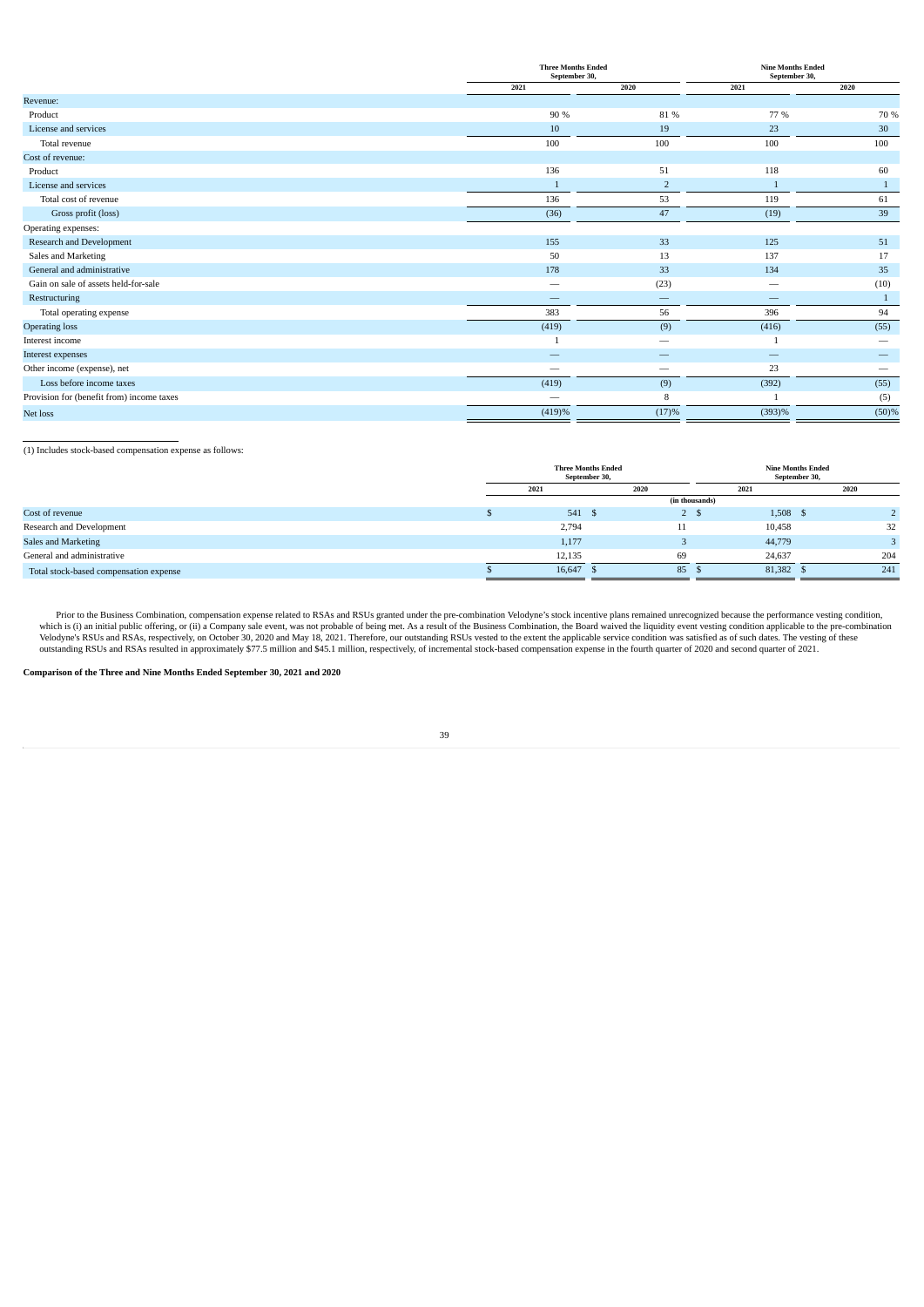*Revenue*

|                                 |   | <b>Three Months Ended</b><br>September 30, |    |                                | Change       |           | Change        |
|---------------------------------|---|--------------------------------------------|----|--------------------------------|--------------|-----------|---------------|
|                                 |   | 2021                                       |    | 2020                           | ¢            |           | $\frac{0}{2}$ |
|                                 |   |                                            |    | (Dollars in thousands)         |              |           |               |
| Revenue:                        |   |                                            |    |                                |              |           |               |
| Products                        | S | 11,782 \$                                  |    | 26,099 \$                      |              | (14, 317) | (55)%         |
| License and services            |   | 1,278                                      |    | 6,000                          |              | (4, 722)  | (79)          |
| Total                           |   | 13,060                                     | -S | 32,099                         | -S           | (19,039)  | (59)          |
| Revenue by geographic location: |   |                                            |    |                                |              |           |               |
| North America                   | S | 5,526 \$                                   |    | $22,081$ \$                    |              | (16, 555) | (75)%         |
| Asia and Pacific                |   | 3,813                                      |    | 4,907                          |              | (1,094)   | (22)          |
| Europe, Middle East and Africa  |   | 3,721                                      |    | 5,111                          |              | (1, 390)  | (27)          |
| Total                           |   | 13,060                                     | -S | 32,099                         | $\mathbf{s}$ | (19,039)  | (59)          |
|                                 |   |                                            |    |                                |              |           |               |
|                                 |   | Nine Months Ended September 30,            |    |                                |              | Change    | Change        |
|                                 |   | 2021                                       |    | 2020<br>(Dollars in thousands) |              | s.        | %             |
| Revenue:                        |   |                                            |    |                                |              |           |               |
| Products                        | S | 34,345 \$                                  |    | 53,948 \$                      |              | (19,603)  | $(36)\%$      |
| License and services            |   | 10,037                                     |    | 23,568                         |              | (13, 531) | (57)          |
| Total                           |   | 44,382 \$                                  |    | 77,516 \$                      |              | (33, 134) | (43)          |
| Revenue by geographic location: |   |                                            |    |                                |              |           |               |
| North America                   | S | 15,841 \$                                  |    | 35,984 \$                      |              | (20, 143) | (56)%         |
| Asia and Pacific                |   | 18,574                                     |    | 30,681                         |              | (12, 107) | (39)          |
| Europe, Middle East and Africa  |   | 9,967                                      |    | 10,851                         |              | (884)     | (8)           |
| Total                           |   |                                            |    |                                |              |           |               |
|                                 |   | 44,382 \$                                  |    | 77,516                         | $\sim$ S     | (33, 134) | (43)          |

Total revenue decreased by \$19.0 million, or 59%, to \$13.1 million for the three months ended September 30, 2021 from \$32.1 million for the three months ended September 30, 2020. The \$14.3 million decrease in product revenue reflected a \$11.1 million nonrecurring stocking fee in the prior year quarter and a decrease in average selling price partially offset by an increase in volumes. The \$4.7 million decrease in license and service revenue ref

The \$16.6 million decrease in North America revenue for the three months ended September 30, 2021 was due to a \$11.1 million nonrecurring stocking fee and a \$3.7 million non-recurring engineering services revenue in the th Middle East and Africa revenue was due to a decrease of \$3.0 million due to reduction of average selling price and a decrease of \$1.7 million due to reduction of average selling price and an increase of \$0.3 million as a r and volume of units sold.

Total revenue decreased by \$33.1 million, or 43%, to \$44.4 million for the nine months ended September 30, 2021 from \$77.5 million for the nine months ended September 30, 2020. The \$19.6 million decrease in product revenue reflected a \$11.1 million nonrecurring stocking fee in the prior year quarter and a decrease of \$17.0 million related to reduction in average selling price for lidar sensors, partially offset by an increase of \$8.5 million objective to drive additional adoption of our smart vision solutions in multiple end markets. Our revenue has been subject to significant fluctuations. Our customers in pre-commercial development phase may have purchased t there to be a shift towards higher unit volume at lower per-unit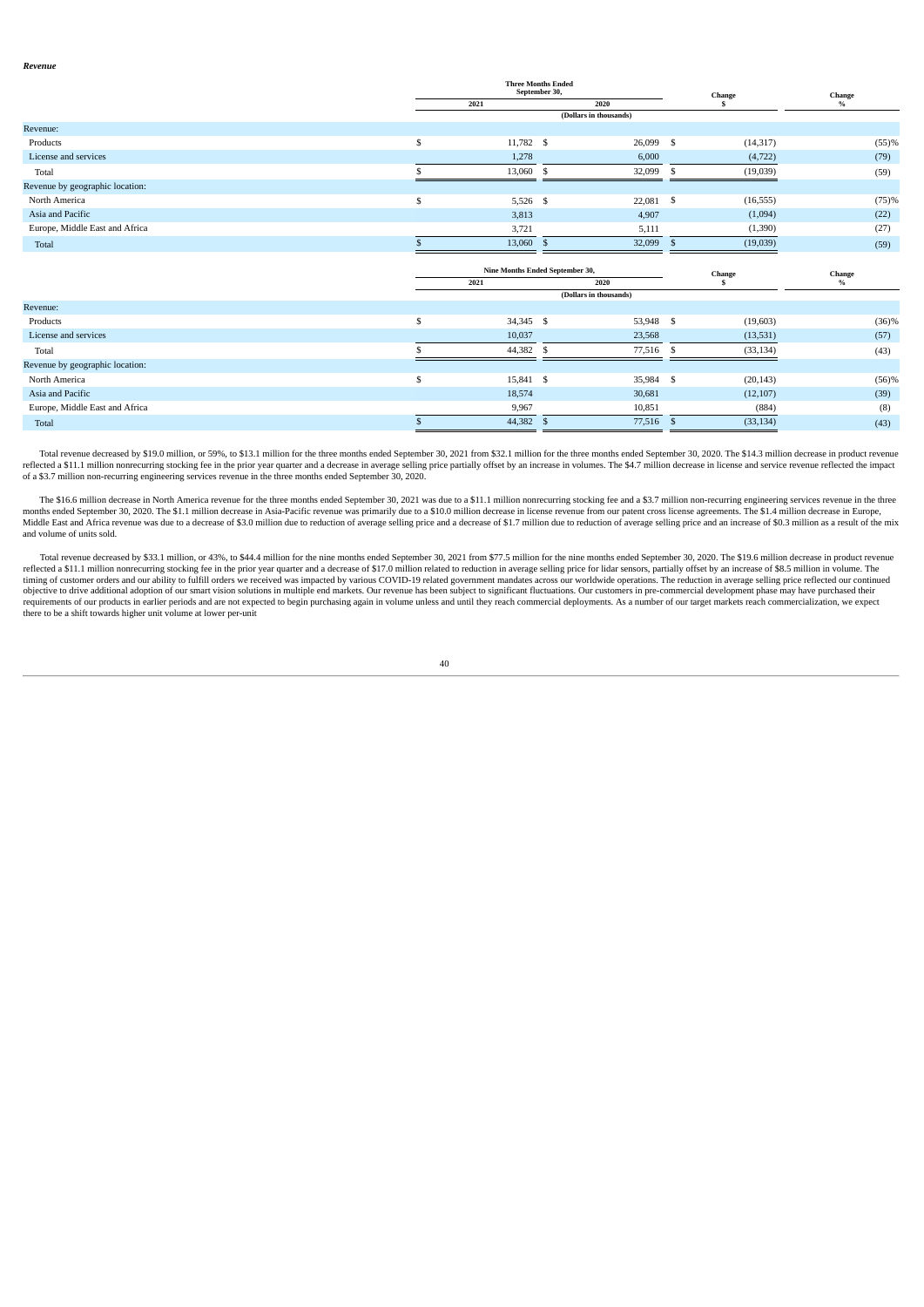prices, with more predictable customer demand. The \$13.5 million decrease in license and service revenue was primarily driven by license revenue from the patent cross-license agreements entered into during the second and t quarter of 2020.

The \$20.1 million decrease in North America revenue for the nine months ended September 30, 2021 was due to a \$11.1 million nonrecurring stocking fee, a \$3.7 million non-recurring engineering services revenue in the three months ended September 30, 2020, a decrease of \$3.4 million related to reduction of average selling price of units sold, a decrease of \$1.9 million in volume. The \$12.1 million decrease in Asia-Pacific revenue was primaril million related to volume and the mix of sensors sold.

## *Cost of Revenue and Gross Margin*

|                       | <b>Three Months Ended</b><br>September 30, |     |                        |  | Change | Change |
|-----------------------|--------------------------------------------|-----|------------------------|--|--------|--------|
|                       | 2021                                       |     | 2020                   |  |        |        |
|                       |                                            |     | (Dollars in thousands) |  |        |        |
| Cost of revenue:      |                                            |     |                        |  |        |        |
| Product               | 17,716                                     | - 5 | 16,482                 |  | 1,234  | 7 %    |
| License and services  | 84                                         |     | 648                    |  | (564)  | (87)%  |
| Total cost of revenue | 17,800                                     |     | 17,130                 |  | 670    | 4 %    |
| Gross margin          | (36)%                                      |     | 47 %                   |  |        |        |

|                       | <b>Nine Months Ended</b><br>September 30, |        |  |                        | Change |       | Change |
|-----------------------|-------------------------------------------|--------|--|------------------------|--------|-------|--------|
|                       | 2021                                      |        |  | 2020                   |        |       | %      |
|                       |                                           |        |  | (Dollars in thousands) |        |       |        |
| Cost of revenue:      |                                           |        |  |                        |        |       |        |
| Product               |                                           | 52,555 |  | 46,027                 |        | 6,528 | 14 %   |
| License and services  |                                           | 433    |  | 1,032                  |        | (599) | (58)%  |
| Total cost of revenue |                                           | 52,988 |  | 47,059                 |        | 5,929 | 13 %   |
| Gross margin          |                                           | (19)%  |  | 39 %                   |        |       |        |

Cost of revenue increased by \$0.7 million, or 4%, to \$17.8 million for the three months ended September 30, 2021 from \$17.1 million for the three months ended September 30, 2020. The \$1.2 million product cost increase refl \$3.6 million related to the increase in volume and mix of sensors sold and \$0.5 million in additional stock-based compensation, partially offset by cost savings as a result of our transition to contract manufacturers.

Cost of revenue increased by \$5.9 million, or 13%, to \$53.0 million for the nine months ended September 30, 2021 from \$47.1 million for the nine months ended September 30, 2020. The \$6.5 million product cost increase was primarily driven by increases of \$8.8 million related to volume and mix of units sold, and an increase of \$1.5 million in stock-based compensation, partially offset by cost savings as a result of our transition to contract

Gross margin decreased from 47% and 39%, respectively, for the three and nine months ended September 30, 2020 to (36)% and (19)%, respectively, for the three and nine months ended September 30, 2021, primarily reflecting the timing of high margin license and services revenues and reductions in the average selling price for sensors. We expect to decrease manufacturing labor and overhead costs as we outsource production to our contract manuf partners, with the objective of reducing the per unit cost of revenue.

*Operating Expenses*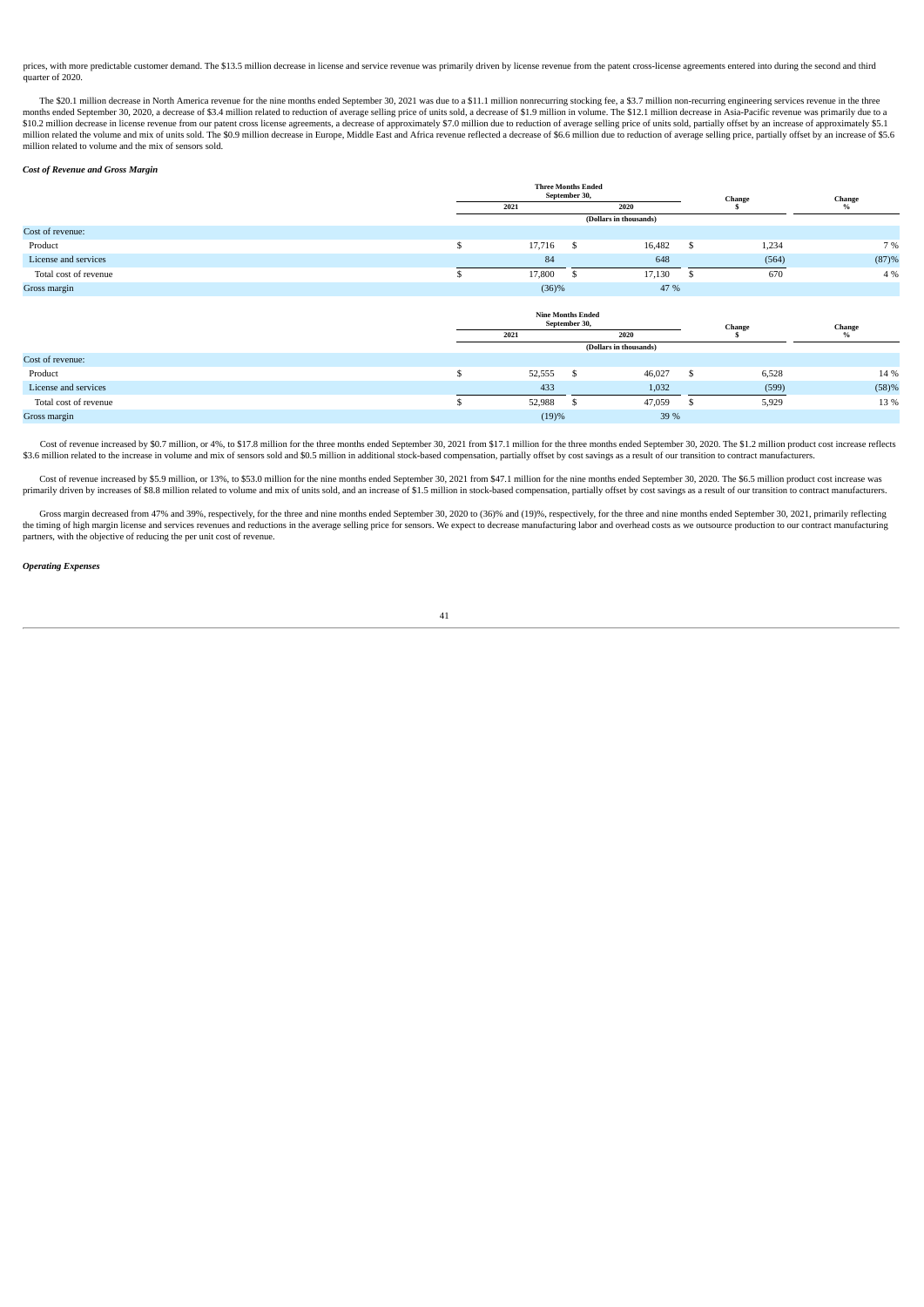|                                      |             | <b>Three Months Ended</b><br>September 30, | Change | Change        |  |
|--------------------------------------|-------------|--------------------------------------------|--------|---------------|--|
|                                      | 2021        | 2020                                       |        | $\frac{0}{0}$ |  |
|                                      |             | (Dollars in thousands)                     |        |               |  |
| Research and development             | $20,221$ \$ | $10,535$ \$                                | 9,686  | 92 %          |  |
| Sales and marketing                  | 6,547       | 4,126                                      | 2,421  | 59            |  |
| General and administrative           | 23,271      | 10,579                                     | 12,692 | 120           |  |
| Gain on sale of assets held-for-sale | $-$         | (7,529)                                    | 7,529  | N/A           |  |
| Total operating expenses             | $50,039$ \$ | 17,711                                     | 32,328 | 183           |  |

|                                      |                  | Nine Months Ended September 30, | Change  | Change        |
|--------------------------------------|------------------|---------------------------------|---------|---------------|
|                                      | 2021             | 2020                            |         | $\frac{9}{6}$ |
|                                      |                  | (Dollars in thousands)          |         |               |
| Research and development             | 55,608 \$        | $39,653$ \$                     | 15,955  | 40 %          |
| Sales and marketing                  | 60,798           | 12,798                          | 48,000  | 375           |
| General and administrative           | 59,440           | 26,942                          | 32,498  | 121           |
| Gain on sale of assets held-for-sale | $\hspace{0.5cm}$ | (7,529)                         | 7,529   | N/A           |
| Restructuring                        | $-$              | 1,043                           | (1,043) | (100)         |
| Total operating expenses             | 175,846 \$       | 72,907                          | 102,939 | 141           |

# *Research and Development*

Research and development expenses increased by \$9.7 million, or 92%, to \$20.2 million for the three months ended September 30, 2021 from \$10.5 million for the three months ended September 30, 2020. The increase was primarily due to an increase in personnel related and outside service spend and an increase of \$2.8 million in stock-based compensation expense.

Research and development expenses increased by \$16.0 million, or 40%, to \$55.6 million for the nine months ended September 30, 2021 from \$39.7 million for the nine months ended September 30, 2020. The increase was primaril

## *Sales and Marketing*

Sales and marketing expenses increased by \$2.4 million, or 59%, to \$6.5 million for the three months ended September 30, 2021 from \$4.1 million for the three months ended September 30, 2020. The increase was primarily attr

Sales and marketing expenses increased by \$48.0 million, or 375%, to \$60.8 million for the nine months ended September 30, 2021 from \$12.8 million for the nine months ended September 30, 2020. The increases of \$44.8 millio

## *General and Administrative*

General and administrative expenses increased by \$12.7 million, or 120%, to \$23.3 million for the three months ended September 30, 2021 from \$10.6 million for the three months ended September 30, 2021 from \$10.6 million fo recurring IPO related expenses in prior year quarter.

General and administrative expenses increased by \$32.5 million, or 121%, to \$59.4 million for the nine months ended September 30, 2021 from \$26.9 million for the nine months ended September 30, 2020. The increase was primarily attributable to increases of \$24.4 million in stock-based compensation expense, \$3.4 million in personnel-related costs, \$2.8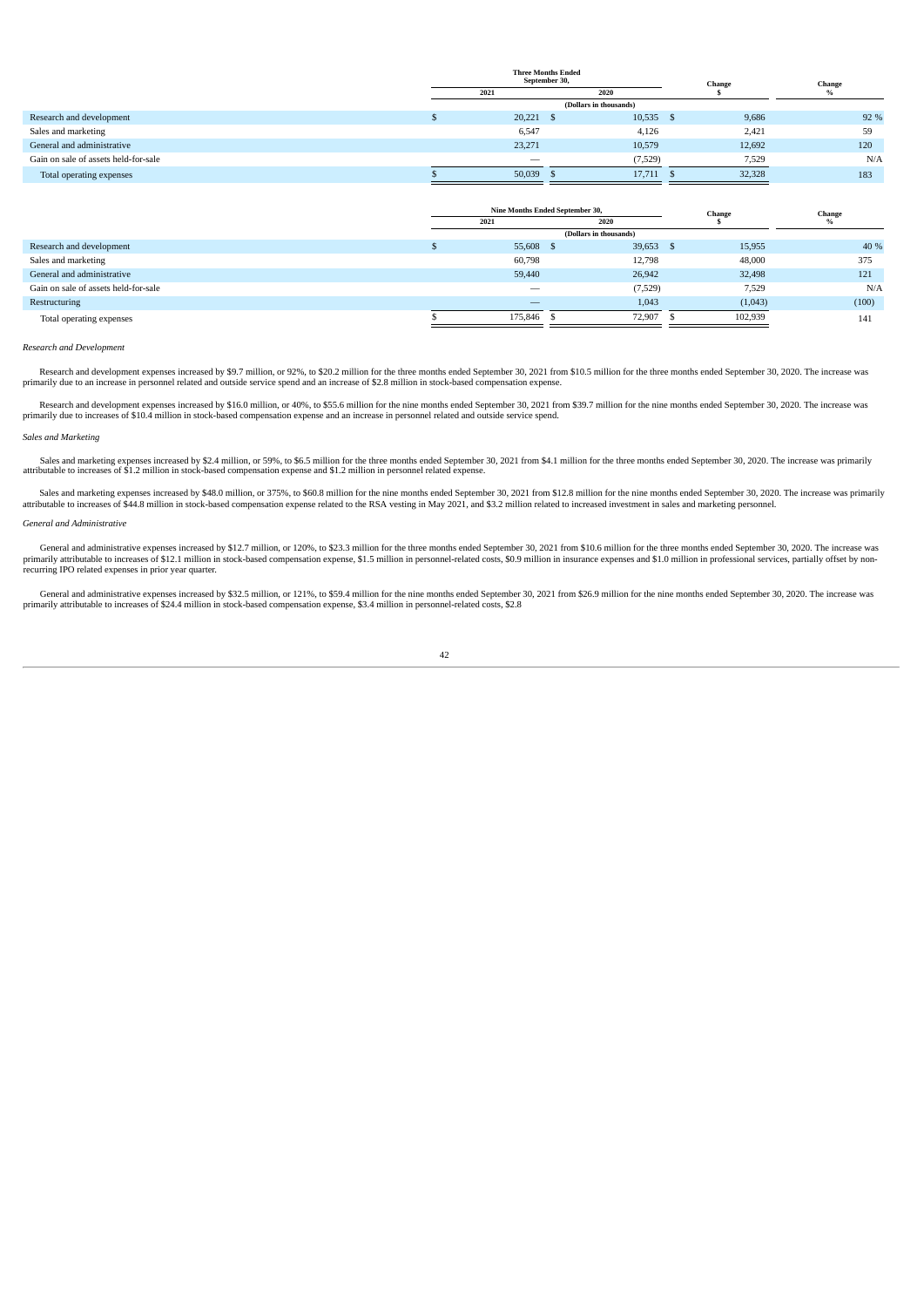million in professional services and \$2.7 million in insurance expense, partially offset by non-recurring IPO related expenses in prior year period.

## *Gain on Sale of Assets Held-for-Sale*

On July 2, 2020, we sold our Morgan Hill properties to a third-party buyer for \$12.3 million and recorded a gain of \$7.5 million in our operating expenses.

#### *Restructuring*

In March 2020, we initiated a restructuring plan to downsize the manufacturing function and related engineering and administrative functions in our California locations. The plan included a reduction in our workforce and h

# *Interest Income, Interest Expense and Other Expense, Net*

|                             | <b>Three Months Ended</b><br>September 30, |                                 |                        |                |  | Change | Change  |  |
|-----------------------------|--------------------------------------------|---------------------------------|------------------------|----------------|--|--------|---------|--|
|                             | 2021                                       |                                 |                        | 2020           |  |        | %       |  |
|                             |                                            |                                 | (Dollars in thousands) |                |  |        |         |  |
| Interest income             | - 79                                       | 109 \$                          |                        | 2 <sup>5</sup> |  | 107    | 5,350 % |  |
| Interest expense            |                                            | (6)                             |                        | (31)           |  | 25     | (81)    |  |
| Other income, net           |                                            | (22)                            |                        | 38             |  | (60)   | (158)   |  |
|                             |                                            |                                 |                        |                |  |        |         |  |
|                             |                                            | Nine Months Ended September 30, |                        |                |  | Change | Change  |  |
|                             | 2021                                       |                                 |                        | 2020           |  |        | $\%$    |  |
|                             |                                            |                                 | (Dollars in thousands) |                |  |        |         |  |
| Interest income             | $\mathcal{D}$                              | 321 \$                          |                        | 119 \$         |  | 202    | 170 %   |  |
| Interest expense            |                                            | (83)                            |                        | (69)           |  | (14)   | 20      |  |
| Other income (expense), net |                                            | 10,097                          |                        | (105)          |  | 10,202 | (9,716) |  |

Interest income was primarily related to our short-term investments and was insignificant for the three and nine months ended September 30, 2021 and 2020.

Interest expense was primarily related to our capital leases and was insignificant for the three and nine months ended September 30, 2021 and 2020.

Other income, net for the three and nine months ended September 30, 2021 was primarily related to the \$10.1 million gain from forgiveness of our PPP loan and related interest under the Coronavirus Aid, Relief, and Economics Security Act (the CARES Act). Other changes were primarily related to foreign exchange gain or loss resulting from foreign currency exchange rate fluctuations during the three and nine months ended September 30, 2021 and 2

*Income Taxes*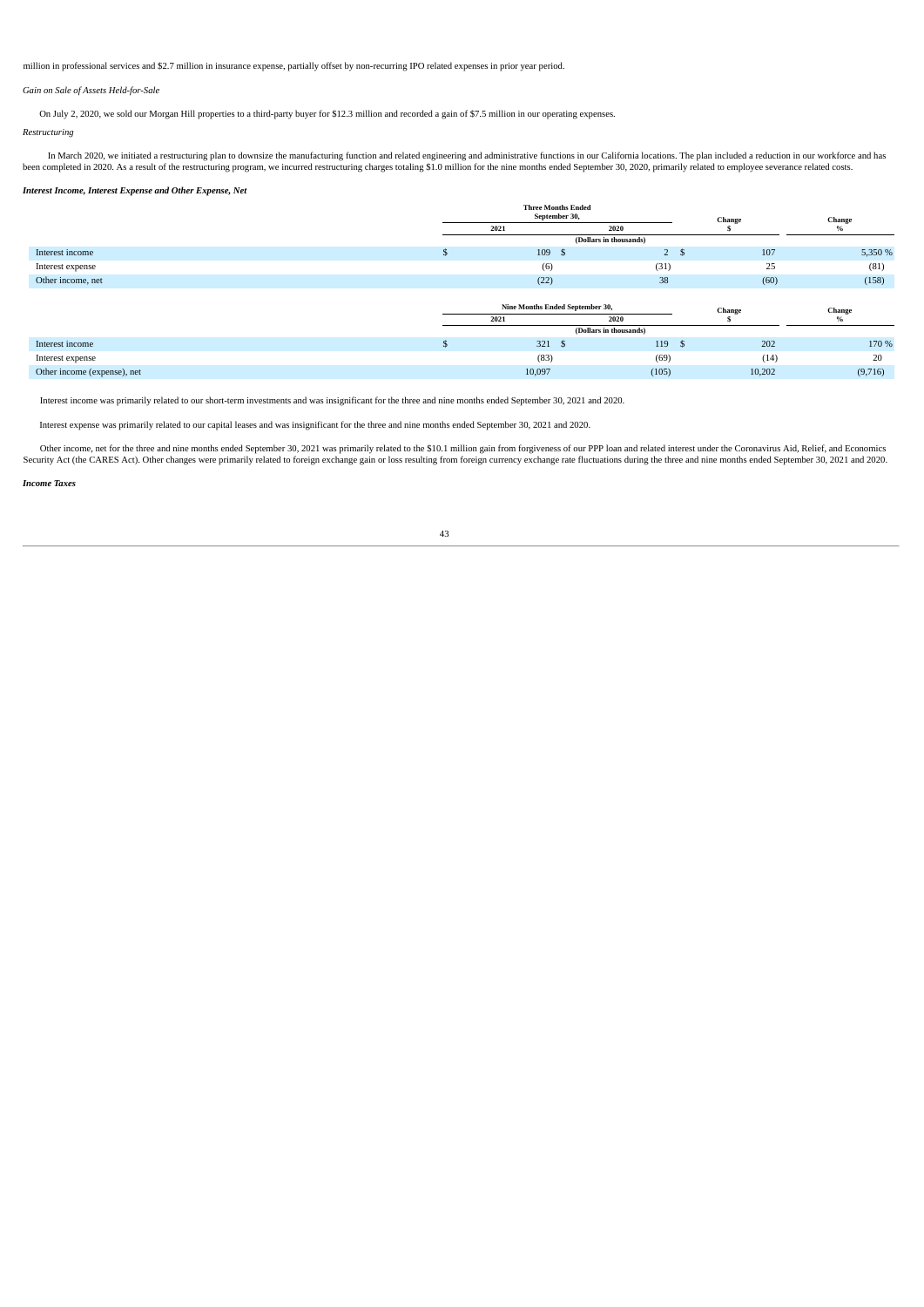|                                           | <b>Three Months Ended</b><br>September 30, |                                 |    |                        | Change     |    | Change     |               |
|-------------------------------------------|--------------------------------------------|---------------------------------|----|------------------------|------------|----|------------|---------------|
|                                           | 2021                                       |                                 |    | 2020                   |            |    |            | $\frac{9}{6}$ |
|                                           |                                            |                                 |    | (Dollars in thousands) |            |    |            |               |
| Loss before income taxes                  |                                            | (54, 698)                       | \$ |                        | (2,733)    | \$ | (51, 965)  | 1,901 %       |
| Provision for income taxes                |                                            | 14                              |    |                        | 2,562      |    | (2,548)    | (99)%         |
| Effective tax rate                        |                                            | $0.0\%$                         |    |                        | $(93.7)\%$ |    |            |               |
|                                           |                                            |                                 |    |                        |            |    |            |               |
|                                           |                                            | Nine Months Ended September 30, |    |                        |            |    | Change     | Change        |
|                                           | 2021                                       |                                 |    | 2020                   |            |    |            | $\frac{0}{6}$ |
|                                           |                                            |                                 |    | (Dollars in thousands) |            |    |            |               |
| Loss before income taxes                  | $\mathcal{L}$                              | (174, 117)                      | \$ |                        | (42,505)   | \$ | (131, 612) | 310 %         |
| Provision for (benefit from) income taxes |                                            | 649                             |    |                        | (4,098)    |    | 4,747      | (116)%        |
| Effective tax rate                        |                                            | (0.4)%                          |    |                        | 9.6 %      |    |            |               |

We are subject to income taxes in the United States, China, Germany and India. Our effective tax rate changed from (93.7)% and 9.6%, respectively, in the three and nine months ended September 30, 2020 to 0.0% and (0.4)%, respectively, in the three and nine months ended September 30, 2021. The change for the six-month period was primarily due to the \$6.7 million tax benefit related to the release of a valuation allowance in the first quarte

Enacted on March 27, 2020, the CARES Act provides emergency assistance and health care response for businesses affected by the coronavirus pandemic. The CARES Act, among other things, permits net operating loss<br>carryovers we had \$173.5 million of U.S. federal and \$105.5 million of state net operating loss carryforwards available to reduce future taxable income, which will be carried forward indefinitely for U.S. federal tax purposes and wil

#### **Liquidity and Capital Resources**

# *Sources of Liquidity*

As of September 30, 2021, we had cash, cash equivalents and short-term investments totaling \$324.5 million, which were held for working capital purposes. Our cash equivalents and short-term investments are comprised of money market funds, U.S. government and agency securities, corporate debt securities and commercial paper. To date, our principal sources of liquidity have been payments received from sales to customers and the net proceeds we r through the Business Combination, PIPE offering and private placements of the pre-combination Velodyne convertible preferred stock. As of September 30, 2021, we received an aggregate of \$227.0 million in net proceeds from Business Combination and PIPE offering, and an aggregate of \$163.0 million in net proceeds from the exercises of our public warrants.

In January 2020, we entered into a loan and security agreement with a financial institution which provides a \$25.0 million revolving line of credit (the 2020 Revolving Line), as amended in September 2020, December 2020 and advances under the 2020 Revolving Line bear interest at a rate per amum equal to the prime rate plus an applicable margin of 1.5% for prime rate advances, or LIBOR rate plus an applicable margin of 2.5% for LIBOR advances. September 30, 2021.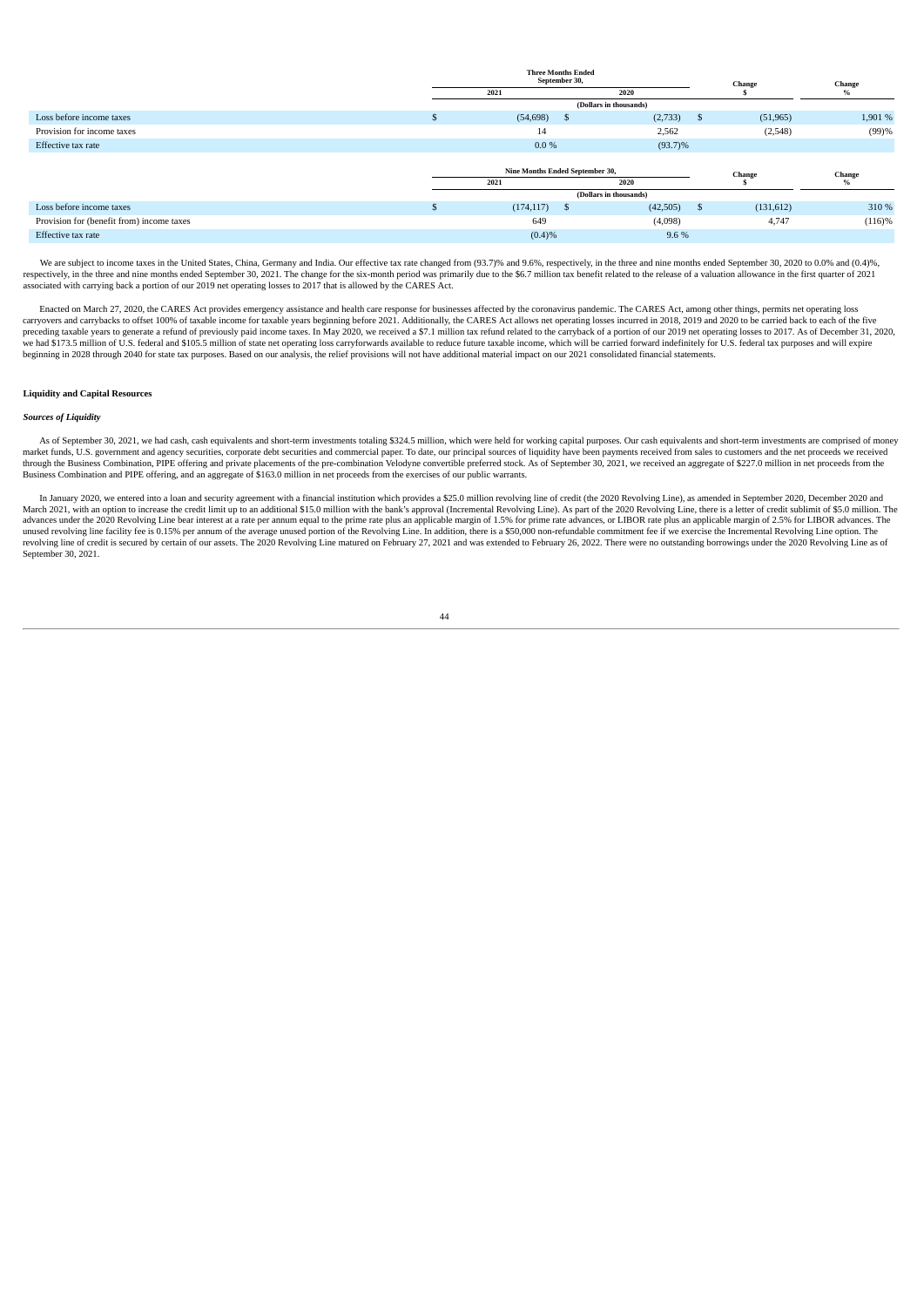On April 8, 2020, we received loan proceeds of \$10.0 million under the CARES Act's Paycheck Protection Program (PPP). The principal and accrued interest are forgivable after 24 weeks as long as the borrower uses the loan proceeds for eligible purposes, including payroll, benefits, rent and utilities, and maintains its payroll levels and that approval is received from the relevant government entity. The unforgiven portion of the PPP loan is loan and interest on June 30, 2021.

We have incurred negative cash flows from operating activities and significant losses from operations in the past as reflected in our accumulated deficit of \$488.9 million as of September 30, 2021. We expect to continue to operating losses at least for the next 12 months due to the investments that we intend to make in our business and, as a result, we may require additional capital resources to grow our business. We believe that current cas equivalents, short-term investments and available borrowing capacity under the revolving credit facility will be sufficient to fund our operations for at least the next 12 months. Our future capital requirements, however, and enhanced products and features. We may in the future enter into arrangements to acquire or invest in complementary businesses, services, and technologies, including intellectual property rights. From time to time, we m

#### *Cash Flow Summary*

The following table summarizes our cash flows for the periods presented:

|                                 | Nine Months Ended September 30, |                |           |
|---------------------------------|---------------------------------|----------------|-----------|
|                                 | 2021                            |                | 2020      |
|                                 |                                 | (In thousands) |           |
| Net cash provided by (used in): |                                 |                |           |
| Operating activities            |                                 | $(90,236)$ \$  | (49, 627) |
| Investing activities            |                                 | (126, 490)     | 12,278    |
| Financing activities            |                                 | 69,228         | 275,277   |

#### *Operating Activities*

During the nine months ended September 30, 2021, operating activities used \$90.2 million in cash. The primary factors affecting our operating cash flows during this period were our net loss of \$174.8 million, impacted by o cash charges of \$82.9 million primarily consisting of stock-based compensation of \$81.4 million, depreciation and amortization of \$6.2 million, provision for doubtful accounts of \$2.1 million, neduction in carrying amount increase of \$2.2 million in contract assets, a decrease of \$3.4 million in accounts payable and a decrease of \$2.3 million in accrued expenses and other liabilities due to timing of payments, and a decrease of \$1.7 million liabilities due to the timing of billings and cash received in advance of revenue. These amounts were partially offset by cash provided from changes in our operating assets and liabilities of \$11.3 million which primarily decrease of \$2.9 million in prepaid expenses, a decrease of \$6.3 million in inventory primarily due to timing of inventories received and increased sales volume of certain products, and a decrease of \$2.1 million in accoun due to the timing of billings and cash received.

During the nine months ended September 30, 2020, operating activities used \$49.6 million in cash. The primary factors affecting our operating cash flows during this period were our net loss of \$38.4 million, impacted by ou contract to solution in a member of 88.1 million in accounts receivable, an increase of \$8.4 million in unbilled receivables from a licensing arrangement with a customer, and a construction in accounts receivable, an incre decrease of \$9.8 million in accrued expenses and other liabilities primarily due to timing of payments. These amounts were partially offset by cash provided from changes in our operating assets and liabilities of \$11.9 mil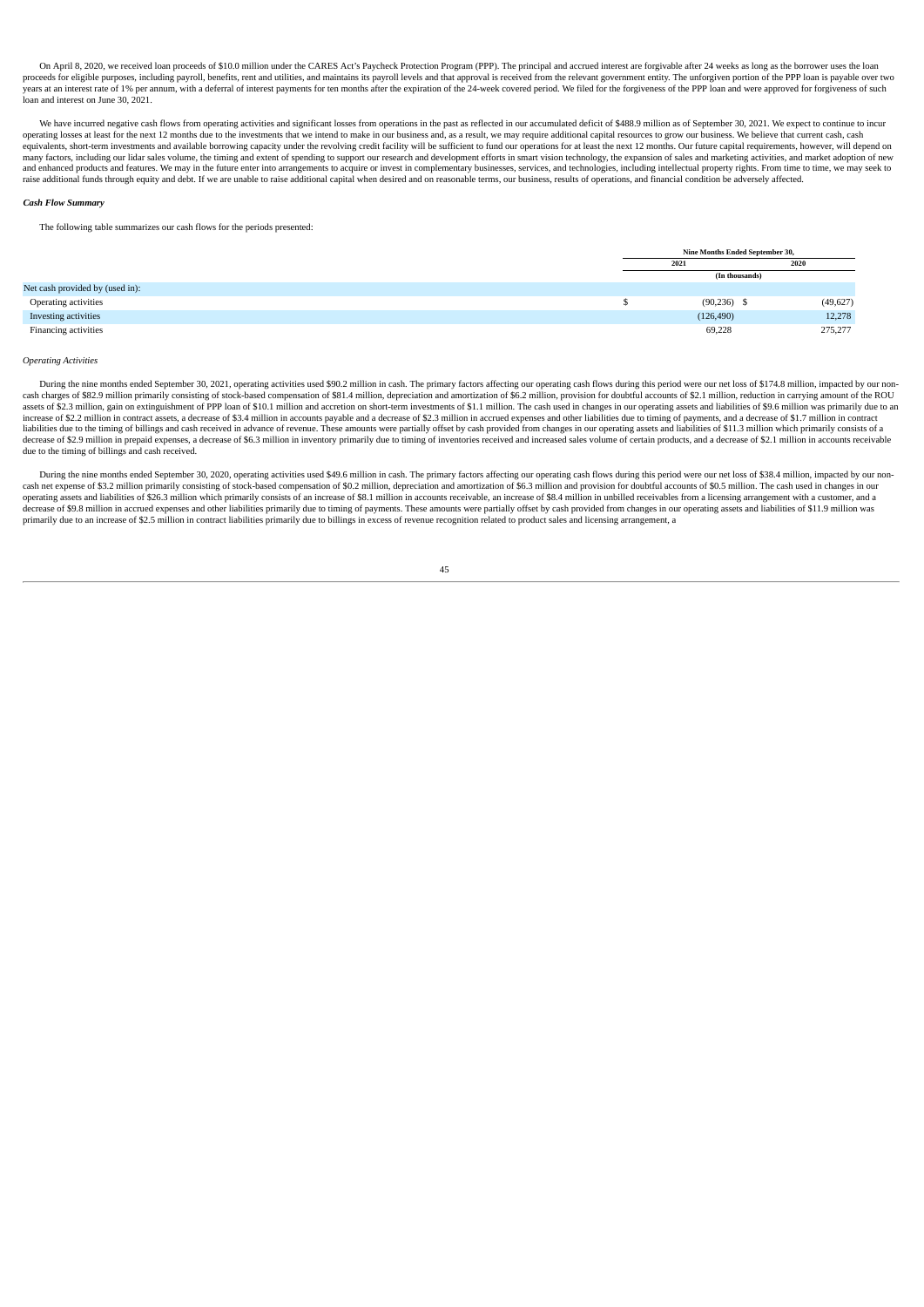decrease of \$2.5 million in prepaid and other current assets, a decrease of \$3.3 million in inventories due to increased sales volume of certain products, and an increase of \$3.2 million in accounts payable.

#### *Investing Activities*

During the nine months ended September 30, 2021, cash used in investing activities was \$126.5 million, which was primarily used to purchase short-term investments of \$250.0 million, purchase property, plant and equipment o \$3.2 million and invest in notes receivable of \$0.8 million, partially offset by proceeds from sales and maturities of short-term investments of \$127.4 million.

During the nine months ended September 30, 2020, cash provided by investing activities was \$12.3 million, which was primarily from the sale of our Morgan Hill building of \$12.3 million and sales and maturities of short-term investments of \$2.2 million, partially offset by cash used to purchase property, plant and equipment of \$2.2 million.

Our machinery and equipment is depreciated over a useful life of approximately five years.

#### *Financing Activities*

During the nine months ended September 30, 2021, cash provided by financing activities was \$69.2 million, consisting primarily of net proceeds of \$89.3 million from exercises of public warrants, partially offset by \$20.0 m cash paid for transaction costs related to the Business Combination.

During the nine months ended September 30, 2020, cash provided by financing activities was \$275.3 million consisting primarily of net proceeds of \$248.3 million from the Business Combination and PIPE offering, \$19.9 million from issuance of pre-combination preferred stock and proceeds of \$10.0 million from the PPP loan, partially offset by \$1.1 million cash paid for IPO costs and \$1.8 million cash paid for repurchases of common stock.

#### *Off-Balance Sheet Arrangements*

As of September 30, 2021, we have not entered into any off-balance sheet arrangements and do not have any holdings in variable interest entities.

## **Item 3. Quantitative and Qualitative Disclosures About Market Risk**

We are exposed to market risks in the ordinary course of our business. Market risk represents the risk of loss that may impact our financial position due to adverse changes in financial market prices and rates. Our market exposure is primarily the result of fluctuations in interest rates and foreign currency exchange rates.

We do not believe that inflation has had a material effect on our business, results of operations or financial condition. Nonetheless, if our costs were to become subject to significant inflationary pressures, we may not b offset such higher costs. Our inability or failure to do so could harm our business, results of operations or financial condition.

#### *Interest Rate Risk*

As of September 30, 2021, we had cash, cash equivalents, short-term and long-term investments of approximately \$324.5 million, which are comprised of money market funds, U.S. government and agency securities, corporate debt securities and commercial paper, which carries a degree of interest rate risk. A hypothetical 10% change in interest rates would not have a material impact on our financial condition or results of operations due to th nature of our investment portfolio.

## *Foreign Currency Exchange Risk*

Our results of operations and cash flows are subject to fluctuations due to changes in foreign currency exchange rates. Substantially all of our revenue is generated in U.S. dollars. Our expenses are generally denominated in foreign currency exchange

$$
^{46}
$$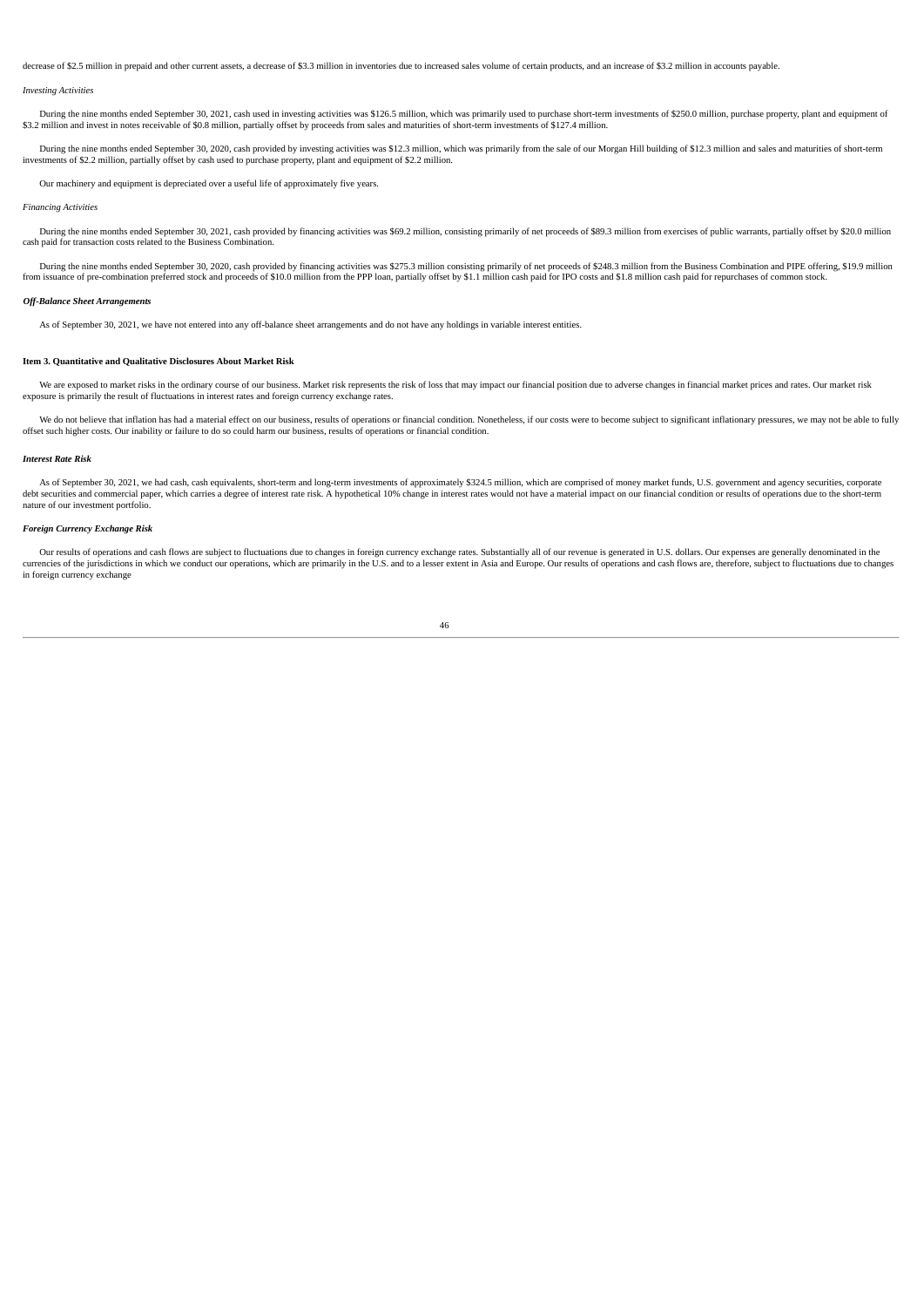rates and may be adversely affected in the future due to changes in foreign exchange rates. The effect of a hypothetical 10% change in foreign currency exchange rates applicable to our business would not have a material im historical consolidated financial statements. To date, we have not engaged in any hedging strategies. As our international operations grow, we will continue to reassess our approach to manage our risk relating to fluctuati rates.

## **Item 4. Controls and Procedures**

#### *Evaluation of Disclosure Controls and Procedures*

Our management, with the participation of our chief financial officer, who is also our principal executive officer, has evaluated the effectiveness of our disclosure controls and procedures as of the end of the period cove Quarterly Report on Form 10-Q. The term "disclosure controls and procedures," as defined in Rules 13a15(e) and 15d-15(e) under the Securities Exchange Act of 1934, as amended, (the Exchange Act), means controls and other procedures of a company that are designed to ensure that information required to be disclosed by a company in the reports that it files or submits under the Exchange Act is recorded, processed, summarized and reported, wit periods specified in the rules and forms of the SEC. Disclosure controls and procedures include, without limitation, controls and procedures designed to ensure that information required to be disclosed by a company in the Files or submits under the Exchange Act is accumulated and communicated to our management, including our principal executive and principal financial officers, as appropriate to allow timely decisions regarding required dis Management recognizes that any controls and procedures, no matter how well designed and operated, can provide only reasonable assurance of achieving their objectives and management necessarily applies its judgment in evalu the cost benefit relationship of possible controls and procedures. In making this assessment, our management used the criteria set forth by the Committee of Sponsoring Organizations of the Treadway Commission in Internal C Integrated Framework (2013). Based on the evaluation of our disclosure controls and procedures as of the end of the period covered by this Quarterly Report on Form 10-Q, our chief financial officer, who is also our princip our failure to adequately review revenue schedules associated with nonstandard revenue arrangements, and accounting for complex financial instruments such as our working capital warrants.

# *Remediation Plan and Status*

We have implemented the following processes to remediate the identified material weaknesses:

- We have implemented additional supervision and technical accounting review by qualified personnel;
- We have enhanced the review process surrounding the quarterly and annual assessment of the ongoing status of standard and non-standard agreements and schedules;
- We have designed new controls and procedures associated with non-standard agreements and schedules, which requires incremental levels of accounting review; and
- We have engaged additional resources with the relevant experience to strengthen our contract review processes.

While we have made progress to enhance our internal control over financial reporting, additional time is required to complete implementation and to assess and ensure the sustainability of these procedures. We will continue devote time and attention to these remedial efforts. Accordingly, the remaining material weaknesses cannot be considered remediated until the applicable controls operate for a sufficient period of time and management has c through testing, that these controls are operating effectively. As of September 30, 2021, we believe that the material weaknesses will be considered fully remediated as of the end of 2021.

#### *Changes in Internal Control Over Financial Reporting*

Other than the remediation steps taken above, there were no changes in our internal control over financial reporting identified in connection with the evaluation required by Rule 13a-15(d) or 15d-15(d) of the Exchange Act the quarter ended September 30, 2021 that materially affected, or are reasonably likely to materially affect, our internal control over financial reporting.

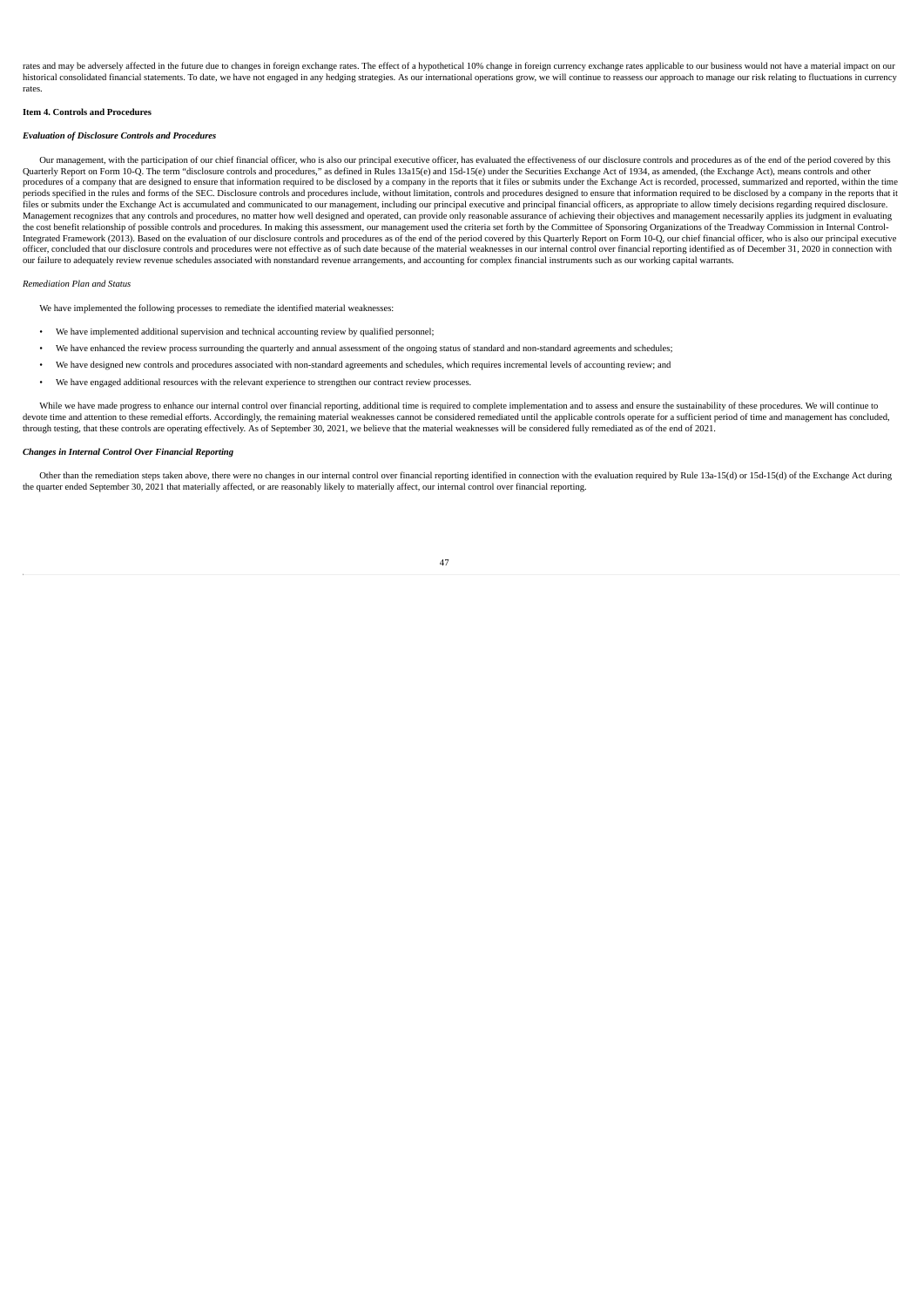# **PART II. Other Information**

#### **Item 1. Legal Proceedings**

The information set forth under the "Legal Proceedings" section in Note 15, Commitments and Contingencies, in Notes to Condensed Consolidated Financial Statements in Item 1 of Part I of this Report, is incorporated herein reference.

## **Item 1A. Risk Factors**

You should carefully consider the risks described below in addition to the other information set forth in this Quarterly Report on Form 10-O including Item 2: Management's Discussion and Anglysis of Financial Conditions an Results of Operations section and the consolidated financial statements and related notes. Our business, prospects, financial condition, operating results or the trading price of our securities could be harmed by any of th *well as other risks not known to us or that we consider immaterial.*

## **Summary of Principal Risk Factors**

- Since many of the markets in which we compete are new and rapidly evolving, it is difficult to forecast long-term end-customer adoption rates and demand for our products.
- Despite the actions we are taking to defend and protect our intellectual property, we may not be able to adequately protect or enforce our intellectual property rights or prevent unauthorized parties from copying or reve
- We depend on our ability to attract and retain key management and technical personnel.
- Our products must meet demanding technical and quality specifications.
- We continue to implement strategic initiatives designed to grow our business. These initiatives may prove more costly than anticipated and we may not succeed in increasing our revenue in an amount sufficient to offset the costs of these initiatives and to achieve and maintain profitability.
- Our business could be materially and adversely affected by the current global COVID-19 pandemic.
- Because our sales have been primarily to customers making purchases for research and development projects and our orders are project-based, we expect our results of operations to fluctuate on a quarterly and annual basis, which could cause our stock price to fluctuate or decline.
- *•* Our transition to an outsourced manufacturing business model may not be successful, which could harm our ability to deliver products and recognize revenue.
- Adverse conditions in the automotive industry or the global economy more generally could have adverse effects on our results of operations.
- Although we believe that lidar is the industry standard for autonomous vehicles and other emerging markets, market adoption of lidar is uncertain. If market adoption of lidar does not continue to develop, or develops more slowly than we expect, our business will be adversely affected.
- *•* Our investments in educating our customers and potential customers about the advantages of lidar and our applications may not result in sales of our products.
- We have identified material weaknesses in our internal control over financial reporting, and the failure to achieve and maintain effective internal control over financial reporting could harm our business and negatively im the market price of our common stock.

## **Risks Related to Our Business**

Any projections we may provide about our business or expected future results may differ significantly from actual results.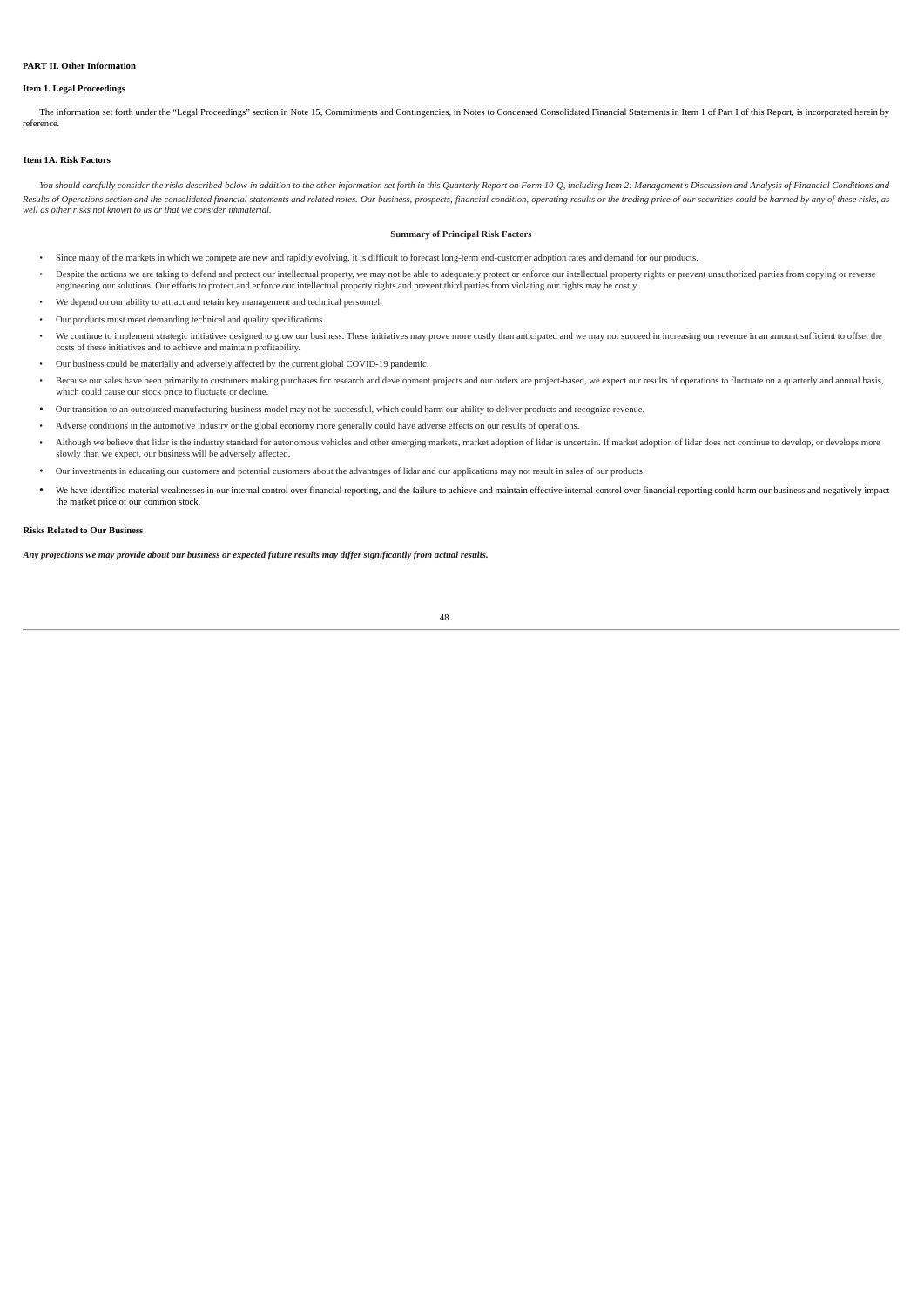From time to time we have shared our views in press releases or SEC filings, on public conference calls and in other contexts about current business conditions and our expectations as to our future results of operations, i our previously announced projected revenues for years subsequent to 2020. Correctly identifying the key factors affecting business conditions and predicting future events is inherently an uncertain process. Given the compl subsequent to 2020 will prove to be incorrect. In particular, in January 2021, as a result of these uncertainties, we withdrew our previously announced financial guidance for 2021, and in November 2021 we further revised o proves to be inaccurate, our stock price may be adversely affected.

Any financial projections we have provided, including projections related to our future revenues, reflect numerous qualitative estimates and assumptions including assumptions with respect to general business, economic, mar regulatory and financial conditions and various other factors, all of which are difficult to predict and many of which are beyond our control. The projections are not predictive of our actual future results and should not financial guidance for any future period. In addition, any projections should be read in conjunction with the accounting policies included in Note 1, Description of Business and Summary of Significant Accounting Policies,

#### Since many of the markets in which we compete are new and rapidly evolvina, it is difficult to forecast long-term end-customer adoption rates and demand for our products.

We are pursuing opportunities in markets that are undergoing rapid changes, including technological and regulatory changes, and it is difficult to predict the timing and size of the opportunities. For example, autonomous d and lidar-based ADAS applications require complex technology. Because these automotive systems depend on technology from many companies, commercialization of autonomous driving or ADAS products could be delayed or<br>impaired commercialize this technology immediately, or at all. Regulatory, safety or reliability developments, many of which are outside of our control, could also cause delays or otherwise impair commercial adoption of these new t prospective customer demand, our products may not compete as effectively, if at all, and they may not be designed into commercialized products. Given the evolving nature of the markets in which we operate, it is difficult manufacturing capacity. As a result, the financial projections we have made or may in the future make necessarily reflect various estimates and assumptions that may not prove accurate. If demand does not develop or if we c

#### *We depend on our ability to attract and retain key management and technical personnel.*

For our business to be successful, we need to attract and retain highly qualified key management and technical personnel. Competition for highly-skilled personnel is often intense, especially in the San Francisco Bay Area we are located, and we may incur significant costs to attract them. We had in the past been dependent on David Hall, our former executive chairman. Mr. Hall resigned as executive chairman in January 2021 and as a member of Mr. Hall has made statements to the press and in a Schedule 13D criticizing our Board and management. Furthermore, on June 9, 2021, we initiated an arbitration proceeding against David Hall, alleging breach of contract and misappropriation of our confidential, proprietary, and trade secret information. On September 7, 2021, the arbitrator issued a preliminary injunction against Mr. Hall enjoining him from retrieving or accessing information that contain Velodyne property, as well as enjoining him from using anything he created or worked on for Velodyne during the time of his employment. This publicity could make it more difficult for us to attract and retain personnel. Any actual or perceived uncertainties as to our relationship with Mr. Hall,

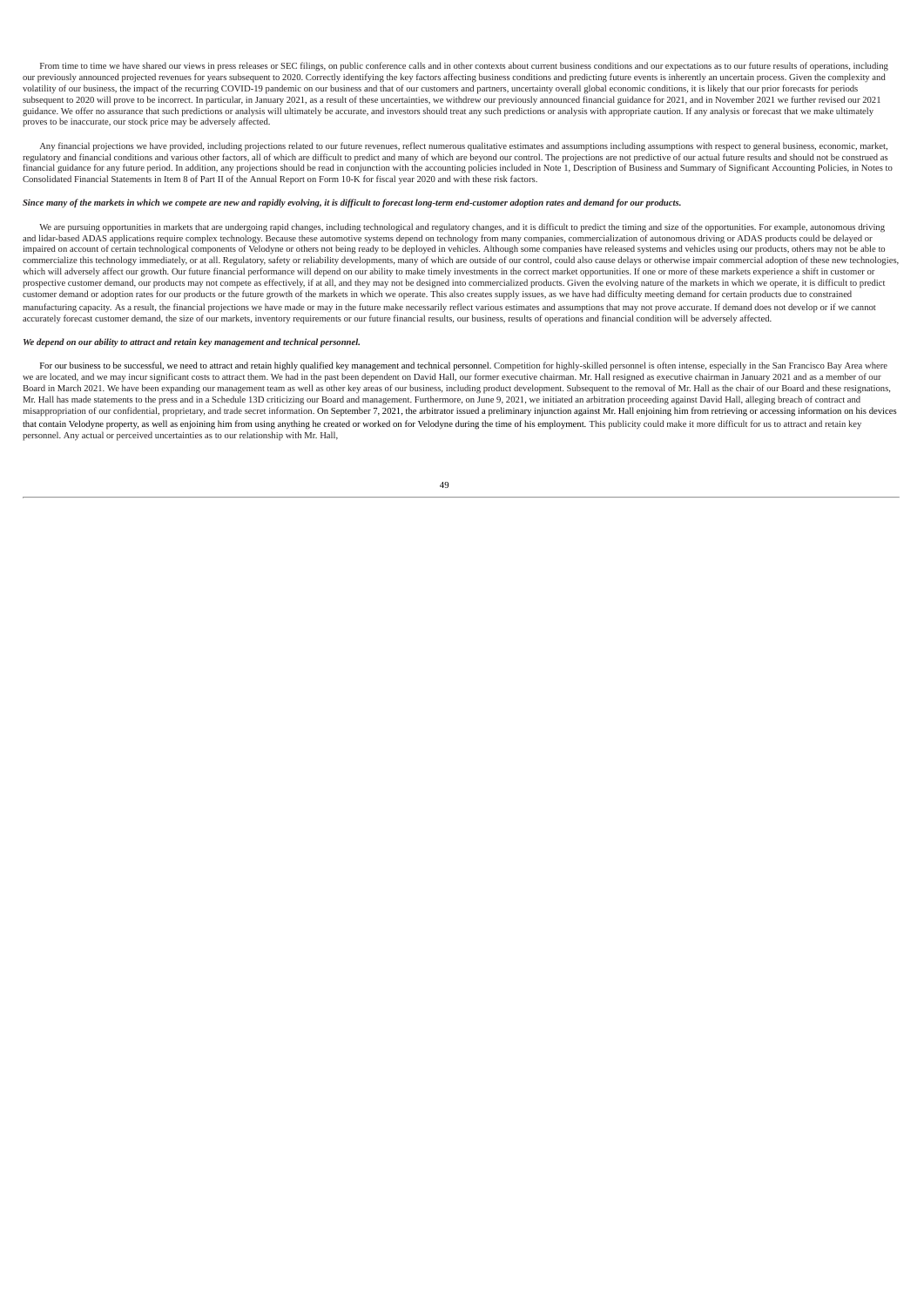who holds voting rights with respect to a significant amount of our voting stock, or persons aligned with Mr. Hall, may make it more difficult to attract and retain our qualified personnel and directors.

Our former Chief Executive Officer resigned, effective as of July 30, 2021, and our board of directors established a new "Office of the Chief Executive" reporting to the board of directors to serve the functions of the CEO equity awards they receive in connection with their employment. If the perceived value of our equity is not higher than other companies with which we compete for employees, it may adversely affect our ability to retain hig

#### We continue to implement strategic initiatives designed to grow our business. These initiatives may prove more costly than we currently anticipate and we may not succeed in increasing our revenue in an amount sufficient to *offset the costs of these initiatives and to achieve and maintain profitability.*

We continue to make investments and implement initiatives designed to grow our business, including:

- investing in research and development;
- expanding our sales and marketing efforts to attract new customers across industries;
- improving our manufacturing processes;
- investing in new applications and markets for our products;
- further enhancing our manufacturing processes and partnerships;
- pursuing litigation to protect our intellectual property; and
- investing in legal, accounting, and other administrative functions necessary to support our operations as a public company.

These initiatives may prove more expensive than we currently anticipate, and we may not succeed in increasing our revenue, if at all, in an amount sufficient to offset these higher expenses and to achieve and maintain prof Although we generated net income of \$15.8 million for 2017, we have incurred net losses in the past, including net losses of \$174.8 million for the nine months ended September 30, 2021, \$149.9 million for 2020, \$67.2 milli Our revenue may be adversely affected for a number of reasons, including the development and/or market acceptance of new technology that competes with our lidar products, if certain automotive OEMs or other market particip change their autonomous vehicle technology, failure of our customers to commercialize autonomous systems that include our smart vision solutions, our inability to effectively manage our inventory or manufacture products at predict the size and growth rate of our target markets, customer demand for our products, commercialization timelines, developments in autonomous sensing and related technology, the entry of competitive products, or the su adversely affected, and the value of our business may significantly decrease.

# Our products must meet demanding technical and quality specifications. Defects, errors or interoperability issues with our products, the failure of our products to operate as expected, or undue difficulty in deploying our

Our products must meet demanding customer specifications for quality, reliability and performance. Our customers may discover errors, defects or incompatibilities in our products, including after deploying them. We also ma have difficulty identifying and correcting the problems when third parties are combining, incorporating or assembling our products.

If we are unable to fix errors or other problems, we could experience: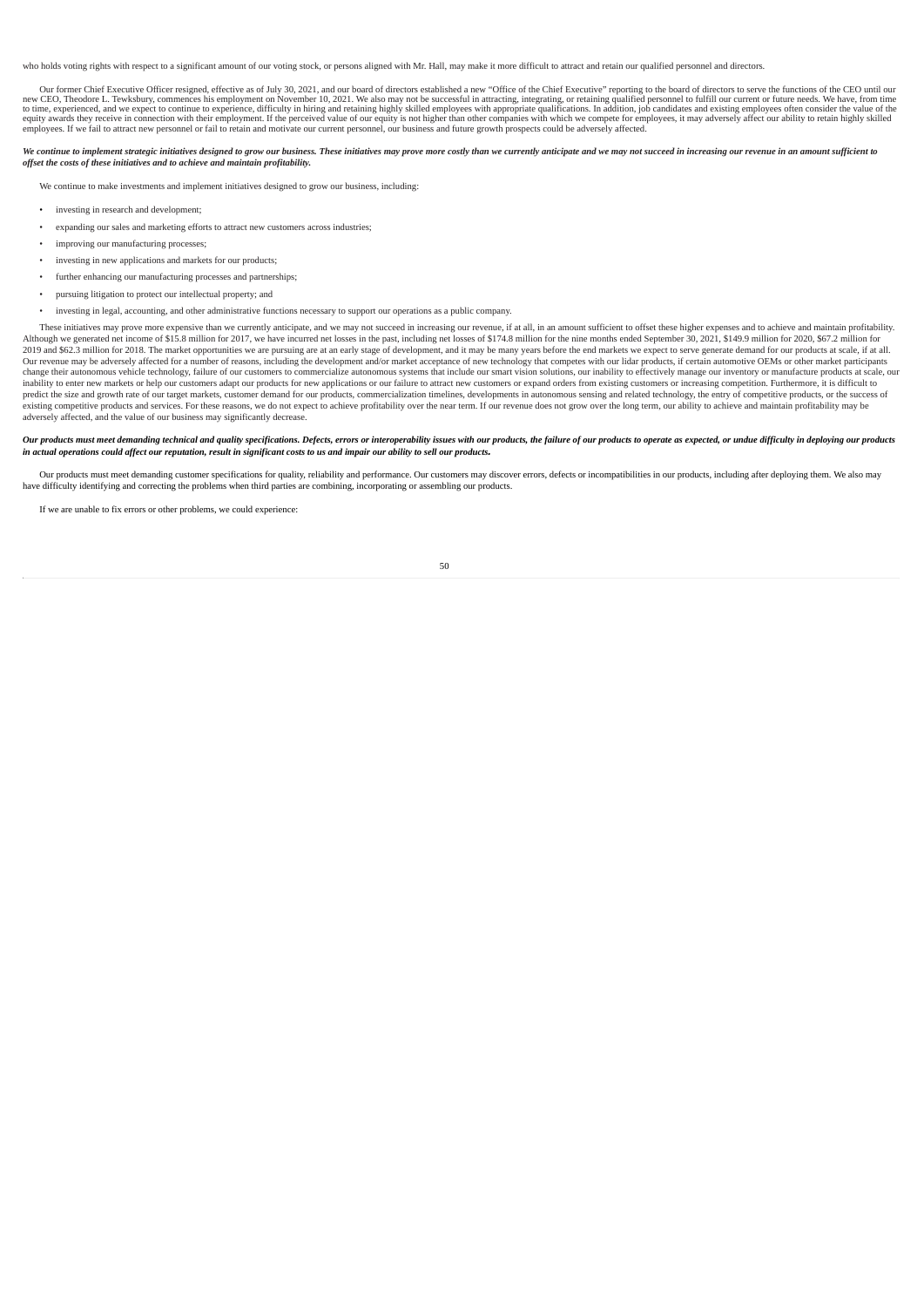- a loss of customers;
- loss of market share
- damage to our brand and reputation;
- increased service costs:
- replacement costs;
- increased insurance costs; and
- an inability to achieve market acceptance.

Given the technical and business requirements against which end users evaluate our products, our business results and prospects could suffer if we are unable to produce our products with consistent quality and reliability. our agreements typically contain provisions that purport to limit our liability for damages resulting from defects in our products, such limitations and disclaimers may not be enforceable or otherwise effectively protect u users to correct problems or replace our products.

The costs we incur correcting product defects or errors may be substantial and could adversely affect our operating results. Although we test our products for defects or errors prior to product release and during productio results, customer relationships, reputation and prospects. Compatibility issues between our products and the protocol, or among different products that each nominally conform to the protocol, could disrupt our customers' o hurt our customer relations and materially adversely affect our business and prospects.

#### Because our sales have been primarily to customers making purchases for research and development projects and our orders are project-based, we expect our results of operations to fluctuate on a quarterly and annual basis, *which could cause our stock price to fluctuate or decline.*

Our quarterly results of operations have fluctuated in the past and may vary significantly in the future, and our revenue has declined in three consecutive fiscal years. As such, historical comparisons of our operating res be meaningful. In particular, because our sales to date have primarily been to customers making purchases for research and development, sales in any given quarter can fluctuate based on the timing and success of our custom outside of our control and may not fully reflect the underlying performance of our business. These fluctuations could adversely affect our ability to meet our expectations or those of securities analysts or investors. If w these expectations for any period, the value of our business and our stock price could fluctuate or decline significantly. Factors that may cause these quarterly fluctuations include, without limitation, those listed below:

- The timing and magnitude of orders and shipments of our products in any quarter.
- Pricing changes we may adopt to drive market adoption or in response to competitive pressure.
- Our ability to retain our existing customers and attract new customers.
- Our ability to develop, introduce, manufacture and ship in a timely manner products that meet customer requirements.
- Disruptions in our sales channels or termination of our relationship with important channel partners.
- Delays in customers' purchasing cycles or deferments of customers' purchases in anticipation of new products or updates from us or our competitors.
- Fluctuations in demand pressures for our products.
- The mix of products sold in any quarter.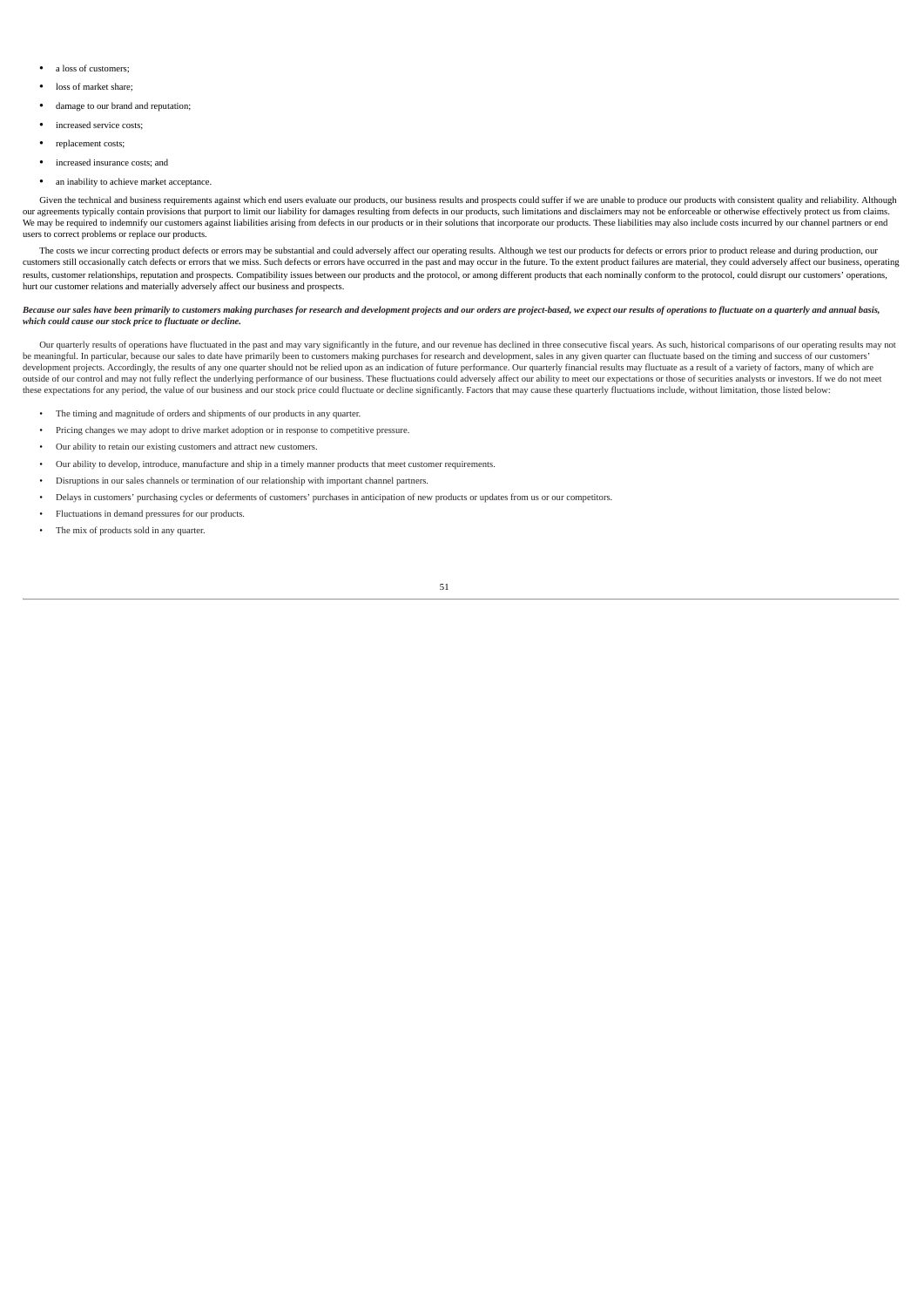- The duration of the global COVID-19 pandemic and the time it takes for economic recovery.
- The timing and rate of broader market adoption of autonomous systems utilizing our smart vision solutions across the automotive and other market sectors.
- Market acceptance of lidar and further technological advancements by our competitors and other market participants.
- The ability of our customers to commercialize systems that incorporate our products.
- Any change in the competitive dynamics of our markets, including consolidation of competitors, regulatory developments and new market entrants.
- Our ability to effectively manage our inventory.
- Changes in the source, cost, availability of and regulations pertaining to materials we use.
- Adverse litigation, judgments, settlements or other litigation-related costs, or claims that may give rise to such costs.
- General economic, industry and market conditions, including trade disputes.

# *Our business could be materially and adversely affected by the current global COVID-19 pandemic.*

The COVID-19 pandemic has disrupted and affected our business. For example, from March until June of 2020, due to the rapid spread of COVID-19, our manufacturing facility in San Jose, California was not able to operate at our full capacity. Additionally, we observed delayed customer purchases and longer sales cycles with customers that are addressing budget constraints, delayed projects or other hardships related to the COVID-19 pandemic. W associated business interruptions and the recovery, our customers, suppliers, manufacturers and partners may suspend or delay their engagement with us. If the pandemic worsens, if the economic recovery is delayed or if the be inadequate and we may be unable to continue our operations in the manner it had prior to the outbreak, and may endure further interruptions, reputational harm, delays in our product development and shipments, all of whi have an adverse effect on our business, operating results, and financial condition. In addition, when the pandemic subsides, we cannot assure you as to the timing of any economic recovery, which could continue to have a ma adverse effect on our target markets and our business.

# Our transition to an outsourced manufacturing business model may not be successful, which could harm our ability to deliver products and recognize revenue.

We are transitioning from a manufacturing model in which we primarily manufactured and assembled our products at our California location, to one where we rely on third-party manufacturers in Europe and Asia. We currently<br>h new partners, we may lose revenue, incur increased costs and harm our customer relationships.

Reliance on third-party manufacturers reduces our control over the manufacturing process, including reduced control over quality, product costs and product supply and timing. For example, in the third quarter of 2021 we experienced capacity constraints as we worked with our third-party manufacturers to increase production. We may experience delays in shipments or issues concerning product quality from our third-party manufacturers. If any third-party manufacturers experience interruptions, delays or disruptions in supplying our products, including by natural disasters, the global COVID-19 pandemic or work stoppages or capacity constraints, our ability to sh a key manufacturing partner. Additionally, if any of our third-party manufacturiers experience quality control problems in their manufacturing operations and our products do not meet customer or regulatory requirements, we required to cover the cost of repair or replacement of any defective products. These delays or product quality issues could have an immediate and material adverse effect on our ability to fulfill orders and could have a ne our operating results. In addition, such delays or issues with product quality could adversely affect our reputation and our relationship with our channel partners. If third-party manufacturers experience financial, operat manufacturing capacity or other difficulties, or experience shortages in required components, or if they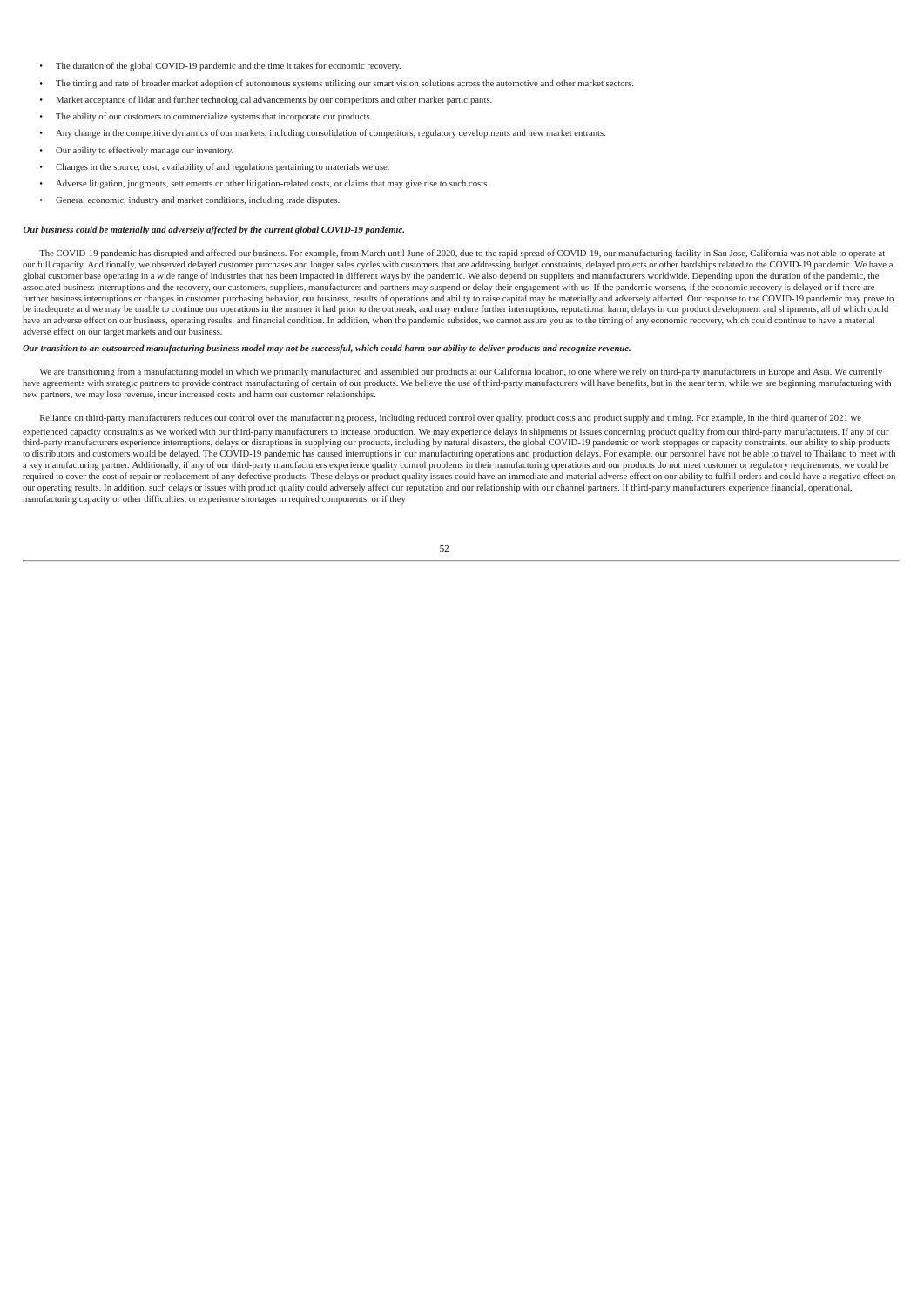are otherwise unable or unwilling to continue to manufacture our products in required volumes or at all, our supply may be disrupted, we may be required to seek alternate manufacturers and we may be required to re-design o ming, and could be costly and impracticable, to begin to use new manufacturers and designs and such changes could cause significant interruptions in supply and could have an adverse effect on our ability to meet our scheduled product deliveries and may subsequently lead to the loss of sales. While we take measures to protect our trade secrets, the use of third-party manufacturers may also risk disclosure of our inn proprietary manufacturing methodologies, which could adversely affect our business.

In addition, we currently rely on third-party manufacturers to produce our custom ASICs. We have made considerable investments to develop our proprietary ASICs and our smart vision solutions depend on them. If third-party manufacturers of our custom ASICs experience interruptions, delays or disruptions in supplying our ASICs or if there are work stoppages, production delays or facility closures due to the COVID-19 pandemic, our ability to s defects may delay our ability to fulfill customer orders, which would have a negative effect on our brand and operating results. If we need to change manufacturers of our ASICs for any reason, we cannot guarantee that we w to find a replacement manufacturer willing to produce our custom ASICs at a price it deems appropriate, or at all.

## Adverse conditions in the automotive industry or the global economy more generally could have adverse effects on our results of operations.

While we make our strategic planning decisions based on the assumption that the markets we are targeting will grow, our business is dependent, in large part on, and directly affected by, business cycles and other factors a the global automobile industry and global economy generally. Automotive production and sales are highly cyclical and depend on general economic conditions and other factors, including consumer spending and preferences, cha in interest rates and credit availability, consumer confidence, fuel costs, fuel availability, environmental impact, governmental incentives and regulatory requirements, and political volatility, especially in energy-produ regulatory requirements, trade agreements and other factors. The volume of automotive production in North America, Europe and the rest of the world has fluctuated, sometimes significantly, from year to year, and we expect have a material adverse effect on our business, results of operations and financial condition.

## Although we believe that lidar is the industry standard for autonomous vehicles and other emerging markets, market adoption of lidar is uncertain. If market adoption of lidar does not continue to develop, or develops more *than we expect, our business will be adversely affected.*

While our lidar-based smart vision solutions can be applied to different use cases across end markets, approximately 32% of our revenue during the nine months ended September 30, 2021, 57% and 45% of our revenue during 2020 and 2019, respectively, was generated from automotive applications. Despite the fact that the automotive industry has engaged in considerable effort to research and test lidar products for ADAS and autonomous driving appli the automotive industry may not introduce lidar products in commercially available vehicles. We continually study emerging and competing sensing technologies and methodologies and we may add new sensing technologies such a radar and cameras to our offering to, for example, address lidar's relative deficiencies in detecting colors and low reflectivity objects and performing in extreme weather conditions. However, lidar products remain relativ is possible that other sensing modalities, or a new disruptive modality based on new or existing technology, including a combination of technology, will achieve acceptance or leadership in the ADAS and autonomous driving i commercialized technology. In addition, we expect that initial generations of autonomous vehicles will be focused on limited applications, such as robo-taxis, and that mass market adoption of autonomous technology may lag consequences of the COVID-19 pandemic. Although we currently believe we have the lead in lidar-based systems for the autonomous market, by the time mass market adoption of autonomous vehicle technology is achieved, we expect competition among providers of sensing technology based on lidar and other modalities to increase substantially. If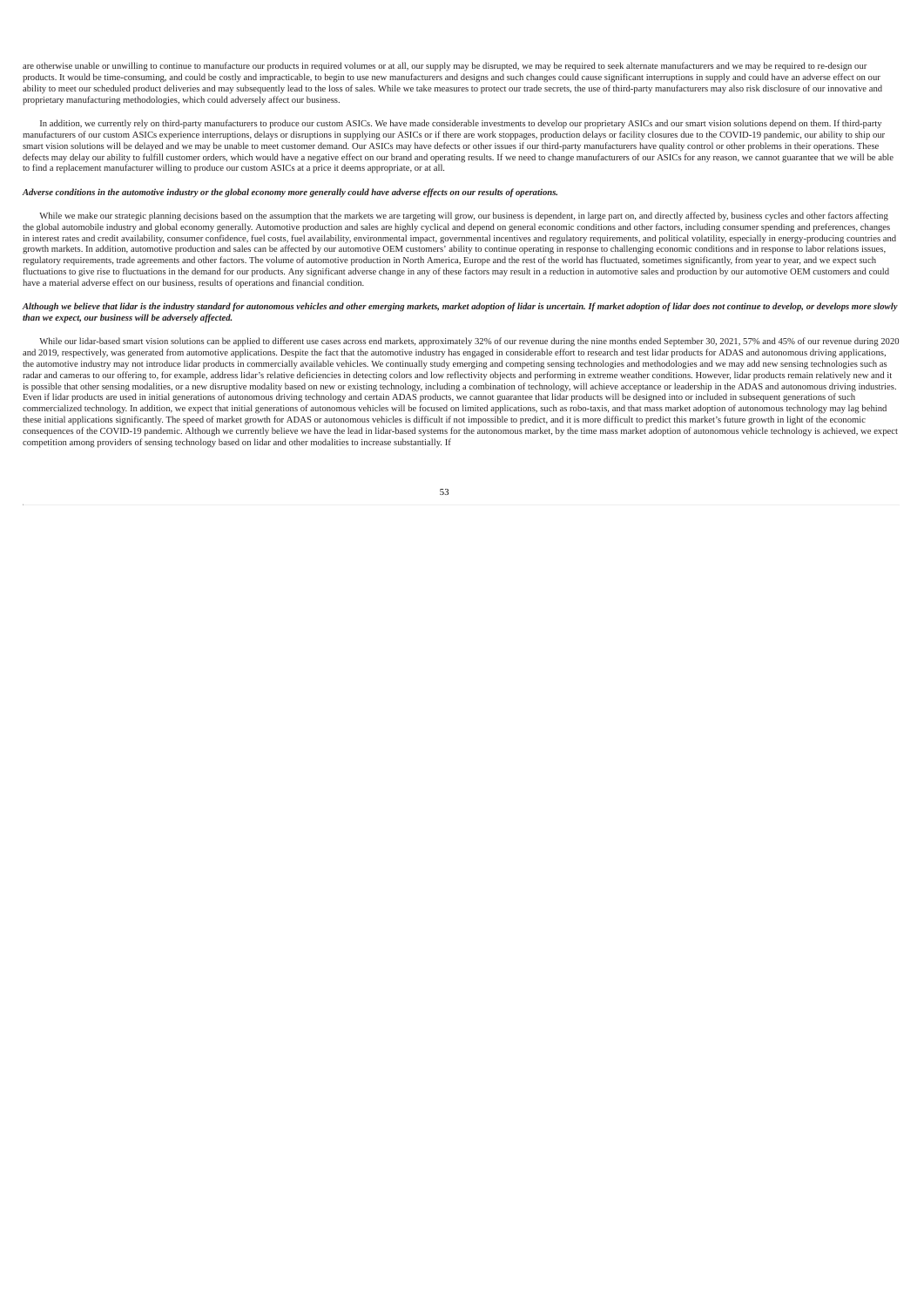commercialization of lidar products is not successful, or not as successful as we or the market expects, or if other sensing modalities gain acceptance by developers of autonomous driving systems or ADAS, automotive OEMs, regulators and safety organizations or other market participants by the time autonomous vehicle technology achieves mass market adoption, our business, results of operations and financial condition will be materially and a affected.

We are investing in and pursuing market opportunities outside of the automotive markets, including in UAVs, self-driving rovers, industrial and security robots, mapping applications for topography and surveying and smart c initiatives. We believe that our future revenue growth, if any, will depend in part on our ability to expand within new markets such as these and to enter new markets as they energe. Each of these markets presents distinct many cases, requires us to address the particular requirements of that market.

Addressing these requirements can be time-consuming and costly. The market for lidar technology outside of automotive applications is relatively new, rapidly developing and unproven in many markets or industries. Many of our customers outside of the automotive industry are still in the testing and development phases and it cannot be certain that hey will commercialize products or systems with our lidar products or at all. We cannot be certain technological capabilities of lidar and lidar- based products meet users' current or anticipated needs, whether the benefits of designing lidar into larger sensing systems outweigh the costs, complexity and time needed to technology or replace or modify existing systems that may have used other modalities such as cameras and radar, whether users in other applications can move beyond the testing and development phases and proceed to<br>commerci and the length of any associated work stoppages. If lidar technology does not achieve commercial success outside of the automotive industry, or if the market develops at a pace slower than we expect, our business, results and financial condition will be materially and adversely affected.

# Our investments in educating our customers and potential customers about the advantages of lidar and our applications may not result in sales of our products.

Educating our prospective customers, and to a lesser extent, our existing customers, about lidar, our advantages over other sensing technologies and lidar's ability to convey value in different industries and deployments i integral part of developing new business and the lidar market generally. If prospective customers have a negative perception of, or experience with, lidar or a competitor's lidar products they may be reluctant to adopt lid specifically our products. Adverse statements about lidar by influential market participants may also deter adoption. Some of our competitors have significant financial or marketing resources that may allow them to engage marketing campaigns about their alternative technology, lidar or our solutions. Our efforts to educate potential customers and the market generally and to counter any adverse statements made by competitors or other market will require significant financial and personnel resources. These educational efforts may not be successful and we may not offset the costs of such efforts with revenue from the new customers. If we are unable to acquire n to offset these expenses or if the market accepts such adverse statements, our financial condition will be adversely affected.

# The markets in which we compete are characterized by ranid technological change, which requires us to continue to develop new products and product innovations, and could adversely affect market adoption of our products

While we intend to invest substantial resources to remain on the forefront of technological development, continuing technological changes in sensing technology, lidar and the markets for these products, including the ADAS autonomous driving industries, could adversely affect adoption of lidar and/or our products, either generally or for particular applications. Our future success will depend upon our ability to develop and introduce a varie capabilities and innovations to our existing product offerings, as well as introduce a variety of new product offerings, to address the changing needs of the markets in which we offer our products. For example, we are curr on developing our Vella software, which is a data curation software platform, as well as several other new lidar products. We cannot guarantee that the Vella software or the new products will be released in a timely manner sell these or future products at scale until these issues are resolved. Delays in delivering new products that meet customer requirements could damage our relationships with customers and lead them to seek alternative sour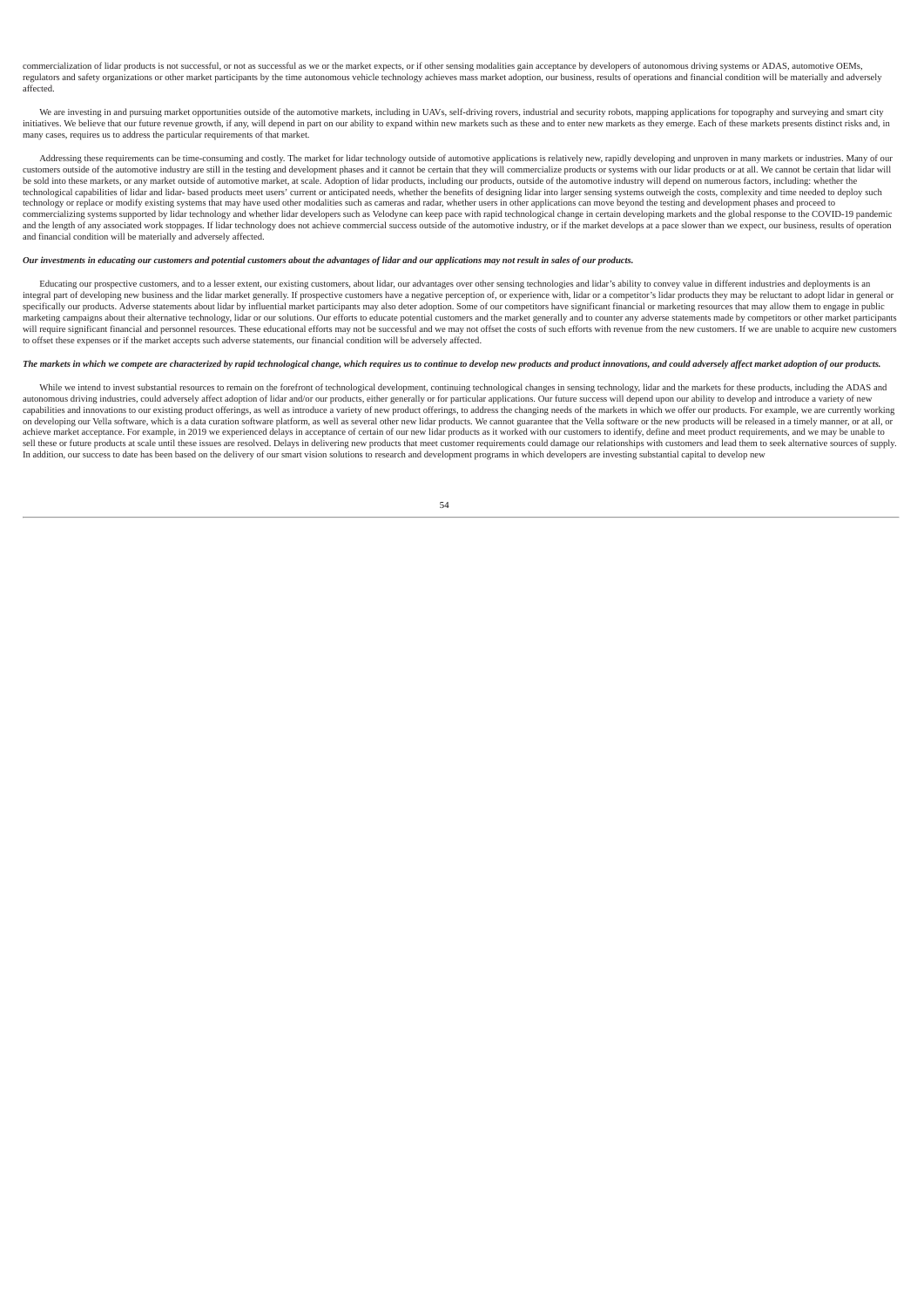systems. Our continued success relies on the success of the research and development phase of these customers as they expand into commercialized projects. While some customers already have achieved commercialization, most automotive customers are just beginning on the path to commercialization. As autonomous technology reaches the stage of large scale commercialization we will be required to develop and deliver smart vision solutions at pri competitive prices may cause existing and potential customers to purchase our competitors' products or turn to alternative sensing technology.

If we are unable to devote adequate resources to develop products or cannot otherwise successfully develop products or system configurations that meet customer requirements on a timely basis or that remain competitive with technological alternatives, our products could lose market share, our revenue will decline, we may experience operating losses and our business and prospects will be adversely affected.

# We operate in a hiahly competitive market and some market participants have substantially greater resources. We compete against a large number of both established competitors and new market entrants.

The markets for sensing technology applicable to autonomous and other solutions across numerous industries are highly competitive. Our future success will depend on our ability to maintain our lead by continuing to develop protect from infringement advanced lidar technology in a timely manner and to stay ahead of existing and new competitors. Our competitors are numerous and they compete with us directly by offering lidar products and indire International, Valeo SA, Bosch, Continental and ZF Friedrichshafen AG. In the automotive market, our competitors have commercialized non-lidar-based ADAS technology which has achieved market adoption, strong brand recognition and may continue to improve. Other competitors are working towards commercializing autonomous driving technology and either by themselves, or with a publicly announced partner, have substantial financial, marke technologies, which would compete with our smart vision solutions. We do not know how close these competitors are to commercializing autonomous driving systems or novel ADAS applications. In markets outside of the automoti technology. Additionally, increased competition may result in pricing pressure and reduced margins and may impede our ability to increase the sales of our products or cause it to lose market share, any of which will advers business, results of operations and financial condition.

#### We expect to incur substantial research and development costs and devote significant resources to identifying and commercializing new products, which could significantly reduce our profitability and may never result in rev *to us.*

Our future growth depends on penetrating new markets, adapting existing products to new applications and customer requirements, and introducing new products that achieve market acceptance. We plan to incur substantial and potentially increasing, research and development costs as part of our efforts to design, develop, manufacture and commercialize new products and enhance existing products. Our research and development expenses were \$55.6 m during the months ended September 30, 2021, \$88.1 million and \$56.9 million during 2020 and 2019, respectively, and are likely to grow in the future. Because we account for research and development as an operating expense, these expenditures will adversely affect our results to operations in the future. Further, our research and development program may not produce successful results, and our new products may not achieve market acceptance, cr

# As part of growing our business, we may make acquisitions. If we fail to successfully select, execute or integrate our acquisitions, then our business, results of operations and financial condition could be materially adve

From time to time, we may undertake acquisitions to add new products and technologies, acquire talent, gain new sales channels or enter into new markets or sales territories. Acquisitions involve numerous risks and challen

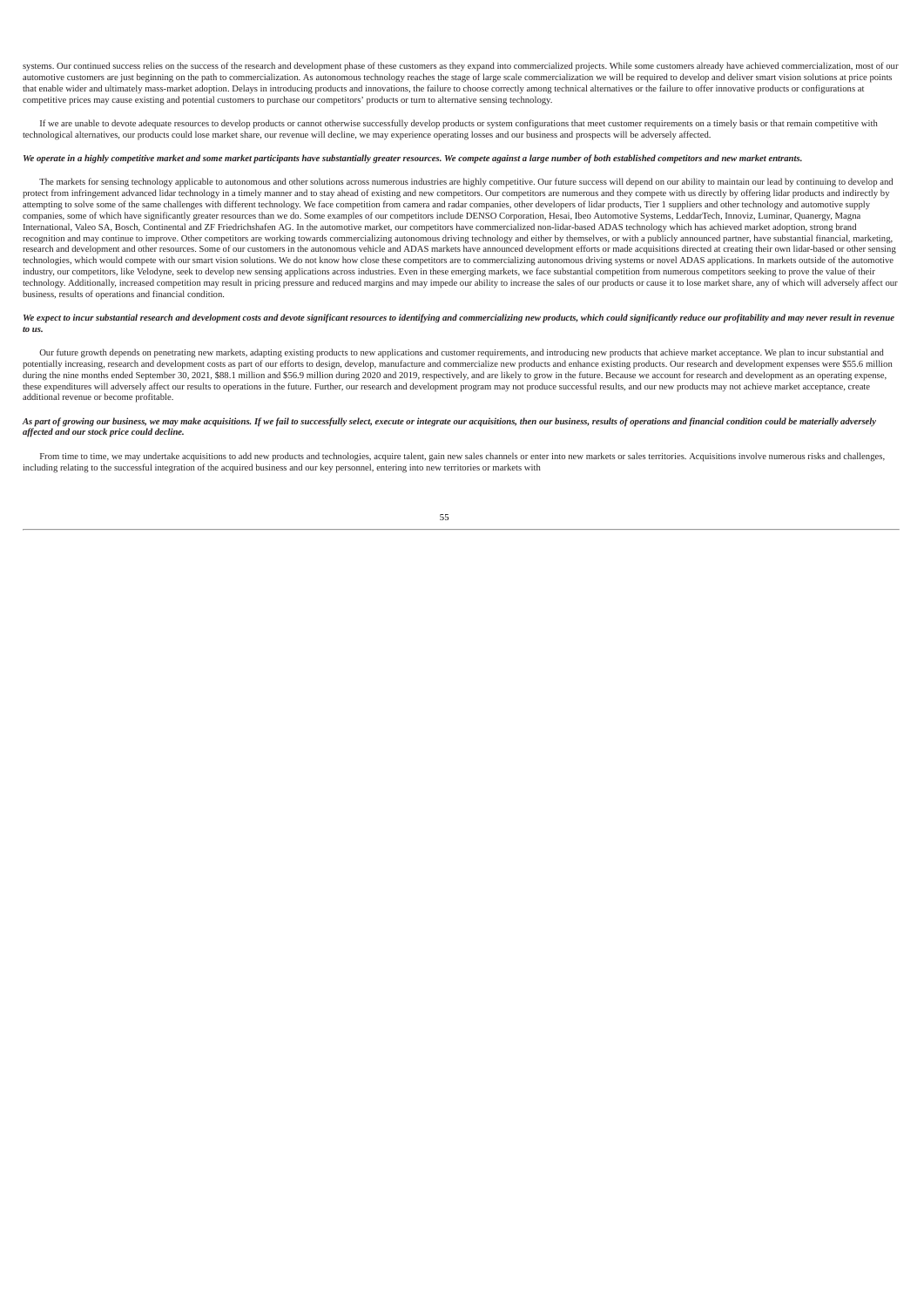which we have limited or no prior experience, establishing or maintaining business relationships with new customers, channel partners, vendors and suppliers, unexpected liabilities and potential post-closing disputes.

To date, we have limited experience with acquisitions and the integration of acquired technology and personnel. Failure to successfully identify, complete, manage and integrate acquisitions could materially and adversely a business, financial condition and results of operations and could cause our stock price to decline.

## We may need to raise additional capital in the future in order to execute our business plan, which may not be available on terms acceptable to us, or at all.

In the future, we may require additional capital to respond to technological advancements, competitive dynamics or technologies, customer demands, business opportunities, challenges, acquisitions or unforeseen circumstance we may determine to engage in equity or debt financings or enter into credit facilities for other reasons. In order to further business relationships with current or potential customers or partners, we may issue equity or obtained by us in the future could involve restrictive covenants relating to our capital raising activities and other financial and operational matters, which may make it more difficult for us to obtain additional capital business opportunities, including potential acquisitions. If we are unable to obtain adequate financing or financing or terms satisfactory to us, when we require it, our ability to continue to grow or support our business business challenges could be significantly limited.

#### We currently have and target many customers that are large corporations with substantial negotiating power, exacting product standards and potentially competitive internal solutions. If we are unable to sell our products t *customers, our prospects and results of operations will be adversely affected.*

Many of our customers and potential customers are large, multinational corporations with substantial negotiating power relative to us and, in some instances, may have internal solutions that are competitive to our products large, multinational corporations also have significant development resources, which may allow them to acquire or develop independently, or in partnership with others, competitive technologies. Meeting the technical requir meaningful revenue from the sales of our products to these key potential customers. If our products are not selected by these large corporations or if these corporations develop or acquire competitive technology, it will h effect on our business.

#### If our lidar products are not selected for inclusion in autonomous driving systems or ADAS by automotive OEMs or their suppliers, our business will be materially and adversely affected.

Automotive OEMs and their suppliers design and develop autonomous driving and ADAS technology over several years. These automotive OEMs and suppliers undertake extensive testing or qualification processes prior to placing orders for large quantities of products because our lidar products will function as part of a larger system or platform and must meet certain other specifications. We spend significant time and resources to have our produc achieve a design win with respect to a particular vehicle model, we may not have an opportunity to supply our products to the automotive OEM for that vehicle model for a period of many years. In many cases, this period can long as five to seven or more vears. If our products are not selected by an automotive OEM or our suppliers for one vehicle model or if our products are not successful in that vehicle model, it is unlikely that our product deployed in other vehicle models of that OEM. If we fail to win a significant number of vehicle models from one or more of automotive OEMs or their suppliers, our business, results of operations and financial condition wil materially and adversely affected.

#### The discontinuation, lack of commercial success, or loss of business with respect to a particular vehicle model or technology package for which we are a significant supplier could reduce our sales and adversely affect our *profitability.*

If we are able to secure design wins and our smart vision solutions are included in these autonomous driving and ADAS products, we expect to enter into supply agreements with the relevant customer. Market practice dictates these supply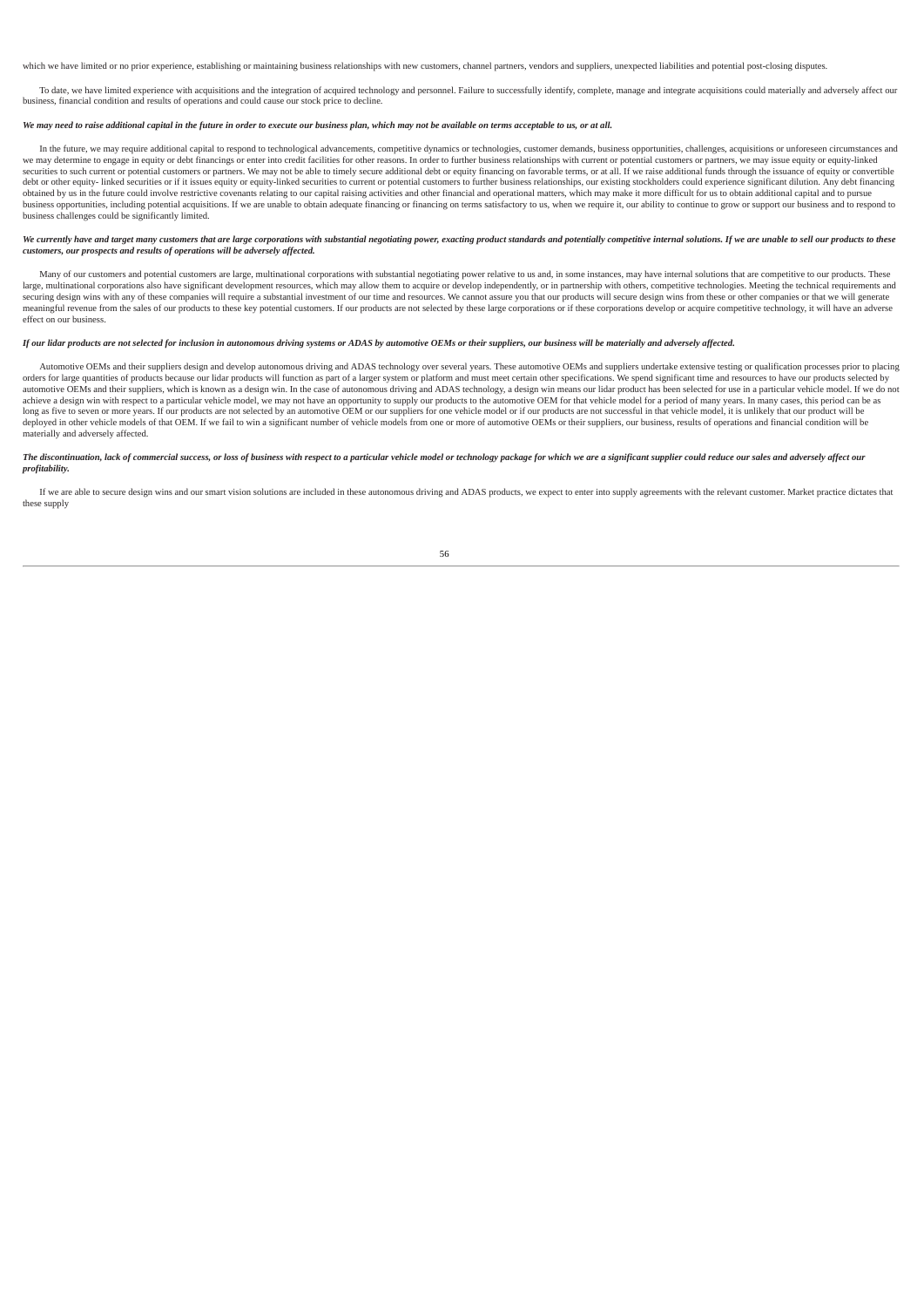agreements typically require us to supply a customer's requirements for a particular vehicle model or autonomous driving or ADAS product, rather than supply a set number of products. These contracts can have short terms an be subject to renegotiation, sometimes as frequently as annually, all of which may affect product pricing, and may be terminated by our customers at any time. Therefore, even if we are successful in obtaining design wins a significant supplier could mean that the expected sales of our products will not materialize, materially and adversely affecting our business.

#### Continued pricina pressures, automotive OEM cost reduction initiatives and the ability of automotive OEMs to re-source or cancel vehicle or technology programs may result in lower than anticipated marains, or losses, which *may adversely affect our business.*

Cost-cutting initiatives adopted by our customers often result in increased downward pressure on pricing. We expect that our agreements with automotive OEMs may require step-downs in pricing over the term of the agreement if commercialized, over the period of production. In addition, our automotive OEM customers often reserve the right to terminate their supply contracts for convenience, which enhances their ability to obtain price reductio Automotive OEMs also possess significant leverage over their suppliers, including us, because the automotive component supply industry is highly competitive, serves a limited number of customers and has a high fixed cost b automotive OEMs pursue restructuring, consolidation and cost- cutting initiatives. If we are unable to generate sufficient production cost savings in the future to offset price reductions, our gross margin and profitabilit adversely affected.

#### Our business could be materially and adversely affected if we lost any of our largest customers or if they were unable to pay their invoices.

Although we have and continue to pursue a broad customer base, we are dependent on a collection of large customers with strong purchasing power. In the nine months ended September 30, 2021, year 2020 and 2019, our top 20 customers represented 78%, 81% and 83% of our revenue, respectively. There were three, two and two customers accounted for more than 10% of our revenue in the nine months ended September 30, 2021, year 2020 and 2019,<br>respe business) could have a material adverse effect on our business.

To the extent autonomous vehicle and ADAS systems become accepted by major automotive OEMs, we expect that we will rely increasingly for our revenue on Tier 1 suppliers through which automotive OEMs procure components. We expect that these Tier 1 suppliers will be responsible for certain hardpoint and software configuration activities specific to each OEM, and they may not exclusively carry our smart vision solutions.

There is also a risk that one or more of our major customers could be unable to pay our invoices as they become due or that a customer will simply refuse to make such payments if it experiences financial difficulties. If a Customer were to enter into bankruptcy proceedings or similar proceedings whereby contractual commitments are subject to stay of execution and the possibility of legal or other modification, we could be forced to record a loss.

## The period of time from a design win to implementation is long and we are subject to the risks of cancellation or postponement of the contract or unsuccessful implemen

Prospective customers, including those in the automotive industry, generally must make significant commitments of resources to test and validate our products and confirm that they can integrate with other technologies before including them in any particular system, product or model. The development cycles of our products with new customers varies widely depending on the application, market, customer and the complexity of the product. In the automotive market, for example, this development cycle can be five to seven or more years. The development cycle in certain other markets can be months to one or two years. These development cycles result in us investing o resources prior to realizing any revenue from the commercialization. Further, we are subject to the risk that customers cancel or postpone implementation of our technology, as well as that we will not be able to integrate successfully into a larger system with other sensing modalities. Further, our revenue could be less than forecasted if the system, product or vehicle model that includes our lidar products is

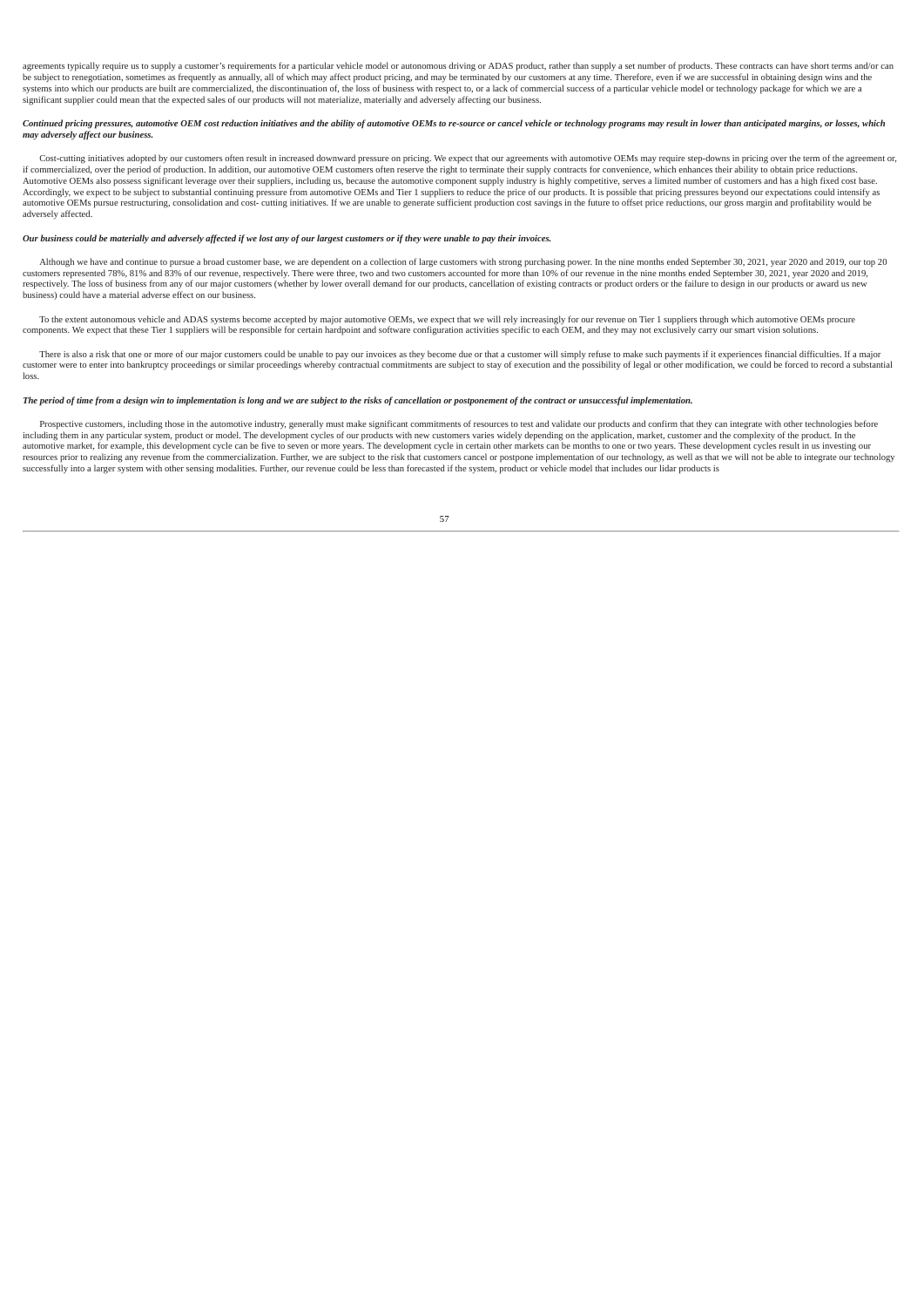unsuccessful, including for reasons unrelated to our technology. Long development cycles and product cancellations or postponements may adversely affect our business, results of operations and financial condition.

# The complexity of our products could result in unforeseen delays or expenses from undetected defects, errors or bugs in hardware or software which could reduce the market adoption of our new products, damage our reputation

Our products are highly technical and very complex and require high standards to manufacture. These products have in the past and will likely in the future experience defects, errors or bugs at various stages of developmen may be unable to timely release new products, manufacture existing products, correct problems that have arisen or correct such problems to our customers' satisfaction. Additionally, undetected errors, defects or security v especially as new products are introduced or as new versions are released, could result in serious injury to the end users of technology incorporating our products, or those in the surrounding area; our customers never bei commercialize technology incorporating our products; litigation against us; negative publicity and other consequences. These risks are particularly prevalent in the highly competitive autonomous driving and ADAS markets. S replacement costs. Furthermore, we could also experience higher levels of product returns in such cases, which could adversely affect our financial results in a particular quarter. These problems may also result in claims our customers or others. Our reputation or brand may be damaged as a result of these problems and customers may be reluctant to buy our products, which could adversely affect our ability to retain existing customers and at customers, and could adversely affect our financial results.

In addition, we could face material legal claims for breach of contract, product liability, tort or breach of warranty as a result of these problems. Defending a lawsuit, regardless of its merit, could be costly and may di management's attention and adversely affect the market's perception of Velodyne and our products. In addition, our business liability insurance coverage could prove inadequate with respect to a claim and future coverage ma

#### If we do not maintain sufficient inventory or if we do not adeauately manage our inventory, we could lose sales or incur higher inventory-related expenses, which could negatively affect our operating results.

To ensure adequate inventory supply, we must forecast inventory needs and expenses, place orders sufficiently in advance with our suppliers and manufacturing partners and manufacture products based on our estimates of futu demand for particular products. Fluctuations in the adoption of lidar products may affect our ability to forecast our future operating results, including revenue, gross margins, cash flows and profitability. Our ability to market acceptance and commercialization of lidar technology, the emergence of new markets, an increase or decrease in customer demand for our products or for products or for products and services of our competitors, produc competitors, the COVID-19 pandemic and any associated work stoppages or interruptions, unanticipated changes in general market conditions and the weakening of economic conditions or consumer confidence in future economic<br>c and our manufacturing partners may not be able to manufacture our products at a rate necessary to satisfy the levels of demand, which would negatively affect our revenue. This risk may be exacerbated by the fact that we ma or be able to obtain for our manufacturers a significant amount of inventory to satisfy short-term demand increases. If we fail to accurately forecast customer demand, we may experience excess inventory levels or a shortag available for sale.

Inventory levels in excess of customer demand may result in inventory write-downs or write-offs and the sale of excess inventory at discounted prices, which would adversely affect our financial results, including our gross and have a negative effect on our brand. Conversely, if we underestimate customer demand for our products, we, or our manufacturing partners, may not be able to deliver products to meet our requirements, and this could res

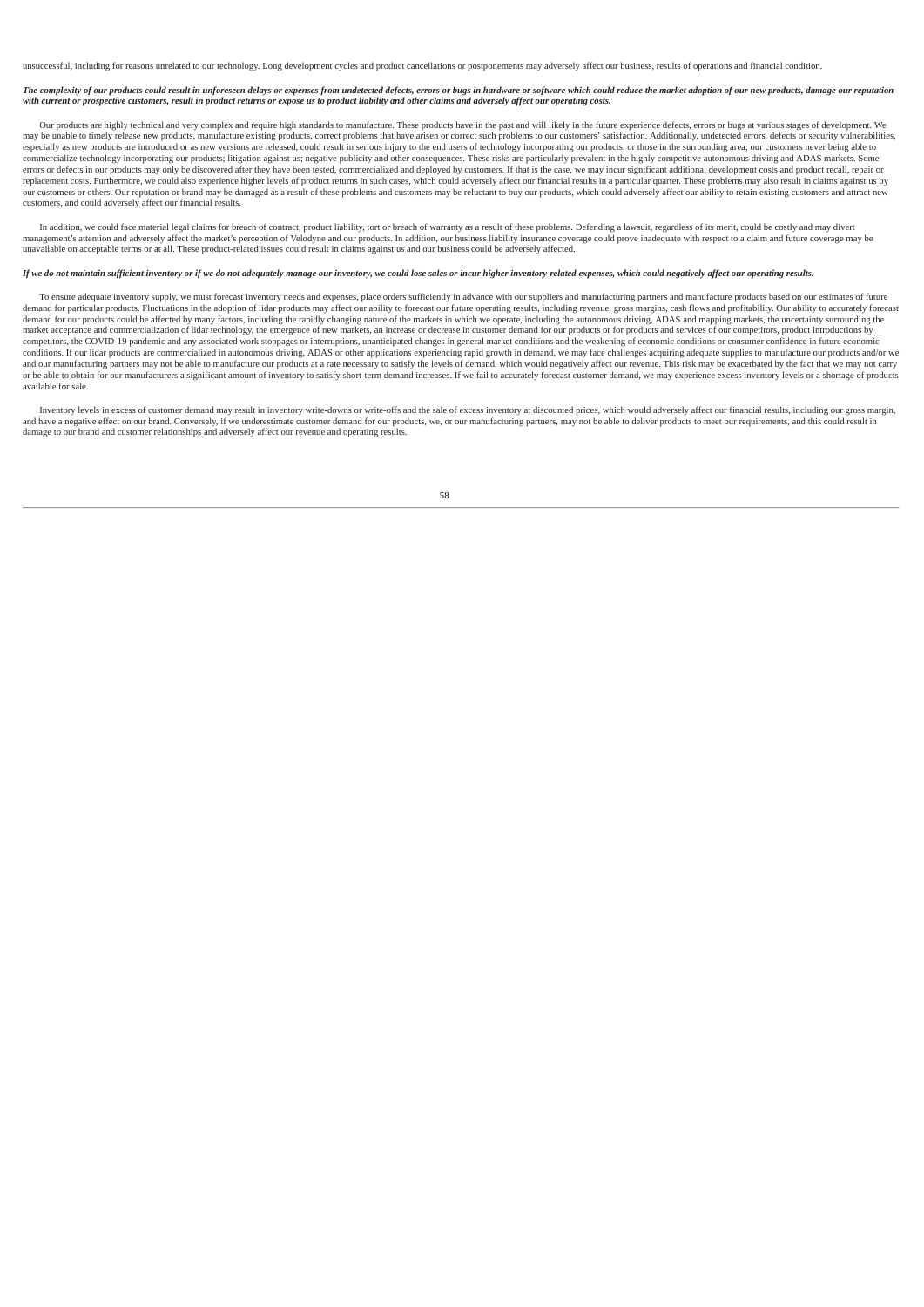#### We rely on third-party sunpliers and because some of the raw materials and key components in our products come from limited or sole sources of supply, we are susceptible to supply shortages. Iona lead times for components, supply changes, any of which could disrupt our supply chain and could delay deliveries of our products to customers

All of the components that go into the manufacture of our smart vision solutions are sourced from third-party suppliers. To date, we have produced our products in relatively limited quantities for use in research and devel programs. We do not have any experience in managing our supply chain to manufacture and deliver our products at scale. Some of the key components used to manufacture our products come from limited or sole sources of supply response to the risk of shortages and long lead times in the supply of these components and the risk that our suppliers discontinue or modify components used in our products. We have a global supply chain and the COVID-<br>ar 19 pandemic may adversely affect our ability to source components in a timely or cost effective manner from our third-party suppliers due to, among other things, work stoppages or interruptions. For example, our products d lasers and we currently consume a substantial portion of the available market. Any shortage of these lasers could materially and adversely affect our ability to manufacture our smart vision solutions. In addition, the lead with certain components are lengthy and preclude rapid changes in quantities and delivery schedules. We have in the past experienced and may in the future experience component shortages and price fluctuations of certain ke components and materials, and the predictability of the availability and pricing of these components may be limited. Component shortages or pricing fluctuations could be material in the future. In the event of a component supply for these components may be time-consuming, difficult, and costly and we may not be able to source these components on terms that are acceptable to us, or at all, which may undermine our ability to meet our requirem fill customer orders in a timely manner. Any interruption or delay in the supply of any of these parts or components, or the inability to obtain these parts or components from alternate sources at acceptable prices and wit amount of time, would adversely affect our ability to meet our scheduled product deliveries to our customers. This could adversely affect our relationships with our customers and channel partners and could cause delays in our products and adversely affect our operating results. In addition, increased component costs could result in lower gross margins. Even where we are able to pass increased component costs along to our customers, there ma lapse of time before we are able to do so such that we must absorb the increased cost. If we are unable to buy these components in quantities sufficient to meet our requirements on a timely basis, we will not be able to de to our customers, which may result in such customers using competitive products instead of Velodyne's.

## The average selling prices of our products could decrease rapidly over the life of the product, which may negatively affect our revenue and gross margin.

We have substantially reduced the price of certain of our products to accelerate market adoption and solidify our position as a market leader. We expect the average selling prices of our products generally to continue to d of the continent and the continent of the continent and the continent and the continent and the continent and the continent and the continent and the continent and the continent and the continent and the continent and the continually reduce product and manufacturing costs. To manage manufacturing costs, we must engineer the most cost-effective design for our products. In addition, we continuously drive initiatives to reduce labor cost, impr

We also need to continually introduce new products with higher sales prices and gross margin in order to maintain our overall gross margin. If we are unable to manage the cost of older products or successfully introduce ne

## *Changes in our product mix may impact our financial performance.*

Our financial performance can be affected by the mix of products it sells during a given period. If our sales include more of the lower gross margin products than higher gross margin products, our results of operations and condition may be adversely affected. There can be no guarantees that we will be able to successfully alter our product mix so that we are selling more of our high gross margin products. If actual results vary from this pro

*Our management team has limited experience managing a public company.*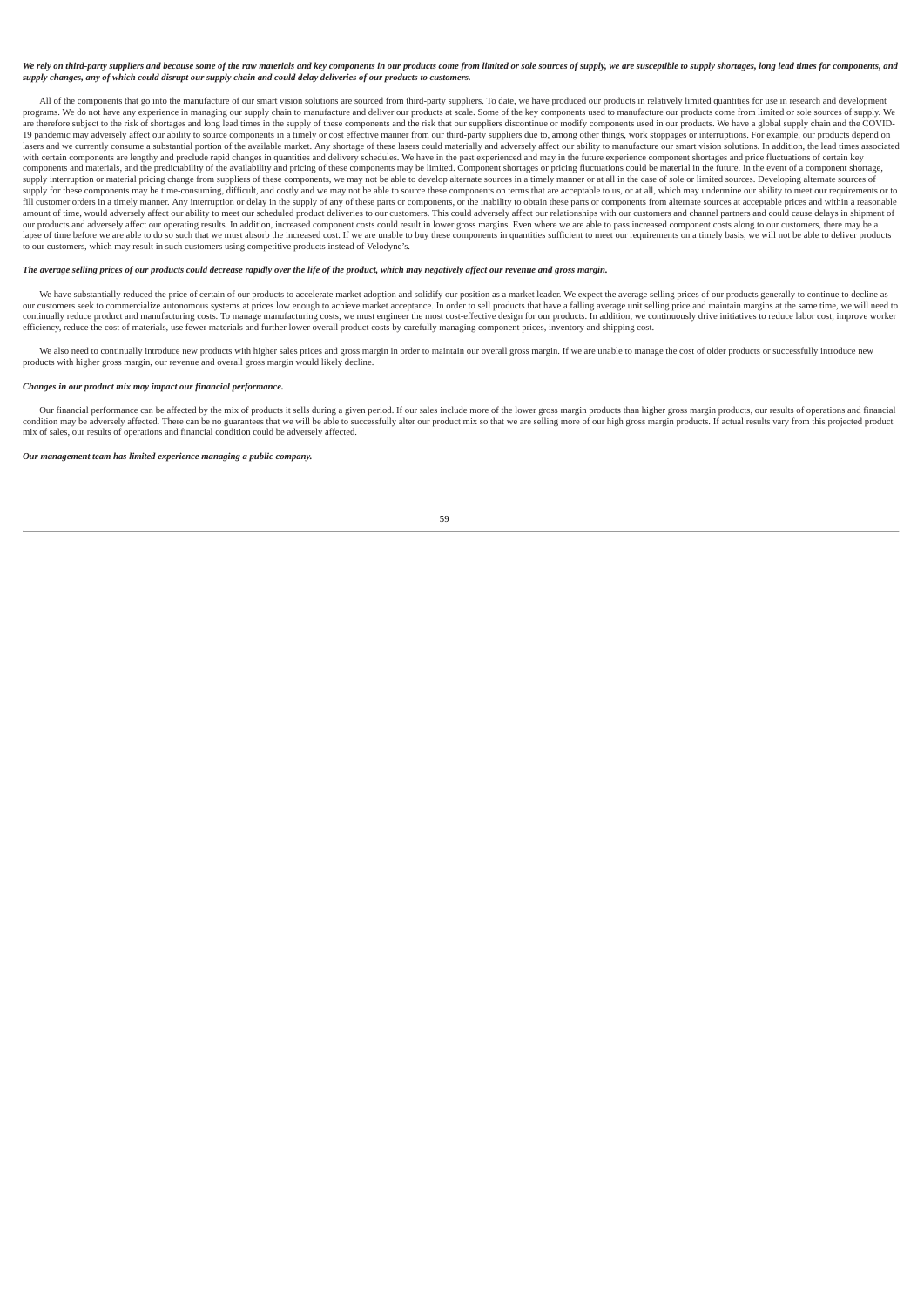Most of the members of our management team have limited experience managing a publicly- traded company, interacting with public company investors, and complying with the increasingly-complex laws pertaining to public companies. Additionally, many members of our management team were recently hired or assumed new roles. Our management team may not successfully or efficiently manage their new roles and responsibilities, our transition to continue to operationalize many of the policies and controls needed to operate as a public company. These new obligations and constituents will require significant attention from our senior management and could divert thei away from the day-to-day management of our business, which could adversely affect our business, financial condition, and operating results.

# *We may experience difficulties in managing our growth and expanding our operations.*

We expect to experience significant growth in the scope and nature of our operations. Our ability to manage our operations and future growth will require us to continue to improve our operational, financial and management controls, compliance programs and reporting systems. We are currently in the process of strengthening our compliance programs, including our compliance programs related to export controls, privacy and cybersecurity and ant could have an adverse effect on our business, reputation and financial results.

#### *Our sales and operations in international markets expose us to operational, financial and regulatory risks.*

International sales comprise a significant amount of our overall revenue. Sales to international customers accounted for 67% of our revenue during the nine months ended September 30, 2021, 66% and 54% of our revenue during 2020 and 2019, respectively. We are committed to growing our international sales, and while we have committed resources to expanding our international operations and sales channels, these efforts may not be successful. Int operations are subject to a number of other risks, including:

- Exchange rate fluctuations.
- Political and economic instability, international terrorism and anti-American sentiment, particularly in emerging markets.
- Global or regional health crises, such as the COVID-19 pandemic.
- Potential for violations of anti-corruption laws and regulations, such as those related to bribery and fraud.
- Preference for locally branded products, and laws and business practices favoring local competition.
- Potential consequences of, and uncertainty related to, the "Brexit" process in the United Kingdom, which could lead to additional expense and complexity in doing business there.
- Increased difficulty in managing inventory.
- Delayed revenue recognition.
- Less effective protection of intellectual property.
- Stringent regulation of the autonomous or other systems or products using our products and stringent consumer protection and product compliance regulations, including but not limited to General Data Protection Regulation i the European Union, European competition law, the Restriction of Hazardous Substances directive, the Waste Electrical and Electronic Equipment directive and the European Ecodesign directive that are costly to comply with t and may vary from country to country.
- Difficulties and costs of staffing and managing foreign operations.
- Import and export laws and the impact of tariffs.
- Changes in local tax and customs duty laws or changes in the enforcement, application or interpretation of such laws.

The occurrence of any of these risks could negatively affect our international business and consequently our business, operating results and financial condition.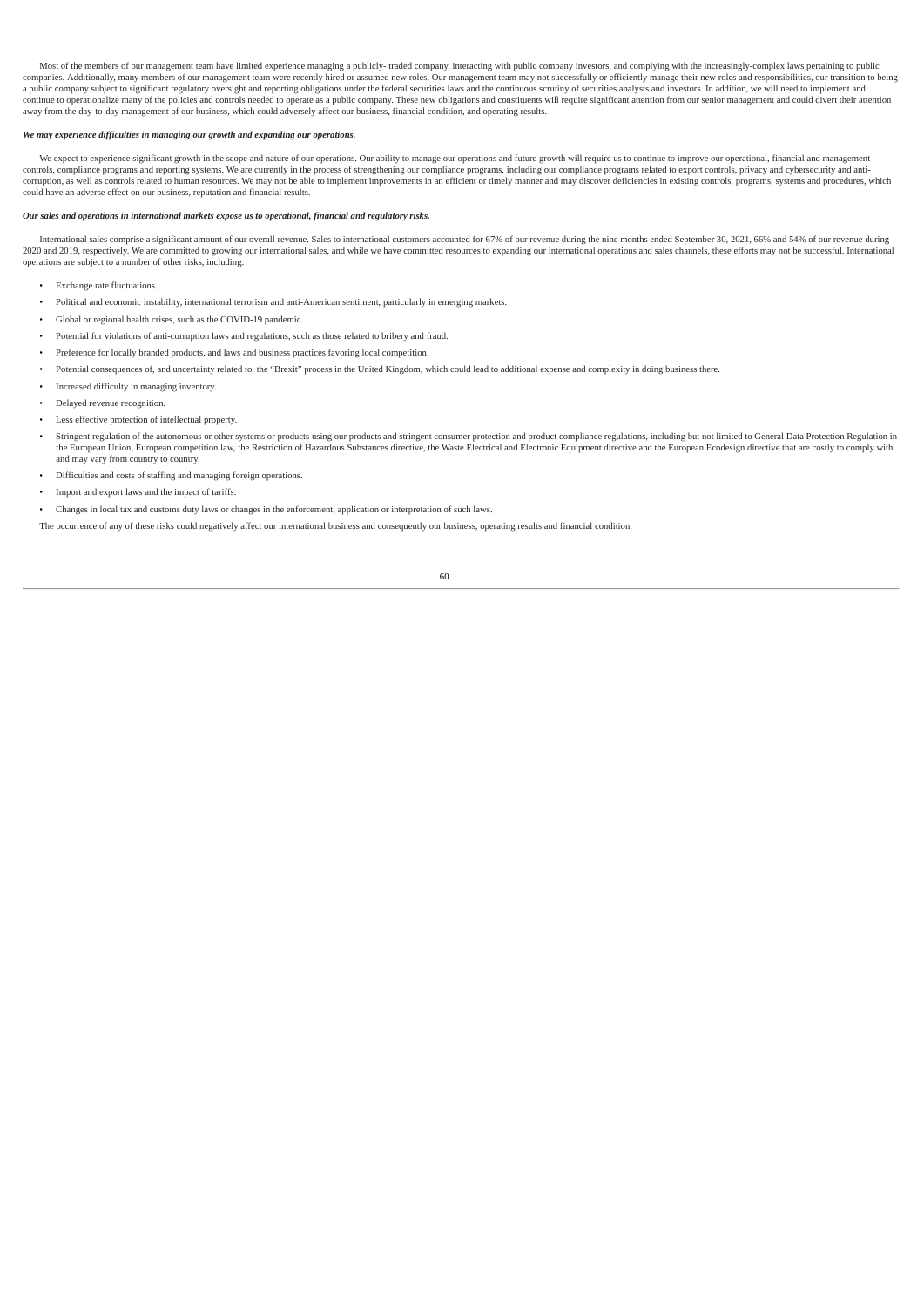Our business is subject to the risks of earthquakes, fire, floods and other natural catastrophic events, global pandemics, and interruptions by man-made problems, such as network security breaches, computer viruses or terr Material disruptions of our business or information systems resulting from these events could adversely affect our operating results.

A significant natural disaster, such as an earthquake, fire, flood or significant power outage or other similar events, such as infectious disease outbreaks or pandemic events, including the COVID-19 pandemic, could have a adverse effect on our business and operating results. The COVID-19 pandemic has produced meaningful operational challenges and we expect to continue to experience disruptions in our business during 2021. COVID-19 has heightened many of the other risks described herein, such as the demand for our products, our ability to achieve or maintain profitability and our ability to raise additional capital in the future. Despite the implementati security measures, our networks and lidar products also may be vulnerable to computer viruses, break-ins and similar disruptions from unauthorized tampering with our solutions. Both our corporate headquarters and manufactu channel partners' businesses, our suppliers' or the economy as a whole. We also rely on information technology systems to communicate among our workforce and with third parties. Any disruption to our communications, whether caused by a natural disaster or by manmade problems, such as power disruptions, could adversely affect our business. We do not have a formal disaster recovery plan or policy in place and does not currently require that our partners have such plans or policies in place. To the extent that any such disruptions result in delays or cancellations of orders or impede our suppliers' ability to timely deliver product components, or the deployment of our business, operating results and financial condition would be adversely affected.

# **Risks Related to Legal and Regulatory Matters**

Changes to trade policy, tariffs and import/export requlations may have a material adverse effect on our business, financial condition and results of operations.

Changes in global political, regulatory and economic conditions or in laws and policies governing foreign trade, manufacturing, development and investment in the territories or countries where we currently purchase our components, sell our products or conduct our business could adversely affect our business. The U.S. has recently instituted or proposed changes in trade policies that include the negotiation or termination of trade agreeme imposition of higher tariffs on imports into the U.S., economic sanctions on individuals, corporations or countries, and other government regulations affecting trade between the United States and other countries where we c international trade that could adversely affect our business. For example, such changes could adversely affect the automotive market, our ability to access key components or raw materials needed to manufacture our products but not limited to, rare-earth metals), our ability to sell our products to customers outside of the U.S. and the demand for our products. It may be time-consuming and expensive for us to alter our business operations to a comply with any such changes, and any failure to do so could have a material adverse effect on our business, financial condition and results of operations.

# We have in the past and may become involved in legal and regulatory proceedings and commercial or contractual disputes, which could have an adverse effect on our profitability and consolidated financial position.

We may be, from time to time, involved in litigation, regulatory proceedings and commercial or contractual disputes that may be significant. These matters may include, without limitation, disputes with our suppliers and cu past and could face in the future a variety of labor and employment claims against it, which could include but is not limited to general discrimination, wage and hour, privacy, ERISA or disability claims. In such matters, agencies or private parties may seek to recover from us very large, indeterminate amounts in penalties or monetary damages (including, in some cases, reble or punitive damages) or seek to limit our operations in some way. types of lawsuits could require significant management time and attention or could involve substantial legal liability, adverse regulatory outcomes, and/or substantial expenses to defend. Often these cases raise complex fa our available insurance will mitigate this impact.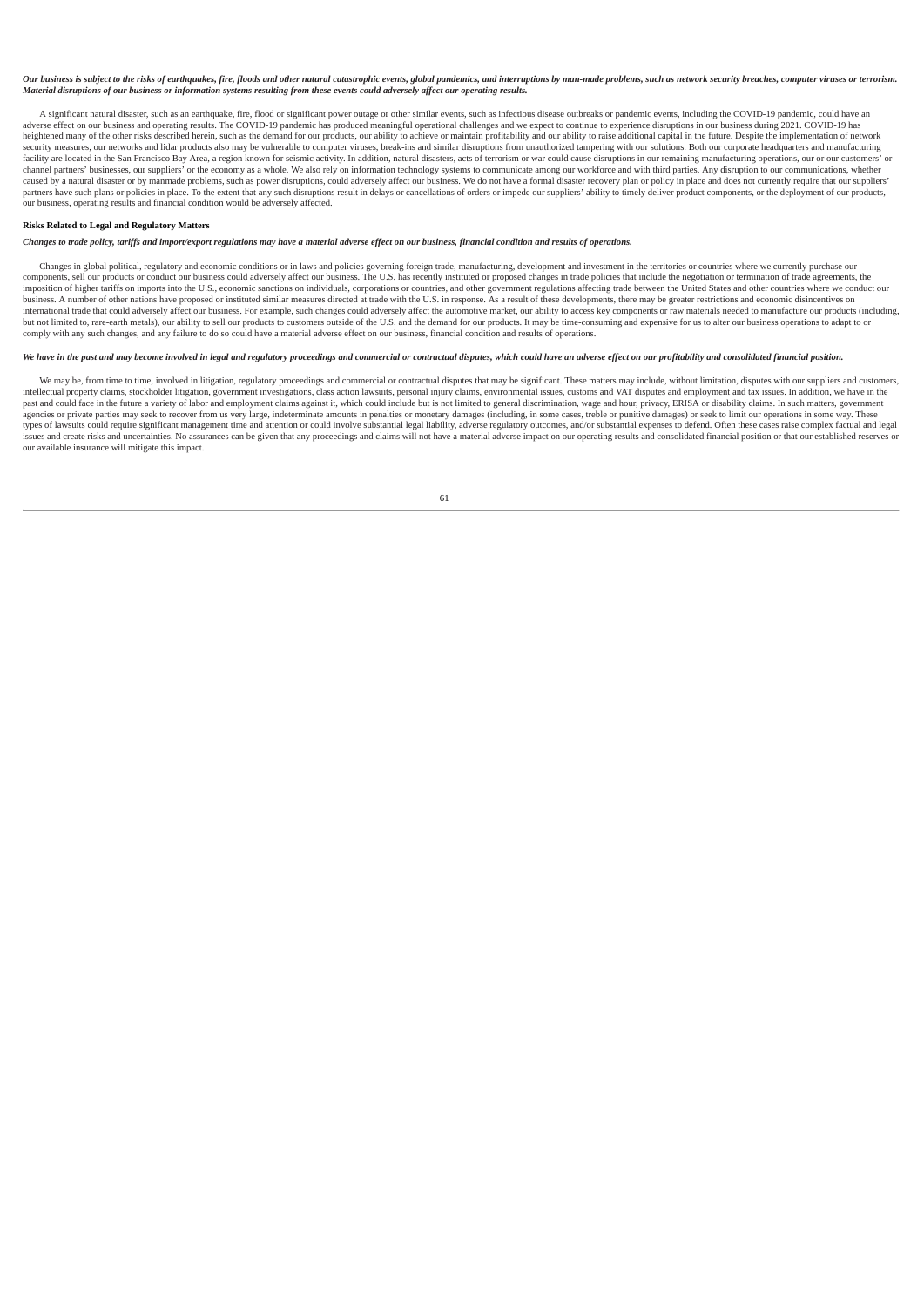We are subject to, and must remain in compliance with, numerous laws and governmental regulations concerning the manufacturing, use, distribution and sale of our products. Some of our customers also require that we comply *with their own unique requirements relating to these matters.*

We manufacture and sell products that contain electronic components, and such components may contain materials that are subject to government regulation in both the locations where we manufacture and assemble our products, as well as the locations where we sell our products. For example, certain regulations limit the use of lead in electronic components. Since we operate on a global basis, this is a complex process which requires continual m regulations and an ongoing compliance process to ensure that we and our suppliers are in compliance with all existing regulations. If there is an unanticipated new regulation that significantly impacts our use of various c requires more expensive components, that regulation could materially adversely affect our business, results of operations and financial condition.

Our products are also used for autonomous driving and ADAS applications, which are subject to complicated regulatory schemes that vary from jurisdiction to jurisdiction. These are rapidly evolving areas where new regulatio could impose limitations on the use of lidar generally or our products specifically. If we fail to adhere to these new regulations or fails to continually monitor the updates, we may be subject to litigation, loss of custo publicity and our business, results of operations and financial condition will be adversely affected.

Concerns over environmental pollution and climate change have produced significant legislative and regulatory efforts on a global basis, and we believe this will continue both in scope and in the number of countries partic These changes could directly increase the cost of energy, which may have an effect on the way we manufacture products or utilize energy to produce our products. In addition, any new regulations or laws in the environmental might increase the cost of raw materials or key components we use in our products. Environmental regulations require us to reduce product energy usage, monitor and exclude an expanding list of restricted substances and to in required recovery and recycling of our products. We are unable to predict how any future changes will impact it and if such impacts will be material to our business.

## Our business may be adversely affected by changes in automotive safety regulations or concerns that drive further regulation of the automobile safety market.

Government vehicle safety regulations are an important factor for our business. Historically, these regulations have imposed ever-more stringent safety regulations for vehicles. These safety regulations often require, or c demand that, vehicles have more safety features per vehicle and more advanced safety products.

While we believe increasing automotive safety standards may present a market opportunity for our products, government safety regulations are subject to change based on a number of factors that are not within our control, including new scientific or technological data, adverse publicity regarding the industry recalls and safety risks of autonomous driving and ADAS, accidents involving our products, domestic and foreign political development priorities shift and we are unable to adapt to changing regulations, our business may be materially and adversely affected.

Federal and local regulators impose more stringent compliance and reporting requirements in response to product recalls and safety issues in the automotive industry. As the cars that carry our sensors go into production, w received to existing stringent requirements under the National Traffic and Motor Vehicle Safety Act of 1966, or the Vehicle Safety Act, including a duty to report, subject to strict timing requirements, safety defects with Vehicle Safety Act imposes potentially significant civil penalties for violations including the failure to comply with "Early Warning actions. We are also subject to the existing U.S. Transportation Recall Enhancement, Acc reports of injury related to our products. TREAD imposes criminal liability for violating such requirements if a defect subsequently causes death or bodily injury. In addition, the National Traffic and Motor Vehicle Safety NHTSA to require a manufacturer to recall and repair vehicles that contain safety defects or fail to comply with U.S. federal motor vehicle safety standards. Sales into foreign countries may be subject to similar regulatio rapidly address any safety concerns or defects with our products, our business, results of operations and financial condition may be adversely affected.

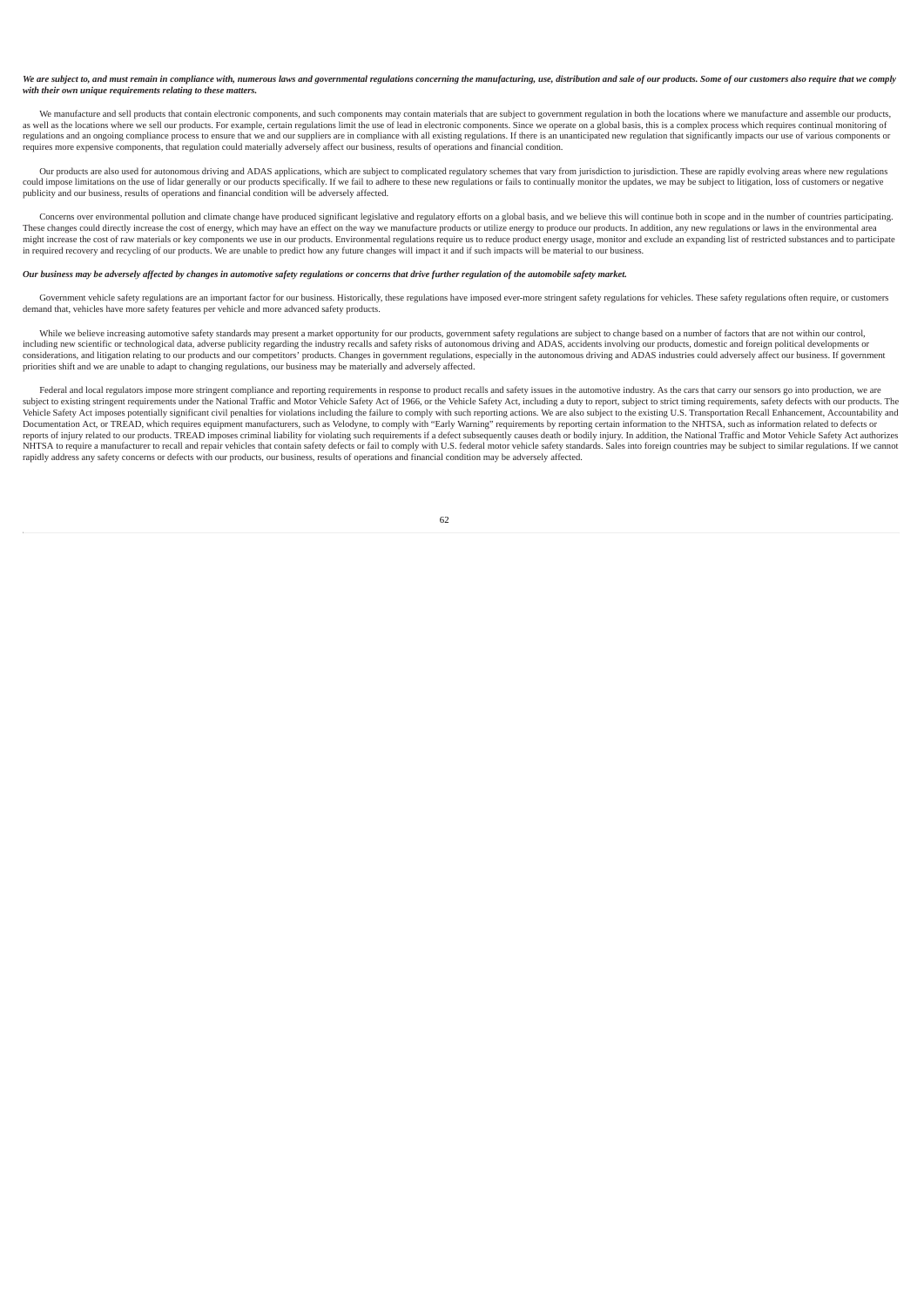The U.S. Department of Transportation issued regulations in 2016 that require manufacturers of certain autonomous vehicles to provide documentation covering specific topics to regulators, such as how automated systems detect objects on the road, how information is displayed to drivers, what cybersecurity measures are in place and the methods used to test the design and validation of autonomous driving systems. As cars that carry our sensors go production, the obligations of complying with safety regulations could increase and it could require increased resources and adversely affect our business.

#### Failures, or perceived failures, to comply with privacy, data protection, and information security requirements in the variety of jurisdictions in which we operate may adversely impact our business, and such legal requirem *evolving, uncertain and may require improvements in, or changes to, our policies and operations.*

Our current and potential future operations and sales subject it to laws and regulations addressing privacy and the collection, use, storage, disclosure, transfer and protection of a variety of types of data. For example, Commission has adopted the General Data Protection Regulation and California recently enacted the California Consumer Privacy Act of 2018, both of which provide for potentially material penalties for non-compliance. These regimes may, among other things, impose data security requirements, disclosure requirements, and restrictions on data collection, uses, and sharing that may impact our operations and the development of our business. While, we do not have access to, collect, store, process, or share information collected by our solutions unless our customers choose to proactively provide such information to us, our products may evolve both to address potentia requirements and to add new features and functionality. Therefore, the full impact of these privacy regimes on our business is rapidly evolving across jurisdictions and remains uncertain at this time.

We may also be affected by cyber attacks and other means of gaining unauthorized access to our products, systems, and data. For instance, cyber criminals or insiders may target us or third-parties with which we have busine relationships in an effort to obtain data, or in a manner that disrupts our operations or compromises our products or the systems into which our products are integrated.

We are assessing the continually evolving privacy and data security regimes and measures it believes are appropriate in response. Since these data security regimes are evolving, uncertain and complex, especially for a glob business like ours, we may need to update or enhance our compliance measures as our products, markets and customer demands further develop and these updates or enhancements may require implementation costs. The compliance measures we do adopt may prove ineffective. Any failure, or perceived failure, by us to comply with current and future regulatory or customer-driven privacy, data protection, and information security requirements, or to pr and a material loss of revenue resulting from the adverse impact on our reputation and brand, loss of proprietary information and data, disruption to our business and relationships, and diminished ability to retain or attr could have an adverse effect on our reputation and business.

# Regulations related to conflict minerals may cause us to incur additional expenses and could limit the supply and increase the costs of certain metals used in the manufacturing of our products.

We are subject to the requirements under the Dodd-Frank Wall Street Reform and Consumer Protection Act of 2010, or the Dodd-Frank Act, that will require it to determine, disclose and report whether our products contain con minerals. The implementation of these requirements could adversely affect the sourcing, availability and pricing of the materials used in the manufacture of components used in our products. In addition, we will incur addit potential changes to products, processes or sources of supply as a consequence of such verification activities. It is also possible that our reputation may be adversely affected if we determine that certain of our products not determined to be conflict-free or if we are unable to alter our products, processes or sources of supply to avoid use of such materials.

We may be subject to product lighility or warranty claims that could result in significant direct or indirect costs, which could adversely affect our business and operating results

Our customers use our smart vision solutions in autonomous driving, ADAS and other applications that present the risk of significant injury, including fatalities. We may be subject to claims if a product using our lidar te involved in

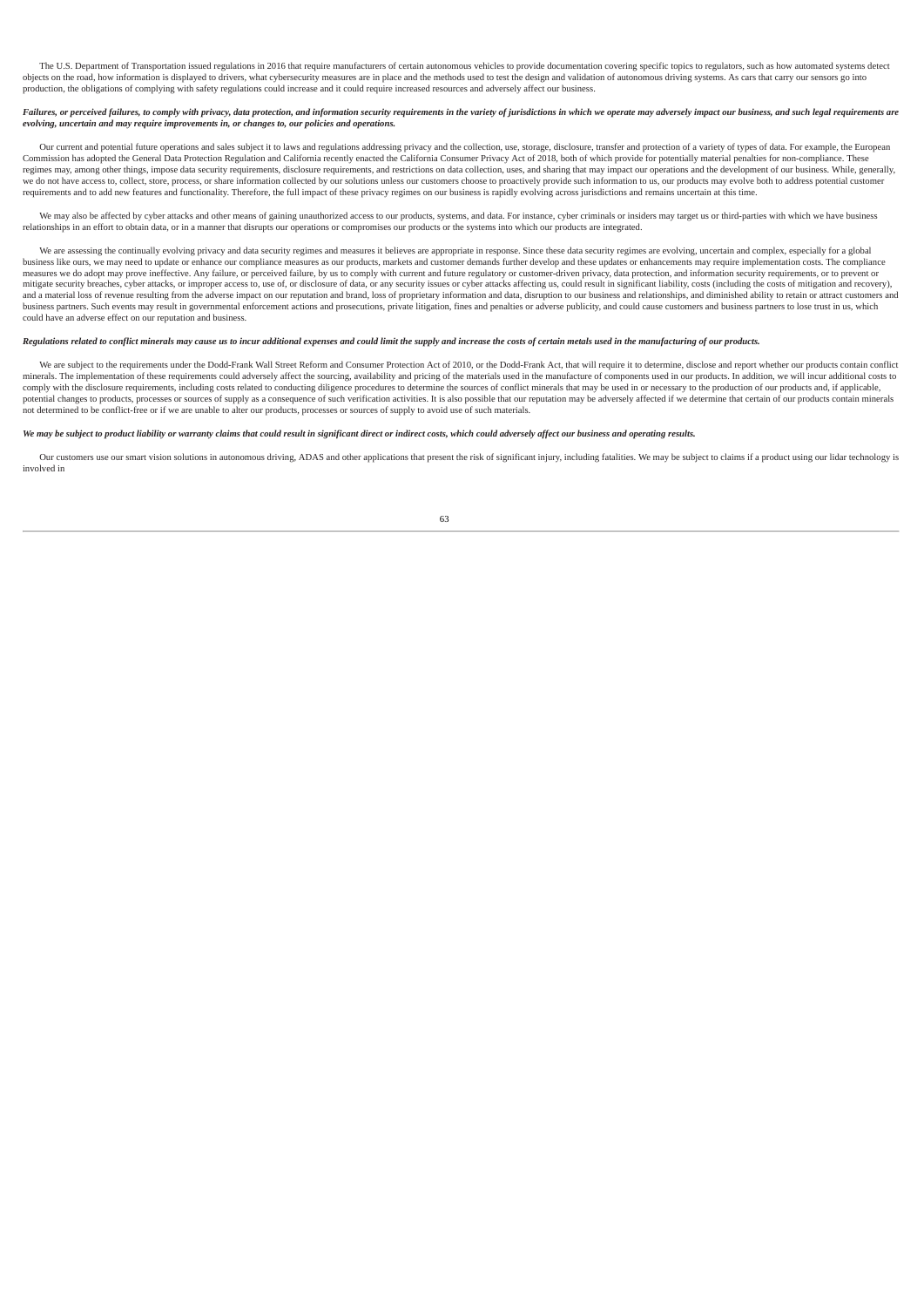an accident and persons are injured or purport to be injured. Any insurance that we carry may not be sufficient or it may not apply to all situations. Similarly, our customers could be subjected to claims as a result of su bring legal claims against us to attempt to hold it liable. In addition, if lawmakers or governmental agencies were to determine that the use of our products or autonomous driving or certain ADAS increased the risk of inju driving and ADAS technology. Any of these events could adversely affect our brand, relationships with customers, operating results or financial condition.

We typically provide a limited-time warranty on our products. The occurrence of any material defects in our products could make us liable for damages and warranty claims. In addition, we could incur significant costs to co any defects, warranty claims or other problems, including costs related to product recalls. Any negative publicity related to the perceived quality of our products could affect our brand image, partner and customer demand, adversely affect our operating results and financial condition. Also, warranty, recall and product liability claims may result in litigation, the occurrence of which could be costly, lengthy and distracting and adversely a and operating results.

## **Risks Related to Intellectual Property**

Despite the actions we are taking to defend and protect our intellectual property, we may not be able to adequately protect or enforce our intellectual property rights or prevent unauthorized parties from copying or revers

The success of our products and our business depends in part on our ability to obtain patents and other intellectual property rights and maintain adequate legal protection for our products in the United States and other in re success of our power on a community conduct on the substantial explanation of patent, copyright, service mark, trademark and trade secret laws, as well as confidentiality procedures and contractual restrictions, to esta provide only limited protection. We cannot assure you that any patents will be issued with respect to our currently pending patent applications or that any trademarks will be registered with respect to our currently pendin in a manner that gives us adequate defensive protection or connective advantages, if at all, or that any patents issued to us or any trademarks registered by us will not be challenged, invalidated or circumvented. We have patents and trademarks in the United States and in certain international jurisdictions, but such protections may not be available in all countries in which we operate or in which we seek to enforce our intellectual propert be difficult to enforce in practice. Our currently issued patents and trademarks and any patents and trademarks that may be issued or registered, as applicable, in the future with respect to pending or future applications se annot be a contracted to the contract of the contraction of the contraction of the contraction of the contraction of the contraction of the contraction of the entergy we have taken will prevent unauthorized use of our t technology. Moreover, others may independently develop technologies that are competitive to us or infringe our intellectual property.

Protecting against the unauthorized use of our intellectual property, products and other proprietary rights is expensive and difficult, particularly internationally. We believe that our patents are foundational in the area products and intends to enforce the intellectual property portfolio we have built over the years. Unauthorized parties may attempt to copy or reverse engineer our smart vision solutions or certain aspects of our solutions proprietary rights of others or to block the importation of infringing products into the U.S.

For example, we recently achieved a favorable result in two proceedings before the U.S. Patent Trial and Appeal Board ("PTAB") where the PTAB upheld the validity of our patent claims that were being challenged as unpatenta by one of our competitors. Our competitor filed a request for rehearing that was denied by the PTAB. The matter may proceed to an appeal in the future. In addition, that same competitor initiated a lawsuit in the U.S. Dist

Additionally, to protect our intellectual property, we filed patent infringement cases in August 2019 with the U.S. International Trade Commission ("ITC") and the U.S. District Court for the Northern District of California

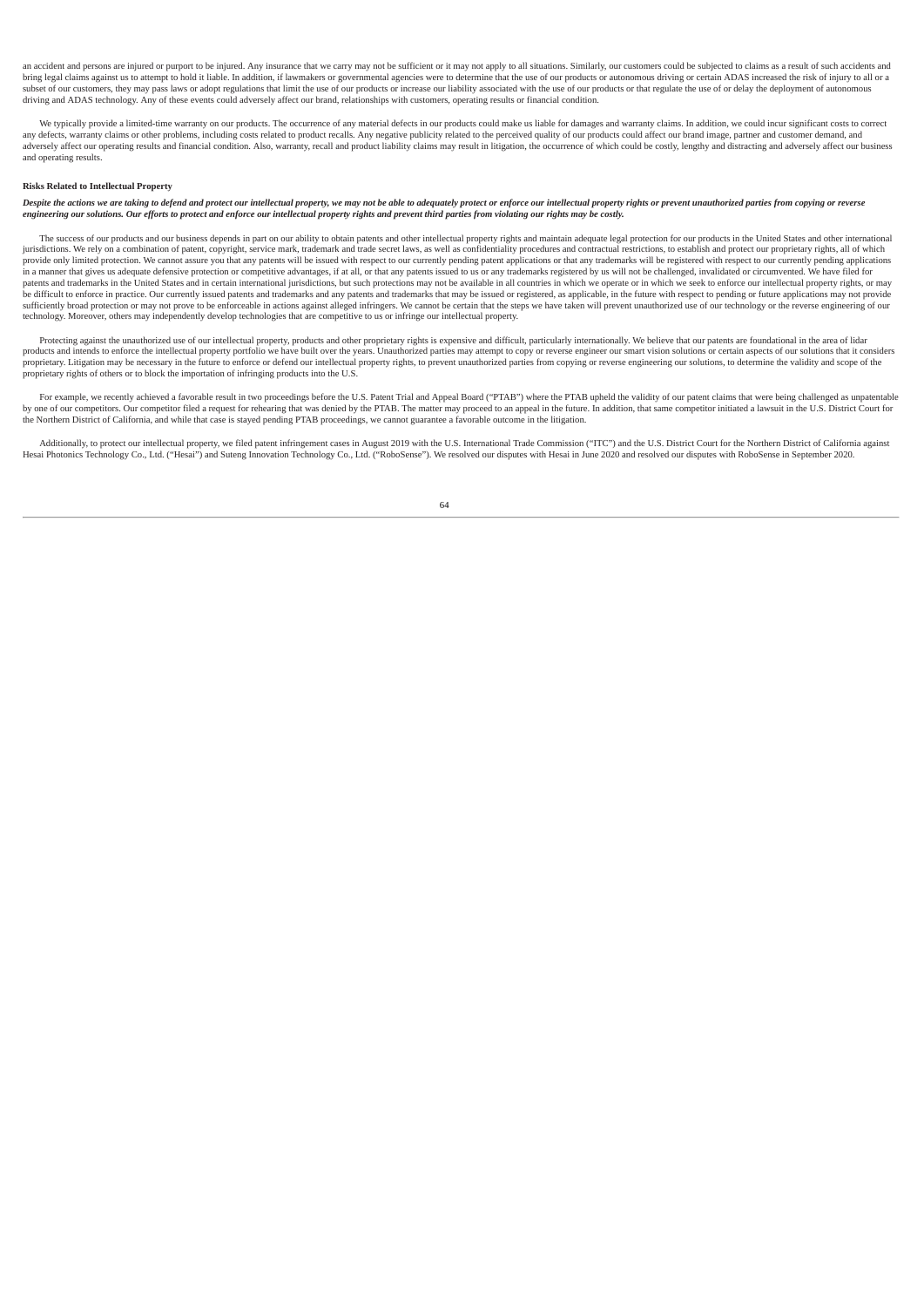Any such litigation, whether initiated by us or a third party, could result in substantial costs and diversion of management resources, either of which could adversely affect our business, operating results and financial c Even if it obtains favorable outcomes in litigation, we may not be able to obtain adequate remedies, especially in the context of unauthorized parties copying or reverse engineering our smart vision solutions. Further, man rights against third parties could also provoke these third parties to assert their own intellectual property or other rights against us, or result in a holding that invalidates or narrows the scope of our rights, in whole patent, trademark, service mark, copyright and trade secret protection may not be available in every country in which our products are available and competitors based in other countries may sell infringing products in one markets. An inability to adequately protect and enforce our intellectual property and other proprietary rights or an inability to prevent authorized parties from copying or reverse engineering our smart vision solutions or of our solutions that we consider proprietary could seriously adversely affect our business, operating results, financial condition and prospects.

## In addition to patented technology, we rely on our unpatented proprietary technology, trade secrets, processes and know-how.

We rely on proprietary information (such as trade secrets, know-how and confidential information) to protect intellectual property that may not be patentable or subiect to copyright, trademark, trade dress or service mark or that we believe is best protected by means that do not require public disclosure. We generally seek to protect this proprietary information by entering into confidentiality agreements, or consulting, services or employm that contain non-disclosure and non-use provisions with our employees, consultants, contractors and third parties. However, we may fail to enter into the necessary agreements, and even if entered into, these agreements may breached or may otherwise fail to prevent disclosure, third-party infringement or misappropriation of our proprietary information, may be limited as to their term and may not provide an adequate remedy in the event of unau disclosure or use of proprietary information. We have limited control over the protection of trade secrets used by our current or future manufacturing partners and suppliers and could lose future trade secret protection if consultants, contractors, advisors and other third parties use intellectual property owned by others in their work for Velodyne, disputes may arise as to the rights in related or resulting know-how and inventions. Costly a consuming litigation could be necessary to enforce and determine the scope of our proprietary rights, and failure to obtain or maintain protection for our proprietary information could adversely affect our connetitive busi Furthermore, laws regarding trade secret rights in certain markets where we operate may afford little or no protection to our trade secrets. We also rely on physical and electronic security measures to protect our propriet but it cannot provide assurance that these security measures will not be breached or provide adequate protection for our property. There is a risk that third parties may obtain and improperly utilize our proprietary inform competitive disadvantage. We may not be able to detect or prevent the unauthorized use of such information or take appropriate and timely steps to enforce our intellectual property rights.

#### Third-party claims that we are infrinaina intellectual property, whether successful or not, could subject us to costly and time-consumina litigation or expensive licenses, and our business could be adversely affected.

Although we hold key patents related to our products, a number of companies, both within and outside of the lidar industry, hold other patents covering aspects of lidar products. In addition to these patents, participants industry typically also protect their technology, especially embedded software, through copyrights and trade secrets. As a result, there is frequent litigation based on allegations of infringement, misappropriation or othe national property rights. We have received, and in the future may receive, inquiries from other intellectual property bilders and may become subject to claims that it infringes their intellectual property rights, Darticula expand our presence in the market, expands to new use cases and faces increasing competition. In addition, parties may claim that the names and branding of our products infringe their trademark rights in certain countries

We currently have a number of agreements in effect pursuant to which we have agreed to defend, indemnify and hold harmless our customers, suppliers, and channel partners and other partners from damages and costs which may including attorneys' fees.

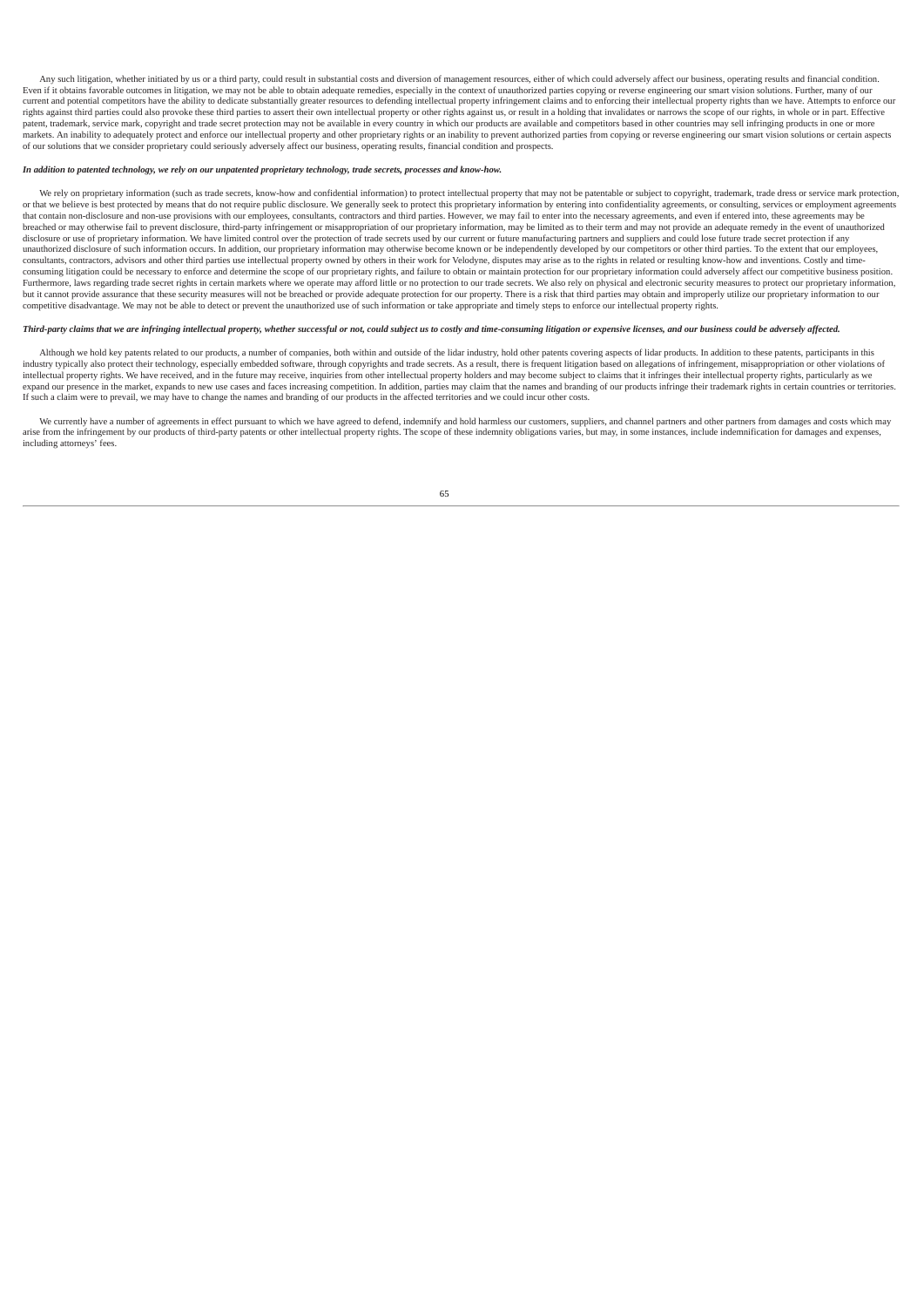Our insurance may not cover all intellectual property infringement claims. A claim that our products infringe a third party's intellectual property rights, even if untrue, could adversely affect our relationships with our deter future customers from purchasing our products and could expose us to costly litigation and settlement expenses. Even if we are not a party to any litigation between a customer and a third party relating to infringeme results could adversely affect our brand and operating results.

Our defense of intellectual property rights claims brought against it or our customers, suppliers and channel partners, with or without merit, could be time-consuming, expensive to litigate or settle, divert management res attention and force us to acquire intellectual property rights and licenses, which may involve substantial royalty or other payments and may not be available on acceptable terms or at all. Further, a party making such a cl to our customers and may require that we procure or develop substitute products that do not infringe, which could require significant effort and expense. Any of these events could adversely affect our business, operating r financial condition and prospects.

## **Risks Related to Tax and Accounting Matters**

#### *Changes in tax laws or exposure to additional income tax liabilities could affect our future profitability.*

Factors that could materially affect our future effective tax rates include but are not limited to:

- Changes in tax laws or the regulatory environment.
- Changes in accounting and tax standards or practices.
- Changes in the composition of operating income by tax jurisdiction.
- Our operating results before taxes.

Because we do not have a long bistory of onerating at our present scale and we have significant expansion plans, our effective tax rate may fluctuate in the future, Future effective tax rates could be affected by operating jurisdictions where no tax benefit can be recorded under GAAP, changes in the composition of earnings in countries with differing tax rates, changes in deferred tax assets and liabilities, or changes in tax laws.

## *Our ability to use our net operating loss carryforwards and certain other tax attributes may be limited.*

As of December 31, 2020, we had \$173.5 million of U.S. federal and \$105.5 million of state net operating loss carryforwards available to reduce future taxable income, which will be carried forward indefinitely for U.S. fed response to the Internal Revenue Code of 1986, as amended (the "Code"), respectively, and the internal Revenue Code of 1986, as amended (the "Code"), respectively, and the code of 1986, as amended (the "Code"), respectivel similar provisions of state law. Under those sections of the Code, if a corporation undergoes an "ownership change," the corporation's ability to use our pre-change net operating loss carryforwards and other pre-change att a rolling three-year period. Similar rules may apply under state tax laws. We completed an analysis and determined that the Business Combination did not result in an "ownership change" for purposes of Section 382 and Secti the Code.

## Unanticipated changes in effective tax rates or adverse outcomes resulting from examination of our income or other tax returns could adversely affect our financial condition and results of operations

We are subject to income taxes in the United States and other jurisdictions, and our tax liabilities will be subject to the allocation of expenses in differing jurisdictions. Our future effective tax rates could be subject adversely affected by a number of factors, including:

• changes in the valuation of our deferred tax assets and liabilities;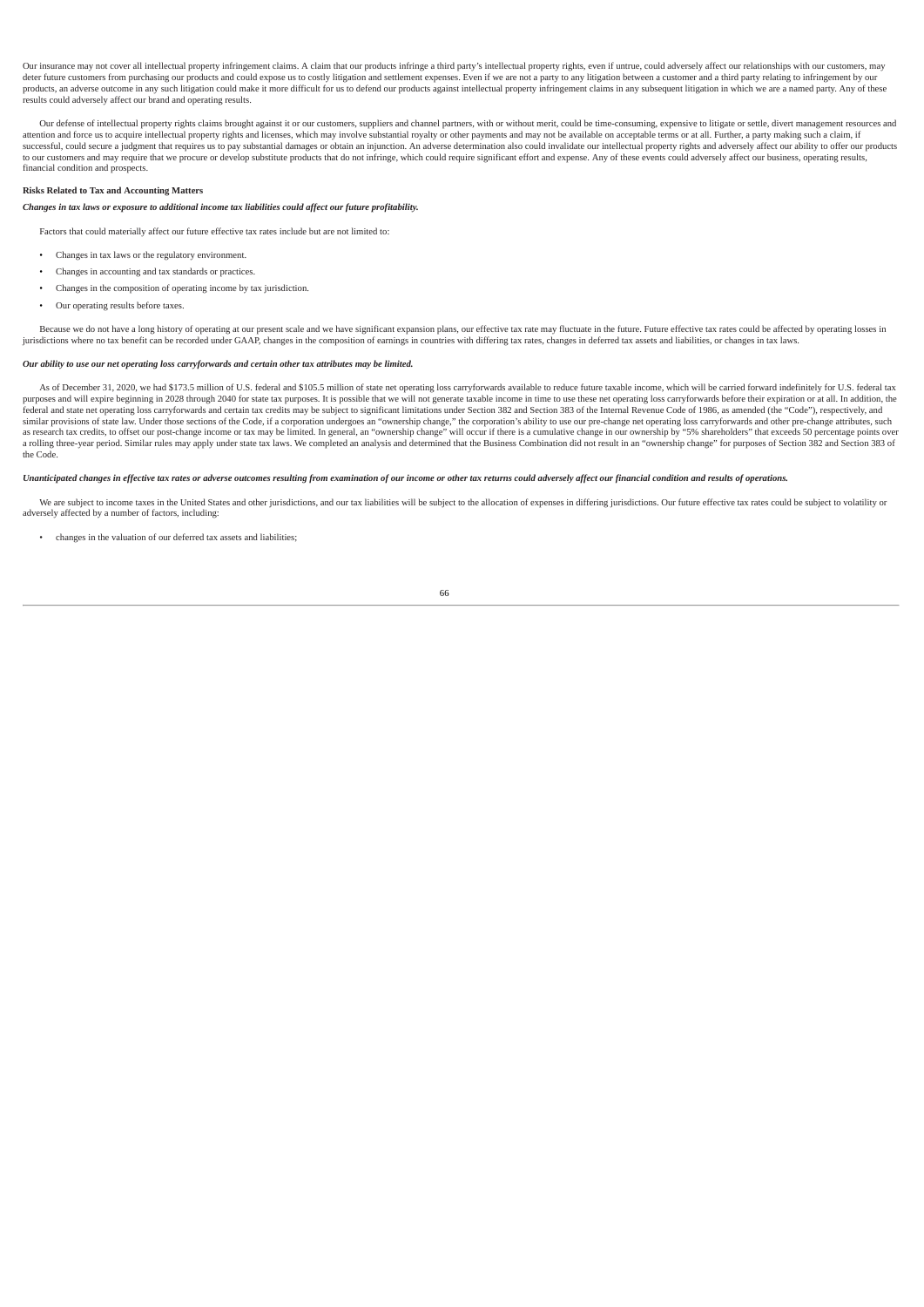- expected timing and amount of the release of any tax valuation allowances;
- tax effects of stock-based compensation;
- costs related to intercompany restructurings;
- changes in tax laws, regulations or interpretations thereof; or
- lower than anticipated future earnings in jurisdictions where we have lower statutory tax rates and higher than anticipated future earnings in jurisdictions where we have higher statutory tax rates.

In addition, we may be subject to audits of our income, sales and other transaction taxes by taxing authorities. Outcomes from these audits could have an adverse effect on our financial condition and results of operations.

#### We have identified material weaknesses in our internal control over financial reporting, and the failure to achieve and maintain effective internal control over financial reporting could harm our business and negatively im *the market price of our common stock.*

On April 12, 2021, the Acting Director of the Division of Corporation Finance and Acting Chief Accountant of the SEC together issued a statement regarding the accounting and reporting considerations for warrants issued by SPACs entitled "Staff Statement on Accounting and Reporting Considerations for Warrants Issued by Special Purpose Acquisition Companies." As a result of the SEC Statement, we re-evaluated the accounting treatment of our SP warrants and concluded that certain warrants should have been classified as a liability measured at fair value, for the 30-day period from September 29, 2020 to October 29, 2020. As part of the re-evaluation process, we id material weakness in our internal control over financial reporting related to the accounting for certain of our warrants. Accounting for these warrants as a liability instead of equity would have reduced non-operating expe by \$1.6 million for the year ended December 31, 2020. Additionally, a corresponding \$1.6 million adjustment would have been made to reduce our accumulated deficit with an offsetting adjustment to additional paid in capital December 31, 2020. We have concluded the effects of accounting for the warrants as a liability instead of equity were immaterial to the previously issued financial statements. We have made an immaterial adjustment to our e decrease to our additional paid in capital.

As of December 31, 2020, our management determined that we did not maintain effective internal control over financial reporting as a result of identifying a material weakness related to our process and controls over tracki reporting whistleblower complaints and litigation matters, which was remediated in the fourth quarter of 2020. In addition, management identified a material weakness in connection with our failure to adequately review reve schedules associated with non-standard revenue arrangements, which resulted in misstatements of revenue and deferred revenue for the three months ended December 31, 2020. These misstatements have been corrected as of the e

A material weakness is a deficiency, or a combination of deficiencies, in internal control over financial reporting such that there is a reasonable possibility that a material misstatement of annual or interim financial st

We are working to remediate the remaining material weaknesses and have taken and continue to take steps that we believe will address the underlying causes, including the following:

- We have implemented additional supervision and technical accounting review by qualified personnel;
- We have enhanced the review process surrounding the quarterly and annual assessment of the ongoing status of standard and non-standard agreements and schedules;
- We have designed new controls and procedures associated with non-standard agreements and schedules, which requires incremental levels of accounting review; and
- We have engaged additional resources with the relevant experience to strengthen our contract review processes.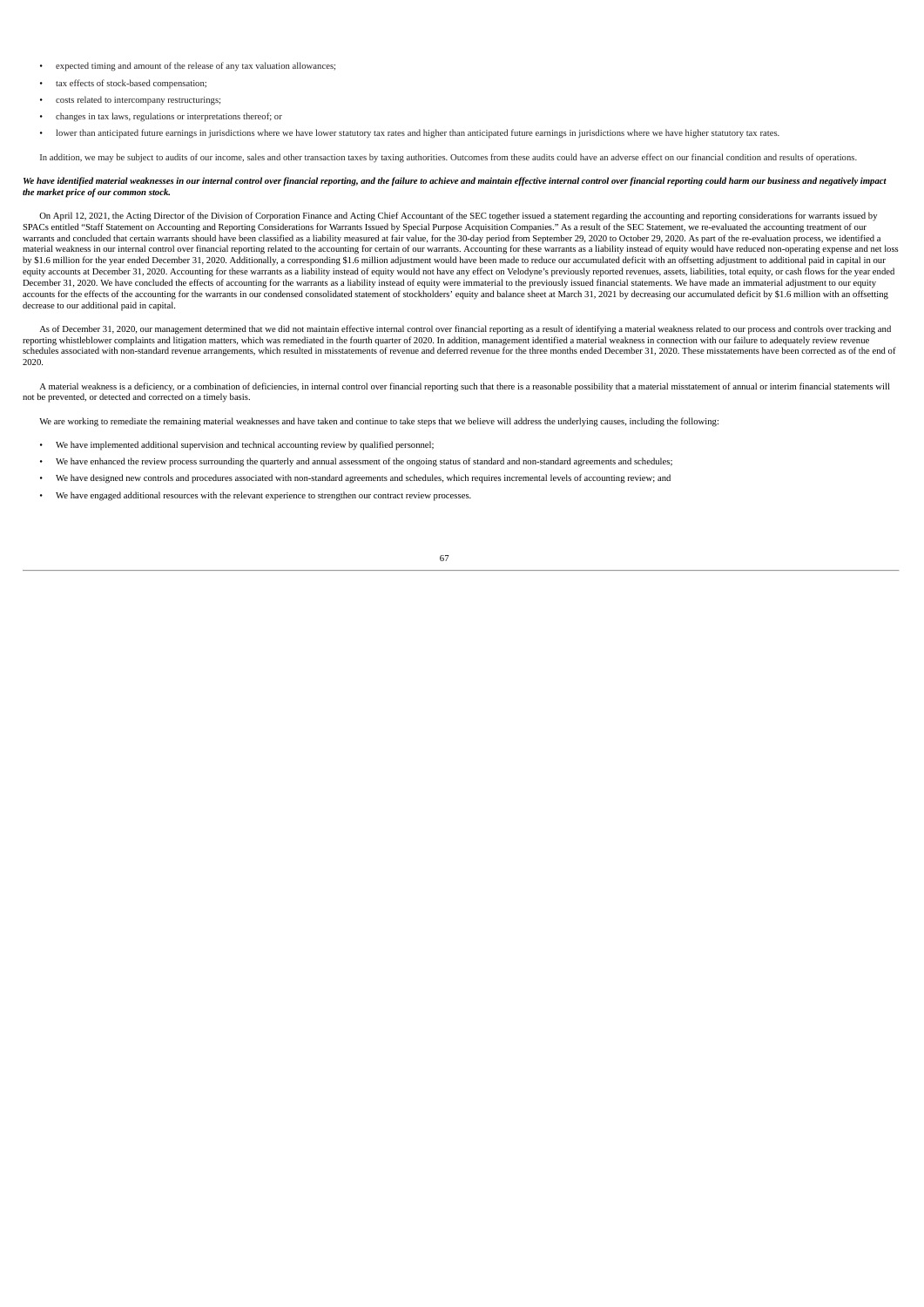While we have made progress to enhance our internal control over financial reporting, additional time is required to complete implementation and to assess and ensure the sustainability of these procedures. We will continue devote time and attention to these remedial efforts. However, the remaining material weaknesses cannot be considered remediated until the applicable controls operate for a sufficient period of time and management has concl through testing, that these controls are operating effectively.

We cannot assure you that the measures we have taken to date will be sufficient to remediate the remaining material weaknesses we identified or prevent additional material weaknesses in the future. Although we plan to comp this remediation, if the steps we take do not remediate the remaining material weaknesses in a timely or sufficient manner, there could continue to be a reasonable possibility that these control deficiencies or others coul material misstatement of our annual or interim financial statements that would not be prevented or detected on a timely basis. This could cause investors to lose confidence in the accuracy and completeness of our financial the market price of our common stock could be negatively affected, and we could become subject to investigations by the SEC or other regulatory authorities.

#### We may face litigation and other risks as a result of the material weaknesses in our internal control over financial reportina.

Following the issuance of the SEC Statement, after consultation with our independent registered public accounting firm, we concluded that it was appropriate to re-evaluate certain of our warrants as liability measured at f for the 30-day period from September 29, 2020 to October 29, 2020. As part of the re-evaluation process, we identified a material weakness in our internal control over financial reporting related to the accounting for cert warrants. As of December 31, 2020, our management determined that we did not maintain effective internal control over financial reporting as a result of identifying a material weakness related to our process and controls o and reporting whistleblower complaints and litigation matters, which was remediated in the fourth quarter of 2020. In addition, management identified a material weakness in connection with our failure to adequately review schedules associated with non-standard revenue arrangements, which resulted in misstatements of revenue and deferred revenue for the three months ended December 31, 2020. These misstatements have been corrected as of the e 2020.

As a result of such material weaknesses, the change in accounting for our warrants, the failure to adequately review revenue schedules associated with non-standard revenue arrangements, track and report whistleblower compl and the matters and other matters reased or that may in the future be raised by the SEC, we face the potential for litigation or other disputes which may include, among others, claims invoking federal and state securities contractual claims or other claims arising from the re-evaluation of our warrants, the material weaknesses in our internal control over financial reporting and the preparation of our financial statements. We can provide no such litigation or dispute will not arise in the future. Any such litigation or dispute, whether successful or not, could have a material adverse effect on our business, results of operations and financial condition.

# If we fail to maintain an effective system of internal controls, our ability to produce timely and accurate financial statements or comply with applicable regulations could be adversely affected.

We are subject to the reporting requirements of the Exchange Act, the Sarbanes-Oxley Act (SOX), and the rules and regulations of Nasdaq. We expect that the requirements of these rules and regulations will continue to incre our legal, accounting and financial compliance costs, make some activities more difficult, time-consuming and costly, and place significant strain on our personnel, systems and resources.

The Sarbanes-Oxley Act requires, among other things, that we maintain effective disclosure controls and procedures and internal control over financial reporting. We are continuing to develop and refine our disclosure contr internal control over financial reporting and other procedures that are designed to ensure that information required to be disclosed by us in the reports that we file with the SEC is recorded, processed, summarized and rep

Our current controls and any new controls that we develop may become inadequate because of changes in conditions in our business. Further, we have identified material weaknesses in our internal control over financial repor and additional such weaknesses may be discovered in the future. See "-We have identified material weaknesses in our internal control over financial reporting, and the failure to achieve and maintain effective internal cont financial reporting could harm our business and negatively impact the market price of our common stock." Any failure to develop or maintain effective controls,

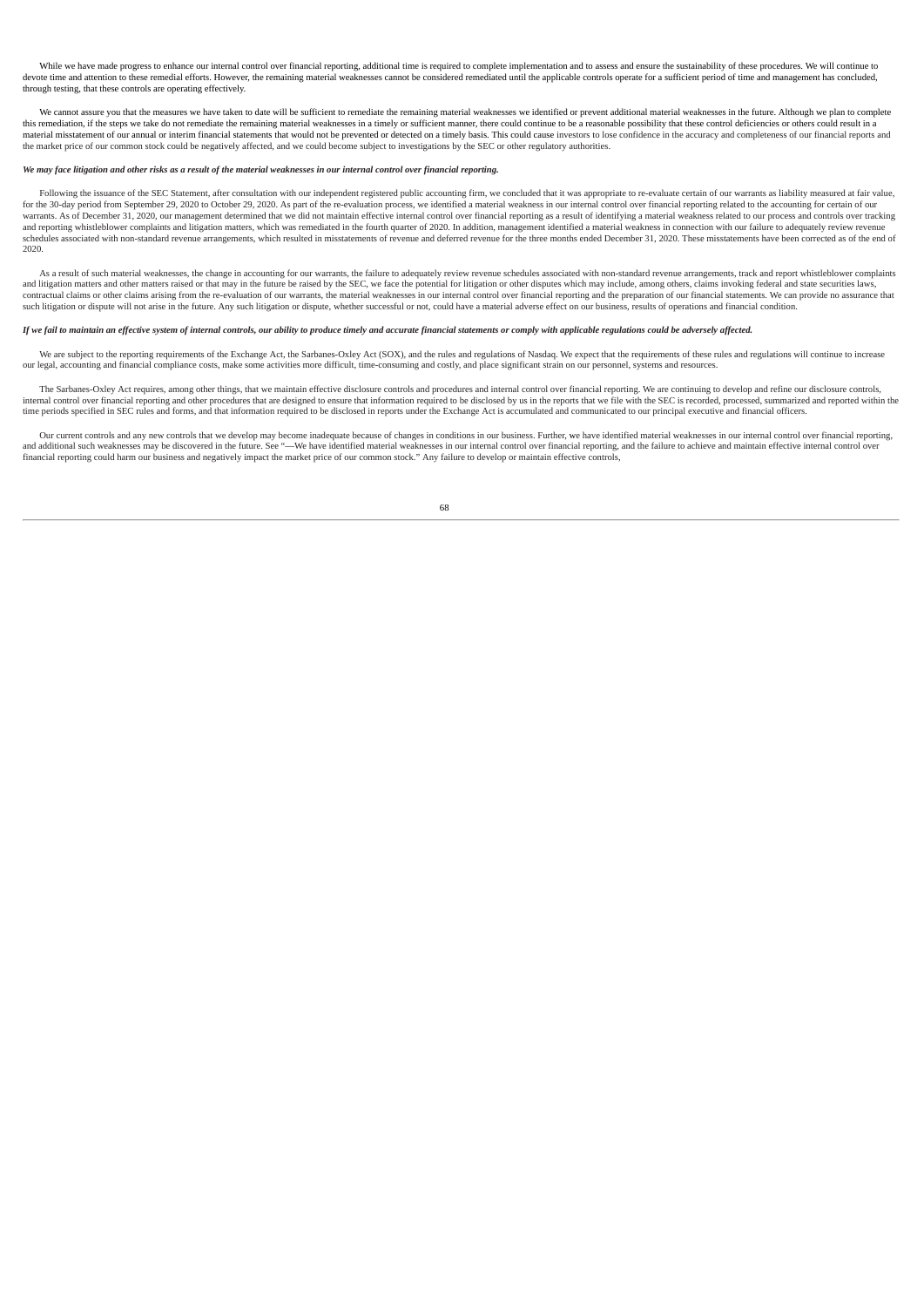or any difficulties encountered in their implementation or improvement, could adversely affect our operating results or cause us to fail to meet our reporting obligations and may result in a restatement of our financial st prior periods. Any failure to implement and maintain effective internal controls also could adversely affect the results of periodic management evaluations and annual independent registered public accounting firm attestati procedures and internal control over financial reporting could also cause investors to lose confidence in our reported financial and other information.

In order to maintain and improve the effectiveness of our disclosure controls and procedures and internal control over financial reporting, we have expended and anticipate that we will continue to expend significant resour including accounting-related costs, and provide significant management oversight. Any failure to maintain the adequacy of our internal controls, or consequent inability to produce accurate financial statements on a timely statements, investors may lose confidence in our operating results and our stock price could decline. In addition, if we are unable to continue to meet these requirements, we may not be able to maintain our listing on Nasd

Our independent registered public accounting firm is not required to formally attest to the effectiveness of our internal control over financial reporting until after we are no longer an emerging growth company. At such ti independent registered public accounting firm may issue a report that is adverse in the event it is not satisfied with the level at which our controls are documented, designed or operating. Any failure to maintain effectiv controls and internal control over financial reporting could have a material and adverse effect on our business and operating results.

#### **Risks Related to Ownership of our Common Stock**

## *Resales of the shares of common stock could depress the market price of our common stock.*

We had approximately 195.9 million shares of common stock outstanding as of September 30, 2021, and there may be a large number of shares of common stock sold in the market. The shares held by our public stockholders are freely tradable, and the shares of common stock held by the PIPE Investors are also freely tradable. In addition, the shares of common stock issued as merger consideration, will become available for resale following the ex any applicable lock-up period, including any early release of such lock-up period. These resales could have the effect of decreasing the price of our common stock, particularly if stockholders or groups of stockholders wer date that we filed the Current Report on Form 8-K following the closing of the Business Combination that included the required Form 10 information that reflects we were no longer a shell company. Such sales of shares of co possible that we may become subject to securities class action litigation. Securities litigation against us could result in substantial costs and divert our management's attention from other business concerns, which could our business.

Our only significant asset is our ownership interest in our Velodyne Lidar USA, Inc. subsidiary and such ownership may not be sufficient to pay dividends or make distributions or loans to enable us to pay any dividends on *common stock.*

We are a holding company with no direct operations and no significant assets other than our ownership of Velodyne Lidar USA, Inc. We will depend on Velodyne Lidar USA, Inc. for distributions, loans and other payments to generate the funds necessary to meet our financial obligations, including our expenses as a publicly traded company and pay any dividends with respect to our common stock. The financial condition and operating requirements loans to enable us to pay any dividends on our common stock or satisfy our other financial obligations.

The ability of Velodyne Lidar USA, Inc. to make distributions, loans and other payments to us for the purposes described above and for any other purpose may be limited by credit agreements to which Velodyne Lidar USA, Inc. party from time to time, including the existing loan and security agreement described in Item 2: "Management's Discussion and Analysis of

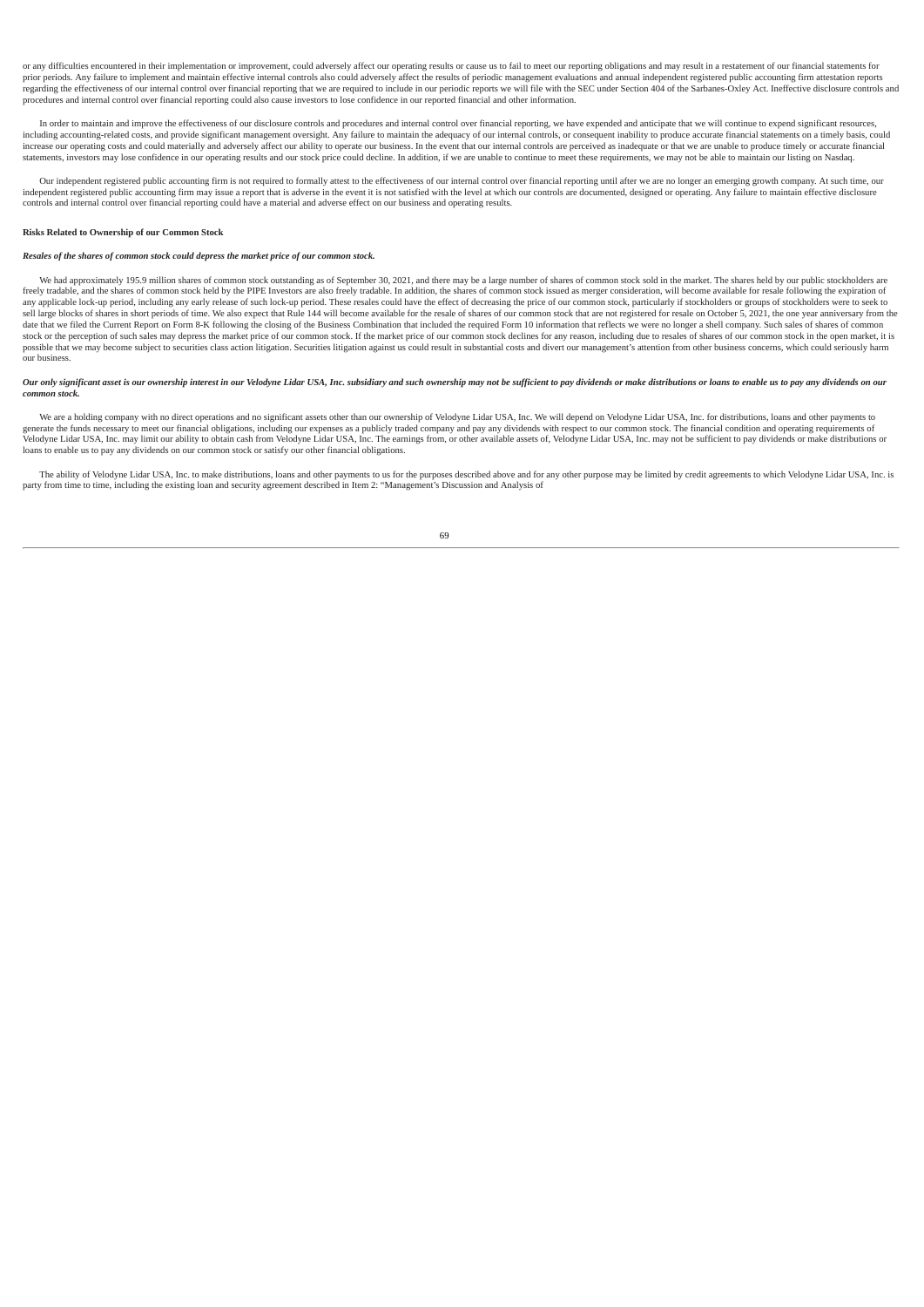Financial Condition and Results of Operations", and will be subject to the negative covenants set forth therein. Any loans or other extensions of credit to us from Velodyne Lidar USA, Inc. will be permitted only to the ext applicable exception to the investment covenants under these credit agreements. Similarly, any dividends, distributions or similar payments to us from Velodyne Lidar USA, Inc. will be permitted only to the extent there is exception to the dividends and distributions covenants under these credit agreements.

# A market for our securities may not continue, which would adversely affect the liquidity and price of our securities.

The price of our securities may fluctuate significantly due to the market's reaction to the developments in our business and general market and economic conditions. An active trading market for our securities may not be su In addition, the price of our securities can vary due to general economic conditions and forecasts, our general business condition and the release of our financial reports. You may be unable to sell your securities when de acceptable price unless an active trading market can be sustained.

# If we do not meet the expectations of investors, stockholders or financial analysts, the market price of our securities may decline.

If we do not meet the expectations of investors or securities analysts, the market price of our securities may decline. In addition, fluctuations in the price of our securities could contribute to the loss of all or part o listed below could have a material adverse effect on your investment in our securities and our securities and our securities may trade at prices significantly below the price you paid for them. In such circumstances, the t not recover and may experience a further decline.

Factors affecting the trading price of our securities may include:

- actual or anticipated fluctuations in our quarterly financial results or the quarterly financial results of companies perceived to be similar to us;
- changes in the market's expectations about our operating results;
- the public's reaction to our press releases, our other public announcements and our filings with the SEC;
- speculation in the press or investment community;
- announcements of technological innovation, new products, acquisitions, strategic alliances, significant agreements by us or competitors;
- success of competitors;
- our operating results failing to meet the expectation of securities analysts or investors in a particular period;
- changes in financial estimates and recommendations by securities analysts concerning us or the market in general;
- operating and stock price performance of other companies that investors deem comparable to us;
- our ability to market new and enhanced products on a timely basis;
- changes in laws and regulations affecting our business;
- commencement of, or involvement in, litigation;
- changes in our capital structure, such as future issuances of securities or the incurrence of additional debt;
- the volume of shares of our common stock available for public sale;
- any major change in our Board or management;
- sales of substantial amounts of common stock by our directors, officers or significant stockholders or the perception that such sales could occur;
- the expiration of existing market stand-off or contractual lock-up agreements;
- the realization of any of the risk factors presented in this Quarterly Report on Form 10-Q;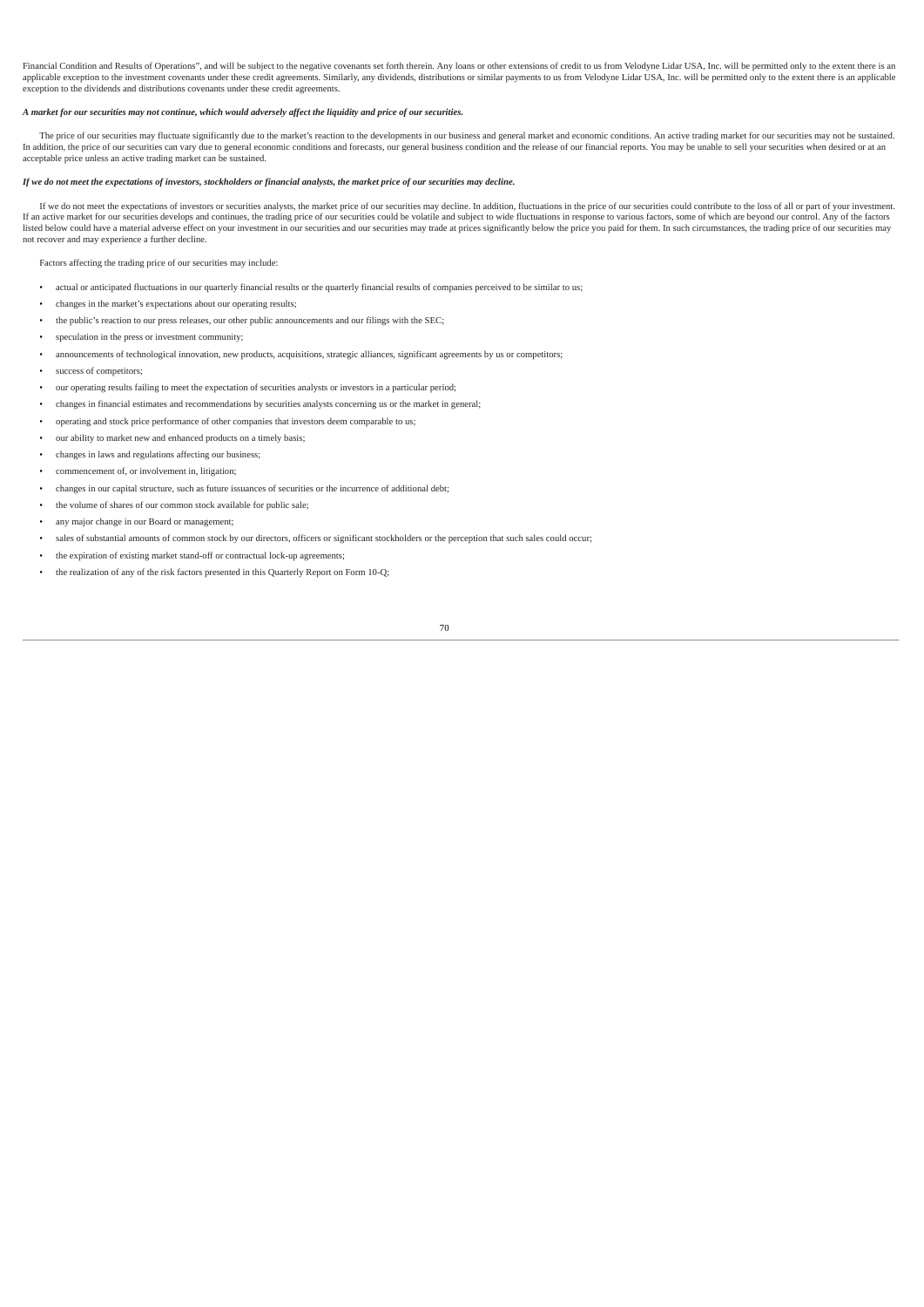- additions or departures of key personnel;
- failure to comply with the requirements of Nasdaq;
- failure to comply with SOX or other laws or regulations;
- actual, potential or perceived control, accounting or reporting problems;
- changes in accounting principles, policies and guidelines; and
- general economic and political conditions such as recessions, COVID-19, interest rates, fuel prices, international currency fluctuations and acts of war or terrorism.

Broad market and industry factors may materially harm the market price of our securities irrespective of our operating performance. The stock market in general and Nasdaq have experienced price and volume fluctuations that market price of our securities also could adversely affect our ability to issue additional securities and our ability to obtain additional financing in the future.

In the past, securities class action litigation has often been initiated against companies following periods of volatility in their stock price. This type of litigation could result in substantial costs and divert our mana and resources, and could also require us to make substantial payments to satisfy judgments or to settle litigation.

#### If securities or industry analysts do not publish or cease publishing research or reports about us, our business, or our market, or if they change their recommendations regarding our common stock adversely, then the price *trading volume of our common stock could decline.*

The trading market for our common stock will be influenced by the research and reports that industry or securities analysts may publish about us, our business, our market, or our competitors. Securities and industry analys currently, and may never, publish research on Velodyne. If no securities or industry analysts commence coverage of Velodyne, our stock price and trading volume would likely be negatively impacted. If any of the analysts wh were to cease coverage or fail to regularly publish reports on us, we could lose visibility in the financial markets, which could cause our stock price or trading volume to decline.

## We may redeem unexpired Warrants prior to their exercise at a time that is disadvantageous to warrant holders, thereby making their public warrants worthless

We have the ability to redeem outstanding public warrants at any time after they become exercisable and prior to their expiration, at a price of \$0.01 per public warrant; provided that the last reported sales price of our stock equals or exceeds \$18.00 per share (as adjusted for stock splits, stock dividends, reorganizations, recapitalizations and the like) for any 20 trading days within a 30 trading-day period ending on the third trading d date on which we give notice of such redemption to the warrant holders. Redemption of the outstanding Warrants could force the Warrant holders: (i) to exercise their Warrants and pay the exercise price therefor at a time w be disadvantageous for them to do so: (ii) to sell their Warrants at the then-current market price when they might otherwise wish to hold their Warrants: or (iii) to accept the nominal redemption price which, at the time t Warrants are called for redemption, is likely to be substantially less than the market value of their Warrants.

#### Warrants and other shares underlying equity awards could increase the number of shares eligible for future resale in the nublic market and result in dilution to our stockholders.

As of September 30, 2021, we had outstanding warrants exercisable for 5,973,870 shares of common stock at \$11.50 per share. The shares of our common stock issued upon exercise of our Warrants will result in dilution to the existing holders of common stock and increase the number of shares eligible for resale in the public market. Sales of substantial numbers of such shares in the public market could adversely affect the market price of our c

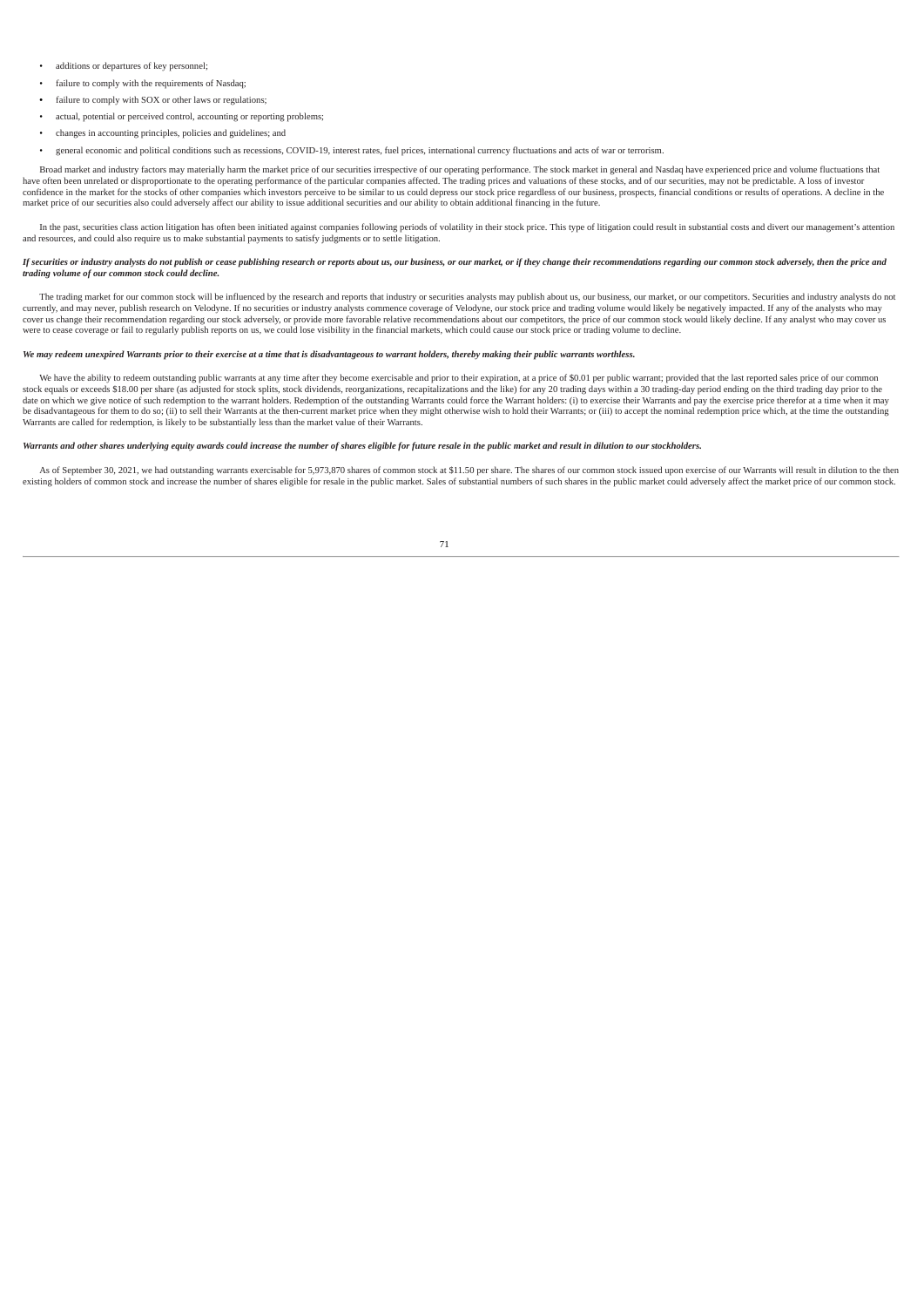#### Anti-takeover provisions contained in our Amended and Restated Certificate of Incorporation and bylaws, as well as provisions of Delaware law, could impair a takeover attempt.

Our Amended and Restated Certificate of Incorporation contains provisions that may discourage unsolicited takeover proposals that stockholders may consider to be in their best interests. We are also subject to anti-takeove of a premium over prevailing market prices for our securities. These provisions include:

- no cumulative voting in the election of directors, which limits the ability of minority stockholders to elect director candidates;
- a classified board of directors with three-year staggered terms, which could delay the ability of stockholders to change the membership of a majority of the Board;
- the requirement that directors may only be removed from the Board for cause;
- the right of our Board to elect a director to fill a vacancy created by the expansion of our Board or the resignation, death or removal of a director in certain circumstances, which prevents stockholders from being able to vacancies on our Board;
- a prohibition on stockholder action by written consent, which forces stockholder action to be taken at an annual or special meeting of our stockholders;
- a prohibition on stockholders calling a special meeting and the requirement that a meeting of stockholders may only be called by a majority of the Board, the chairman of the Board or the chief executive office and may not called by any other person, which may delay the ability of our stockholders to force consideration of a proposal or to take action, including the removal of directors;
- the requirement that changes or amendments to certain provisions of our Amended and Restated Certificate of Incorporation must be approved by holders of at least two-thirds of our common stock;
- advance notice procedures that stockholders must comply with in order to nominate candidates to our Board or to propose matters to be acted upon at a meeting of stockholders, which may discourage or deter a potential acquirer from conducting a solicitation of proxies to elect the acquirer's own slate of directors or otherwise attempting to obtain control of Velodyne; and
- an opt out from Section 203 of the General Corporation Law of the State of Delaware (the DGCL) and, instead, inclusion of a provision in the Amended and Restated Certificate of Incorporation that is substantially similar t Section 203 of the DGCL.

#### The JOBS Act permits "emerging growth companies" like us to take advantage of certain exemptions from various reporting requirements applicable to other public companies that are not emerging growth companies.

We currently qualify as an "emerging growth company" as defined in Section 2(a)(19) of the Securities Act, as modified by the JOBS Act. As such, we take advantage of certain exemptions from various reporting requirements applicable to other public companies that are not emerging growth companies for as long as we continue to be an emerging growth company, including: (i) the exemption from the auditor attestation requirements with respect t control over financial reporting under Section 404 of SOX; (ii) the exemptions from say-on-pay, say-on-frequency and say-on-golden parachute voting requirements; and (iii) reduced disclosure obligations regarding executive of the fiscal year: (a) following October 18, 2023, the fifth anniversary of our IPO; (b) in which we have total annual gross revenue of at least \$1.07 billion; or (c) in which we are deemed to be a large accelerated filer Based on our aggregate worldwide market value of voting and non-voting common equity held by non-affiliates as of June 30, 2021, we will become a "large accelerated filer" and lose emerging growth status beginning with our Annual Report on Form 10-K for the year ending December 31, 2021.

In addition, Section 107 of the JOBS Act also provides that an emerging growth company can take advantage of the exemption from complying with new or revised accounting standards provided in Section 7(a)(2)(B) of the Securities Act as

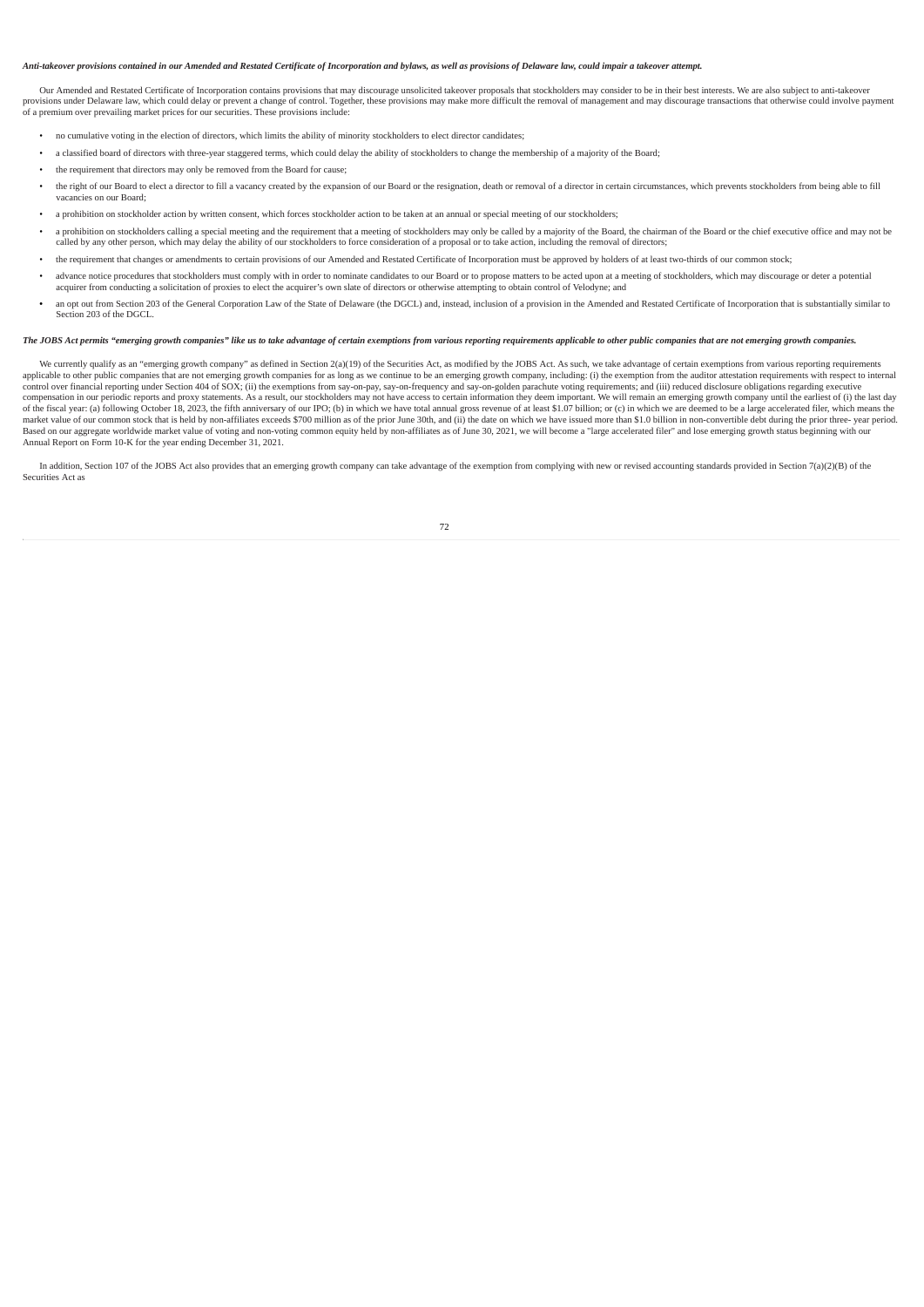long as we are an emerging growth company. An emerging growth company can therefore delay the adoption of certain accounting standards until those standards would otherwise apply to private companies. The JOBS Act provides that a company can elect to opt out of the extended transition period and comply with the requirements that apply to non-emerging growth companies, but any such election to opt out is irrevocable. We have elected to avail has opted out of using the extended transition period difficult or impossible because of the potential differences in accounting standards used.

We cannot predict if investors will find our common stock less attractive because we rely on these exemptions. If some investors find our common stock less attractive as a result, there may be a less active trading market common stock and our stock price may be more volatile.

## We are no longer a "controlled company" under the corporate governance rules of Nasdaq. However, during the applicable phase-in periods we may continue to rely on exemptions from certain corporate governance standards,<br>whi

Prior to the filing of this Quarterly Report on Form 10-Q, David Hall controlled the votes of the majority of our common stock. As a result, we were a "controlled company" for purposes of the Nasdaq corporate governance ru and were exempt from certain governance requirements otherwise required by Nasdaq, including requirements:

- that a majority of our Board of Directors consist of independent directors;
- that we have a nominating and corporate governance committee that is composed entirely of independent directors with a written charter addressing the committee's purpose and responsibilities; and
- that we have a compensation committee that is composed entirely of independent directors with a written charter addressing the committee's purpose and responsibilities.

We are no longer a "controlled company" under the corporate governance rules of Nasdaq. Under the Nasdaq listing requirements, a company that ceases to be a "controlled company" must comply with the independent board committee requirements as they relate to the nominating and corporate governance and compensation committees no later than the following phase-in schedule: (1) one independent committee member at the time it ceases to be a company. Additionally, the Nasdaq listing requirements provide a 12-month phase-in period from the date a company ceases to be a "controlled company" to comply with the majority independent board requirement. At this time, stockholders of companies that are subject to all of the corporate governance requirements of Nasdaq.

#### David Hall will have control over key decision making because he holds voting rights with respect to a significant amount of our voting stock.

David Hall, our former chairman and CEO, holds voting rights with respect to an aggregate of approximately 84.5 million shares of common stock, which represented approximately 43.1% of the voting power of our outstanding capital stock as of September 30, 2021. In addition to the approximately 59.5 million shares of common stock currently held by Mr. Hall, which represented approximately 30.3% of the voting power of our capital stock as of<br> entered into agreements granting Mr. Hall an irrevocable proxy to vote such stockholders' shares at Mr. Hall's sole discretion on all matters to be voted upon by stockholders. As a stockholder, Mr. Hall is entitled to vote own interests, which may not always be in the interests of our stockholders generally and could adversely affect the market price of our common stock.

#### *Compliance obligations under the Sarbanes-Oxley Act may require substantial financial and management resources.*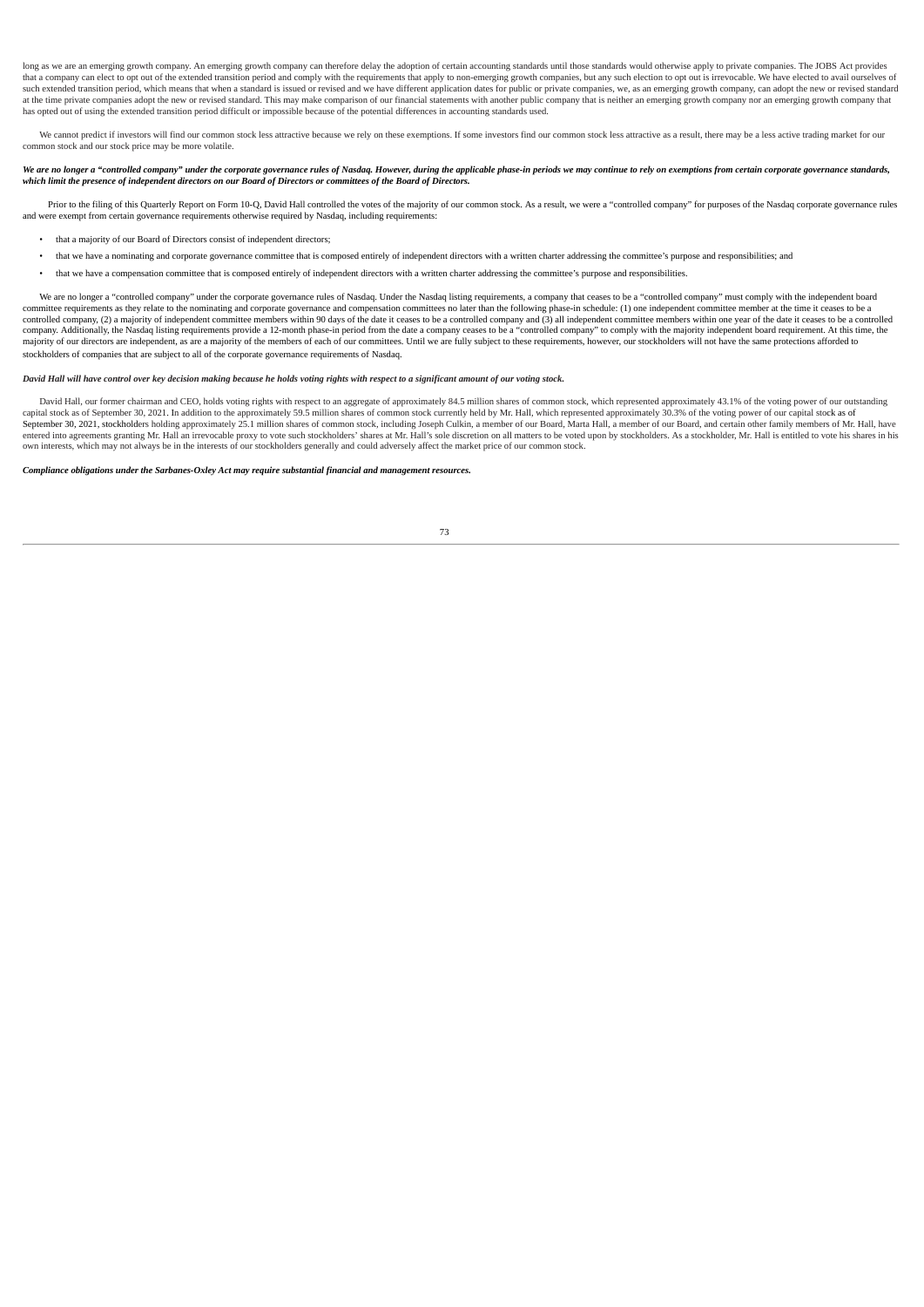As a public company, we are required to comply with the SEC's rules implementing Sections 302 and 404 of SOX, which require management to certify financial and other information in our quarterly and annual reports and provide an annual management report on the effectiveness of internal control over financial reporting. To comply with the requirements of being a public company, we have undertaken and expect to continue to undertake vario remediated one material weakness in the fourth quarter of 2020 and have put in place a remediation plan with respect to the remaining material weaknesses. See "-We have identified material weaknesses in our internal contro financial reporting, and the failure to achieve and maintain effective internal control over financial reporting could harm our business and negatively impact the market price of our common stock." Our management has devoted significant time, attention and resources to these remedial efforts and intends to hire additional personnel as part of our remediation plan.

The standards required for a public company under Section 404 of SOX are significantly more stringent than those required of Velodyne as a privately-held company. Based on our aggregate worldwide market value of voting and non-voting common equity held by non-affiliates as of June 30, 2021, we will become a "large accelerated filer" and lose our emerging growth company status upon the filing of our Annual Report on Form 10-K for the year end the remaining material weaknesses have not been remediated or additional material weaknesses have been identified.

Testing and maintaining these controls can divert our management's attention from other matters that are important to the operation of our business. If our independent registered public accounting firm is unable to express - coung una manufacture of the effectiveness of our intended controls over financial reporting when we not longer qualify as an emerging growth company, investors may lose confidence in the accuracy and completeness of our market price of our common stock could be negatively affected, and we could become subject to investigations by the SEC or other regulatory authorities, which could require additional financial and management resources.

Our Amended and Restated Certificate of Incorporation designates the Court of Chancery of the State of Delaware and federal court within the State of Delaware as the exclusive forum for certain types of actions and proceedings that stockholders may initiate, which could limit a stockholder's ability to obtain a favorable judicial forum for disputes with us or our directors, officers or employees.

Our Amended and Restated Certificate of Incorporation provides that, subject to limited exceptions, the Court of Chancery of the State of Delaware and federal court within the State of Delaware will be exclusive forums for

- derivative action or proceeding brought on our behalf;
- action asserting a claim of breach of a fiduciary duty owed by any of our directors, officers or other employees to Velodyne or our stockholders;
- action asserting a claim against Velodyne arising pursuant to any provision of the DGCL, our Amended and Restated Certificate of Incorporation or bylaws; or
- other action asserting a claim against Velodyne that is governed by the internal affairs doctrine.

This choice of forum provision does not apply to actions brought to enforce a duty or liability created under the Exchange Act. Our Amended and Restated Certificate of Incorporation also provides that the federal district the United States are the exclusive forum for the resolution of any complaint asserting a cause of action arising under the Securities Act. We intend for this provision to apply to any complaints asserting a cause of actio regulations promulgated thereunder. There is uncertainty as to whether a court would enforce such a provision with respect to claims under the Securities Act, and stockholders will not be deemed to have waived compliance w the Amended and Restated Certificate of Incorporation described above.

These choice of forum provisions may limit a stockholder's ability to bring a claim in a judicial forum that it finds favorable for disputes with us or our directors, officers or other employees, which may discourage such against us

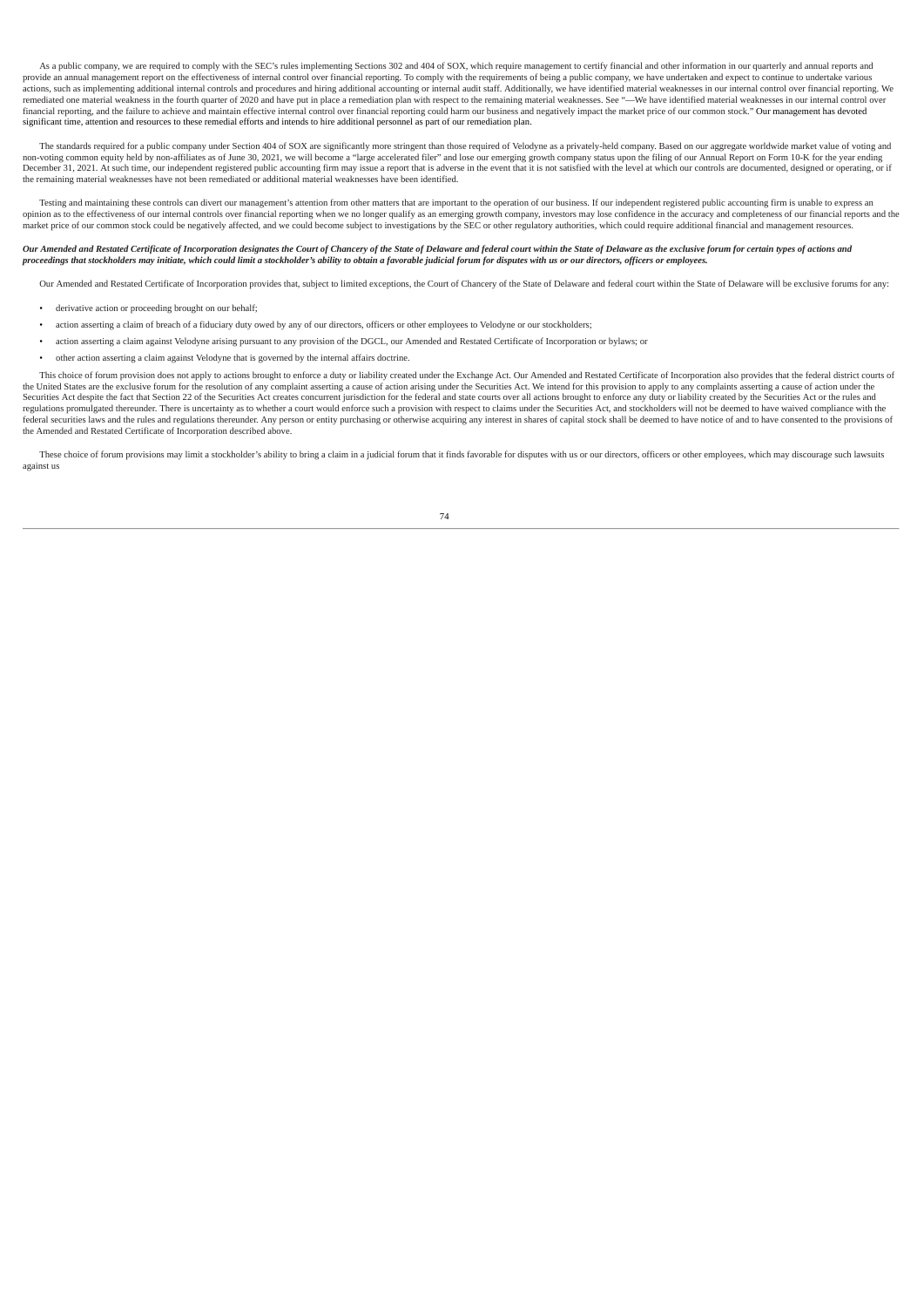and our directors, officers and employees. Alternatively, if a court were to find these provisions of our Amended and Restated Certificate of Incorporation inapplicable to, or unenforceable in respect of, one or more of th

#### **Item 2. Unregistered Sales of Equity Securities and Use of Proceeds**

None.

#### **Item 3. Default Upon Senior Securities**

None.

### **Item 4. Mine Safety Disclosures**

None.

#### **Item 5. Other Information**

None.

#### **Item 6. Exhibits**

(a) *Exhibits*.

| Exhibit No.    | <b>Description</b>                                                                                                                                                                                   |
|----------------|------------------------------------------------------------------------------------------------------------------------------------------------------------------------------------------------------|
| 31.1           | Certification of Principal Executive Officer and Principal Financial Officer Pursuant to Rules 13a-14(a) and 15d-14(a) under the Securities Exchange Act of 1934, as Adopted Pursuant to Section 302 |
|                | of the Sarbanes-Oxley Act of 2002.                                                                                                                                                                   |
| $32.1^{\circ}$ | Certification of Principal Executive Officer and Principal Financial Officer Pursuant to 18 U.S.C. Section 1350, as Adopted Pursuant to Section 906 of the Sarbanes-Oxley Act of 2002.               |
| 101.INS        | <b>XBRL Instance Document</b>                                                                                                                                                                        |
| 101.SCH        | XBRL Taxonomy Extension Schema Document                                                                                                                                                              |
| 101.CAL        | XBRL Taxonomy Extension Calculation Linkbase Document                                                                                                                                                |
| 101.DEF        | XBRL Taxonomy Extension Definition Linkbase Document                                                                                                                                                 |
| 101.LAB        | XBRL Taxonomy Extension Label Linkbase Document                                                                                                                                                      |
| 101.PRE        | XBRL Taxonomy Extension Presentation Linkbase Document                                                                                                                                               |
| 104            | Cover Page Interactive Data File - The cover page from this Quarterly Report on Form 10-Q is formatted in iXBRL.                                                                                     |

) In accordance with Item 601(b)(32)(ii) of Regulation S-K and SEC Release No. 34-47986, the certifications furnished in Exhibits 32.1 hereto are deemed to accompany this Quarterly Report on Form 10-Q and will not be deeme reference.

75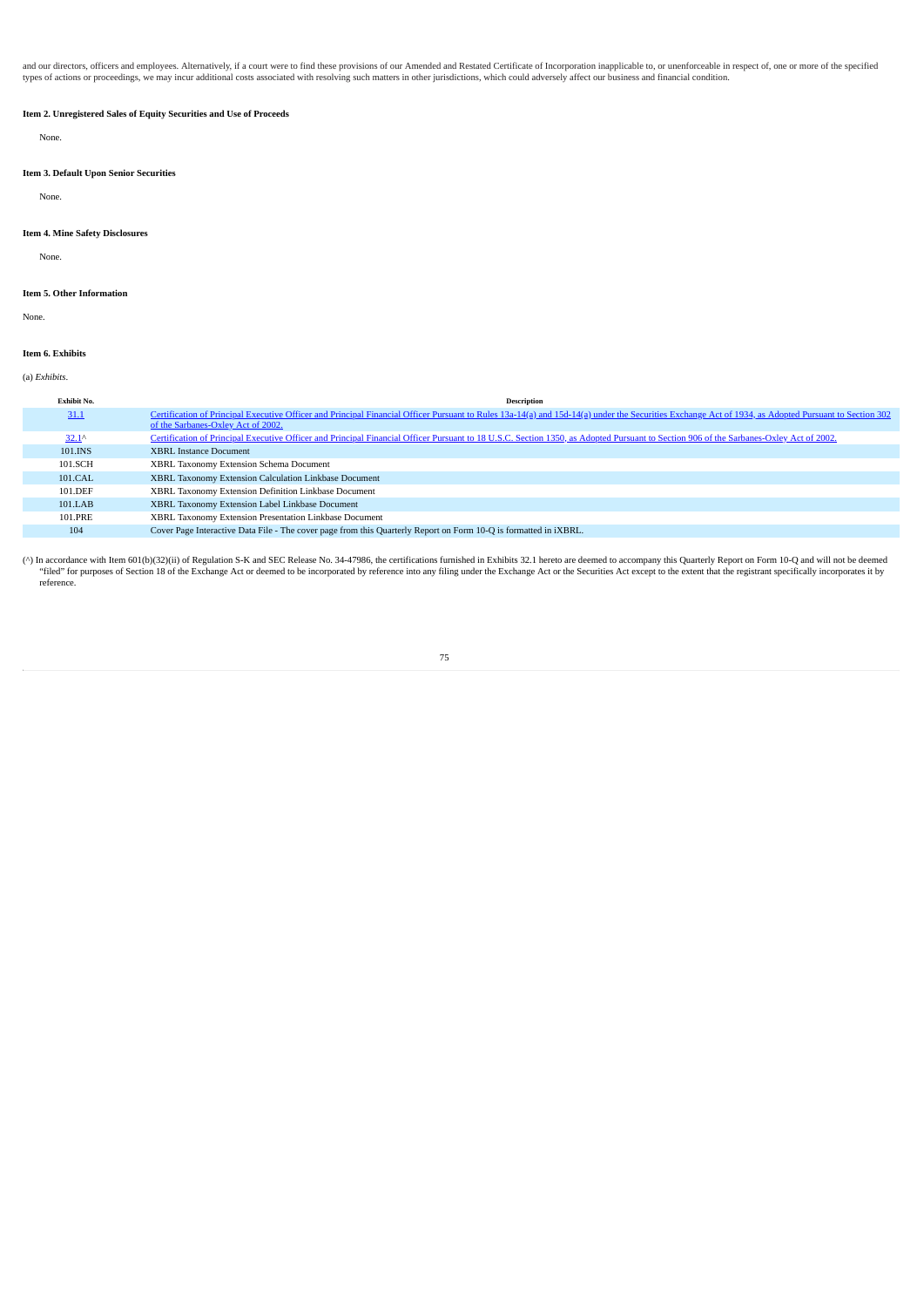#### **SIGNATURES**

Pursuant to the requirements of the Securities Exchange Act of 1934, the registrant has duly caused this report to be signed on its behalf by the undersigned thereunto duly authorized.

Date: November 5, 2021 VELODYNE LIDAR, INC. /s/ Andrew Hamer

Andrew Hamer

Chief Financial Officer and Chair, Office of the Chief Executive (Principal Executive, Financial and Accounting Officer)

76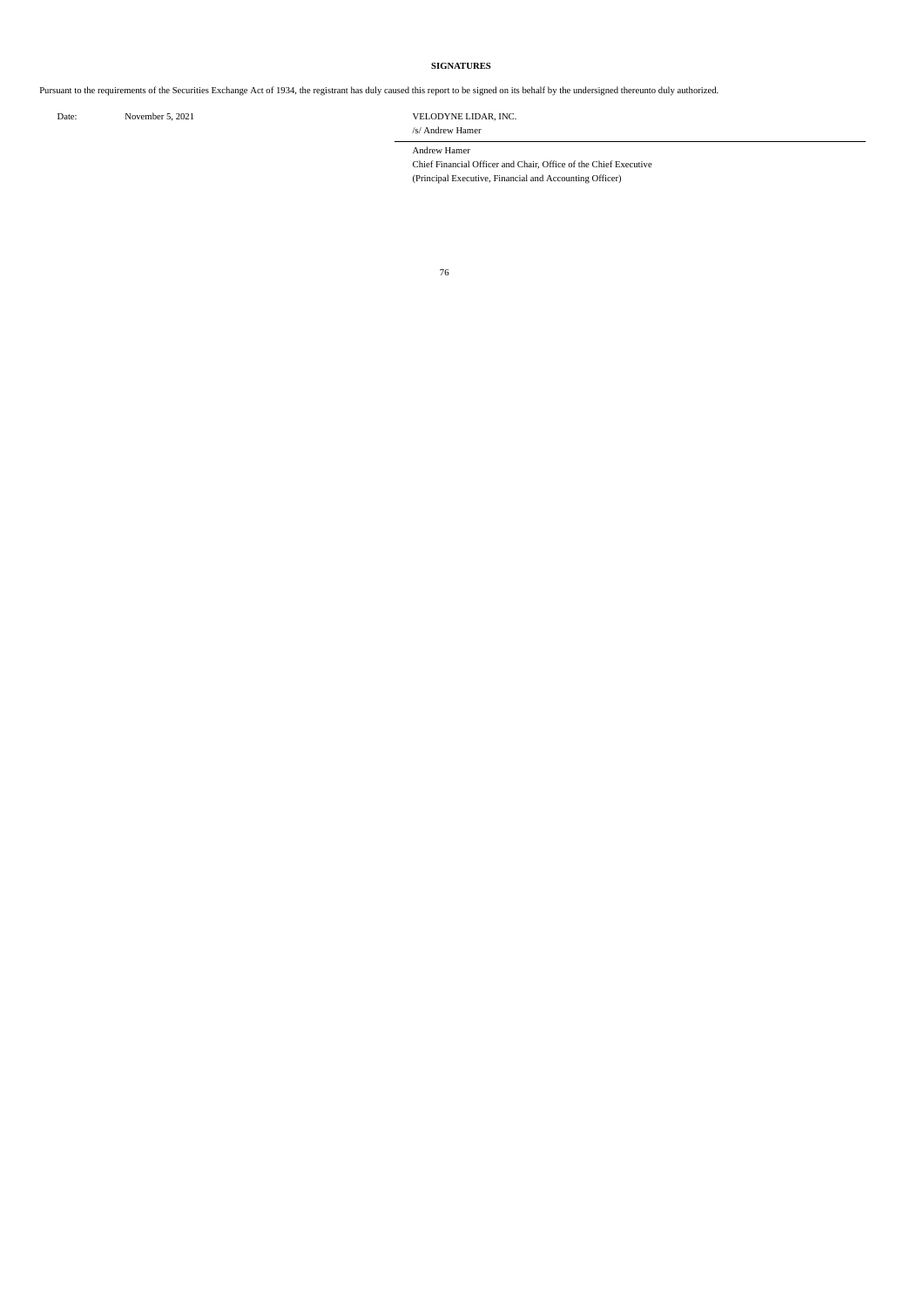#### **CERTIFICATION PURSUANT TO RULES 13a-14(a) AND 15d-14(a) UNDER THE SECURITIES EXCHANGE ACT OF 1934, AS ADOPTED PURSUANT TO SECTION 302 OF THE SARBANES-OXLEY ACT of 2002**

<span id="page-77-0"></span>I, Andrew Hamer, certify that:

1. I have reviewed this Quarterly Report on Form 10-Q of Velodyne Lidar, Inc.;

- 2. Based on my knowledge, this report does not contain any untrue statement of a material fact or omit to state a material fact necessary to make the statements made, in light of the circumstances under which such statemen
- 3. Based on my knowledge, the financial statements, and other financial information included in this report, fairly present in all material respects the financial condition, results of operations and cash flows of the regi for, the periods presented in this report;
- 4. The registrant's other certifying officer and I are responsible for establishing and maintaining disclosure controls and procedures (as defined in Exchange Act Rules 13a-15(e) and 15d-15(e)) for the registrant and have:
	- a) designed such disclosure controls and procedures, or caused such disclosure controls and procedures to be designed under our supervision, to ensure that material information relating to the registrant, including its con subsidiaries, is made known to us by others within those entities, particularly during the period in which this report is being prepared;
	- b) designed such internal control over financial reporting, or caused such internal control over financial reporting to be designed under our supervision, to provide reasonable assurance regarding the reliability of financ and the preparation of financial statements for external purposes in accordance with generally accepted accounting principles;
	- c) evaluated the effectiveness of the registrant's disclosure controls and procedures and presented in this report our conclusions about the effectiveness of the disclosure controls and procedures. as of the end of the per by this report based on such evaluation; and
	- d) disclosed in this report any change in the registrant's internal control over financial reporting that occurred during the registrant's most recent fiscal quarter (the registrant's fourth fiscal quarter in the case of a has materially affected, or is reasonably likely to materially affect, the registrant's internal control over financial reporting; and
- 5. The registrant's other certifying officer and I have disclosed, based on our most recent evaluation of internal control over financial reporting, to the registrant's auditors and the audit committee of the registrant's (or persons performing the equivalent functions):
	- a) all significant deficiencies and material weaknesses in the design or operation of internal control over financial reporting which are reasonably likely to adversely affect the registrant's ability to record, process, s report financial information; and

b) any fraud, whether or not material, that involves management or other employees who have a significant role in the registrant's internal control over financial reporting.

Date: November 5, 2021 /s/ Andrew Hamer

Andrew Hamer Chief Financial Officer and Chair, Office of the Chief Executive (Principal Executive, Financial and Accounting Officer)